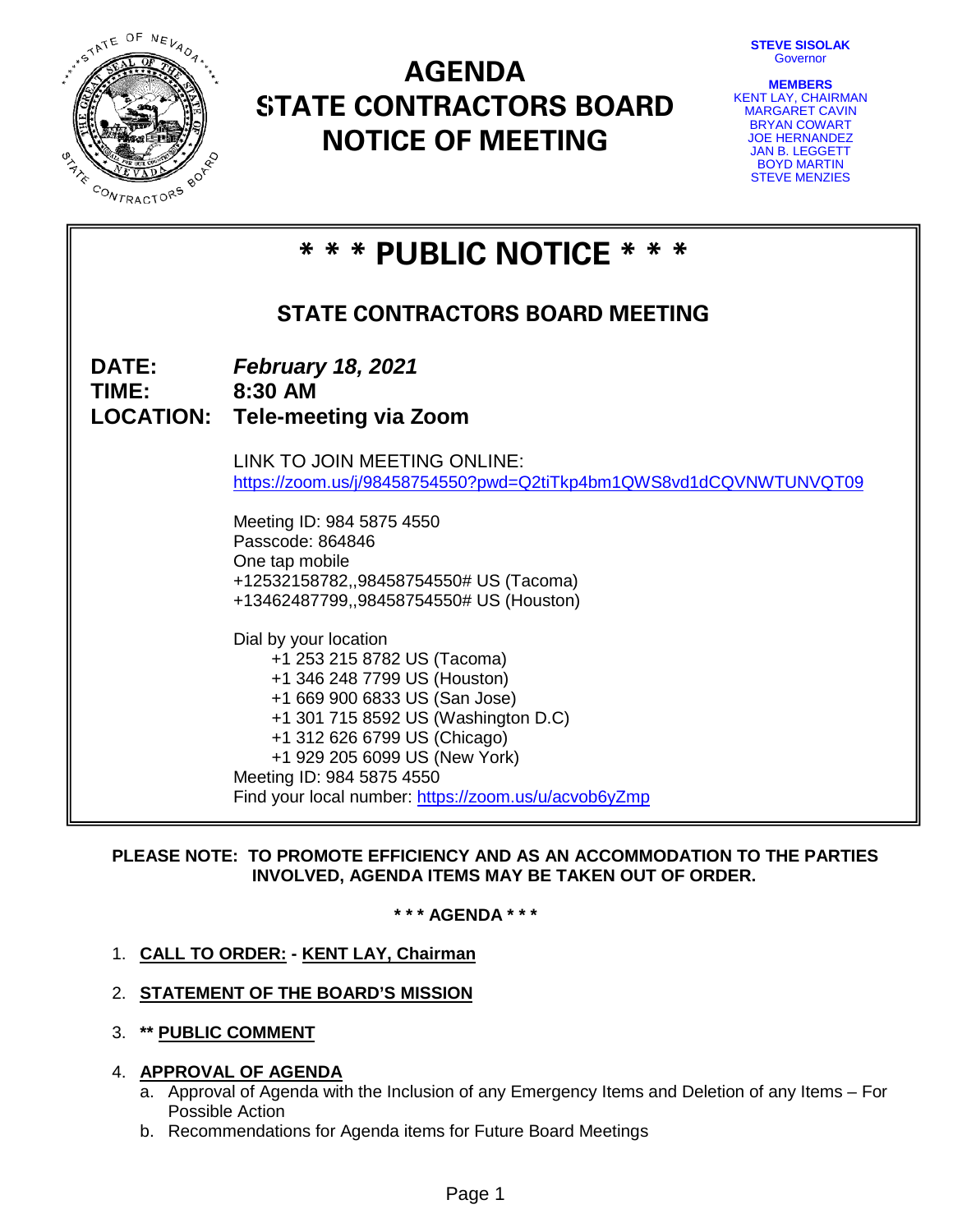# 5. **APPROVAL OF MINUTES**

January 14, 2021 – For Possible Action

# 6. **EXECUTIVE SESSION**

- a. Executive Officer's Report
- b. Review of Monthly Department Statistics For Possible Action
- c. Report of Disciplinary Hearing Outcomes for January 2021
- d. Report of Application Denial Hearing Outcomes for January 2021
- e. Legislative Discussion For Possible Action
	- Delegation of Authority to Speak on Behalf of the Board at Legislative Hearings For Possible Action
	- Discussion Concerning Potential Initiatives for the 2021 Legislative Session For Possible Action
	- AB-49 Makes Changes to Provisions Relating to Disciplinary Action by the State Contractors Board – For Possible Action
	- AB-50 Revises Provisions Governing the Issuance of Cease and Desist Orders for Unlicensed Activity by the State Contractors Board. Discussion and Approval of Proposed Revised Language – For Possible Action
	- AB-51 Revises Provisions Governing the Recovery Fund Administered by the State Contractors Board – For Possible Action
	- Discussion Regarding Proposed BDR Concerning Employees of Contractors For Possible Action
	- Discussion Regarding Proposed BDR Concerning Residential Photovoltaic Systems For Possible Action
- f. Update and Finalization of Lease Agreement for Southern Nevada Office Space For Possible Action
- g. Approval of Proposed Architectural Services for Southern Nevada Office Space For Possible Action
- h. Review and Approval of Revenue and Expenditures for January 2021 For Possible Action
- i. Approval of Review of Expenditures Conducted in Accordance with NRS 622.234 For Possible Action
- j. Executive Officer's Quarterly Report Pursuant to NAC 624.030 and FY 2020-21 Strategic Plan Second Quarter Activity Update – For Possible Action
- k. Legal Report For Possible Action
	- Discussion Concerning Potential or Pending Litigation (A public body may interrupt the open meeting and exclude the public for the purpose of having an attorney-client discussion of potential and existing litigation pursuant to NRS 241.015(3)(b)(2))
- l. Subcommittee Reports Executive Subcommittee, Recovery Fund Subcommittee, Classification/Regulation Subcommittee, Finance Subcommittee.

# 7. **APPROVAL OF CONSENT AGENDA – For Possible Action:**

a. Ratification of Staff Approved License Applications, Changes of Licensure, Reinstatement of Licensure, Voluntary Surrenders (List Attached, Items 1 to 426)

# **NEW LICENSE APPLICATION DENIAL HEARINGS 10:00 A.M.**

8. **NEW APPLICATION DENIAL HEARING (Continued from November 19, 2020)– For Possible Action:**

SLIDE MTN CONSTRUCTION LLC Jack Hunt Healy, Managing Member/Proposed Qualified Individual, Cody Lynn Engebretson, Managing Member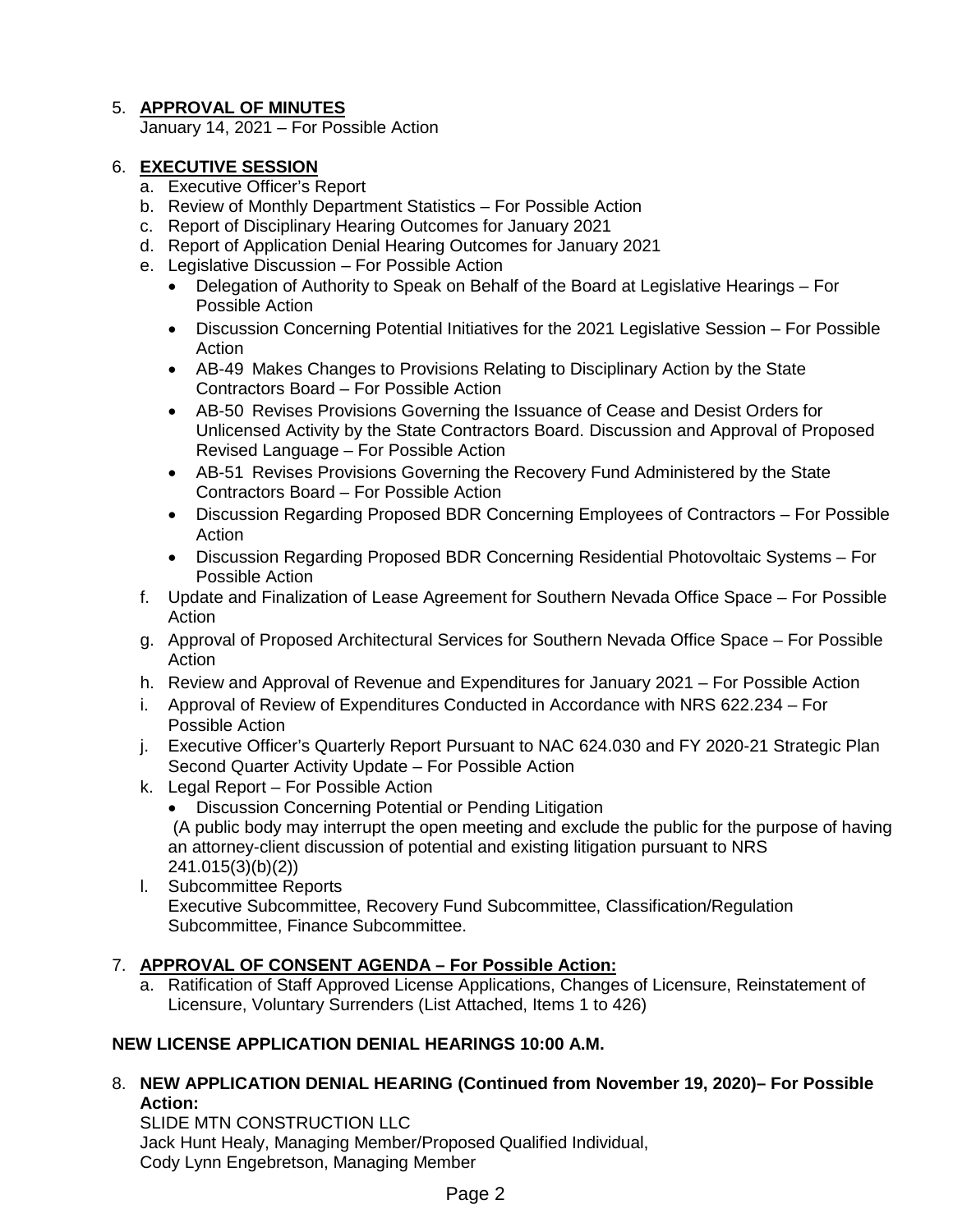# 9. **\*\*PUBLIC COMMENT**

Adjournment – For Possible Action

## **\*\* PUBLIC COMMENT**

Pursuant to Section 2 of Directive 006, members of the public may submit written public comment by email to [PublicComment@nscb.state.nv.us.](mailto:PublicComment@nscb.state.nv.us) Emails received prior to adjournment of the meeting will be entered into the record. Any public comment offered at the time of the meeting will be limited to 3 minutes.

## **PUBLIC NOTICE**

Pursuant to Section 1 of the Declaration of Emergency Directive 006 ("Directive 006"), the requirement contained in NRS 241.023(1)(b) that there be a physical location designated for meetings of public bodies where members of the public are permitted to attend and participate has been suspended. Pursuant to Section 3 of Directive 006, the requirement contained in NRS 624.020(4)(a) that public notice agendas be posted at physical locations within the State of Nevada has likewise been suspended.

Notice of this meeting was posted on the Nevada State Contractors Board Internet Website and the Public Notice Website.

## **PLEASE NOTE:**

- 1) Persons/facilities desiring copies of the board's agenda must submit their request in writing every six months.
- 2) With regard to any board meeting, it is possible that an amended notice will be published adding new items to the original agenda. Amended notices will be posted in accordance with the Open Meeting Law: however, they will not be mailed to individuals on the board's mailing list.
- 3) Members of the public who are disabled and require special accommodations or assistance at the meeting are requested to notify the board office in writing at 5390 Kietzke Lane, Suite 102, Reno, NV 89511 or 2310 Corporate Circle, Suite 200, Henderson, NV 89074 or by calling 775- 688-1141 or by contacting Crystal Caywood at 702-486-1136 prior to the date of the meeting.
- 4) Pursuant to NRS 241.020(6), please take notice: (1) Items on the agenda may be taken out of order; (2) Two or more agenda items may be combined for consideration; and (3) At any time, items on the agenda may be removed from the agenda or discussion of the items may be delayed.
- 5) Subject to the provisions of NRS 241.050(5), interested parties may request a copy of supporting materials related to this meeting by contacting the following individuals:

Crystal Caywood 2310 Corporate Circle, Suite 200, Henderson, NV 89074 702.486.1136 [ccaywood@nscb.state.nv.us](mailto:ccaywood@nscb.state.nv.us)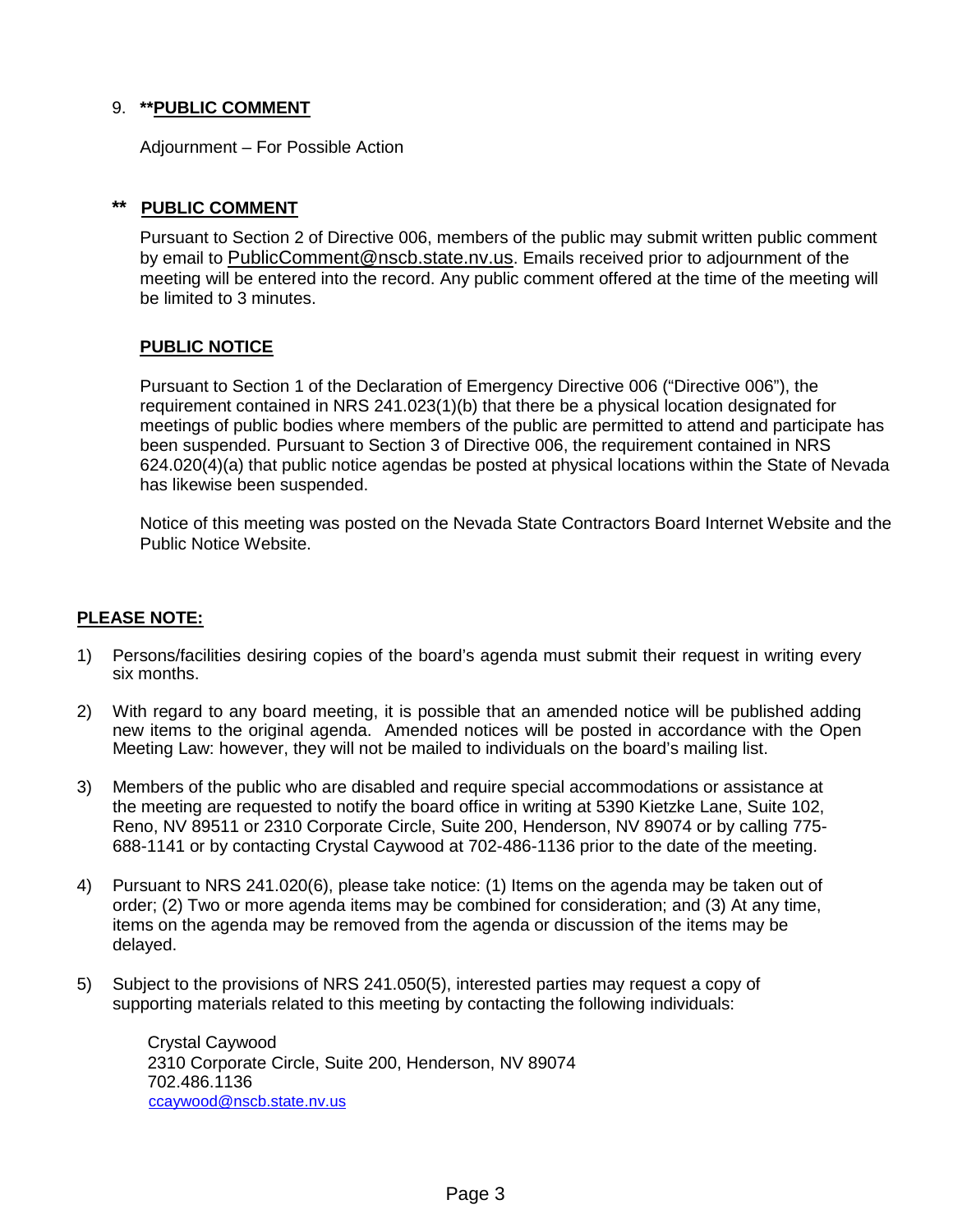Page 1 of 116

#### **NEW APPLICATIONS**

## **1 702 PLUMBER LLC HENDERSON, NV**

SHERRIE ANN ME WAH LIU VALDEZ, Managing Member; GJ GEORGE MACUGAY VALDEZ, JR Managing Member JEFFREY RAMOS, Trade; GJ GEORGE MACUGAY VALDEZ, JR CMS CONTRACTORS LICENSE APPLICATION, 1017187

Approved DATE: 01/29/2021

LIMIT: \$40,000.00 BOND: \$5,000.00 CLASS: C21B-AIR CONDITIONING CONTINGENT ON PASSING TRADE EXAM

#### **2 702 ROOFING LLC LAS VEGAS , NV**

ALEJANDRO MORA PEREZ, Manager; COLT MICHAEL AMIDAN, Manager COLT MICHAEL AMIDAN, CMS; ALEJANDRO MORA PEREZ, Trade CONTRACTORS LICENSE APPLICATION, 1017613

Approved DATE: 01/08/2021

LIMIT: \$100,000.00 BOND: \$10,000.00 CLASS: C-15A ROOFING CONTINGENT UPON PASSING REQUIRED CMS AND TRADE EXAMS

# **3 A B TILE SACRAMENTO, CA**

ALEKSEY BGATOV, President

ALEKSEY BGATOV, Trade; TIMOTHY JAMES GLIME, CMS CONTRACTORS LICENSE APPLICATION, 1017112

Approved DATE: 02/03/2021 LIMIT: \$10,000.00 BOND: \$2,000.00 CLASS: C20 CONTINGENT UPON PASSING CMS EXAM BY 5/12/2021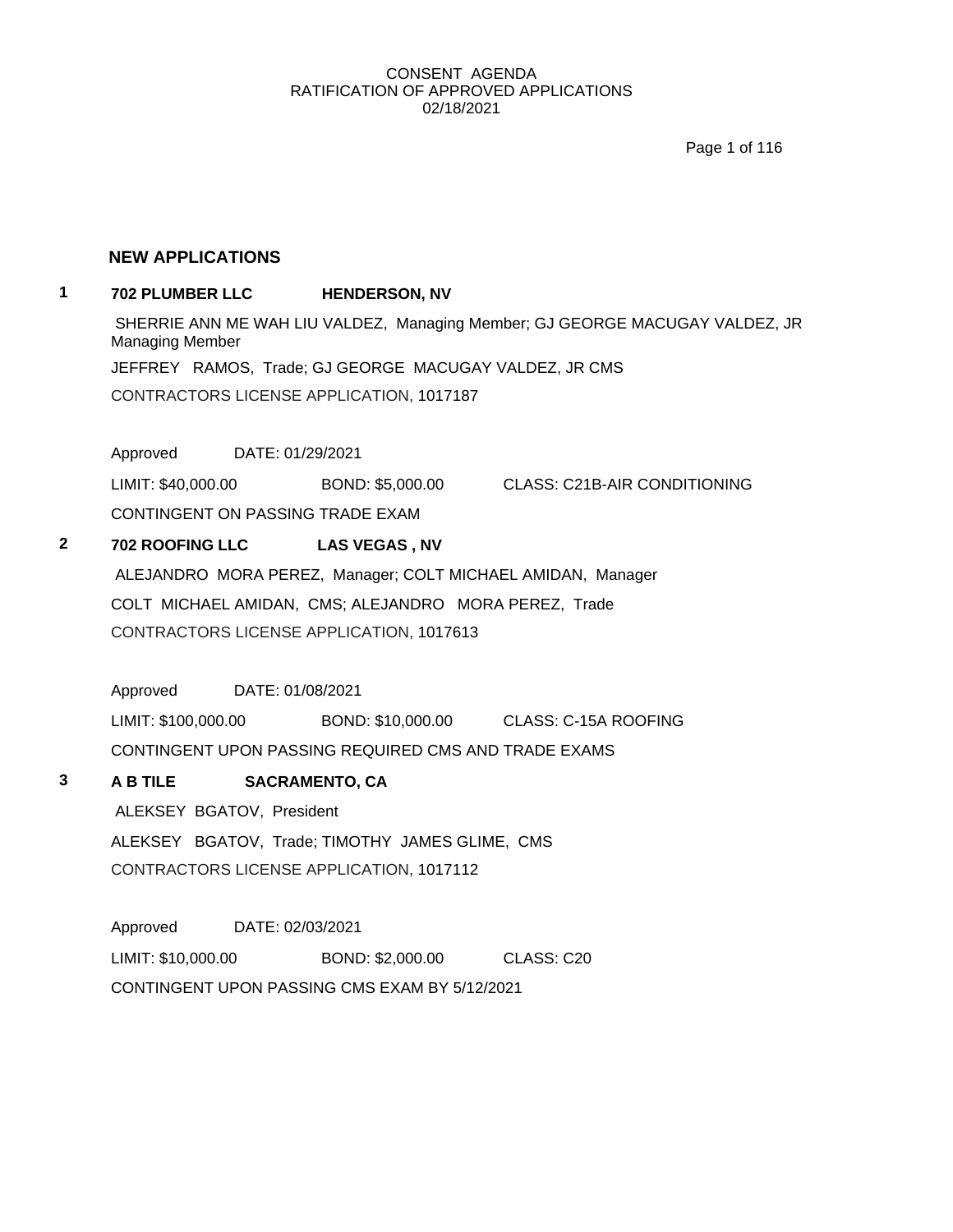Page 2 of 116

#### **4 A J PADELFORD & SON INC CERRITOS, CA**

DANIEL RAY PADELFORD, President; MERIDITH ERIN EMMONS, Secretary; DIANE LIENE YOUNG, Treasurer; ANITA F PADELFORD, Director; CHRISTOPHER RYAN EMMONS, Vice President; BRIAN WILLIAM PADELFORD, Director; BRANDON PAGE EMMONS, Vice President

BRANDON PAGE EMMONS, CMS and Trade

CONTRACTORS LICENSE APPLICATION, 1016593

Approved DATE: 01/28/2021 LIMIT: Unlimited BOND: \$50,000.00 CLASS: B

CONTINGENT UPON PASSING EXAMS BY 4/6/2021

# **5 ADAM TERRELL HAWKINS RENO, NV**

HAWKINS SERVICES; ADAM TERRELL HAWKINS Owner

ADAM TERRELL HAWKINS CMS and Trade

CONTRACTORS LICENSE APPLICATION, 1017407

Approved DATE: 01/06/2021

LIMIT: \$10,000.00 BOND: \$2,000.00 CLASS: C2 CONTINGENT UPON PASSING CMS EXAM BY 6/4/2021

**6 ADDISON LANDSCAPING INC LAS VEGAS, NV**

ADDISON ENOCH DURHAM President ADDISON ENOCH DURHAM CMS and Trade

CONTRACTORS LICENSE APPLICATION, 1016984

Approved DATE: 01/29/2021 LIMIT: \$245,000.00 BOND: \$20,000.00 CLASS: A-10A RESIDENTIAL POOLS CONTINGENT ON PASSING THE REQUIRED TRADE EXAM CP BOND: \$50,000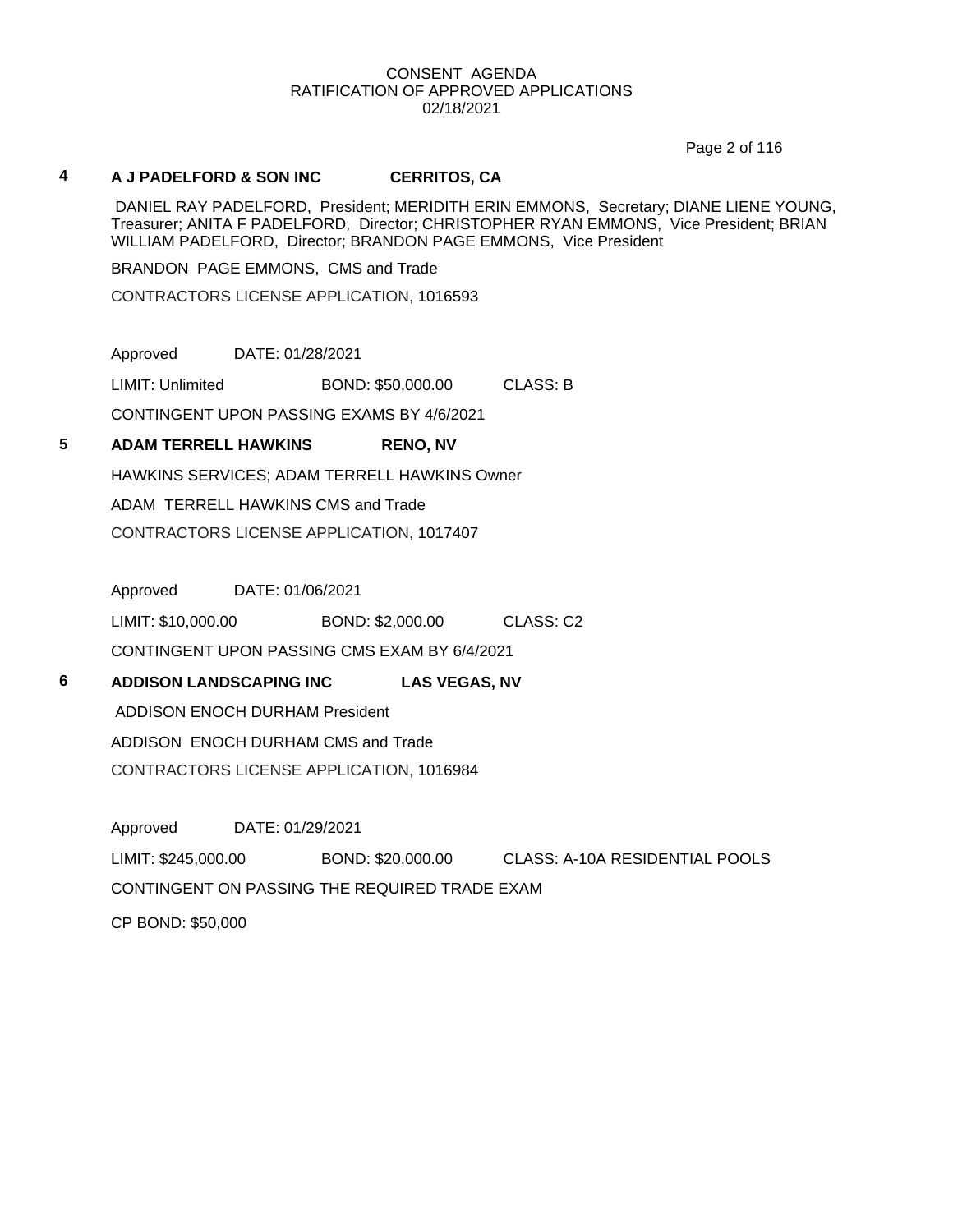Page 3 of 116

**7 ALABAMA STONEWORKS INC BIRMINGHAM, AL** DAVID JOSEPH FUINO, President; TRENT ERIC BARRON Vice President DAVID JOSEPH FUINO, CMS and Trade CONTRACTORS LICENSE APPLICATION, 1016670 Approved DATE: 01/08/2021 LIMIT: \$600,000.00 BOND: \$20,000.00 CLASS: C19-INSTALLING TERRAZZO AND MARBLE **8 ALL FINISHES LLC RENO, NV** ALBERTO LOERA, Managing Member ALBERTO LOERA, CMS and Trade CONTRACTORS LICENSE APPLICATION, 1017264 Approved DATE: 01/08/2021 LIMIT: \$1,500,000.00 BOND: \$30,000.00 CLASS: C-4A PAINTING CONTINGENT ON PASSING REQUIRED CMS/TRADE EXAMS **9 ALL IN ONE HANDYMAN HOME SERVICES LLC LAS VEGAS, NV** ALBERTO JOSE LOPEZ, Managing Member ALBERTO JOSE LOPEZ, CMS and Trade CONTRACTORS LICENSE APPLICATION, 1016550 Approved DATE: 01/06/2021 LIMIT: \$60,000.00 BOND: \$10,000.00 CLASS: C4A; C4C; C4E CONTINGENT UPON PASSING EXAMS BY 4/2/2021 **10 ALLIED FENCE & SECURITY MANOR, TX** ANTONIO DANIEL PARENT, President TRAVIS ANTHONY TYLER, CMS and Trade CONTRACTORS LICENSE APPLICATION, 1016746 Approved DATE: 01/26/2021 LIMIT: \$10,000.00 BOND: \$2,000.00 CLASS: C-25 FENCING AND EQUIPPING PLAYGROUNDS CONTINGENT UPON PASSING CMS EXAM BY 04/16/2021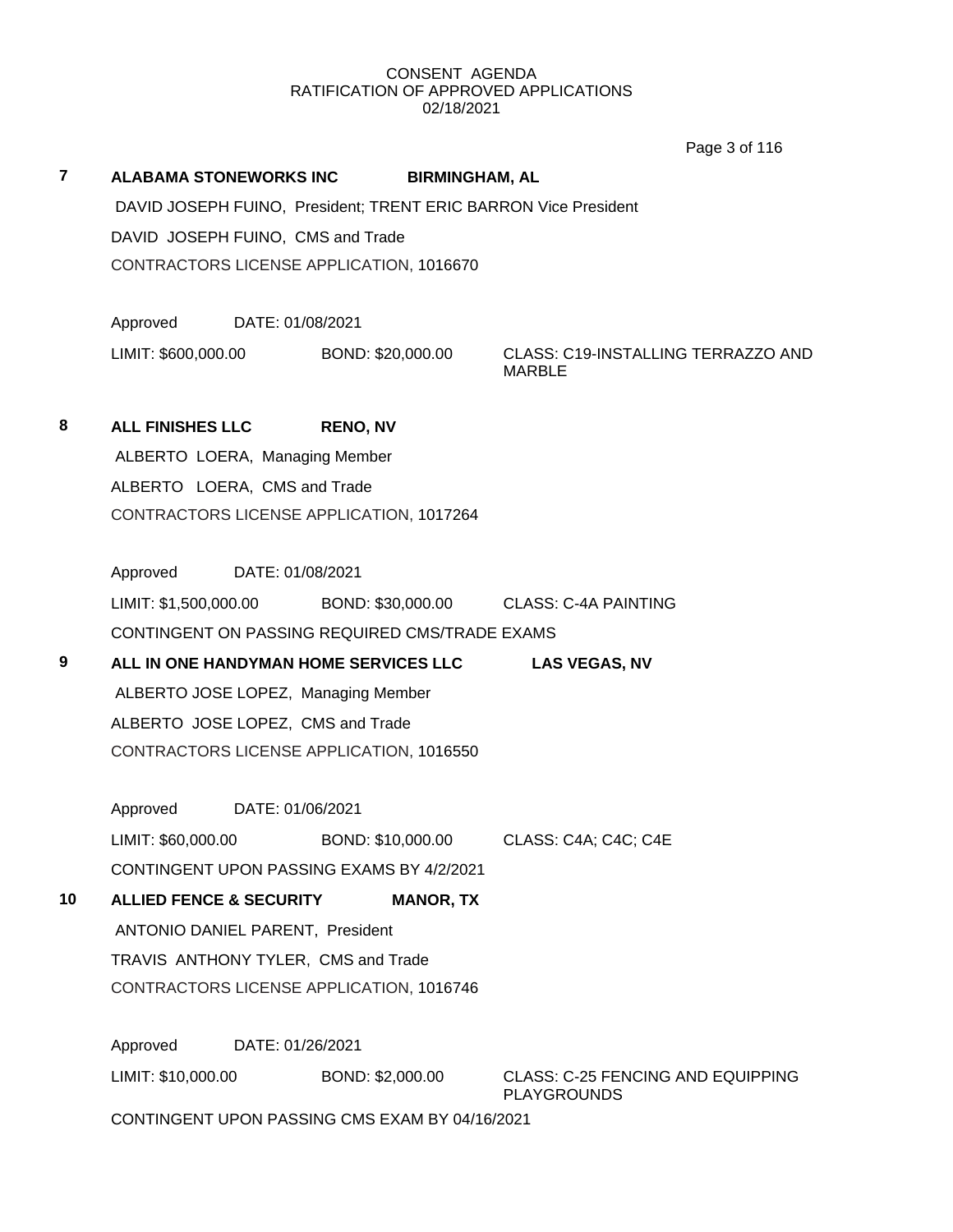Page 4 of 116

**11 AMERICAN FRONTIER ROOFING INC ST GEORGE, UT** GREGORY SCOTT ALLEN, President; KATHLEEN MARIE WILCOCK Secretary; ROBERT BYRON WILCOCK, Vice President GREGORY SCOTT ALLEN, CMS; ROBERT BYRON WILCOCK, Trade CONTRACTORS LICENSE APPLICATION, 1017644 Approved DATE: 02/01/2021 LIMIT: \$200,000.00 BOND: \$10,000.00 CLASS: C-15 ROOFING AND SIDING CONTINGENT UPON PASSING REQUIRED CMS AND TRADE EXAMS **12 AMERICAN INNOVATIVE STRUCTURES LLC RENO, NV** BRETT AARON MCELHANEY Manager BRETT AARON MCELHANEY CMS and Trade CONTRACTORS LICENSE APPLICATION, 1017955 Approved DATE: 02/03/2021 LIMIT: \$2,050,000.00 BOND: \$30,000.00 CLASS: B-5 PREFABRICATED STEEL **STRUCTURES 13 AMERICAN STEEL COMPANY LLC SPARKS, NV** THE METAL COMPANY; KIMBERLY ANN WALTON President JOHN THOMAS WALTON CMS and Trade; KIMBERLY ANN WALTON CMS CONTRACTORS LICENSE APPLICATION, 1017652 Approved DATE: 02/02/2021 LIMIT: \$2,500,000.00 BOND: \$30,000.00 CLASS: C-14 STEEL REINFORCING AND **ERECTION** 

# **14 AUSTIN TAYLOR HUGHES WINNEMUCCA, NV**

DOUBLE H ROOFING; AUSTIN TAYLOR HUGHES, Owner JASMYNE ASHLEY HERRERA, CMS; AUSTIN TAYLOR HUGHES, Trade CONTRACTORS LICENSE APPLICATION, 1015338

Approved DATE: 01/28/2021 LIMIT: \$50,000.00 BOND: \$5,000.00 CLASS: C15A CONTINGENT UPON PASSING TRADE EXAM BY 3/15/2021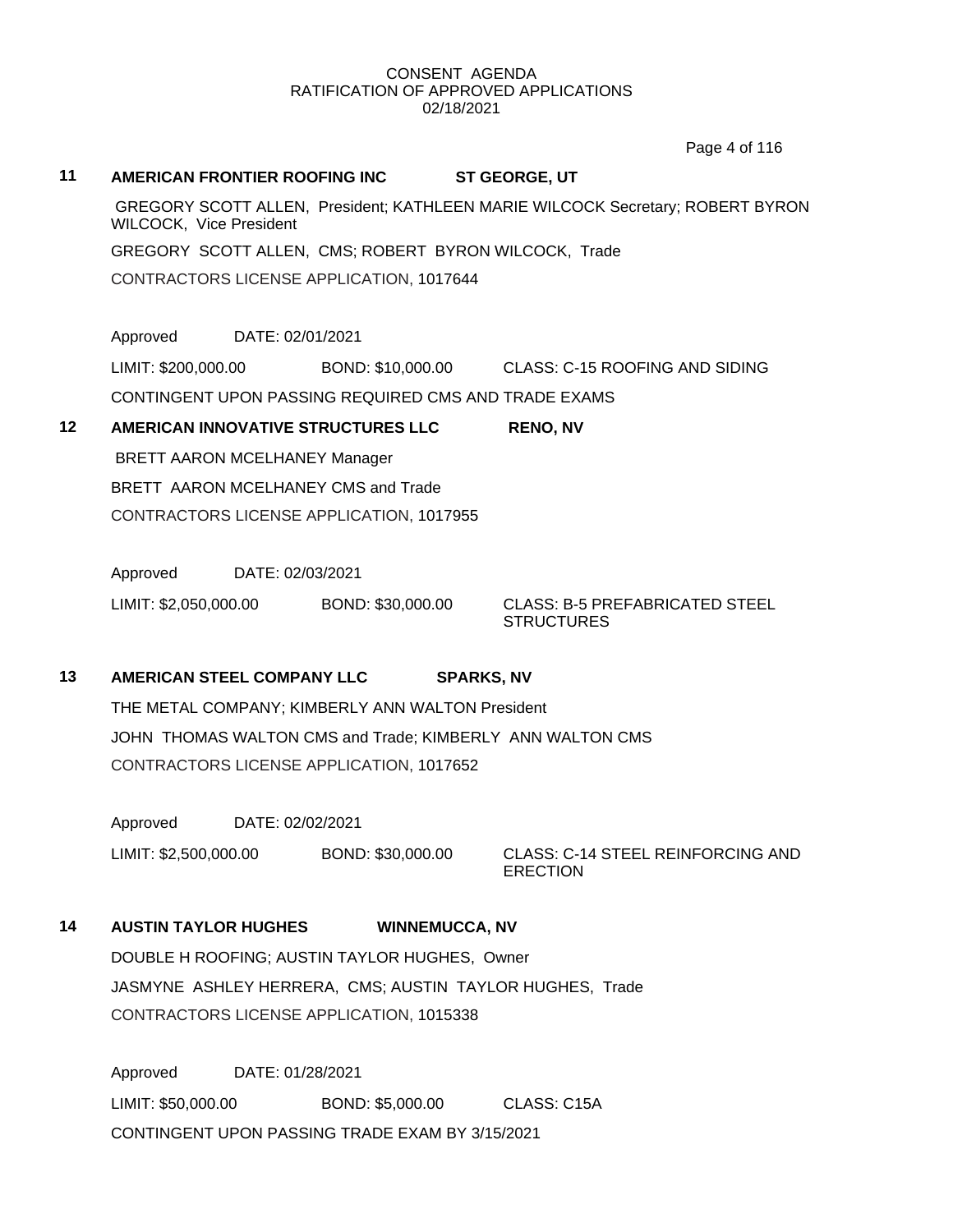Page 5 of 116

| 15 | <b>BKER SERVICES LLC</b><br>BENJAMIN KEN VILLAMIN ROCKWELL, CMS and Trade<br>CONTRACTORS LICENSE APPLICATION, 1017438 | <b>LAS VEGAS, NV</b><br>BENJAMIN KEN VILLAMIN ROCKWELL, Managing Member |                                                                          |
|----|-----------------------------------------------------------------------------------------------------------------------|-------------------------------------------------------------------------|--------------------------------------------------------------------------|
|    | Approved DATE: 01/12/2021                                                                                             |                                                                         |                                                                          |
|    |                                                                                                                       |                                                                         | LIMIT: \$20,000.00 BOND: \$5,000.00 CLASS: C-21B AIR CONDITIONING        |
|    | CONTINGENT ON PASSING REQUIRED CMS/TRADE EXAMS                                                                        |                                                                         |                                                                          |
| 16 | <b>BATES CONSTRUCTION SERVICES &amp; MAINTENANCE LLC</b>                                                              |                                                                         | DAYTON, NV                                                               |
|    |                                                                                                                       | DAVID LEWIS BATES Member; VANESSA LASHAWN BATES Member                  |                                                                          |
|    | DAVID LEWIS BATES Trade; VANESSA LASHAWN BATES CMS                                                                    |                                                                         |                                                                          |
|    | CONTRACTORS LICENSE APPLICATION, 1017009                                                                              |                                                                         |                                                                          |
|    | Approved DATE: 01/28/2021                                                                                             |                                                                         |                                                                          |
|    | LIMIT: \$200,000.00 BOND: \$10,000.00                                                                                 |                                                                         | <b>CLASS: B-2 RESIDENTIAL &amp; SMALL</b>                                |
|    |                                                                                                                       |                                                                         | <b>COMMERCIAL</b>                                                        |
|    | CONTINGENT UPON PASSING B-2 EXAM BY MAY 4, 2021                                                                       |                                                                         |                                                                          |
| 17 | <b>BATTLE BORN GLASS LLC</b>                                                                                          | <b>SPARKS, NV</b>                                                       |                                                                          |
|    |                                                                                                                       |                                                                         | JESSE SCOTT ALMOND, Managing Member; PAUL ANTHONY RIVERA Managing Member |
|    | JESSE SCOTT ALMOND, Trade; PAUL ANTHONY RIVERA CMS<br>CONTRACTORS LICENSE APPLICATION, 1017683                        |                                                                         |                                                                          |
|    |                                                                                                                       |                                                                         |                                                                          |
|    | Approved DATE: 02/02/2021                                                                                             |                                                                         |                                                                          |
|    | LIMIT: \$50,000.00                                                                                                    | BOND: \$5,000.00                                                        | CLASS: C8                                                                |
|    |                                                                                                                       |                                                                         |                                                                          |
| 18 | <b>BELLA CASA CONSTRUCTION LLC</b>                                                                                    |                                                                         | <b>LAS VEGAS, NV</b>                                                     |
|    |                                                                                                                       | JONATHAN RAYMUNDO DEVIANA-LASCURAIN, Managing Member                    |                                                                          |
|    | JONATHAN RAYMUNDO DEVIANA-LASCURAIN, CMS and Trade                                                                    |                                                                         |                                                                          |
|    | CONTRACTORS LICENSE APPLICATION, 1016897                                                                              |                                                                         |                                                                          |
|    | Approved<br>DATE: 01/25/2021                                                                                          |                                                                         |                                                                          |
|    | LIMIT: \$100,000.00                                                                                                   | BOND: \$10,000.00                                                       | <b>CLASS: C16-FINISHING FLOORS</b>                                       |
|    | CONTINGENT ON PASSING CMS EXAM                                                                                        |                                                                         |                                                                          |
|    |                                                                                                                       |                                                                         |                                                                          |
|    |                                                                                                                       |                                                                         |                                                                          |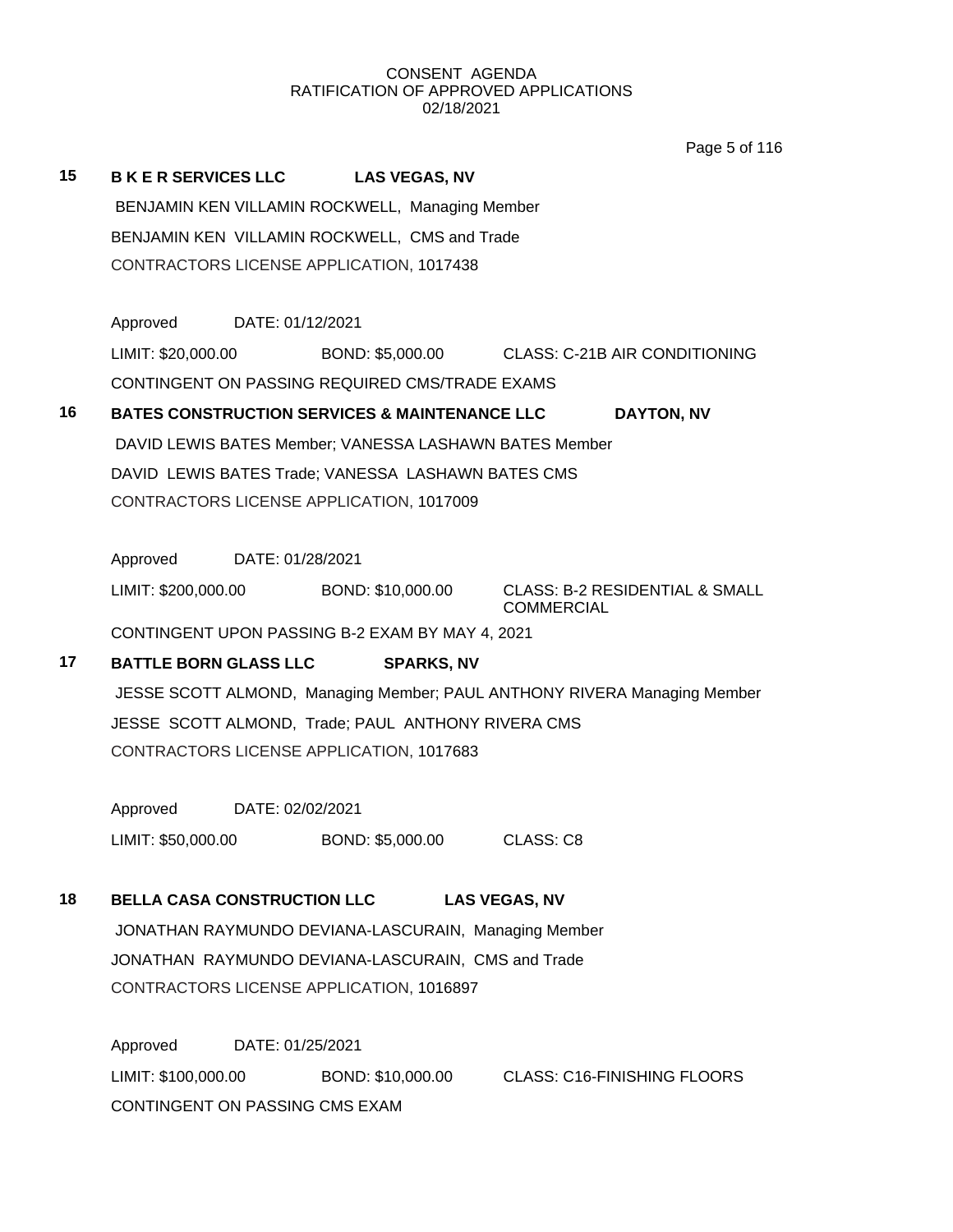Page 6 of 116

# **19 BELLA CASA CONSTRUCTION LLC LAS VEGAS, NV** JONATHAN RAYMUNDO DEVIANA-LASCURAIN, Managing Member JONATHAN RAYMUNDO DEVIANA-LASCURAIN, CMS and Trade CONTRACTORS LICENSE APPLICATION, 1016898 Approved DATE: 01/25/2021 LIMIT: \$100,000.00 BOND: \$10,000.00 CLASS: C19-INSTALLING TERRAZZO AND MARBLE CONTINGENT ON PASSING CMS EXAM **20 BLUE PLANET ENERGY SOLUTIONS SANDIEGO, CA** MICHAEL LANCE COPELIN, Chief Executive Officer; MARK MASQUELIER, Chief Financial Officer MICHAEL LANCE COPELIN, CMS and Trade CONTRACTORS LICENSE APPLICATION, 1017486 Approved DATE: 01/29/2021 LIMIT: \$800,000.00 BOND: \$20,000.00 CLASS: C-2 ELECTRICAL CONTINGENT UPON PASSING REQUIRED CMS EXAM **21 BORREGO SOLAR SYSTEMS INC SAN DIEGO, CA** MICHAEL ADAM HALL, President; AARON STEPHEN HALL, Secretary; ANDREW TAYLOR HALL, Treasurer; CHRISTOPHE JOSEPH ANDERSON, Other BRIAN JEAN BARKER CMS; CHRISTOPHE JOSEPH ANDERSON, Trade CONTRACTORS LICENSE APPLICATION, 1017221 Approved DATE: 02/01/2021 LIMIT: Unlimited BOND: \$50,000.00 CLASS: C2-ELECTRICAL **22 C & M HOME DESIGNS LLC LAS VEGAS, NV** CAMILLE CHARBONNEAU Manager; MATHIEU CHARLES MARGOTTEAU Manager CAMILLE CHARBONNEAU Trade; MATHIEU CHARLES MARGOTTEAU CMS

CONTRACTORS LICENSE APPLICATION, 1017557

Approved DATE: 01/07/2021

LIMIT: \$3,500,000.00 BOND: \$30,000.00 CLASS: B-2 RESIDENTIAL AND SMALL

COMMERCIAL

CONTINGENT UPON PASSING REQUIRED TRADE EXAM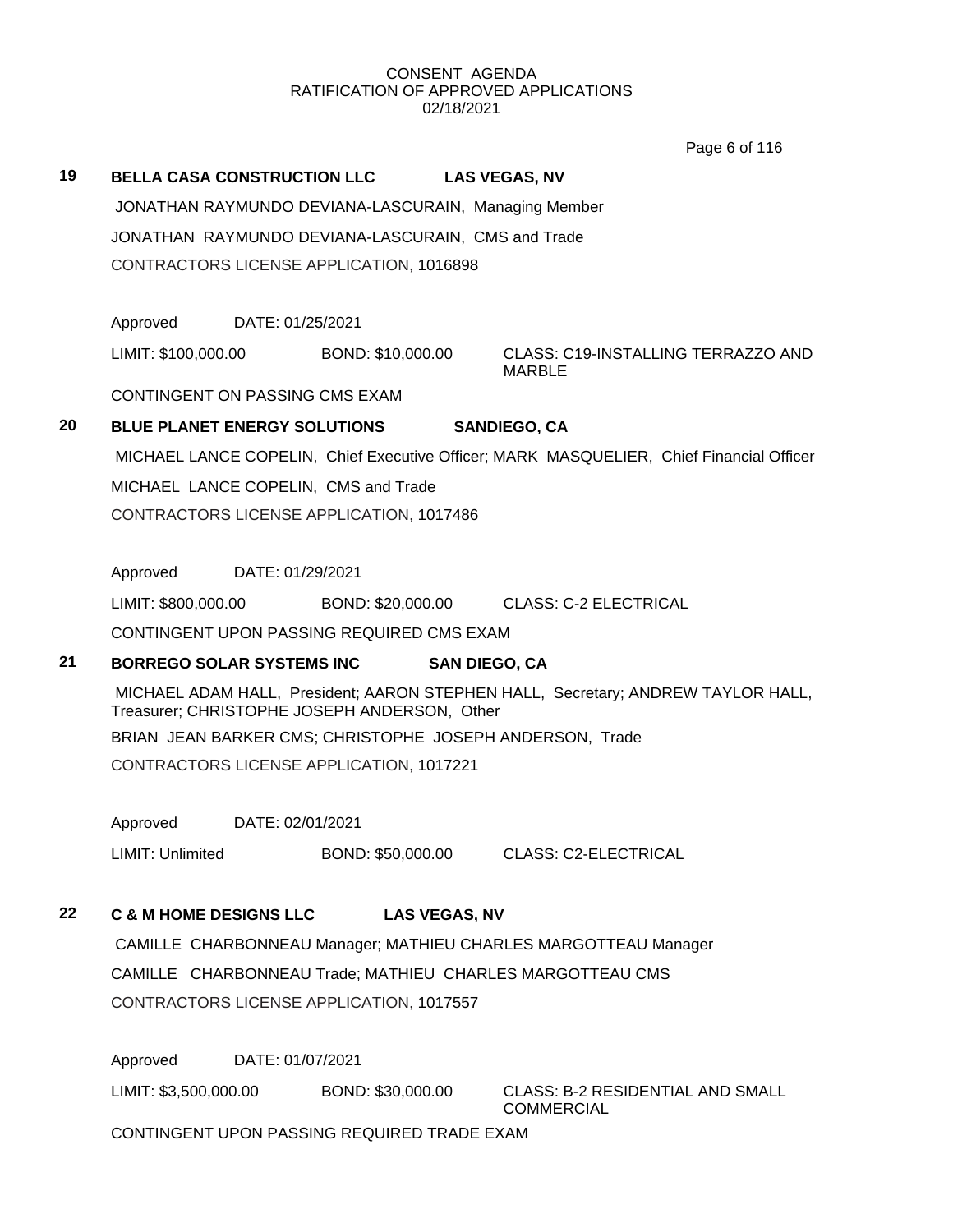Page 7 of 116

#### **23 C & M HOME DESIGNS LLC LAS VEGAS, NV**

CAMILLE CHARBONNEAU Manager; MATHIEU CHARLES MARGOTTEAU Manager MATHIEU CHARLES MARGOTTEAU CMS and Trade CONTRACTORS LICENSE APPLICATION, 1017558

Approved DATE: 01/08/2021

LIMIT: \$150,000.00 BOND: \$10,000.00 CLASS: C-19 INSTALLING TERRAZZO AND

MARBLE

## **24 C T S MECHANICAL INC CHINO, CA**

ROBERT FRANCIS SIWIECKI President; JUAN JOSE CUEVAS Secretary; JOSEPH CHARLES TREAT **Treasurer** JUAN JOSE CUEVAS CMS; JAMES MORGAN LUND, Trade CONTRACTORS LICENSE APPLICATION, 1016983

Approved DATE: 01/28/2021

LIMIT: \$3,000,000.00 BOND: \$30,000.00 CLASS: B

# **25 CAPITOL VALLEY ELECTRIC INC SACRAMENTO, CA**

DAVID LEE REIS, President

DAVID LEE REIS, CMS and Trade CONTRACTORS LICENSE APPLICATION, 1015374

Approved DATE: 01/08/2021

LIMIT: Unlimited BOND: \$50,000.00 CLASS: C-2 ELECTRICAL

# **26 CAPRA GROUP INC ELKO, NV**

JASON SETH AHLIN, President; JAMES ANTHONY VAVRA, Secretary PAUL EUGENE HOUGHTON, JR CMS and Trade CONTRACTORS LICENSE APPLICATION, 1017422

Approved DATE: 01/11/2021 LIMIT: Unlimited BOND: \$50,000.00 CLASS: A-GENERAL ENGINEERING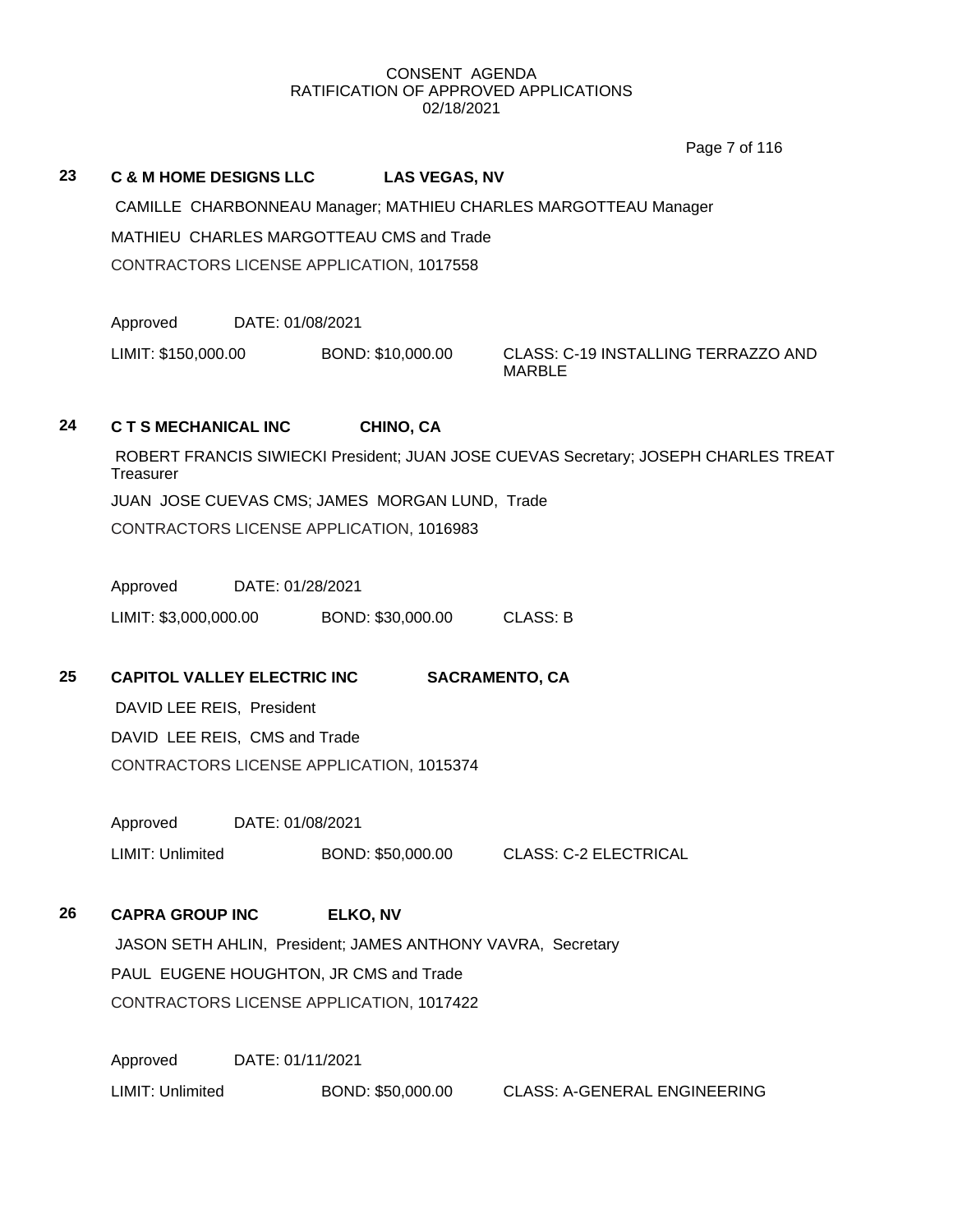Page 8 of 116

#### **27 CAPTURE TECHNOLOGIES NV OAKLAND, CA**

RODOLFO NAVARRO, President; RICHARD EDWARD MADDALENA, Secretary; EDWARD PHILLIP WRIGHT, Director

MARTIN DAVID VAN ENOO, CMS; JOHN ROSS BAMFORTH, Trade

CONTRACTORS LICENSE APPLICATION, 1017300

Approved DATE: 01/28/2021

LIMIT: \$245,000.00 BOND: \$15,000.00 CLASS: C-2D LOW VOLTAGE

CONTINGENT UPON SURRENDER OF LICENSE #0083740

## **28 CARRILLO INNOVATIONS LLC LAS VEGAS, NV**

VICTOR MANUEL CARRILLO, Managing Member; MIGUEL ANGEL RAMIREZ-CARRILLO Managing Member

MIGUEL ANGEL RAMIREZ-CARRILLO CMS and Trade

CONTRACTORS LICENSE APPLICATION, 1017014

Approved DATE: 01/04/2021

LIMIT: \$10,000.00 BOND: \$2,000.00 CLASS: C-19 INSTALLING TERRAZZO AND

MARBLE

CONTINGENT ON PASSING REQUIRED CMS EXAM

## **29 CENTERLINE STRUCTURAL INNOVATIONS INC RENO, NV**

N V O CONSTRUCTION; CHERYL KAYE LEWIS, President; DAVID EARL LEE, Director; JEFFREY MICHAEL LEE, Director; BRIAN GLENN ARBOGAST Director

DAVID EARL LEE, Trade; CHERYL KAYE LEWIS, CMS

CONTRACTORS LICENSE APPLICATION, 1017521

Approved DATE: 01/06/2021

LIMIT: Unlimited BOND: \$50,000.00 CLASS: B

CONTINGENT UPON PASSING EXAMS BY 6/11/2021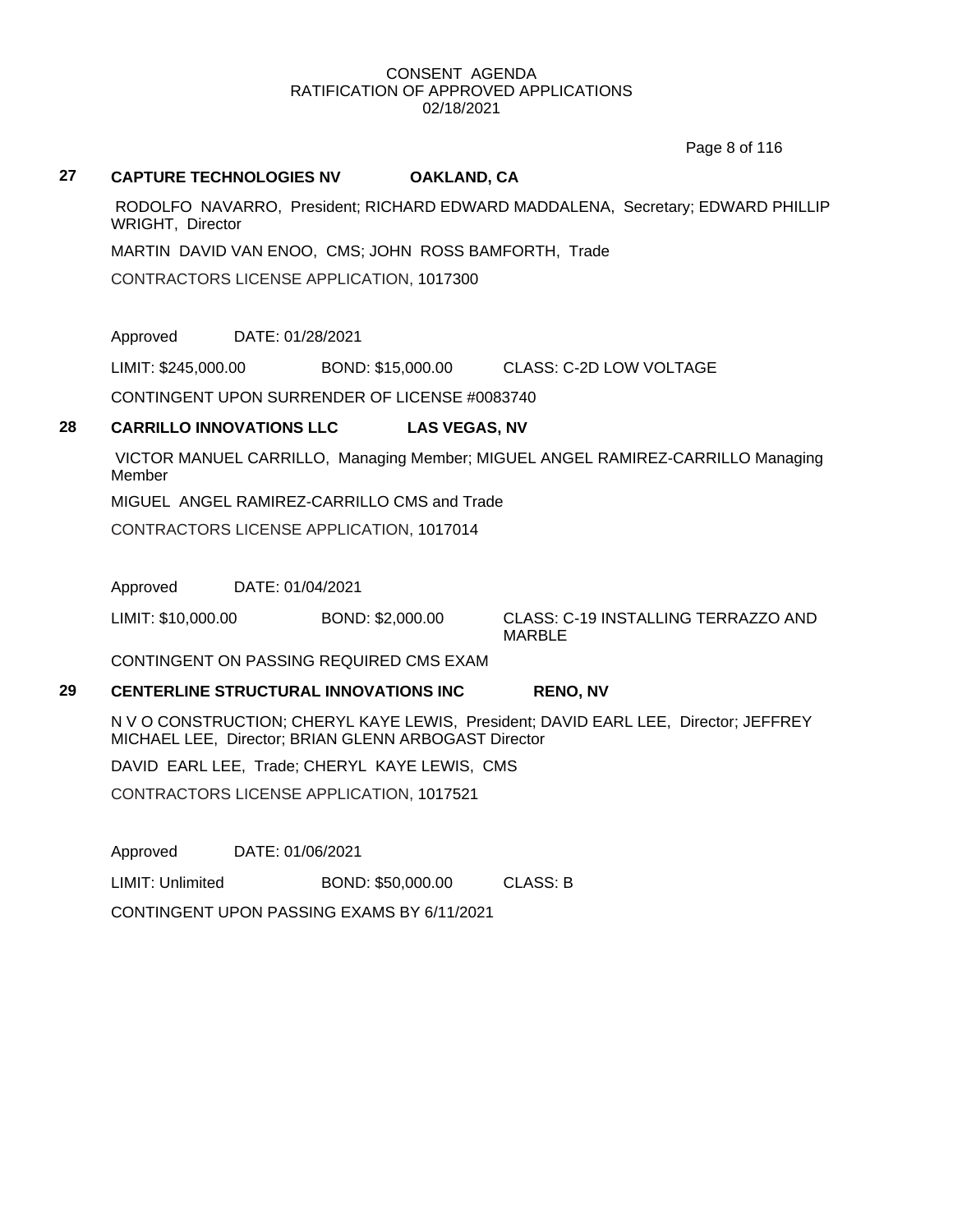Page 9 of 116

#### **30 CENTERLINE STRUCTURAL INNOVATIONS INC RENO, NV**

N V O CONSTRUCTION; CHERYL KAYE LEWIS, President; DAVID EARL LEE, Director; JEFFREY MICHAEL LEE, Director; BRIAN GLENN ARBOGAST Director

DAVID EARL LEE, Trade; CHERYL KAYE LEWIS, CMS

CONTRACTORS LICENSE APPLICATION, 1017522

Approved DATE: 01/06/2021

LIMIT: Unlimited BOND: \$50,000.00 CLASS: C3

CONTINGENT UPON PASSING EXAMS BY 6/11/2021

# **31 CENTURION CONSTRUCTION LLC LAS VEGAS, NV**

ERIC DAVID HENRY, Managing Member ERIC DAVID HENRY, CMS and Trade CONTRACTORS LICENSE APPLICATION, 1017566

Approved DATE: 01/27/2021

LIMIT: \$1,500,000.00 BOND: \$30,000.00 CLASS: B-2 RESIDENTIAL AND SMALL

COMMERCIAL

CONTINGENT ON PASSING THE REQUIRED CMS/TRADE EXAMS

# **32 CERTIFIED SOLUTIONS LLC ST GEORGE, UT**

CERTIFIED FIRE AND SECURITY; LORIN CHRISTOPHER ORVIN, Member; JOHN LEXINGTON ENCE, Member; CLINT JOHN HOOPES, Other

JEROME TADD SMART, CMS and Trade

CONTRACTORS LICENSE APPLICATION, 1017450

Approved DATE: 01/13/2021

LIMIT: \$10,000.00 BOND: \$2,000.00 CLASS: C-41 FIRE PROTECTION

CONTINGENT UPON SURRENDER OF LICENSE #0071453

### **33 CITYWIDE ELECTRIC & MAINTENANCE LLC LAS VEGAS, NV**

DESIREE MARIE FREELS, Managing Member; JEFFREY PHILLIP FREELS Managing Member JEFFREY PHILLIP FREELS Trade; DESIREE MARIE FREELS, CMS CONTRACTORS LICENSE APPLICATION, 1016002

Approved DATE: 12/31/2020 LIMIT: \$10,000.00 BOND: \$2,000.00 CLASS: C2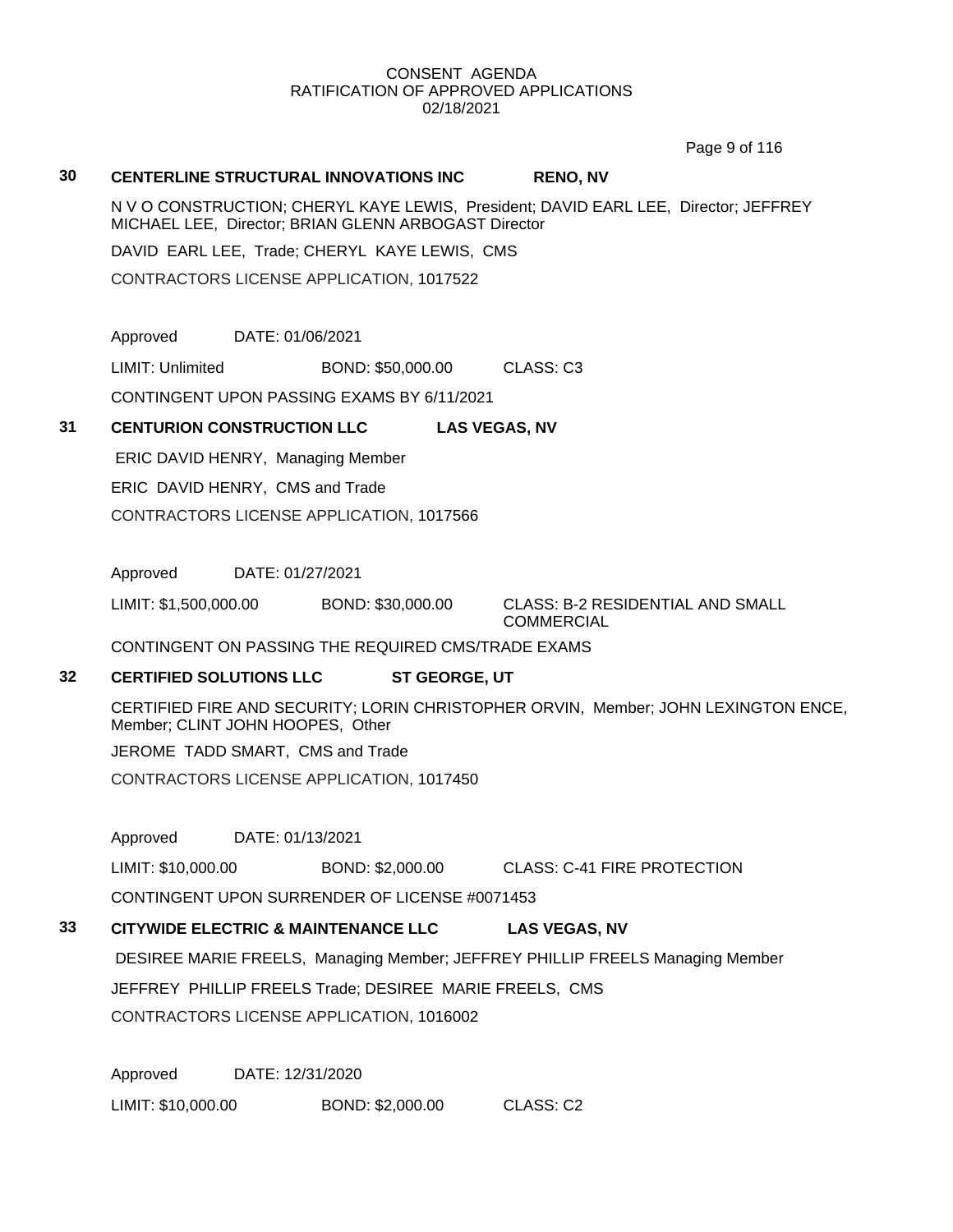Page 10 of 116

| 34 | <b>CLASSIC ELECTRIC LLC</b>         |                  | <b>LAS VEGAS, VA</b>                                 |                                                                                      |  |
|----|-------------------------------------|------------------|------------------------------------------------------|--------------------------------------------------------------------------------------|--|
|    |                                     |                  | CECILIA NEGRETE DIAZ, Managing Member                |                                                                                      |  |
|    | CECILIA NEGRETE DIAZ, CMS and Trade |                  |                                                      |                                                                                      |  |
|    |                                     |                  | CONTRACTORS LICENSE APPLICATION, 1017630             |                                                                                      |  |
|    |                                     |                  |                                                      |                                                                                      |  |
|    | Approved DATE: 01/12/2021           |                  |                                                      |                                                                                      |  |
|    | LIMIT: \$10,000.00                  |                  |                                                      | BOND: \$2,000.00 CLASS: C-2 ELECTRICAL                                               |  |
|    |                                     |                  | CONTINGENT UPON PASSING REQUIRED TRADE EXAM          |                                                                                      |  |
| 35 |                                     |                  | <b>COMMERCIAL ROOF MANAGEMENT INC</b>                | <b>LAGUNA HILLS, CA</b>                                                              |  |
|    | <b>Vice President</b>               |                  |                                                      | CHAD ERIC BEVERIDGE, President; DANIEL WAGERS KING, Treasurer; MICHAEL DAVID GARCIA, |  |
|    |                                     |                  | MICHAEL DAVID GARCIA, CMS and Trade                  |                                                                                      |  |
|    |                                     |                  | CONTRACTORS LICENSE APPLICATION, 1017113             |                                                                                      |  |
|    |                                     |                  |                                                      |                                                                                      |  |
|    | Approved DATE: 01/07/2021           |                  |                                                      |                                                                                      |  |
|    | LIMIT: \$45,000.00                  |                  |                                                      | BOND: \$5,000.00 CLASS: C-15 ROOFING AND SIDING                                      |  |
|    |                                     |                  | CONTINGENT UPON PASSING REQUIRED CMS AND TRADE EXAMS |                                                                                      |  |
| 36 |                                     |                  | <b>COMPLETE FIRE PROTECTION INC</b>                  | <b>QUEEN CREEK, AZ</b>                                                               |  |
|    |                                     |                  |                                                      | STEVEN D CASTERTON President; ROSANNE MARIE CASTERTON Vice President                 |  |
|    | STEVEN D CASTERTON CMS and Trade    |                  |                                                      |                                                                                      |  |
|    |                                     |                  | CONTRACTORS LICENSE APPLICATION, 1017019             |                                                                                      |  |
|    |                                     |                  |                                                      |                                                                                      |  |
|    | Approved DATE: 01/08/2021           |                  |                                                      |                                                                                      |  |
|    | LIMIT: \$45,000.00                  |                  | BOND: \$5,000.00                                     | <b>CLASS: C41A-AUTOMATIC FIRE SPRINKLERS</b>                                         |  |
|    |                                     |                  |                                                      |                                                                                      |  |
| 37 | <b>CORDON LLC</b>                   |                  | <b>LAS VEGAS, NV</b>                                 |                                                                                      |  |
|    |                                     |                  | CARLOS RAFAEL CORDON SOSA, Managing Member           |                                                                                      |  |
|    |                                     |                  | CARLOS RAFAEL CORDON SOSA, CMS and Trade             |                                                                                      |  |
|    |                                     |                  | CONTRACTORS LICENSE APPLICATION, 1017106             |                                                                                      |  |
|    | Approved                            | DATE: 01/29/2021 |                                                      |                                                                                      |  |
|    | LIMIT: \$50,000.00                  |                  | BOND: \$5,000.00                                     | <b>CLASS: C-18 MASONRY</b>                                                           |  |

CONTINGENT ON PASSING THE REQUIRED CMS/TRADE EXAMS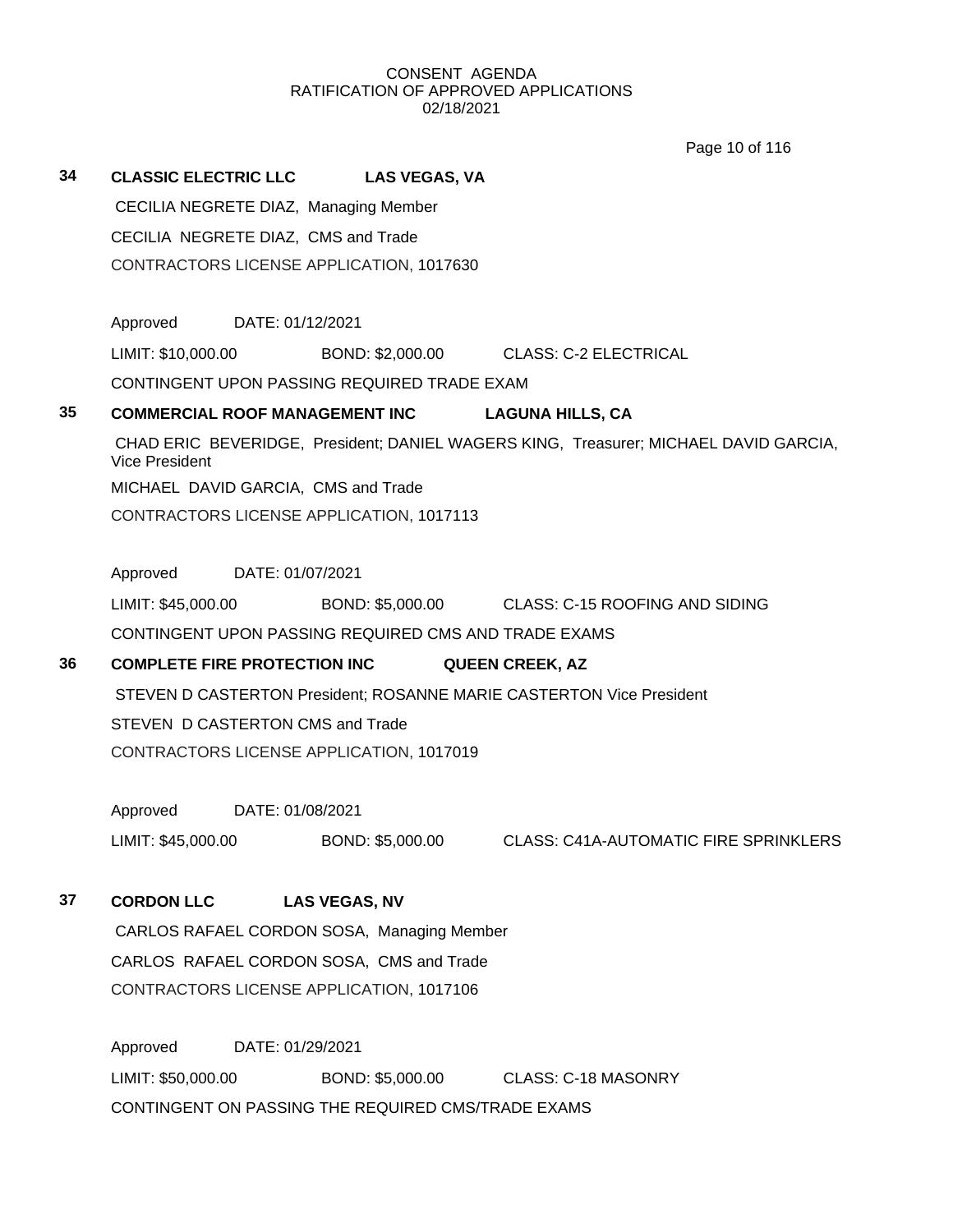Page 11 of 116

# **38 COSEY CONSTRUCTION LLC LAS VEGAS, NV** JAHVIN JAMAI COSEY, Managing Member; BRANDEE STEFFEN COSEY, Managing Member BRANDEE STEFFEN COSEY, Trade; JAHVIN JAMAI COSEY, CMS CONTRACTORS LICENSE APPLICATION, 1016694 Approved DATE: 01/04/2021 LIMIT: \$10,000.00 BOND: \$2,000.00 CLASS: C-3 CARPENTRY MAINTENANCE AND MINOR REPAIRS CONTINGENT ON PASSING REQUIRED CMS/TRADE EXAMS **39 CRUE CONSTRUCTION LLC LAS VEGAS, NV** LARRY LYLE POLOK, Managing Member RUSSELL LEE LAMBRECHT, CMS and Trade CONTRACTORS LICENSE APPLICATION, 1017636 Approved DATE: 02/04/2021 LIMIT: \$200,000.00 BOND: \$10,000.00 CLASS: B-2 RESIDENTIAL AND SMALL **COMMERCIAL 40 DAVID ELIE PETALUMA, CA** ELIE DEVELOPMENT; DAVID ROBERT ELIE Owner DAVID ROBERT ELIE CMS and Trade CONTRACTORS LICENSE APPLICATION, 1016284 Approved DATE: 01/28/2021 LIMIT: \$245,000.00 BOND: \$15,000.00 CLASS: B CONTINGENT UPON PASSING EXAMS BY 2/24/2021 **41 DAVID J PROSSER GARDNERVILLE, NV** DESERT STAR LANDSCAPING; DAVID JAMES PROSSER Owner DAVID JAMES PROSSER CMS and Trade CONTRACTORS LICENSE APPLICATION, 1017030 Approved DATE: 01/06/2021

LIMIT: \$10,000.00 BOND: \$2,000.00 CLASS: C-18 MASONRY LIMITED TO NON-VERTICAL PAVERS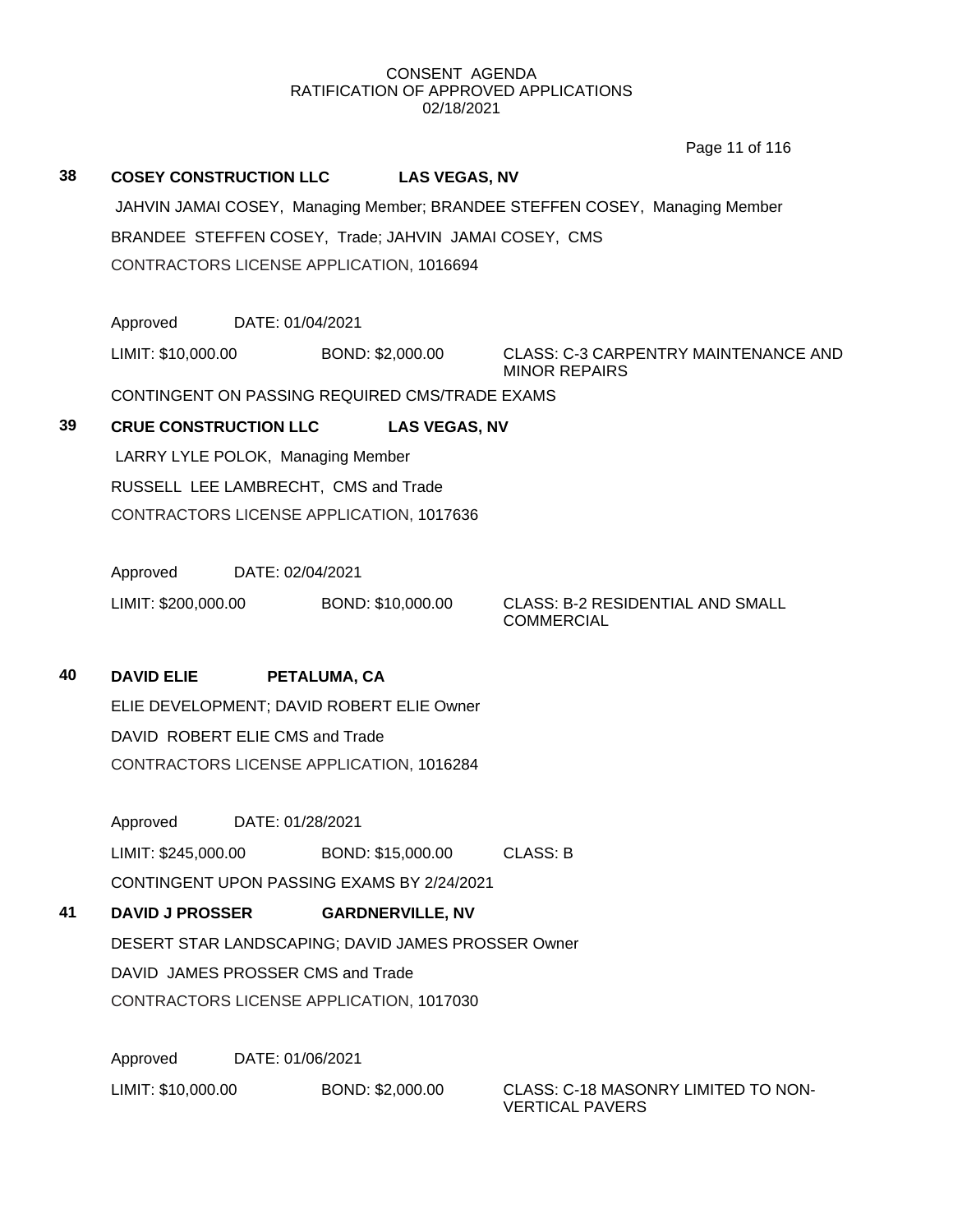Page 12 of 116

| 42 | DESERT MOUNTAIN PAVERS INC<br>CONTRACTORS LICENSE APPLICATION, 1017080 |                  | <b>SPARKS, NV</b>      | KAREN LEE FOOTE Treasurer; JUAN MANUEL TISCARENO Other; RAYMOND WILLIAM FOOTE Other<br>JUAN MANUEL TISCARENO CMS; RAYMOND WILLIAM FOOTE Trade |
|----|------------------------------------------------------------------------|------------------|------------------------|-----------------------------------------------------------------------------------------------------------------------------------------------|
|    | Approved                                                               | DATE: 02/03/2021 |                        |                                                                                                                                               |
|    | LIMIT: \$100,000.00                                                    |                  |                        | BOND: \$10,000.00 CLASS: C14G                                                                                                                 |
| 43 | <b>DESERT VIEW REMODELERS LLC</b>                                      |                  | <b>LAS VEGAS, NV</b>   |                                                                                                                                               |
|    |                                                                        |                  |                        | UNIVERSAL PLUMBING DIRECT; TERESA MOEBIUS Managing Member                                                                                     |
|    | <b>JUSTIN EDWARD BACA CMS and Trade</b>                                |                  |                        |                                                                                                                                               |
|    | CONTRACTORS LICENSE APPLICATION, 1016129                               |                  |                        |                                                                                                                                               |
|    | Approved DATE: 01/29/2021                                              |                  |                        |                                                                                                                                               |
|    | LIMIT: \$10,000.00                                                     |                  |                        | BOND: \$2,000.00 CLASS: C-1 PLUMBING AND HEATING                                                                                              |
| 44 | <b>DESIGNERS LANDSCAPES LLC</b>                                        |                  | <b>Carson city, NV</b> |                                                                                                                                               |
|    | HUGO ENRIQUE DE LA PUENTE-HUIZAR Manager                               |                  |                        |                                                                                                                                               |
|    | HUGO ENRIQUE DE LA PUENTE-HUIZAR CMS and Trade                         |                  |                        |                                                                                                                                               |
|    | CONTRACTORS LICENSE APPLICATION, 1017650                               |                  |                        |                                                                                                                                               |
|    | Approved                                                               | DATE: 01/06/2021 |                        |                                                                                                                                               |
|    | LIMIT: \$100,000.00                                                    |                  |                        | BOND: \$10,000.00 CLASS: C-5 CONCRETE                                                                                                         |
|    | CONTINGENT UPON PASSING C-5 EXAM BY 06/21/2021                         |                  |                        |                                                                                                                                               |
| 45 | <b>DIAMOND STAR PAINTING INC</b>                                       |                  | <b>LINCOLN, CA</b>     |                                                                                                                                               |
|    | LAVELLA DOLORES GARDNER, President                                     |                  |                        |                                                                                                                                               |
|    | LAVELLA DOLORES GARDNER, CMS and Trade                                 |                  |                        |                                                                                                                                               |
|    | CONTRACTORS LICENSE APPLICATION, 1017516                               |                  |                        |                                                                                                                                               |
|    | Approved                                                               | DATE: 12/31/2020 |                        |                                                                                                                                               |

LIMIT: \$10,000.00 BOND: \$2,000.00 CLASS: C-4A PAINTING CONTINGENT UPON PASSING CMS EXAM BY 06/11/2021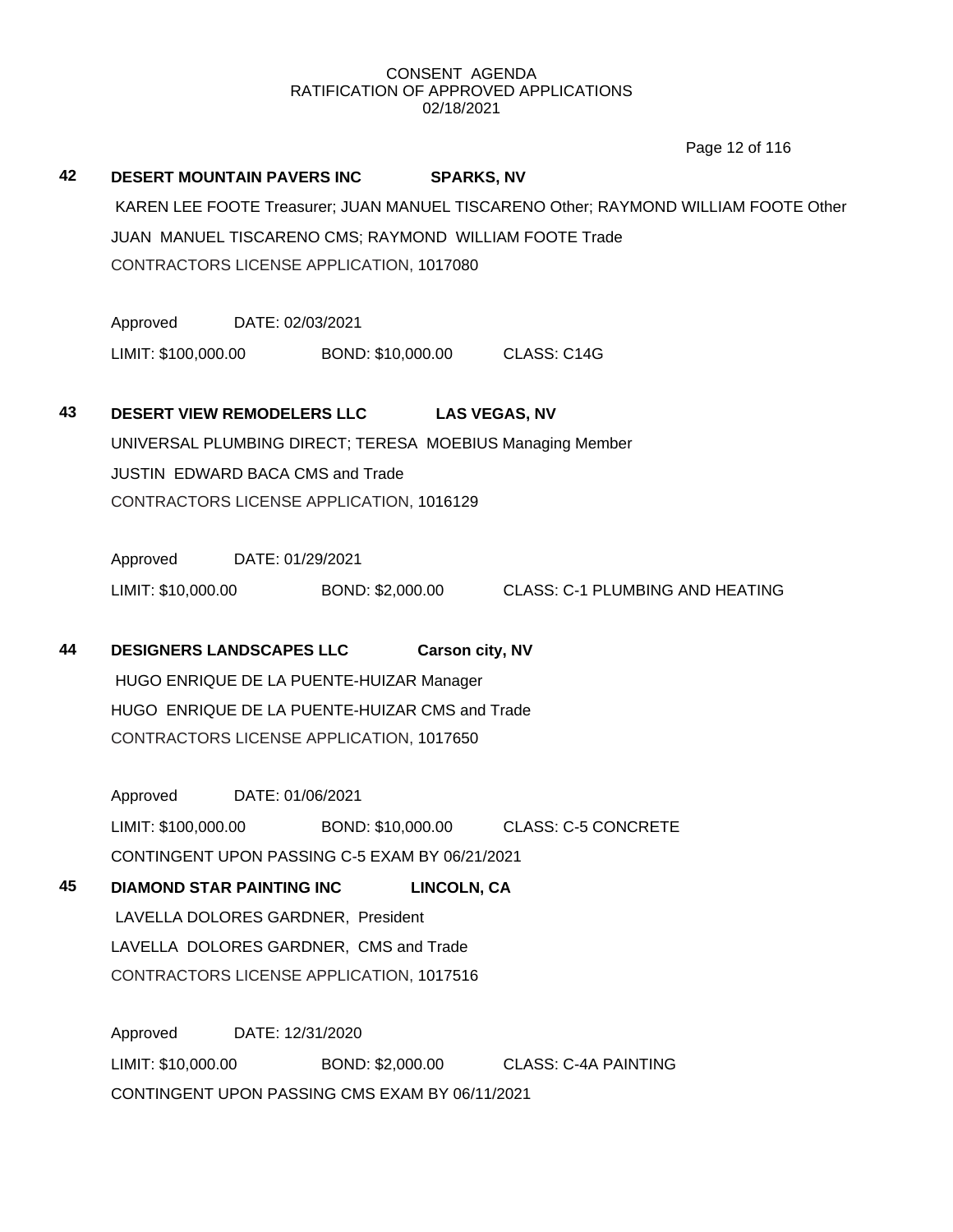Page 13 of 116

| 46 | DISCOVERY CONCRETE LLC SUN VALLEY, NV                 |                  |                      |                             |                                                                        |
|----|-------------------------------------------------------|------------------|----------------------|-----------------------------|------------------------------------------------------------------------|
|    | ALFONSO VACA ROSAS, Member                            |                  |                      |                             |                                                                        |
|    | ALFONSO VACA ROSAS, CMS and Trade                     |                  |                      |                             |                                                                        |
|    | CONTRACTORS LICENSE APPLICATION, 1017212              |                  |                      |                             |                                                                        |
|    |                                                       |                  |                      |                             |                                                                        |
|    | Approved DATE: 12/31/2020                             |                  |                      |                             |                                                                        |
|    |                                                       |                  |                      |                             | LIMIT: \$70,000.00 BOND: \$10,000.00 CLASS: C-5 CONCRETE               |
|    | CONTINGENT UPON PASSING CMS & C-5 EXAMS BY 05/18/2021 |                  |                      |                             |                                                                        |
| 47 | <b>DIVISION 03</b>                                    |                  | <b>HENDERSON, NV</b> |                             |                                                                        |
|    | <b>JONATHAN WAYNE NIELSEN President</b>               |                  |                      |                             |                                                                        |
|    | JONATHAN WAYNE NIELSEN CMS and Trade                  |                  |                      |                             |                                                                        |
|    | CONTRACTORS LICENSE APPLICATION, 1017470              |                  |                      |                             |                                                                        |
|    |                                                       |                  |                      |                             |                                                                        |
|    | Approved DATE: 01/07/2021                             |                  |                      |                             |                                                                        |
|    |                                                       |                  |                      |                             | LIMIT: \$1,000,000.00 BOND: \$30,000.00 CLASS: A-13 WRECKING BUILDINGS |
|    |                                                       |                  |                      |                             |                                                                        |
| 48 | DOUBLE T ELECTRIC LLC YERINGTON, NV                   |                  |                      |                             |                                                                        |
|    | <b>THOMAS DEAN TIPPETS President</b>                  |                  |                      |                             |                                                                        |
|    | THOMAS DEAN TIPPETS CMS and Trade                     |                  |                      |                             |                                                                        |
|    | CONTRACTORS LICENSE APPLICATION, 1017285              |                  |                      |                             |                                                                        |
|    |                                                       |                  |                      |                             |                                                                        |
|    | Approved DATE: 01/28/2021                             |                  |                      |                             |                                                                        |
|    | LIMIT: \$120,000.00                                   |                  |                      | BOND: \$10,000.00 CLASS: C2 |                                                                        |
|    | CONTINGENT UPON SURRENDER OF LICENSE #41722           |                  |                      |                             |                                                                        |
| 49 | <b>DOUGLAS NEIL SARDESON</b>                          |                  |                      | <b>S LAKE TAHOE, CA</b>     |                                                                        |
|    | DOUGLAS NEIL SARDESON, Owner                          |                  |                      |                             |                                                                        |
|    | DOUGLAS NEIL SARDESON, CMS and Trade                  |                  |                      |                             |                                                                        |
|    | CONTRACTORS LICENSE APPLICATION, 1016904              |                  |                      |                             |                                                                        |
|    |                                                       |                  |                      |                             |                                                                        |
|    |                                                       | DATE: 01/19/2021 |                      |                             |                                                                        |
|    | LIMIT:                                                |                  | BOND:                |                             | CLASS:                                                                 |

CONTINGENT UPON PASSING C-5 EXAM BY 04/27/2021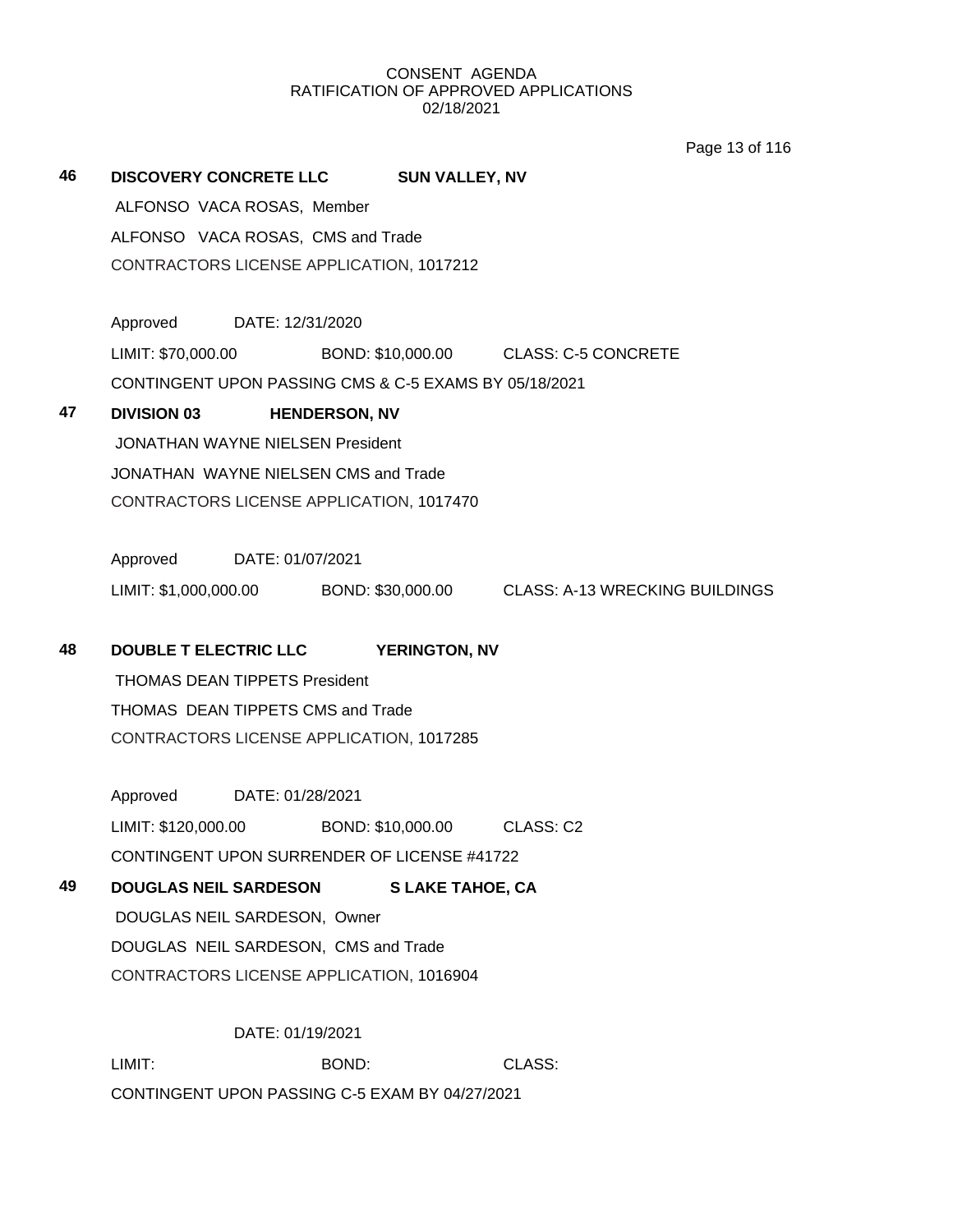Page 14 of 116

|    |                                                         |                         | טוווט דו סעסו                                                              |  |  |
|----|---------------------------------------------------------|-------------------------|----------------------------------------------------------------------------|--|--|
| 50 | <b>ECOLIFE CONSTRUCTION LLC</b>                         |                         | <b>LAS VEGAS, NV</b>                                                       |  |  |
|    | STEVEN LEO GRODKIEWICZ Manager; KEVIN J OBRIEN, Manager |                         |                                                                            |  |  |
|    | STEVEN LEO GRODKIEWICZ CMS and Trade                    |                         |                                                                            |  |  |
|    | CONTRACTORS LICENSE APPLICATION, 1016382                |                         |                                                                            |  |  |
|    |                                                         |                         |                                                                            |  |  |
|    | Approved                                                | DATE: 12/31/2020        |                                                                            |  |  |
|    | LIMIT: \$350,000.00                                     | BOND: \$15,000.00       | CLASS: C3                                                                  |  |  |
|    |                                                         |                         |                                                                            |  |  |
| 51 | ELECTRONIC ENVIRONMENTS CO LLC                          |                         | <b>MARLBOROUGH, MA</b>                                                     |  |  |
|    | JAMES J LUNDRIGAN, Manager                              |                         |                                                                            |  |  |
|    | MICHAEL DAVID HARTKE, CMS and Trade                     |                         |                                                                            |  |  |
|    | CONTRACTORS LICENSE APPLICATION, 1017576                |                         |                                                                            |  |  |
|    |                                                         |                         |                                                                            |  |  |
|    | Approved                                                | DATE: 02/01/2021        |                                                                            |  |  |
|    | LIMIT: \$1,000,000.00                                   | BOND: \$30,000.00       | <b>CLASS: B-2 RESIDENTIAL AND SMALL</b><br><b>COMMERCIAL</b>               |  |  |
|    | CONTINGENT UPON PASSING REQUIRED CMS EXAM               |                         |                                                                            |  |  |
| 52 | <b>ENVIRONMENTAL PROTECTION SERVICES LLC</b>            |                         | <b>CARSON CITY, NV</b>                                                     |  |  |
|    | SARA J BREITER Manager; BRIAN MICHAEL BREITER Manager   |                         |                                                                            |  |  |
|    | BRIAN MICHAEL BREITER CMS and Trade                     |                         |                                                                            |  |  |
|    | CONTRACTORS LICENSE APPLICATION, 1017766                |                         |                                                                            |  |  |
|    |                                                         |                         |                                                                            |  |  |
|    | Approved                                                | DATE: 02/02/2021        |                                                                            |  |  |
|    | LIMIT: \$2,000,000.00                                   | BOND: \$30,000.00       | CLASS: A-12 EXCAVATING, GRADING,<br>TRENCHING AND SURFACING; A-13 WRECKING |  |  |
|    |                                                         |                         | BUILDINGS; C-15 SEWERS, DRIANS AND PIPES;                                  |  |  |
|    | CONTINGENT UPON SURRENDER OF LICENSE #0071500           |                         | A-19A WATER                                                                |  |  |
| 53 | <b>ERIK MICHAEL BRANDT</b>                              | <b>APPLE VALLEY, CA</b> |                                                                            |  |  |
|    | ERIK MICHAEL BRANDT, Owner                              |                         |                                                                            |  |  |
|    | ERIK MICHAEL BRANDT, CMS and Trade                      |                         |                                                                            |  |  |
|    | CONTRACTORS LICENSE APPLICATION, 1017138                |                         |                                                                            |  |  |
|    |                                                         |                         |                                                                            |  |  |
|    |                                                         |                         |                                                                            |  |  |

Approved DATE: 01/27/2021 LIMIT: \$10,000.00 BOND: \$2,000.00 CLASS: C-2 ELECTRICAL CONTINGENT ON PASSING REQUIRED CMS/TRADE EXAMS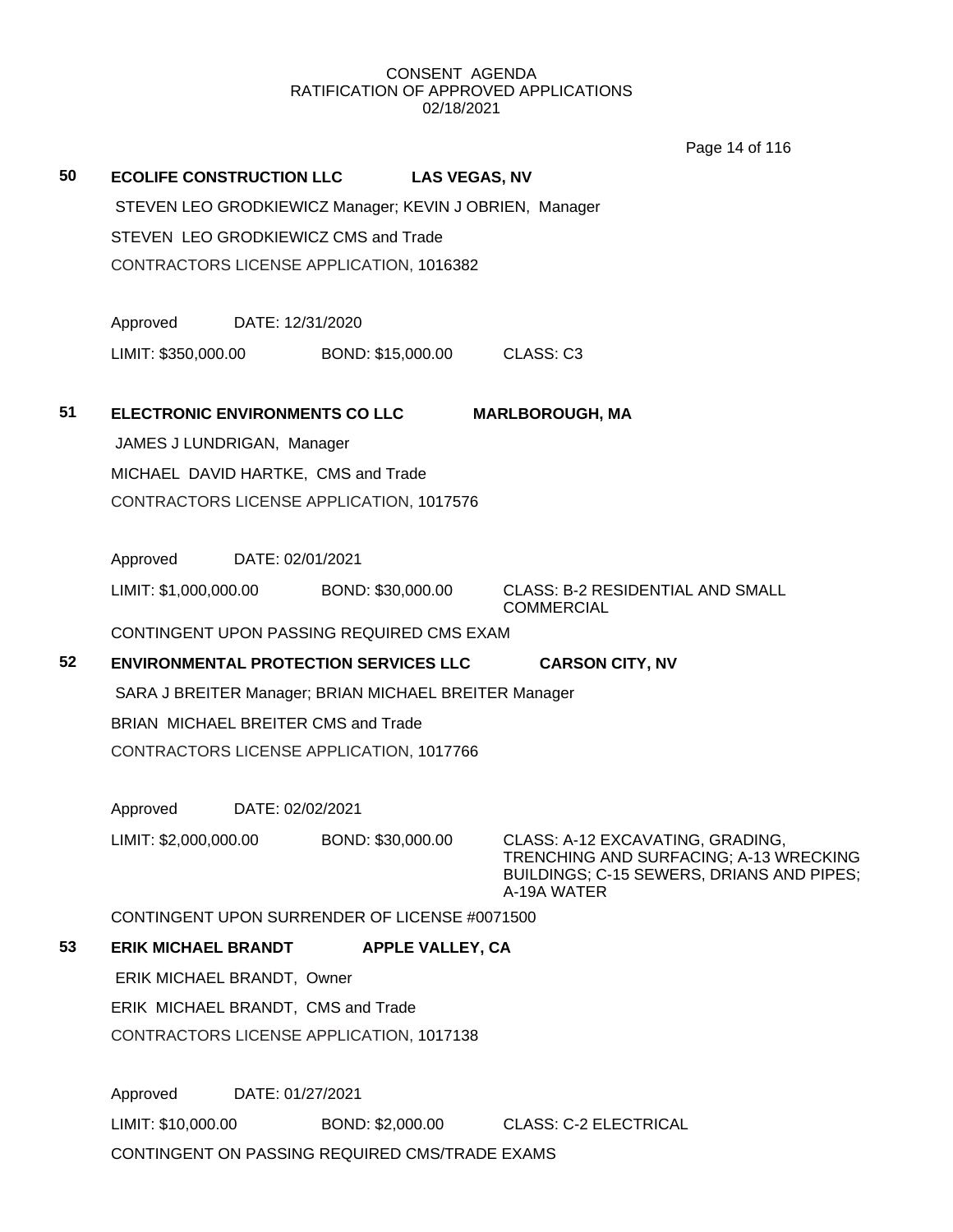Page 15 of 116

| 54                            | <b>EXXIA CORPORATION LLC</b>                     |                  | <b>SPARKS, NV</b>                            |                                                                                   |  |
|-------------------------------|--------------------------------------------------|------------------|----------------------------------------------|-----------------------------------------------------------------------------------|--|
|                               |                                                  |                  | MIGUEL ANGEL SALAZAR-MARQUEZ, Manager        |                                                                                   |  |
|                               |                                                  |                  | MIGUEL ANGEL SALAZAR-MARQUEZ, CMS and Trade  |                                                                                   |  |
|                               |                                                  |                  | CONTRACTORS LICENSE APPLICATION, 1016499     |                                                                                   |  |
|                               | Approved                                         | DATE: 01/06/2021 |                                              |                                                                                   |  |
|                               | LIMIT: \$40,000.00                               |                  | BOND: \$5,000.00                             | CLASS: C3A                                                                        |  |
|                               |                                                  |                  | CONTINGENT UPON PASSING EXAMS BY 3/30/2021   |                                                                                   |  |
| 55                            | <b>FARSHID HAKIMI</b>                            |                  | TARZANA, CA                                  |                                                                                   |  |
|                               | FARSHID HAKIMI, Owner                            |                  |                                              |                                                                                   |  |
| FARSHID HAKIMI, CMS and Trade |                                                  |                  |                                              |                                                                                   |  |
|                               |                                                  |                  | CONTRACTORS LICENSE APPLICATION, 1017741     |                                                                                   |  |
|                               | Approved                                         | DATE: 01/29/2021 |                                              |                                                                                   |  |
|                               | LIMIT: \$10,000.00                               |                  | BOND: \$2,000.00                             | <b>CLASS: C-41 FIRE PROTECTION</b>                                                |  |
| 56                            |                                                  |                  | <b>FORBES BROS UTILITY CONSTRUCTION INC.</b> | <b>CASPER, WY</b>                                                                 |  |
|                               | FORBES, Other                                    |                  |                                              | STEPHANIE MARIE WOODBURY President; WILLIAM WALDO WOODBURY Other; MATTHEW HANSEN  |  |
|                               |                                                  |                  | WILLIAM WALDO WOODBURY CMS and Trade         |                                                                                   |  |
|                               |                                                  |                  | CONTRACTORS LICENSE APPLICATION, 1016850     |                                                                                   |  |
|                               | Denied                                           | DATE: 02/02/2021 |                                              |                                                                                   |  |
|                               | LIMIT: \$0.00                                    |                  | <b>BOND: \$0.00</b>                          | CLASS: A17                                                                        |  |
|                               | 624.263                                          |                  |                                              | FAILURE TO ESTABLISH FINANCIAL RESPONSIBILITY AS SET FORTH IN NRS 624.262 AND NRS |  |
| 57                            | FORCE INDUSTRIAL MECHANICAL LLC                  |                  |                                              | Henderson, NV                                                                     |  |
|                               | <b>TERRY WILLIAM HARRIS, III Managing Member</b> |                  |                                              |                                                                                   |  |
|                               | TERRY WILLIAM HARRIS, III CMS and Trade          |                  |                                              |                                                                                   |  |
|                               |                                                  |                  | CONTRACTORS LICENSE APPLICATION, 1017374     |                                                                                   |  |
|                               | Approved                                         | DATE: 02/04/2021 |                                              |                                                                                   |  |
|                               | LIMIT: \$1,200,000.00                            |                  | BOND: \$30,000.00                            | <b>CLASS: C-1 PLUMBING AND HEATING</b>                                            |  |
|                               |                                                  |                  | CONTINGENT ON PASSING REQUIRED TRADE EXAM    |                                                                                   |  |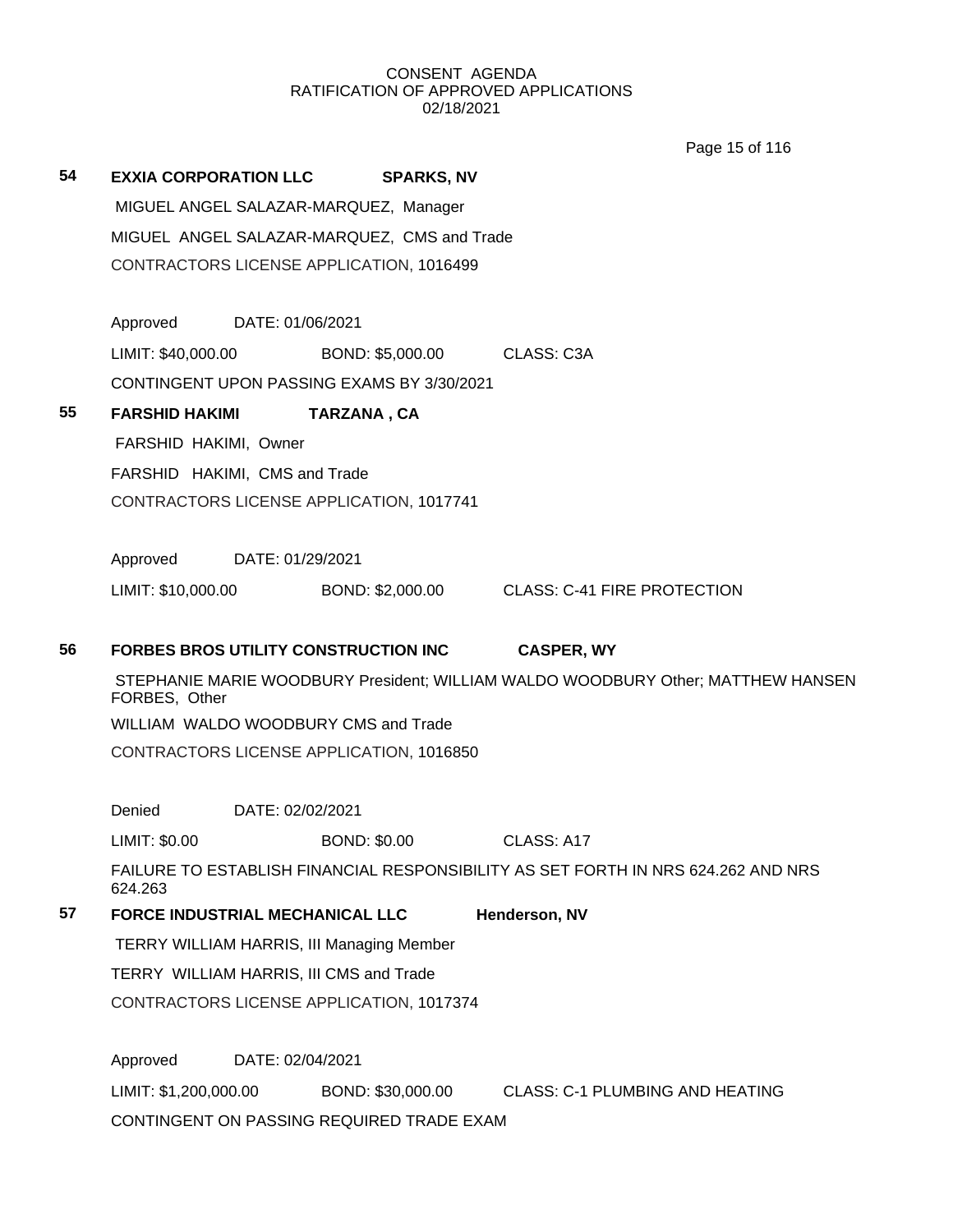|    |                                                             |                      | Page 16 of 116                                                                    |
|----|-------------------------------------------------------------|----------------------|-----------------------------------------------------------------------------------|
| 58 | <b>FORTIFIED TILE AND STONE</b>                             | <b>RENO, NV</b>      |                                                                                   |
|    | NV EXTREME BUILDERS; LUIS LEOPOLDO TORRES-ECHAIZ, President |                      |                                                                                   |
|    | LUIS LEOPOLDO TORRES-ECHAIZ, CMS and Trade                  |                      |                                                                                   |
|    | CONTRACTORS LICENSE APPLICATION, 1017695                    |                      |                                                                                   |
|    |                                                             |                      |                                                                                   |
|    | Approved<br>DATE: 01/28/2021                                |                      |                                                                                   |
|    | LIMIT: \$10,000.00                                          | BOND: \$2,000.00     | CLASS: C-3 CARPENTRY, MAINTENANCE AND<br><b>MINOR REPAIRS</b>                     |
|    | CONTINGENT UPON PASSING C-3 TRADE EXAM BY 06/23/2021        |                      |                                                                                   |
| 59 | <b>FREQUENCY X ELECTRIC LLC</b>                             |                      | <b>NORTH LAS VEGAS, NV</b>                                                        |
|    | FRANCISCO R PIMENTEL-ROQUE Managing Member                  |                      |                                                                                   |
|    | FRANCISCO R PIMENTEL-ROQUE CMS and Trade                    |                      |                                                                                   |
|    | CONTRACTORS LICENSE APPLICATION, 1017571                    |                      |                                                                                   |
|    |                                                             |                      |                                                                                   |
|    | Approved<br>DATE: 01/07/2021                                |                      |                                                                                   |
|    | LIMIT: \$10,000.00                                          |                      | BOND: \$2,000.00 CLASS: C-2 ELECTRICAL                                            |
|    | CONTINGENT UPON PASSING REQUIRED TRADE EXAM                 |                      |                                                                                   |
| 60 | GALDARISI HEATING AND AIR CONDITIONING LLC                  |                      | <b>FALLON, NV</b>                                                                 |
|    |                                                             |                      | TODD GREGORY HOLLARN, Managing Member; DUSTIN LAWRENCE GALDARISI, Managing Member |
|    | DUSTIN LAWRENCE GALDARISI, CMS and Trade                    |                      |                                                                                   |
|    | CONTRACTORS LICENSE APPLICATION, 1017600                    |                      |                                                                                   |
|    | DATE: 01/28/2021<br>Approved                                |                      |                                                                                   |
|    | LIMIT: \$10,000.00                                          | BOND: \$2,000.00     | <b>CLASS: C-21B AIR CONDITIONING</b>                                              |
|    |                                                             |                      |                                                                                   |
| 61 | <b>GARCIA CONTRACTING LLC</b>                               | <b>LAS VEGAS, NV</b> |                                                                                   |
|    | JUAN CARLOS GARCIA CISNEROS, Managing Member                |                      |                                                                                   |
|    | ALVARO LUIS GARCIA, CMS and Trade                           |                      |                                                                                   |
|    | CONTRACTORS LICENSE APPLICATION, 1016780                    |                      |                                                                                   |
|    |                                                             |                      |                                                                                   |
|    | Approved<br>DATE: 02/02/2021                                |                      |                                                                                   |
|    | LIMIT: \$50,000.00                                          | BOND: \$5,000.00     | <b>CLASS: C-4 PAINTING AND DECORATING</b>                                         |
|    | CONTINGENT ON PASSING THE REQUIRED CMS/TRADE EXAMS          |                      |                                                                                   |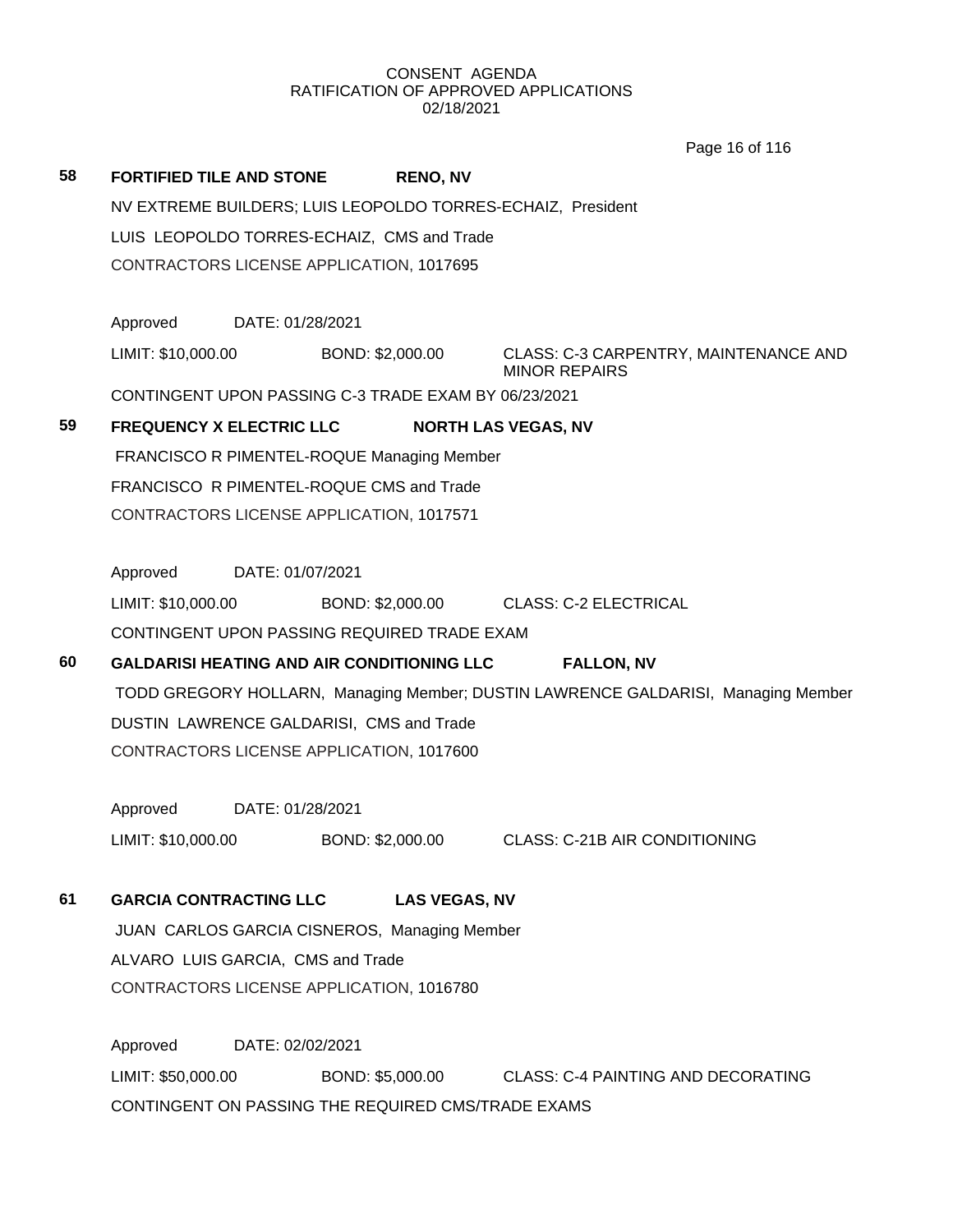Page 17 of 116

# **62 GARCIA CONTRACTING LLC LAS VEGAS, NV**

JUAN CARLOS GARCIA CISNEROS, Managing Member

ALVARO LUIS GARCIA, CMS and Trade

CONTRACTORS LICENSE APPLICATION, 1016781

Approved DATE: 02/02/2021 LIMIT: \$50,000.00 BOND: \$5,000.00 CLASS: C-20 TILING

CONTINGENT ON PASSING THE REQUIRED CMS/TRADE EXAMS

# **63 GARCIA CONTRACTING LLC LAS VEGAS, NV**

JUAN CARLOS GARCIA CISNEROS, Managing Member

ALVARO LUIS GARCIA, CMS and Trade

CONTRACTORS LICENSE APPLICATION, 1016782

Approved DATE: 02/02/2021

LIMIT: \$50,000.00 BOND: \$5,000.00 CLASS: C-19 INSTALLING TERRAZZO AND

MARBLE

CONTINGENT ON PASSING THE REQUIRED CMS EXAM

# **64 GARCIA CONTRACTING LLC LAS VEGAS, NV**

JUAN CARLOS GARCIA CISNEROS, Managing Member ALVARO LUIS GARCIA, CMS and Trade CONTRACTORS LICENSE APPLICATION, 1016783

Approved DATE: 02/02/2021

LIMIT: \$50,000.00 BOND: \$5,000.00 CLASS: C-3B FINISH CARPENTRY CONTINGENT ON PASSING THE REQUIRED CMS/TRADE EXAMS

**65 GARCIA CONTRACTING LLC LAS VEGAS, NV**

JUAN CARLOS GARCIA CISNEROS, Managing Member

ALVARO LUIS GARCIA, CMS and Trade

CONTRACTORS LICENSE APPLICATION, 1016784

Approved DATE: 02/02/2021 LIMIT: \$50,000.00 BOND: \$5,000.00 CLASS: C-16 FINISHING FLOORS CONTINGENT ON PASSING THE REQUIRED CMS EXAM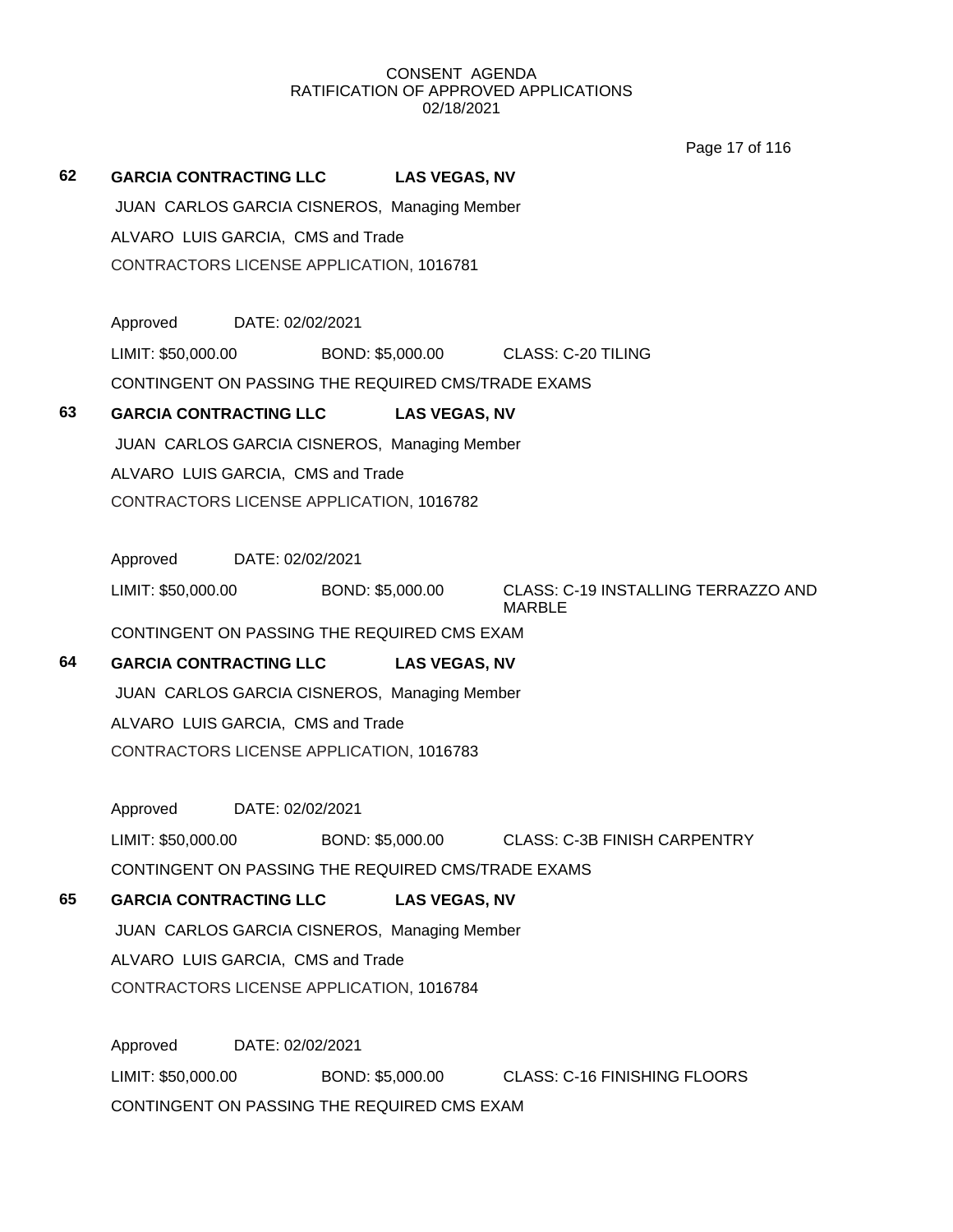Page 18 of 116

| 66 | <b>GOLDEN MONARCH CONSTRUCTION INC</b>                                                                                   | <b>RENO, NV</b>                                      |
|----|--------------------------------------------------------------------------------------------------------------------------|------------------------------------------------------|
|    | <b>WILLIAM PERRY SANDERS, President</b>                                                                                  |                                                      |
|    | WILLIAM PERRY SANDERS, CMS and Trade                                                                                     |                                                      |
|    | CONTRACTORS LICENSE APPLICATION, 1017496                                                                                 |                                                      |
|    |                                                                                                                          |                                                      |
|    | Approved<br>DATE: 01/28/2021                                                                                             |                                                      |
|    | LIMIT: \$245,000.00<br>BOND: \$15,000.00                                                                                 | CLASS: B                                             |
|    | CONTINGENT UPON PASSING EXAMS BY 6/10/2021                                                                               |                                                      |
| 67 | <b>GOT PAINT LLC</b><br><b>HENDERSON, NV</b>                                                                             |                                                      |
|    | 360 CONSTRUCTION SERVICES; ERIC LAWRENCE BOWEN Managing Member                                                           |                                                      |
|    | <b>ERIC LAWRENCE BOWEN CMS and Trade</b>                                                                                 |                                                      |
|    | CONTRACTORS LICENSE APPLICATION, 1017552                                                                                 |                                                      |
|    |                                                                                                                          |                                                      |
|    | Approved<br>DATE: 12/31/2020                                                                                             |                                                      |
|    | LIMIT: \$245,000.00<br>BOND: \$15,000.00                                                                                 | CLASS: A13                                           |
|    |                                                                                                                          |                                                      |
| 68 | <b>GRANITE ONE</b><br><b>FERNLEY, NV</b>                                                                                 |                                                      |
|    | JASON JULES DEGOLYER Member; CHARLES ALLEN AZCARATE, III Member; TROY ANTHONY<br>PEFLEY Member; JUSTIN PAUL FRISK Member |                                                      |
|    | CHARLES ALLEN AZCARATE, III CMS; TROY ANTHONY PEFLEY CMS and Trade                                                       |                                                      |
|    | CONTRACTORS LICENSE APPLICATION, 1017114                                                                                 |                                                      |
|    |                                                                                                                          |                                                      |
|    | Approved<br>DATE: 02/02/2021                                                                                             |                                                      |
|    | LIMIT: \$1,165,000.00<br>BOND: \$30,000.00                                                                               | CLASS: C-19 INSTALLING TERRAZZO AND<br><b>MARBLE</b> |
| 69 | <b>GREENCARE DESIGNS LLC</b><br><b>LAS VEGAS, NV</b>                                                                     |                                                      |
|    |                                                                                                                          |                                                      |
|    | JEFFREY GLEN BEST Manager                                                                                                |                                                      |
|    | JEFFREY GLEN BEST CMS and Trade                                                                                          |                                                      |

Approved DATE: 01/19/2021 LIMIT: \$140,000.00 BOND: \$10,000.00 CLASS: C-17B PLASTERING CONTINGENT UPON PASSING C-17B TRADE EXAM BY 05/05/2021

CONTRACTORS LICENSE APPLICATION, 1017015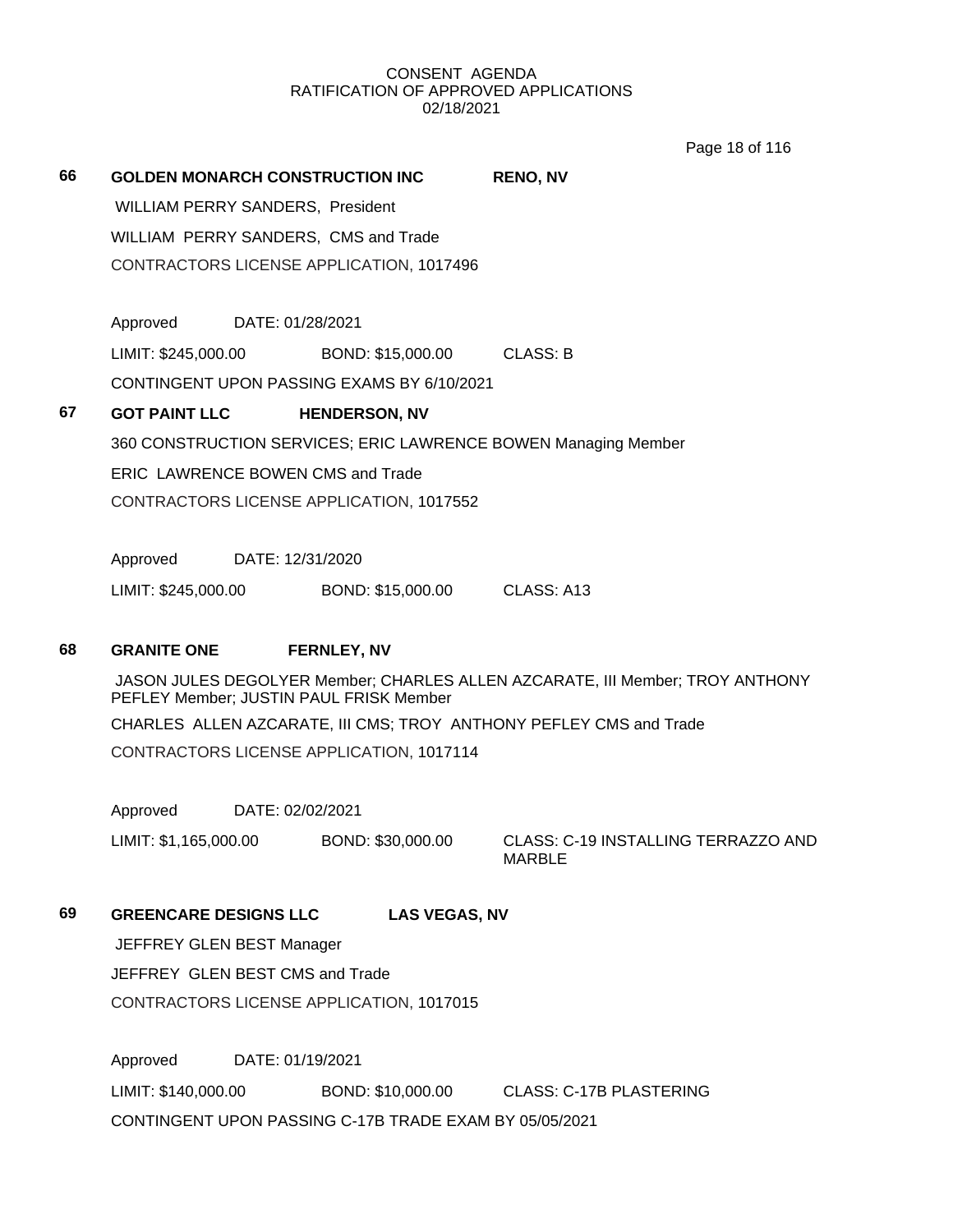Page 19 of 116

| 70 | <b>HD COATINGS LLC</b>               | <b>RENO, NV</b>                                              |                                                                              |
|----|--------------------------------------|--------------------------------------------------------------|------------------------------------------------------------------------------|
|    | DION SCOTT HEFFERON, Managing Member |                                                              |                                                                              |
|    | DION SCOTT HEFFERON, CMS and Trade   |                                                              |                                                                              |
|    |                                      | CONTRACTORS LICENSE APPLICATION, 1016523                     |                                                                              |
|    |                                      |                                                              |                                                                              |
|    | Approved DATE: 02/02/2021            |                                                              |                                                                              |
|    | LIMIT: \$10,000.00                   | BOND: \$2,000.00 CLASS: A8                                   |                                                                              |
| 71 | <b>HELIOSUN LLC</b>                  | GOODYEAR, AZ                                                 |                                                                              |
|    | ODIN; WREX MYLES LINDSAY, Manager    |                                                              |                                                                              |
|    |                                      | SCOTT MICHAEL RASMUSSEN, Trade; WREX MYLES LINDSAY, CMS      |                                                                              |
|    |                                      | CONTRACTORS LICENSE APPLICATION, 1017287                     |                                                                              |
|    |                                      |                                                              |                                                                              |
|    | Approved DATE: 02/04/2021            |                                                              |                                                                              |
|    | LIMIT: \$245,000.00                  | BOND: \$15,000.00                                            | <b>CLASS: B-2 RESIDENTIAL AND SMALL</b><br><b>COMMERCIAL</b>                 |
|    |                                      | CONTINGENT ON PASSING THE REQUIRED TRADE EXAM                |                                                                              |
| 72 | <b>HELIOSUN NV LLC</b>               | <b>GOODYEAR, AZ</b>                                          |                                                                              |
|    |                                      | ODIN ENERGY; ODIN Managing Member; WREX MYLES LINDSAY, Other |                                                                              |
|    |                                      | WREX MYLES LINDSAY, CMS; COREY ALAN DEAN, Trade              |                                                                              |
|    |                                      | CONTRACTORS LICENSE APPLICATION, 1017241                     |                                                                              |
|    |                                      |                                                              |                                                                              |
|    | Approved DATE: 02/04/2021            |                                                              |                                                                              |
|    | LIMIT: \$245,000.00                  |                                                              | BOND: \$15,000.00 CLASS: C-2 ELECTRICAL                                      |
|    |                                      | CONTINGENT ON PASSING REQUIRED TRADE EXAM                    |                                                                              |
| 73 | <b>HIGH DESERT DRYWALL LLC</b>       | <b>SPARKS, NV</b>                                            |                                                                              |
|    |                                      |                                                              | CHELSEA ELIZABETH VANCE, Managing Member; DEREK SCOTT VANCE, Managing Member |
|    | DEREK SCOTT VANCE, CMS and Trade     |                                                              |                                                                              |
|    |                                      | CONTRACTORS LICENSE APPLICATION, 1017563                     |                                                                              |
|    | Approved                             | DATE: 01/05/2021                                             |                                                                              |
|    | LIMIT: \$750,000.00                  | BOND: \$20,000.00                                            | <b>CLASS: C-4A PAINTING</b>                                                  |
|    |                                      | CONTINGENT UPON PASSING C-4A EXAM BY 06/15/2021              |                                                                              |
|    |                                      |                                                              |                                                                              |
|    |                                      |                                                              |                                                                              |
|    |                                      |                                                              |                                                                              |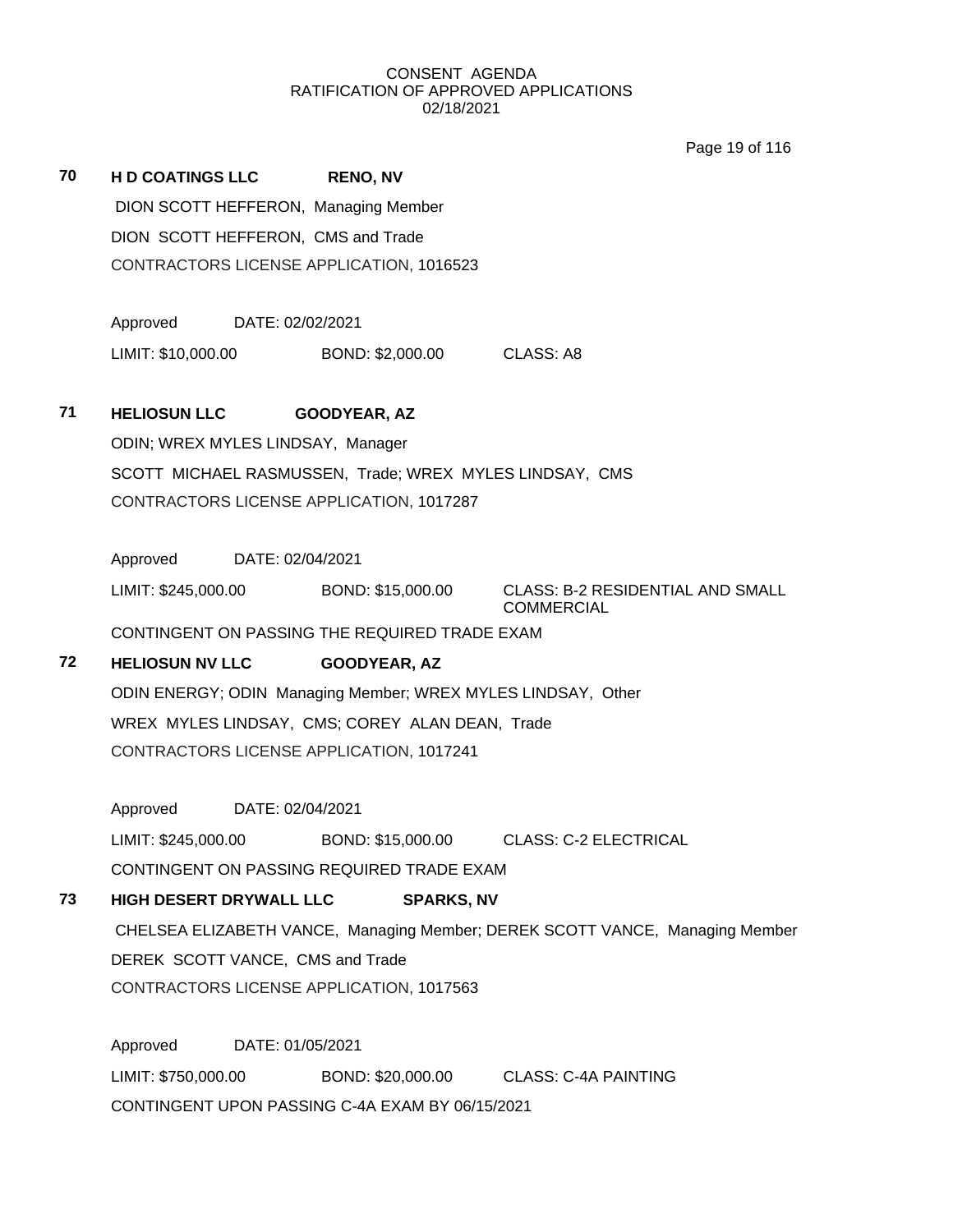Page 20 of 116

|    |                                                            |                        | Page 20 01 110                                                                |
|----|------------------------------------------------------------|------------------------|-------------------------------------------------------------------------------|
| 74 | <b>HOLT SERVICES INC</b>                                   | <b>EDGEWOOD, WA</b>    |                                                                               |
|    | BARBARA JEAN HOLT, President; RANDALL DEAN HOLT, Secretary |                        |                                                                               |
|    | ROBERT ALAN STADELI, CMS and Trade                         |                        |                                                                               |
|    | CONTRACTORS LICENSE APPLICATION, 1017017                   |                        |                                                                               |
|    |                                                            |                        |                                                                               |
|    | Approved DATE: 02/02/2021                                  |                        |                                                                               |
|    | LIMIT: Unlimited                                           | BOND: \$50,000.00      | CLASS: C-23 DRILL WELLS INSTALL PUMPS<br><b>PRESSURE TANKS</b>                |
|    | CONTINGENT ON PASSING REQUIRED CMS/TRADE EXAMS             |                        |                                                                               |
| 75 | <b>HOME PORTAL LLC</b>                                     | <b>LOS ANGELES, CA</b> |                                                                               |
|    | FUTURE HOME; MURRAY SAMUEL KUNIS, Manager                  |                        |                                                                               |
|    | MURRAY SAMUEL KUNIS, CMS and Trade                         |                        |                                                                               |
|    | CONTRACTORS LICENSE APPLICATION, 1016787                   |                        |                                                                               |
|    |                                                            |                        |                                                                               |
|    | Approved<br>DATE: 01/08/2021                               |                        |                                                                               |
|    |                                                            |                        | LIMIT: \$1,000,000.00 BOND: \$30,000.00 CLASS: C2D-LOW VOLTAGE                |
|    | CONTINGENT ON PASSING CMS/TRADE EXAMS                      |                        |                                                                               |
| 76 | <b>HUFF ROOFING LLC</b>                                    | <b>ELKO, NV</b>        |                                                                               |
|    | CODY HUFF, Managing Member                                 |                        |                                                                               |
|    | CODY HUFF, CMS and Trade                                   |                        |                                                                               |
|    | CONTRACTORS LICENSE APPLICATION, 1017542                   |                        |                                                                               |
|    |                                                            |                        |                                                                               |
|    | Approved DATE: 01/27/2021                                  |                        |                                                                               |
|    | LIMIT: \$25,000.00                                         | BOND: \$5,000.00       | CLASS: C-15A ROOFING                                                          |
|    | CONTINGENT ON PASSING REQUIRED CMS/TRADE EXAMS             |                        |                                                                               |
| 77 | <b>IMPULSE ALARM LLC</b>                                   | <b>LAS VEGAS, NV</b>   |                                                                               |
|    |                                                            |                        | VERONICA TALLON GOLIN, Managing Member; DAVID ALLEN HATFIELD, Managing Member |
|    | DAVID ALLEN HATFIELD, CMS and Trade                        |                        |                                                                               |
|    | CONTRACTORS LICENSE APPLICATION, 1017137                   |                        |                                                                               |
|    | Approved<br>DATE: 01/29/2021                               |                        |                                                                               |
|    | LIMIT: \$5,000.00                                          | BOND: \$1,000.00       | <b>CLASS: C2D-LOW VOLTAGE</b>                                                 |
|    | CONTINGENT ON PASSING CMS/TRADE EXAMS                      |                        |                                                                               |
|    |                                                            |                        |                                                                               |
|    |                                                            |                        |                                                                               |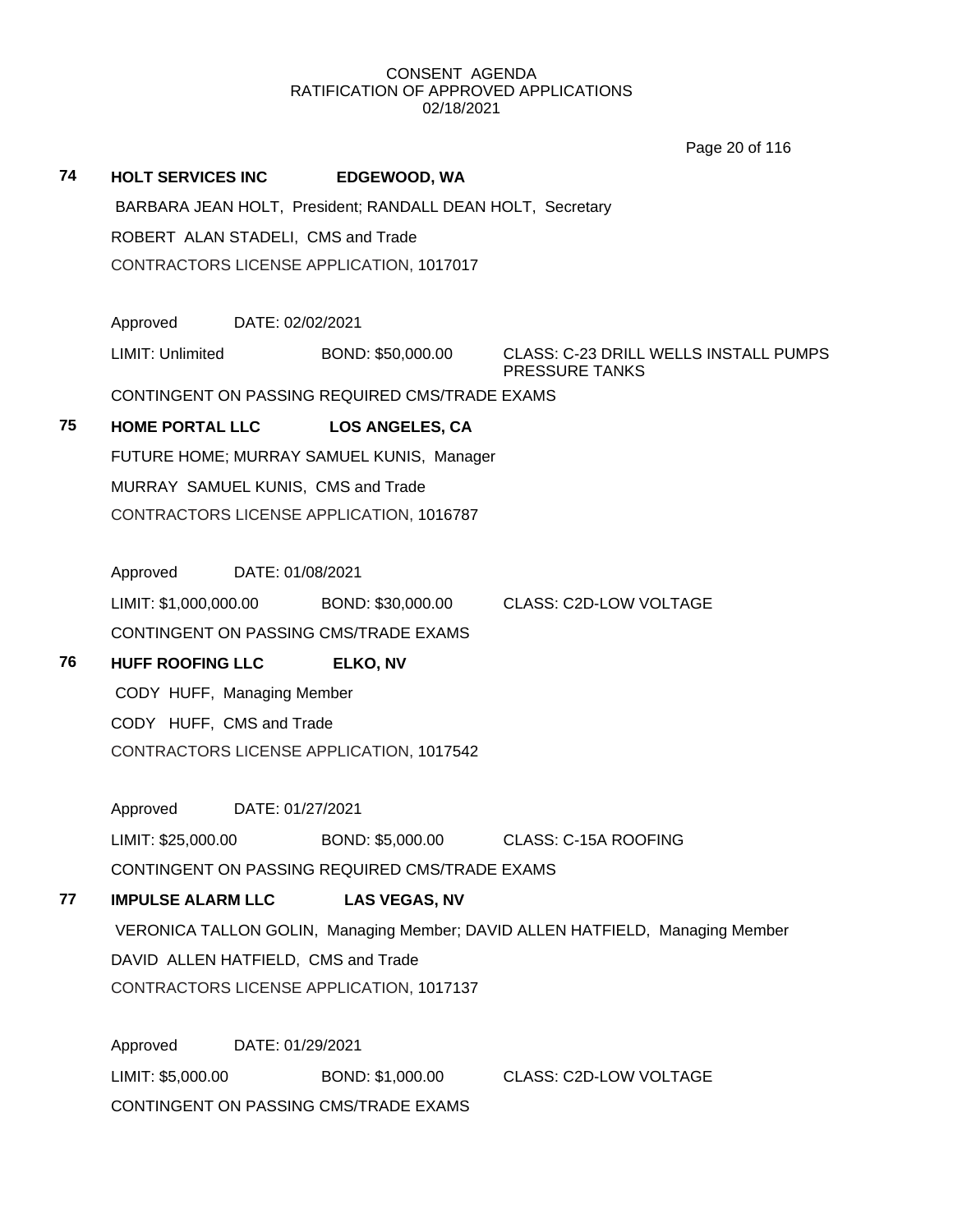Page 21 of 116

| 78 | <b>INNOVATION HOME IMPROVEMENT LLC</b>                  |                                                      | <b>LAS VEGAS, NV</b>                                                              |  |  |
|----|---------------------------------------------------------|------------------------------------------------------|-----------------------------------------------------------------------------------|--|--|
|    | LESIE MARCEL OTTOLENGHI Manager; DANIEL K WYNNE, Member |                                                      |                                                                                   |  |  |
|    |                                                         | DANIEL K WYNNE, Trade; LESIE MARCEL OTTOLENGHI CMS   |                                                                                   |  |  |
|    |                                                         | CONTRACTORS LICENSE APPLICATION, 1017414             |                                                                                   |  |  |
|    |                                                         |                                                      |                                                                                   |  |  |
|    | Approved                                                | DATE: 02/02/2021                                     |                                                                                   |  |  |
|    | LIMIT: Unlimited                                        | BOND: \$50,000.00                                    | <b>CLASS: C-3 CARPENTRY MAINTENANCE AND</b><br><b>MINOR REPAIR</b>                |  |  |
|    |                                                         | CONTINGENT UPON PASSING REQUIRED CMS AND TRADE EXAMS | CONTINGENT UPON PROVIDING PERSONAL INDEMNIFICATION AGREEMENT                      |  |  |
| 79 | <b>J &amp; J ENTERPRISES SERVICES INC</b>               |                                                      | <b>LAS VEGAS, NV</b>                                                              |  |  |
|    | TIMOTHY ALAN WYSON, Director                            |                                                      | JOSEPH ALAN WYSON President; JANA KAY WYSON Secretary; SARAH WADSWORTH Treasurer; |  |  |
|    |                                                         | TIMOTHY ALAN WYSON, Trade; JOSEPH ALAN WYSON CMS     |                                                                                   |  |  |
|    |                                                         | CONTRACTORS LICENSE APPLICATION, 1016892             |                                                                                   |  |  |
|    |                                                         |                                                      |                                                                                   |  |  |
|    | Approved<br>DATE: 02/03/2021                            |                                                      |                                                                                   |  |  |
|    | LIMIT: Unlimited                                        |                                                      | BOND: \$50,000.00 CLASS: C-5 CONCRETE                                             |  |  |
|    |                                                         | CONTINGENT UPON PASSING C-5 EXAM BY 04/27/2021       |                                                                                   |  |  |
| 80 | <b>J N L CUSTOM HOMES LLC</b>                           | <b>RENO, NV</b>                                      |                                                                                   |  |  |
|    | JARET LOZANO HERNANDEZ, Member                          |                                                      |                                                                                   |  |  |
|    |                                                         |                                                      | JARET LOZANO HERNANDEZ, CMS; KEVIN JARET LOZANO-HERANDEZ, Trade                   |  |  |
|    |                                                         | CONTRACTORS LICENSE APPLICATION, 1017298             |                                                                                   |  |  |
|    |                                                         |                                                      |                                                                                   |  |  |
|    | Approved                                                | DATE: 02/02/2021                                     |                                                                                   |  |  |
|    | LIMIT: \$100,000.00                                     | BOND: \$10,000.00                                    | <b>CLASS: C-3A CARPENTRY AND REPAIRS</b>                                          |  |  |
|    |                                                         | CONTINGENT UPON PASSING C-3A EXAM BY 05/23/2021      |                                                                                   |  |  |
| 81 | <b>JAMES ALAN BRATTON</b>                               | <b>LAS VEGAS, NV</b>                                 |                                                                                   |  |  |
|    |                                                         | J B ELECTRIC; JAMES ALAN BRATTON, Owner              |                                                                                   |  |  |
|    | JAMES ALAN BRATTON, CMS and Trade                       |                                                      |                                                                                   |  |  |

CONTRACTORS LICENSE APPLICATION, 1017215

Approved DATE: 01/08/2021 LIMIT: \$10,000.00 BOND: \$2,000.00 CLASS: C2-ELECTRICAL CONTINGENT ON PASSING CMS EXAM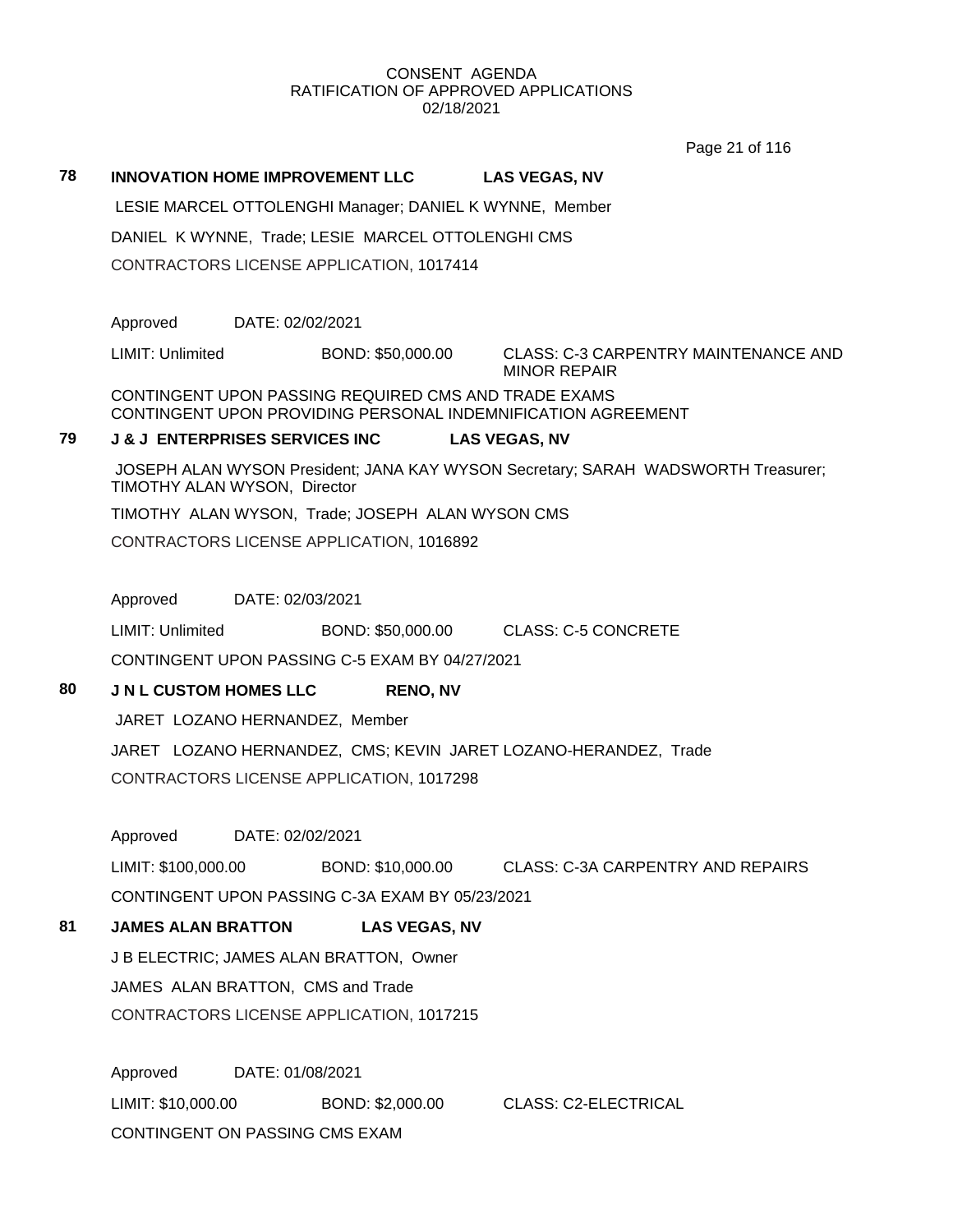Page 22 of 116

**82 JAMES DONALD CUMMINGS RENO, NV** G C ELECTRIC; JAMES DONALD CUMMINGS, Owner JAMES DONALD CUMMINGS, CMS and Trade CONTRACTORS LICENSE APPLICATION, 1016646

Approved DATE: 01/28/2021

LIMIT: \$10,000.00 BOND: \$2,000.00 CLASS: C-2A ELECTRICAL WIRING; C-2F

RESIDENTIAL WIRING

# **83 JAMYTA HOME IMPROVEMENT LLC RENO, NV**

JOSE ANTONIO MIER Y TERAN, Managing Member; ERIKA TERESA MIER Y TERAN-ZAPATA, Managing Member JOSE ANTONIO MIER Y TERAN, CMS and Trade CONTRACTORS LICENSE APPLICATION, 1017498

Approved DATE: 01/08/2021

LIMIT: \$10,000.00 BOND: \$2,000.00 CLASS: C-3A CARPENTRY AND REPAIRS

CONTINGENT UPON PASSING CMS & C-3A EXAMS BY 06/10/2021

# **84 JOHN PARAS CARSON CITY, NV**

SILVER STATE ELECTRIC; JOHN LAWRENCE PARAS Owner

JOHN LAWRENCE PARAS CMS and Trade

CONTRACTORS LICENSE APPLICATION, 1017250

Approved DATE: 02/02/2021

LIMIT: \$80,000.00 BOND: \$5,000.00 CLASS: C2

CONTINGENT UPON SURRENDER OF LICENSE #44161A AND FICTITIOUS NAME CERTIFICATE

# **85 JOHN RAY PHENIX CARSON CITY, NV**

JOHN RAY PHENIX Owner

JOHN RAY PHENIX CMS and Trade

CONTRACTORS LICENSE APPLICATION, 1017494

Approved DATE: 02/02/2021 LIMIT: \$50,000.00 BOND: \$5,000.00 CLASS: A-19 PIPELINE AND CONDUITS CONTINGENT UPON PASSING CMS & A-19 EXAMS BY 06/10/2021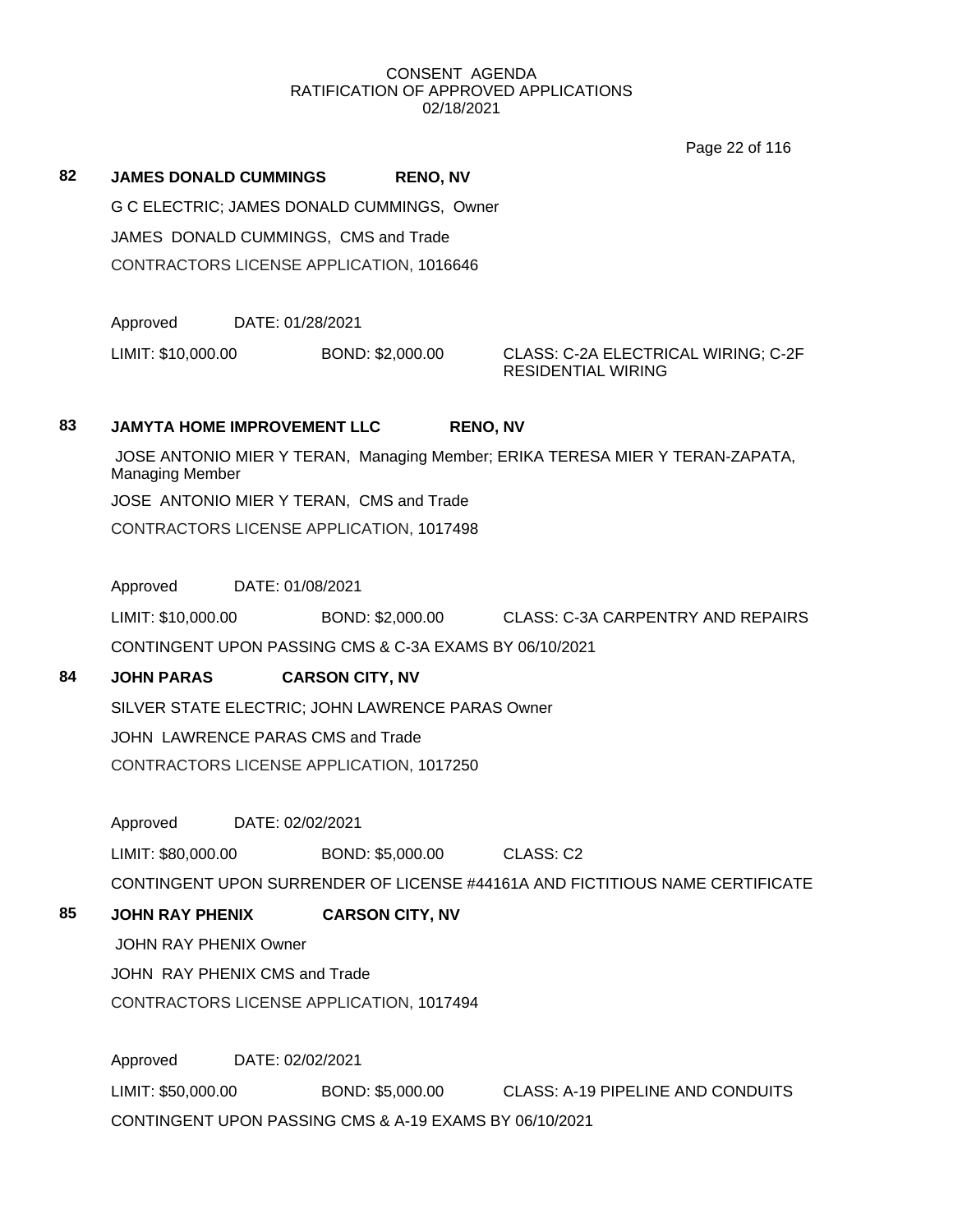Page 23 of 116

| 86 | <b>JOSHUA SALCIDO COATINGS LLC</b>                                                                           |                                                            |                                                      | <b>HESPERIA, CA</b>                                                |  |  |  |  |
|----|--------------------------------------------------------------------------------------------------------------|------------------------------------------------------------|------------------------------------------------------|--------------------------------------------------------------------|--|--|--|--|
|    |                                                                                                              | JOSHUA ROGER SALCIDO, Manager                              |                                                      |                                                                    |  |  |  |  |
|    |                                                                                                              | JOSHUA ROGER SALCIDO, CMS and Trade                        |                                                      |                                                                    |  |  |  |  |
|    |                                                                                                              | CONTRACTORS LICENSE APPLICATION, 1017381                   |                                                      |                                                                    |  |  |  |  |
|    | Approved                                                                                                     |                                                            | DATE: 01/13/2021                                     |                                                                    |  |  |  |  |
|    | LIMIT: \$10,000.00                                                                                           |                                                            | BOND: \$2,000.00                                     | CLASS: C-4 PAINTING AND DECORATING                                 |  |  |  |  |
|    |                                                                                                              |                                                            | CONTINGENT UPON PASSING REQUIRED CMS AND TRADE EXAMS |                                                                    |  |  |  |  |
| 87 | <b>K D WILLIAMS LLC</b>                                                                                      |                                                            | <b>HENDERSON, NV</b>                                 |                                                                    |  |  |  |  |
|    |                                                                                                              |                                                            | JEROME HOWARD WILLIAMS Manager                       |                                                                    |  |  |  |  |
|    |                                                                                                              |                                                            | JEROME HOWARD WILLIAMS CMS and Trade                 |                                                                    |  |  |  |  |
|    |                                                                                                              |                                                            | CONTRACTORS LICENSE APPLICATION, 1017383             |                                                                    |  |  |  |  |
|    | Approved                                                                                                     | DATE: 01/25/2021                                           |                                                      |                                                                    |  |  |  |  |
|    | LIMIT: Unlimited                                                                                             |                                                            | BOND: \$50,000.00                                    | <b>CLASS: C5-CONCRETE CONTRACTING</b>                              |  |  |  |  |
| 88 |                                                                                                              | <b>K G D O HOLDING COMPANY INC</b><br><b>LAS VEGAS, NV</b> |                                                      |                                                                    |  |  |  |  |
|    | TERRA WEST MANAGEMENT SERVICES; DEBORAH ELISABETH OGILVIE, President; KATHERINE<br>DIANE MATHESON, Secretary |                                                            |                                                      |                                                                    |  |  |  |  |
|    | JORGE ZEPEDA-CORONA, CMS and Trade                                                                           |                                                            |                                                      |                                                                    |  |  |  |  |
|    | CONTRACTORS LICENSE APPLICATION, 1017348                                                                     |                                                            |                                                      |                                                                    |  |  |  |  |
|    | Approved                                                                                                     |                                                            | DATE: 01/29/2021                                     |                                                                    |  |  |  |  |
|    | LIMIT: \$10,000.00                                                                                           |                                                            | BOND: \$2,000.00                                     | <b>CLASS: C10-LANDSCAPE CONTRACTING</b>                            |  |  |  |  |
|    |                                                                                                              |                                                            | CONTINGENT ON PASSING CMS/TRADE EXAMS                |                                                                    |  |  |  |  |
| 89 |                                                                                                              |                                                            | <b>KELLEHER DAVIS CONTRACTING LLC</b>                | <b>LAS VEGAS, NV</b>                                               |  |  |  |  |
|    |                                                                                                              | ROBERT JOHN DAVIS Managing Member                          |                                                      |                                                                    |  |  |  |  |
|    | ROBERT JOHN DAVIS CMS and Trade                                                                              |                                                            |                                                      |                                                                    |  |  |  |  |
|    |                                                                                                              |                                                            | CONTRACTORS LICENSE APPLICATION, 1017625             |                                                                    |  |  |  |  |
|    | Approved                                                                                                     |                                                            | DATE: 01/07/2021                                     |                                                                    |  |  |  |  |
|    | LIMIT: \$500,000.00                                                                                          |                                                            | BOND: \$15,000.00                                    | <b>CLASS: C-3 CARPENTRY MAINTENANCE AND</b><br><b>MINOR REPAIR</b> |  |  |  |  |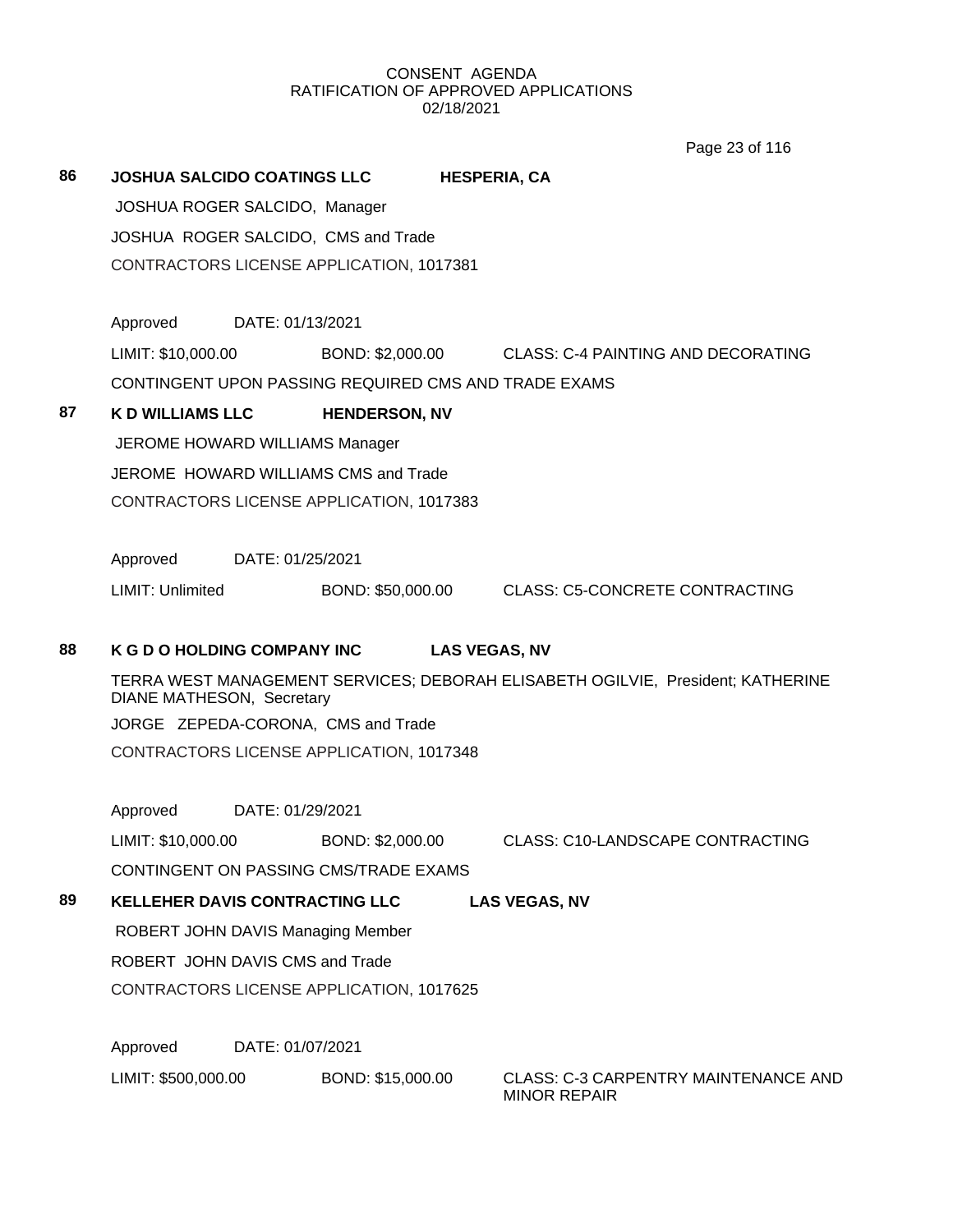Page 24 of 116

| 90 | KELLEHER DAVIS CONTRACTING LLC<br>ROBERT JOHN DAVIS Managing Member<br>ROBERT JOHN DAVIS CMS and Trade |                                       | <b>LAS VEGAS, NV</b>                                                                   |  |  |
|----|--------------------------------------------------------------------------------------------------------|---------------------------------------|----------------------------------------------------------------------------------------|--|--|
|    | CONTRACTORS LICENSE APPLICATION, 1017626                                                               |                                       |                                                                                        |  |  |
|    | Approved<br>DATE: 01/07/2021                                                                           |                                       |                                                                                        |  |  |
|    | LIMIT: \$500,000.00                                                                                    |                                       | BOND: \$15,000.00 CLASS: C-5 CONCRETE                                                  |  |  |
| 91 | <b>KIRK BELL CONSTRUCTION LLC</b><br>KIRK NEEL BELL,                                                   | <b>FERNLEY, NV</b>                    |                                                                                        |  |  |
|    | KIRK NEEL BELL, CMS and Trade                                                                          |                                       |                                                                                        |  |  |
|    | CONTRACTORS LICENSE APPLICATION, 1016654                                                               |                                       |                                                                                        |  |  |
|    |                                                                                                        |                                       |                                                                                        |  |  |
|    | Approved<br>DATE: 02/02/2021                                                                           |                                       |                                                                                        |  |  |
|    | LIMIT: \$200,000.00                                                                                    | BOND: \$10,000.00                     | <b>CLASS: B-2 RESIDENTIAL &amp; SMALL</b><br><b>COMMERCIAL</b>                         |  |  |
|    | CONTINGENT UPON PASSING CMS & B-2 EXAMS BY 04/12/2021                                                  |                                       |                                                                                        |  |  |
| 92 | KOPPERS RAILROAD STRUCTURES INC                                                                        |                                       | <b>MADISON, WI</b>                                                                     |  |  |
|    | Treasurer                                                                                              |                                       | MICHAEL JAMES TWEET, President; STEPHANIE LEIGH APOSTOLOU, Secretary; JIMMI SUE SMITH, |  |  |
|    | JONATHAN RICHARD HERBECK, CMS and Trade                                                                |                                       |                                                                                        |  |  |
|    | CONTRACTORS LICENSE APPLICATION, 1017136                                                               |                                       |                                                                                        |  |  |
|    | Approved<br>DATE: 01/12/2021                                                                           |                                       |                                                                                        |  |  |
|    |                                                                                                        |                                       |                                                                                        |  |  |
|    | CONTINGENT ON PASSING REQUIRED CMS EXAM                                                                |                                       |                                                                                        |  |  |
| 93 | <b>KOR BUILDING GROUP LLC</b>                                                                          | <b>LAS VEGAS, NV</b>                  |                                                                                        |  |  |
|    |                                                                                                        | REBECCA FAYE FOUNTAIN Managing Member |                                                                                        |  |  |
|    | LEVI JAMES NESHKOFF CMS and Trade                                                                      |                                       |                                                                                        |  |  |
|    | CONTRACTORS LICENSE APPLICATION, 1017648                                                               |                                       |                                                                                        |  |  |
|    | Approved<br>DATE: 01/21/2021                                                                           |                                       |                                                                                        |  |  |
|    | LIMIT: \$2,500,000.00                                                                                  | BOND: \$30,000.00                     | <b>CLASS: B-2 RESIDENTIAL &amp; SMALL</b><br><b>COMMERCIAL</b>                         |  |  |
|    | CONTINGENT UPON PASSING CMS & B2 EXAMS BY 06/21/2021                                                   |                                       |                                                                                        |  |  |
|    |                                                                                                        |                                       |                                                                                        |  |  |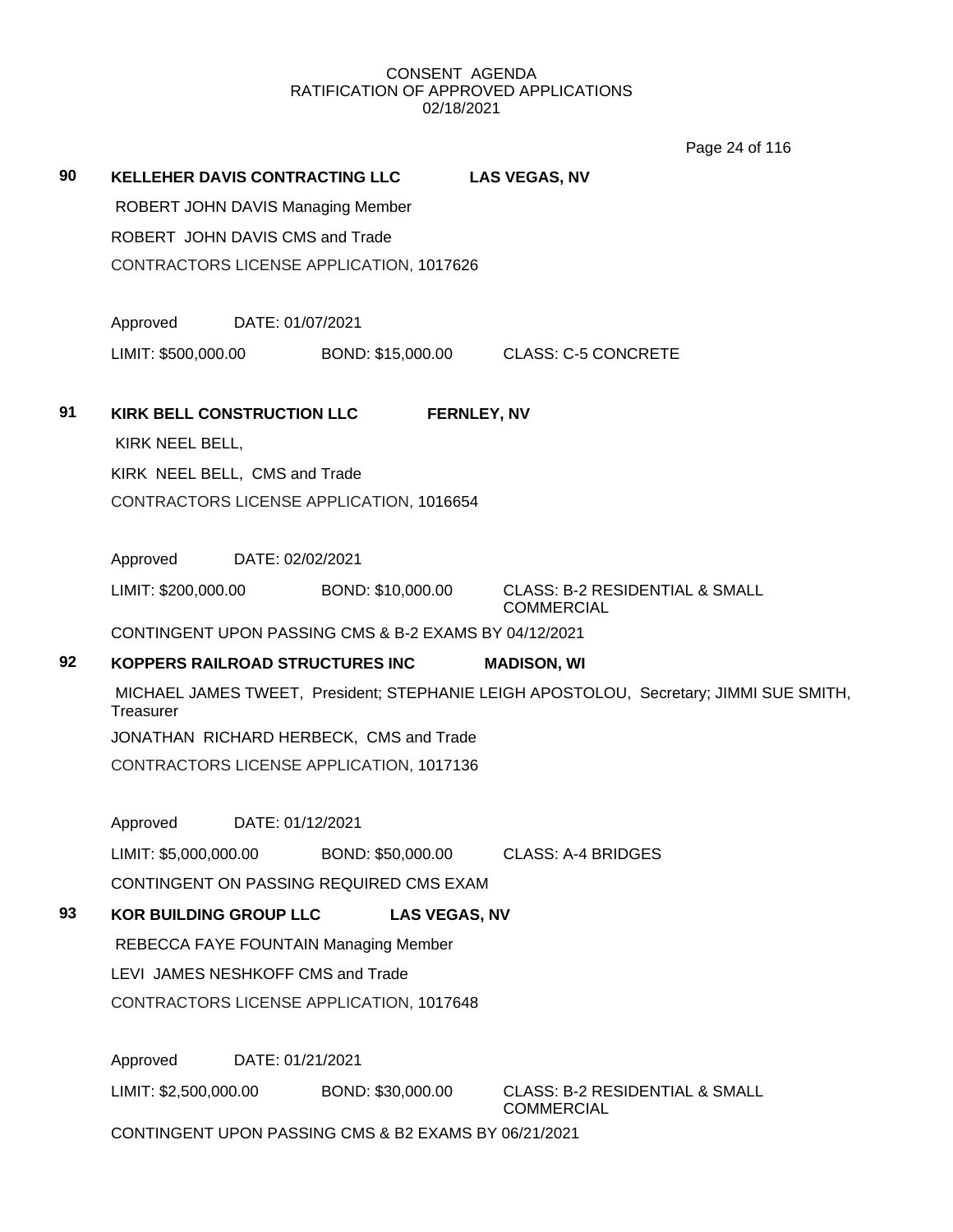Page 25 of 116

**94 KOR BUILDING GROUP LLC LAS VEGAS, NV**

REBECCA FAYE FOUNTAIN Managing Member

REBECCA FAYE FOUNTAIN CMS and Trade

CONTRACTORS LICENSE APPLICATION, 1017733

Approved DATE: 01/21/2021

LIMIT: \$2,500,000.00 BOND: \$30,000.00 CLASS: A-8 SEALING AND STRIPING OF

IMPERMEABLE PAVING; EXCAVATING, GRADING, TRENCHING AND SURFACING; A-17 LINES TO TRANSMIT ELECTRICITY; A-19 PIPELINE AND CONDUITS

CONTINGENT UPON PASSING CMS, A12, A17 & A19 EXAMS BY 06/30/2021

## **95 L 3 CONSTRUCTION LLC SPARKS, NV**

JAMES LINDLEY LEWALLEN, ; JACOB LEWIS LEWALLEN, Manager; JAMES LINDLEY LEWALLEN, Manager

JACOB LEWIS LEWALLEN, Trade; JAMES LINDLEY LEWALLEN, CMS

CONTRACTORS LICENSE APPLICATION, 1017785

Approved DATE: 02/03/2021

LIMIT: \$300,000.00 BOND: \$15,000.00 CLASS: C3

CONTINGENT UPON PASSING EXAMS BY 7/4/2021

## **96 LAWRENCE MIKE BURANZON RENO, NV**

B S L CONSTRUCTION; LAWRENCE MIKE BURANZON, Owner

LAWRENCE MIKE BURANZON, CMS and Trade

CONTRACTORS LICENSE APPLICATION, 1017093

Approved DATE: 01/28/2021

LIMIT: \$245,000.00 BOND: \$15,000.00 CLASS: B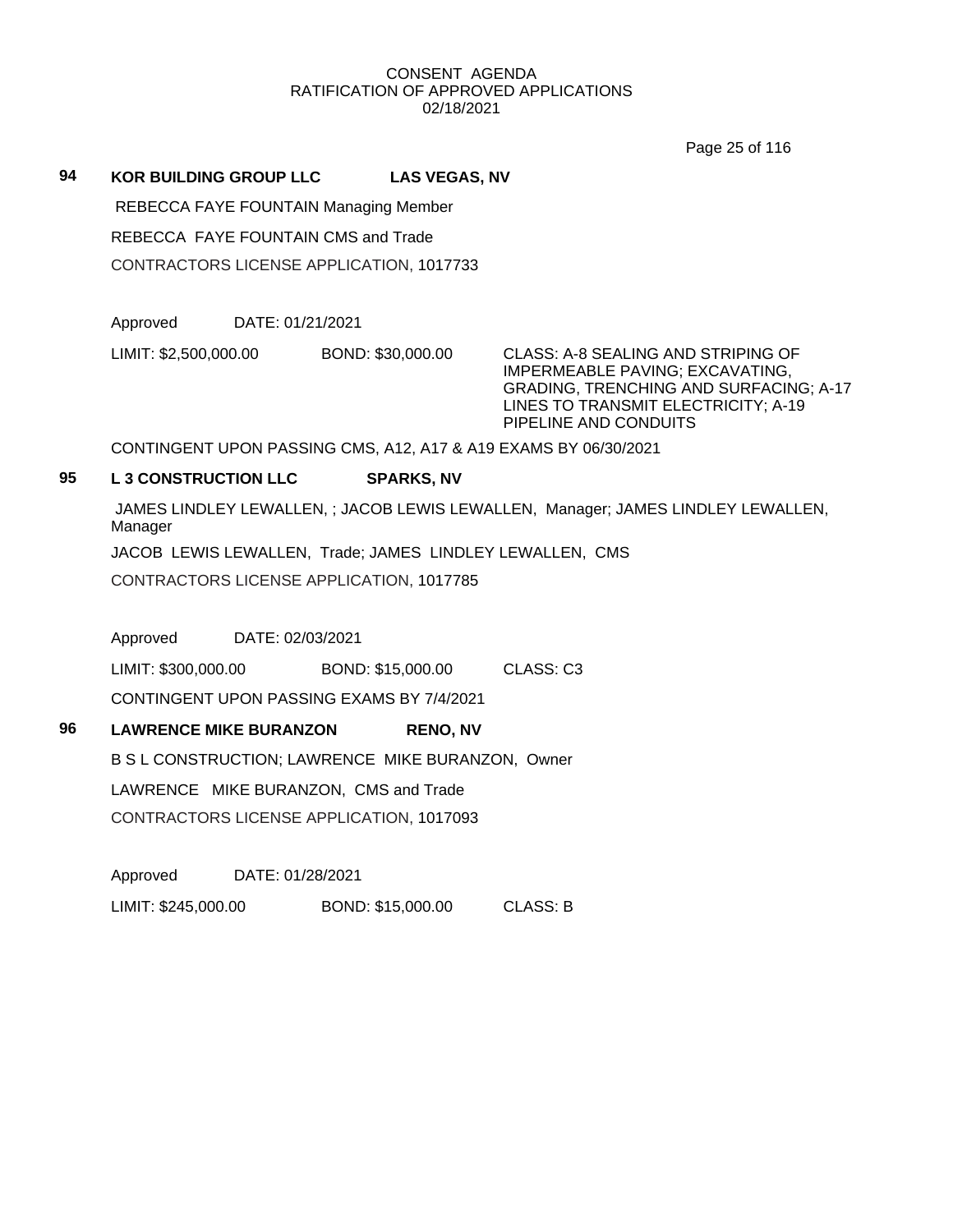Page 26 of 116

**97 LESSEN INC SCOTTSDALE, AZ** JOHN R MCKEE, JR President JOHN R MCKEE, JR CMS and Trade CONTRACTORS LICENSE APPLICATION, 1016738

Approved DATE: 01/04/2021

LIMIT: \$500,000.00 BOND: \$15,000.00 CLASS: B-2 RESIDENTIAL AND SMALL

**COMMERCIAL** 

# **98 LOYALTY PLUMBING LLC LAS VEGAS, NV**

NICHOLAS ROCKY ROLLINS, Manager NICHOLAS ROCKY ROLLINS, CMS and Trade CONTRACTORS LICENSE APPLICATION, 1017455

Approved DATE: 01/07/2021

LIMIT: \$30,000.00 BOND: \$5,000.00 CLASS: C-1D PLUMBING C-1H WATER HEATERS CONTINGENT UPON PASSING REQUIRED CMS AND TRADE EXAMS

# **99 LYDICK WESTERN CONSTRUCTION INC RENO, NV** JUSTIN PAUL LYDICK, President; DOUGLAS PAUL LYDICK Secretary DOUGLAS PAUL LYDICK CMS and Trade CONTRACTORS LICENSE APPLICATION, 1017864

# DATE: 02/03/2021

LIMIT: \$1,000,000.00 BOND: \$30,000.00 CLASS: A-9 PIERS AND FOUNDATIONS; A-12

EXCAVATING, GRADING, TRENCHING AND SURFACING; A-15 SEWERS DRAINS AND PIPES; A-19a, b PIPELINE AND CONDUITS WATER, GAS

CONTINGENT UPON PASSING EXAMS BY 07/08/2021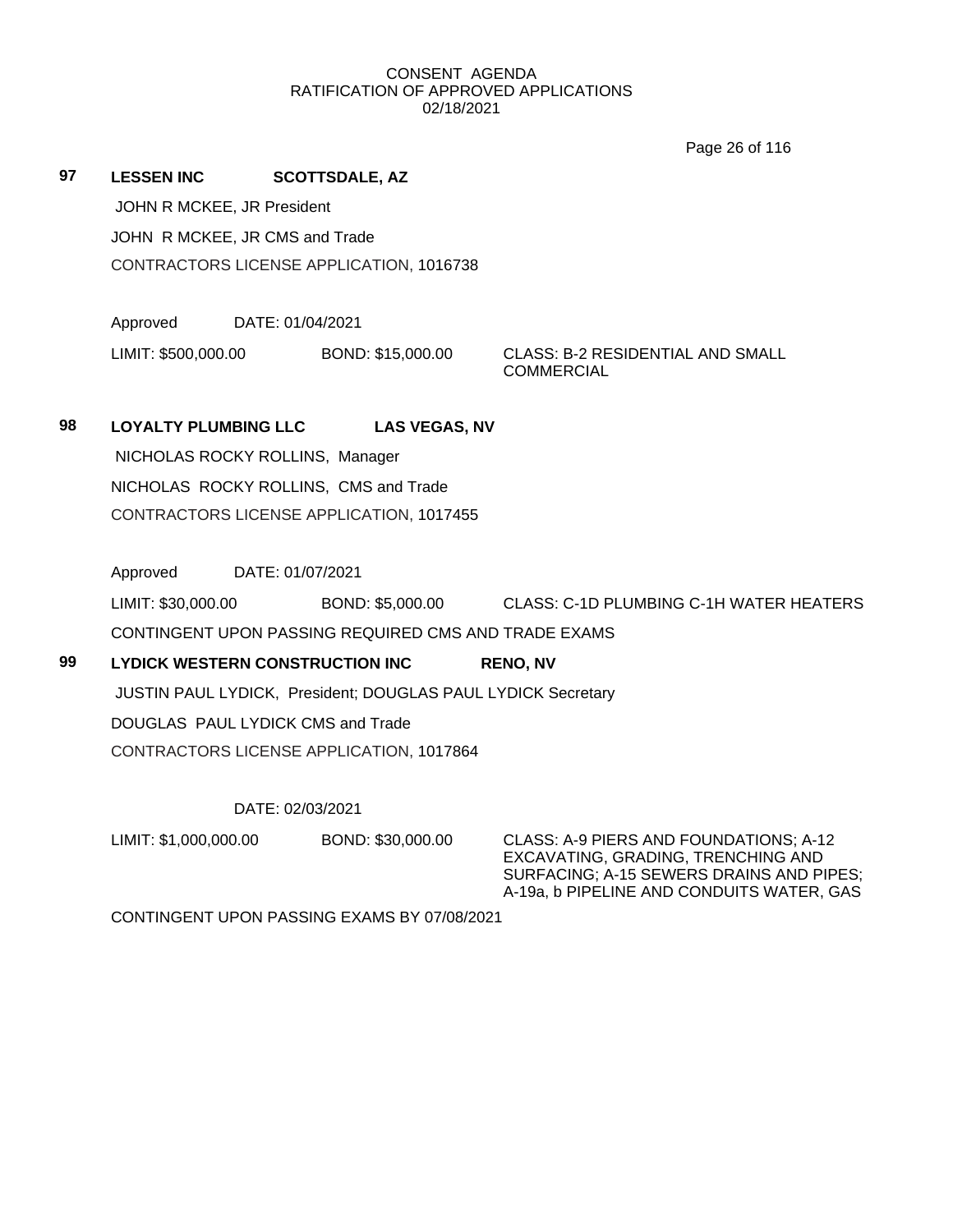Page 27 of 116

#### **100 M AND M DEVELOPMENTS LLC LAS VEGAS, NV**

MARIO ENRIQUE RODRIGUEZ, Manager; MARIO GUEVARA, Manager MARIO GUEVARA, CMS and Trade CONTRACTORS LICENSE APPLICATION, 1016992

Approved DATE: 01/08/2021

LIMIT: \$200,000.00 BOND: \$10,000.00 CLASS: B2-RESIDENTIAL AND SMALL

**COMMERCIAL** 

# **101 M G SUNSHINE SERVICE LLC HENDERSON, NV**

GUICHUAN WANG, Managing Member; MINGGUI ZHOU, Managing Member GUICHUAN WANG, CMS and Trade CONTRACTORS LICENSE APPLICATION, 1017282

Approved DATE: 01/04/2021

LIMIT: \$10,000.00 BOND: \$2,000.00 CLASS: C-2 ELECTRICAL CONTINGENT ON PASSING REQUIRED TRADE EXAM

# **102 M S PLUMBING LLC SPRING VALLEY LAKE, CA**

MICHAEL JESUS SALAZAR Managing Member MICHAEL JESUS SALAZAR CMS and Trade CONTRACTORS LICENSE APPLICATION, 1016100

Approved DATE: 01/06/2021

LIMIT: \$10,000.00 BOND: \$2,000.00 CLASS: C-1D PLUMBING

# **103 M Y R ENERGY SERVICES INC HENDERSON, CO**

KEVIN JOSEPH DETERS President; MARK ALLEN ENOS Secretary; BRADLEY JAMES MUNDEN, Treasurer; DAN ARLAN BIERE Other

DONALD ANTHONY STAUFFER CMS; DAN ARLAN BIERE Trade

CONTRACTORS LICENSE APPLICATION, 1017676

Approved DATE: 02/01/2021

LIMIT: Unlimited BOND: \$50,000.00 CLASS: B GENERAL BUILDING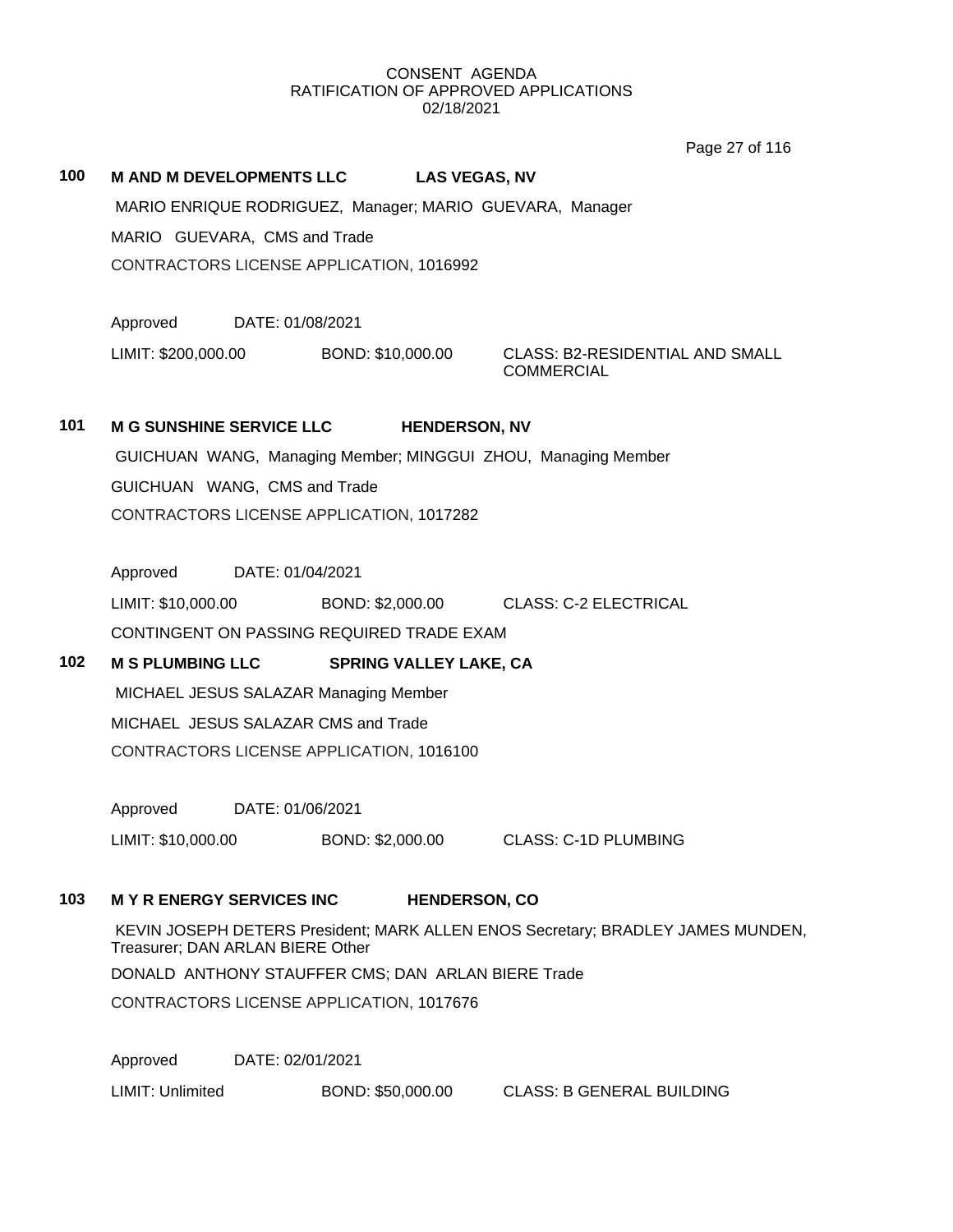Page 28 of 116

| 104 | <b>MADE IN LAS VEGAS LLC</b>                 | <b>LAS VEGAS, NV</b>                                |                                                            |  |  |
|-----|----------------------------------------------|-----------------------------------------------------|------------------------------------------------------------|--|--|
|     | MILVTECH; RICHARD A PINTO, Managing Member   |                                                     |                                                            |  |  |
|     | <b>GREGORY RICHARD GILBERT CMS and Trade</b> |                                                     |                                                            |  |  |
|     | CONTRACTORS LICENSE APPLICATION, 1016833     |                                                     |                                                            |  |  |
|     |                                              |                                                     |                                                            |  |  |
|     | Approved                                     | DATE: 01/26/2021                                    |                                                            |  |  |
|     | LIMIT: \$245,000.00                          | BOND: \$15,000.00                                   | <b>CLASS: C14-STEEL REINFORCING AND</b><br><b>ERECTION</b> |  |  |
|     | CONTINGENT ON PASSING CMS EXAM               |                                                     |                                                            |  |  |
| 105 | <b>MARC JONES CONSTRUCTION LLC</b>           |                                                     | <b>MANDEVILLE, LA</b>                                      |  |  |
|     | MARC STEPHEN JONES, Managing Member          |                                                     |                                                            |  |  |
|     |                                              | PHILIP ALBERT MAGUIRE, Trade; MATT GLEN GRAHAM CMS  |                                                            |  |  |
|     |                                              | CONTRACTORS LICENSE APPLICATION, 1017277            |                                                            |  |  |
|     | Approved                                     | DATE: 02/04/2021                                    |                                                            |  |  |
|     | LIMIT: \$250,000.00                          | BOND: \$15,000.00                                   | <b>CLASS: C2-ELECTRICAL</b>                                |  |  |
|     |                                              |                                                     |                                                            |  |  |
| 106 | <b>MASTER FLOORS LLC</b>                     | <b>RENO, NV</b>                                     |                                                            |  |  |
|     |                                              | JOSE SANTOS RIOS-MIRANDA Managing Member            |                                                            |  |  |
|     | JOSE SANTOS RIOS-MIRANDA CMS and Trade       |                                                     |                                                            |  |  |
|     |                                              | CONTRACTORS LICENSE APPLICATION, 1017895            |                                                            |  |  |
|     | Approved                                     | DATE: 01/26/2021                                    |                                                            |  |  |
|     | LIMIT: \$10,000.00                           | BOND: \$2,000.00                                    | CLASS: C-20 TILING                                         |  |  |
|     |                                              | CONTINGENT UPON PASSING C-20 EXAM BY 07/12/2021     |                                                            |  |  |
| 107 | <b>MASTERMIND MECHANICAL LLC</b>             | <b>LAS VEGAS, NV</b>                                |                                                            |  |  |
|     |                                              | HAIK VARDANIAN, Manager; VARDUHI VARDANYAN, Manager |                                                            |  |  |
|     |                                              | VARDUHI VARDANYAN, CMS; HAIK VARDANIAN, Trade       |                                                            |  |  |
|     |                                              | CONTRACTORS LICENSE APPLICATION, 1017567            |                                                            |  |  |
|     |                                              |                                                     |                                                            |  |  |
|     | Approved                                     | DATE: 01/27/2021                                    |                                                            |  |  |
|     | LIMIT: \$10,000.00                           |                                                     | BOND: \$2,000.00 CLASS: C-1D PLUMBING                      |  |  |
|     |                                              | CONTINGENT ON PASSING THE REQUIRED TRADE EXAM       |                                                            |  |  |
|     |                                              |                                                     |                                                            |  |  |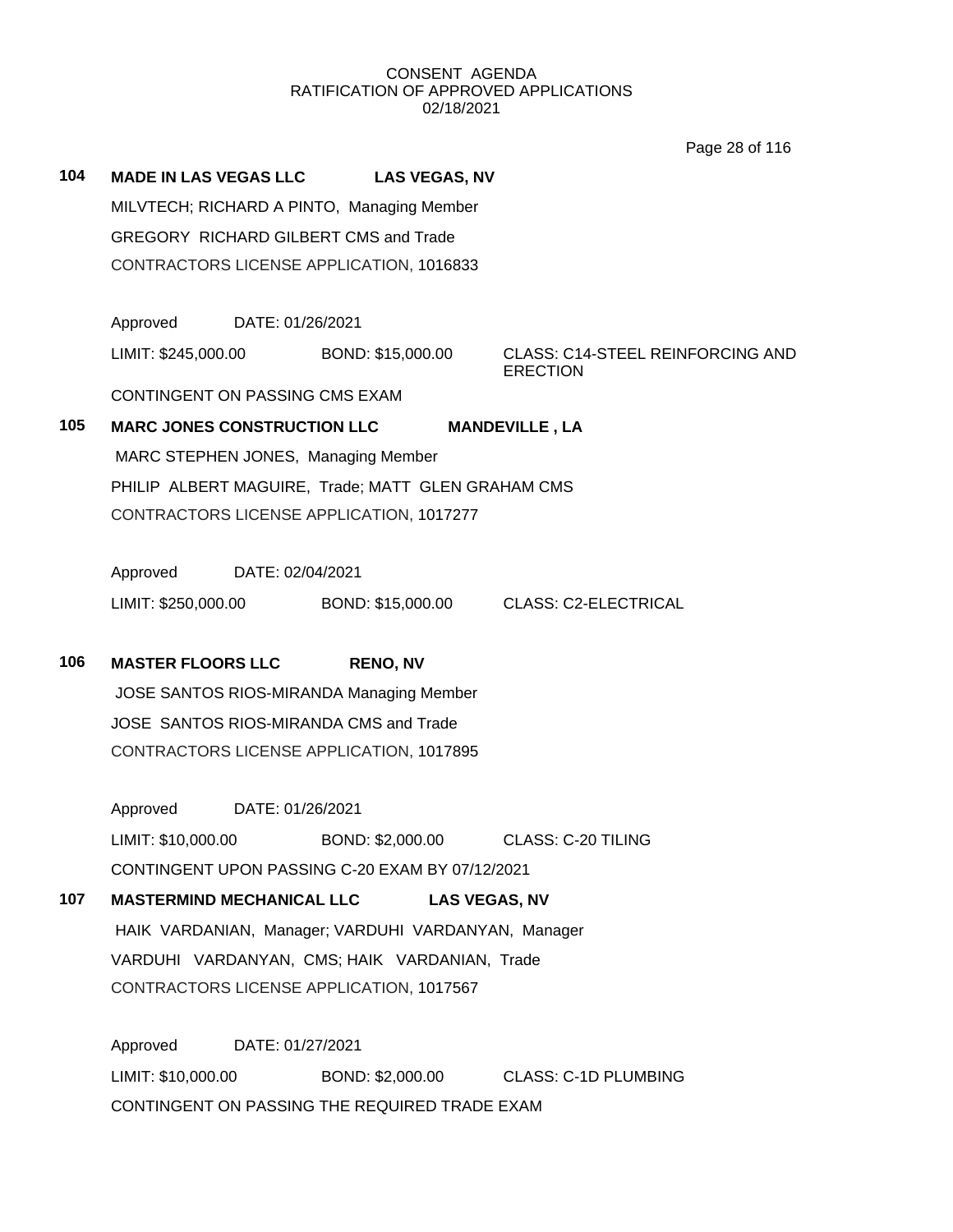|     |                                                                                                                                                                                 |                                                         | Page 29 of 116                                                                   |  |  |
|-----|---------------------------------------------------------------------------------------------------------------------------------------------------------------------------------|---------------------------------------------------------|----------------------------------------------------------------------------------|--|--|
| 108 | <b>MAX WELD LLC</b>                                                                                                                                                             | <b>HENDERSON, NV</b>                                    |                                                                                  |  |  |
|     |                                                                                                                                                                                 | MAX FERNANDO BENSUASKI Manager                          |                                                                                  |  |  |
|     | MAX FERNANDO BENSUASKI CMS and Trade                                                                                                                                            |                                                         |                                                                                  |  |  |
|     |                                                                                                                                                                                 | CONTRACTORS LICENSE APPLICATION, 1017018                |                                                                                  |  |  |
|     |                                                                                                                                                                                 |                                                         |                                                                                  |  |  |
|     | Approved                                                                                                                                                                        | DATE: 02/02/2021                                        |                                                                                  |  |  |
|     | LIMIT: \$50,000.00                                                                                                                                                              | BOND: \$5,000.00                                        | CLASS: C14B; C14C                                                                |  |  |
| 109 | <b>MAYFAIR COMMERCIAL SERVICES LLC</b>                                                                                                                                          |                                                         | <b>LAS VEGAS, NV</b>                                                             |  |  |
|     | MARTINEZ BARBA, Manager                                                                                                                                                         |                                                         | RAUL REYNIER ARIAS LLOVET, Manager; YASSER MARTIN PEREZ-ALARCON, Manager; MIGUEL |  |  |
|     |                                                                                                                                                                                 |                                                         | MIGUEL MARTINEZ BARBA, Trade; RAUL REYNIER ARIAS LLOVET, CMS                     |  |  |
|     |                                                                                                                                                                                 | CONTRACTORS LICENSE APPLICATION, 1016982                |                                                                                  |  |  |
|     |                                                                                                                                                                                 |                                                         |                                                                                  |  |  |
|     | Approved                                                                                                                                                                        | DATE: 01/25/2021                                        |                                                                                  |  |  |
|     | LIMIT: \$20,000.00                                                                                                                                                              | BOND: \$5,000.00                                        | <b>CLASS: C21-REFRIGERATION AND AIR</b><br><b>CONDITIONING</b>                   |  |  |
|     |                                                                                                                                                                                 | CONTINGENT ON PASSING CMS/TRADE EXAMS                   |                                                                                  |  |  |
| 110 | <b>MESSER LLC</b>                                                                                                                                                               | <b>BRIDGEWATER, NJ</b>                                  |                                                                                  |  |  |
|     |                                                                                                                                                                                 | JENS LUEHRING, Manager; GEORGE GREGORY SCHUETZ, Manager |                                                                                  |  |  |
|     | ZAHIR ADAM SAHADAT, CMS and Trade                                                                                                                                               |                                                         |                                                                                  |  |  |
|     |                                                                                                                                                                                 | CONTRACTORS LICENSE APPLICATION, 1017310                |                                                                                  |  |  |
|     | Approved                                                                                                                                                                        | DATE: 12/31/2020                                        |                                                                                  |  |  |
|     | LIMIT: \$3,600,000.00                                                                                                                                                           | BOND: \$30,000.00                                       | <b>CLASS: C1K</b>                                                                |  |  |
|     |                                                                                                                                                                                 | CONTINGENT UPON PASSING EXAMS BY 5/25/2021              |                                                                                  |  |  |
| 111 | <b>MOHAWK CARPET DISTRIBUTION INC.</b>                                                                                                                                          |                                                         | <b>CALHOUN, GA</b>                                                               |  |  |
|     | PAUL FREDERIK DE COCK, President; RODNEY DAVID PATTON, Secretary; SHAILESH S<br>BETTADAPUR, Treasurer; JAMES FITZGERALD BRUNK, Director; CHRISTOPHER MICHAEL ROSSELLI,<br>Other |                                                         |                                                                                  |  |  |
|     |                                                                                                                                                                                 | BRUCE LANE GENTRY, Trade; SUSAN MICHELE VOWELL, CMS     |                                                                                  |  |  |
|     |                                                                                                                                                                                 | CONTRACTORS LICENSE APPLICATION, 1016769                |                                                                                  |  |  |
|     |                                                                                                                                                                                 |                                                         |                                                                                  |  |  |
|     | Approved                                                                                                                                                                        | DATE: 01/28/2021                                        |                                                                                  |  |  |

LIMIT: \$500,000.00 BOND: \$15,000.00 CLASS: C16A CONTINGENT UPON PASSING CMS EXAM BY 4/19/2021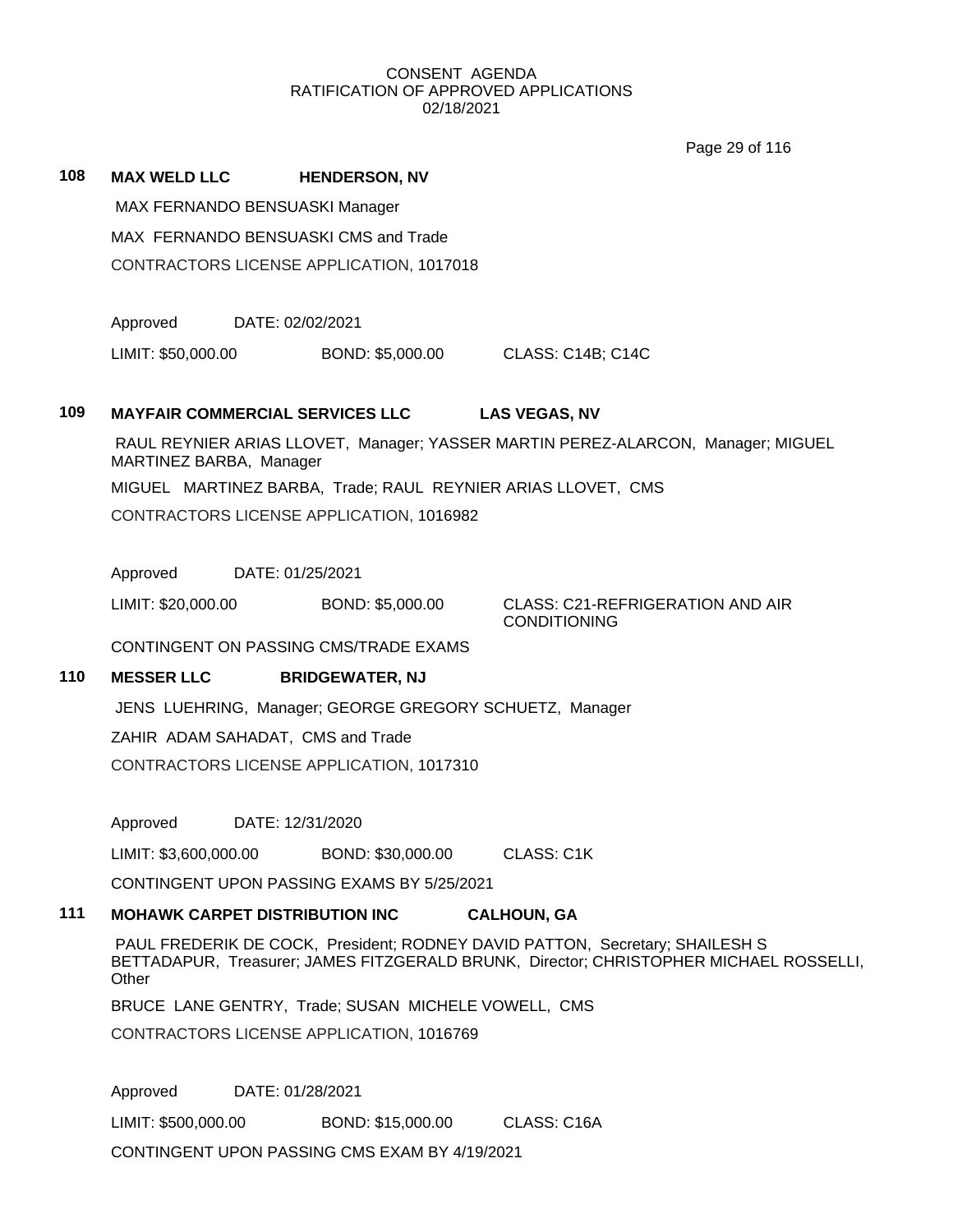Page 30 of 116

| 112 | <b>MONTIS CONSTRUCTION LLC</b>                                                          | <b>CARSON CITY, NV</b> |                                                                    |  |
|-----|-----------------------------------------------------------------------------------------|------------------------|--------------------------------------------------------------------|--|
|     | SRIKANT REGANTI Manager; DEVANG MAHESH DESAI Manager; CHRISTOPHER ALAN BACON<br>Manager |                        |                                                                    |  |
|     | CHRISTOPHER ALAN BACON CMS and Trade                                                    |                        |                                                                    |  |
|     | CONTRACTORS LICENSE APPLICATION, 1017493                                                |                        |                                                                    |  |
|     | Approved<br>DATE: 01/19/2021                                                            |                        |                                                                    |  |
|     | LIMIT: Unlimited                                                                        | BOND: \$50,000.00      | CLASS: B2 RESIDENTIAL & SMALL COMMERCIAL                           |  |
| 113 | NAVARRO LANDSCAPE LIMITED PARTNERSHIP                                                   |                        | LA HABRA HEIGHTS, CA                                               |  |
|     | RAUL NAVARRO General Partner; DANA PINON NAVARRO Partner                                |                        |                                                                    |  |
|     | RAUL NAVARRO CMS and Trade                                                              |                        |                                                                    |  |
|     | CONTRACTORS LICENSE APPLICATION, 1017482                                                |                        |                                                                    |  |
|     |                                                                                         |                        |                                                                    |  |
|     | Approved<br>DATE: 01/07/2021                                                            |                        |                                                                    |  |
|     | LIMIT: \$1,700,000.00                                                                   | BOND: \$30,000.00      | <b>CLASS: B-2 RESIDENTIAL AND SMALL</b><br><b>COMMERCIAL</b>       |  |
|     | CONTINGENT UPON PASSING REQUIRED TRADE EXAM                                             |                        |                                                                    |  |
| 114 | <b>NEOS TRADE BUILDERS LLC</b>                                                          | <b>RENO, NV</b>        |                                                                    |  |
|     | RARES CRACIUN, Managing Member                                                          |                        |                                                                    |  |
|     | RARES CRACIUN, CMS and Trade                                                            |                        |                                                                    |  |
|     | CONTRACTORS LICENSE APPLICATION, 1017665                                                |                        |                                                                    |  |
|     | Approved<br>DATE: 01/08/2021                                                            |                        |                                                                    |  |
|     | LIMIT: \$10,000.00                                                                      |                        | BOND: \$2,000.00 CLASS: C-2F RESIDENTIAL WIRING                    |  |
|     | CONTINGENT UPON PASSING C-2F EXAM BY 06/22/2021                                         |                        |                                                                    |  |
| 115 | <b>NEVADA HWY SAFETY INC</b>                                                            | <b>HENDERSON, NV</b>   |                                                                    |  |
|     | PETER IRWIN HINIKER President                                                           |                        |                                                                    |  |
|     | PETER IRWIN HINIKER CMS and Trade                                                       |                        |                                                                    |  |
|     | CONTRACTORS LICENSE APPLICATION, 1017087                                                |                        |                                                                    |  |
|     | Approved<br>DATE: 01/11/2021                                                            |                        |                                                                    |  |
|     | LIMIT: \$45,000.00                                                                      | BOND: \$5,000.00       | <b>CLASS: A8-SEALING AND STRIPING OF</b>                           |  |
|     |                                                                                         |                        | <b>IMPERMEABLE PAVING SURFACES A21-</b><br>FENCING AND GUARD RAILS |  |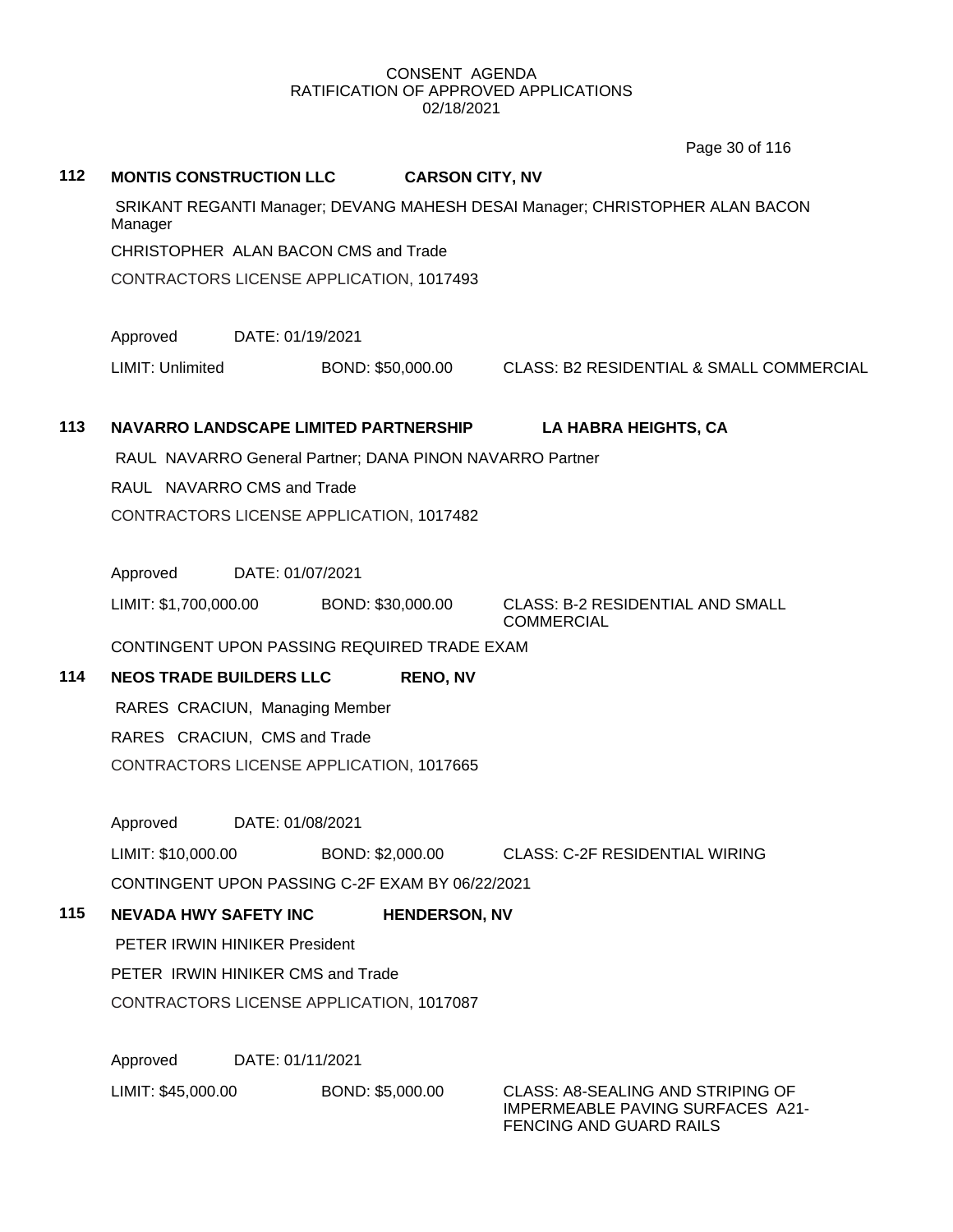Page 31 of 116

# **116 NEVADA PAINTING AND REPAIR LLC LAS VEGAS, NV** NEVADA PAINTING AND REPAIR; MIRIAM AZAID LANE, Member; KASSIDY L LANE, Managing Member KASSIDY L LANE, CMS and Trade CONTRACTORS LICENSE APPLICATION, 1017091 Approved DATE: 01/20/2021 LIMIT: \$10,000.00 BOND: \$2,000.00 CLASS: C-4 PAINTING AND DECORATING CONTINGENT UPON PASSING REQUIRED CMS AND TRADE EXAMS MUST CHANGE NAME **117 NEW GEN ELECTRIC LLC LAS VEGAS, NV** CARLOS ALBERTO BRACHO, Managing Member CARLOS ALBERTO BRACHO, CMS and Trade CONTRACTORS LICENSE APPLICATION, 1017440 Approved DATE: 01/29/2021 LIMIT: \$20,000.00 BOND: \$5,000.00 CLASS: C-2 ELECTRICAL CONTINGENT ON PASSING THE REQUIRED CMS/TRADE EXAMS **118 NEW GENERATION CONSTRUCTION LLC RENO, NV** FERNANDO VALDEZ-PALMA, Manager FERNANDO VALDEZ-PALMA, Trade; ALEXIS MIRANDA, CMS CONTRACTORS LICENSE APPLICATION, 1017006 Approved DATE: 01/06/2021 LIMIT: \$1,500,000.00 BOND: \$30,000.00 CLASS: B- GENERAL BUILDING CONTINGENT UPON PASSING B EXAM BY 05/04/2021 **119 NEW PHASE ELECTRIC LLC GARDNERVILLE, NV** BENJAMIN STUART THORNTON, Managing Member BENJAMIN STUART THORNTON, CMS and Trade CONTRACTORS LICENSE APPLICATION, 1017787 Approved DATE: 01/19/2021 LIMIT: \$10,000.00 BOND: \$2,000.00 CLASS: C-2 ELECTRICAL CONTINGENT UPON PASSING CMS & C-2 EXAMS BY 07/04/2021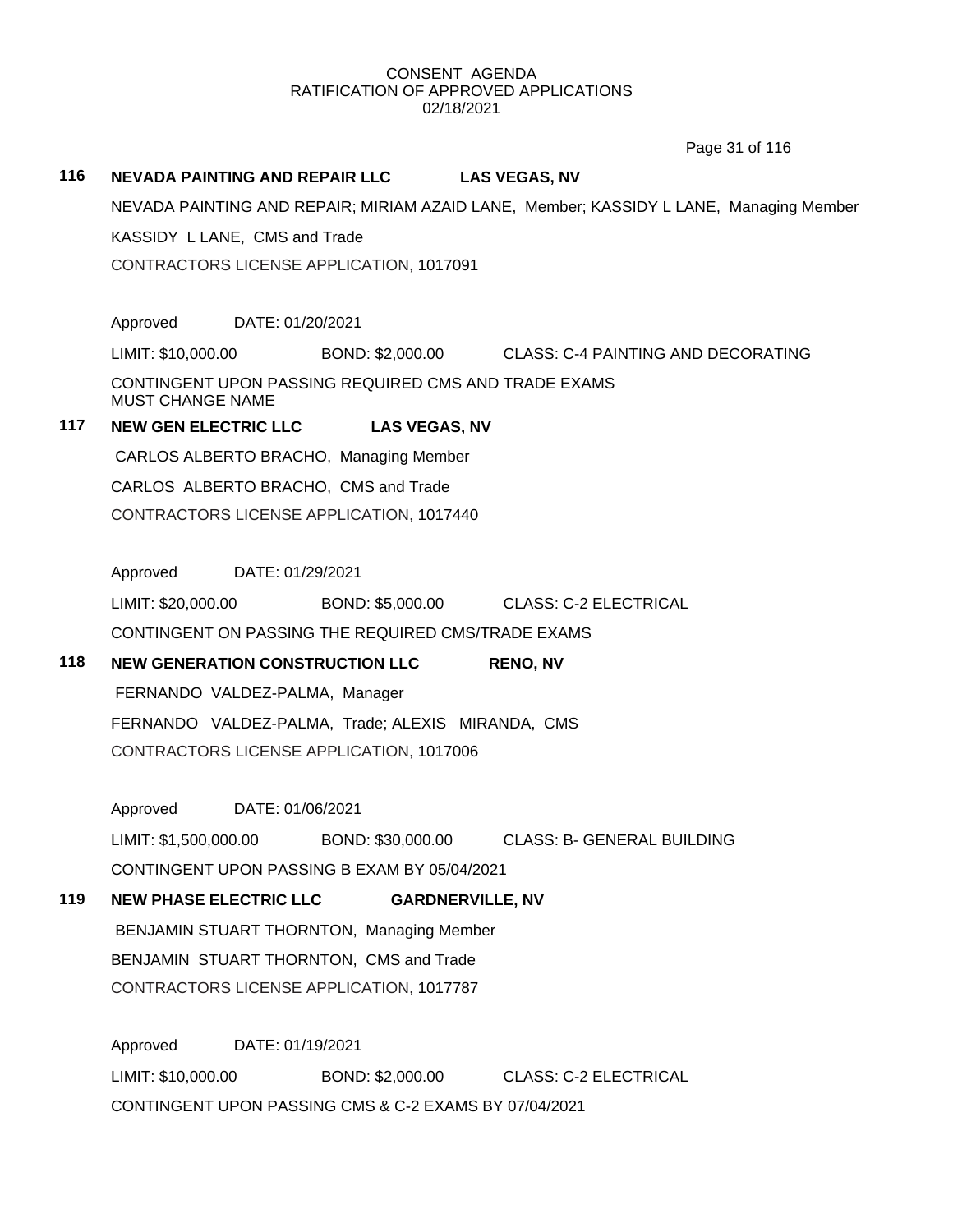Page 32 of 116

| 120                                      | <b>NORMAN VENTURES NV INC</b><br><b>RENO, NV</b>                                             |  |  |  |  |
|------------------------------------------|----------------------------------------------------------------------------------------------|--|--|--|--|
|                                          | DARRELL RICHARD NORMAN, President<br>AARON MICHAEL PASCOE Trade; DARRELL RICHARD NORMAN, CMS |  |  |  |  |
|                                          |                                                                                              |  |  |  |  |
| CONTRACTORS LICENSE APPLICATION, 1017750 |                                                                                              |  |  |  |  |
|                                          |                                                                                              |  |  |  |  |
|                                          | Approved DATE: 01/19/2021                                                                    |  |  |  |  |
|                                          | LIMIT: \$1,100,000.00 BOND: \$30,000.00 CLASS: C-1 PLUMBING AND HEATING                      |  |  |  |  |
|                                          | CONTINGENT UPON PASSING C-1 EXAM BY 06/30/2021                                               |  |  |  |  |
| 121                                      | <b>NORTH FACE CONTRACTING INC</b><br><b>PARK CITY, UT</b>                                    |  |  |  |  |
|                                          | J CRAIG PETERS, President; MICHELLE S PETERS, Secretary                                      |  |  |  |  |
|                                          | J CRAIG PETERS, CMS and Trade                                                                |  |  |  |  |
|                                          | CONTRACTORS LICENSE APPLICATION, 1017466                                                     |  |  |  |  |
|                                          |                                                                                              |  |  |  |  |
|                                          | Approved DATE: 02/03/2021                                                                    |  |  |  |  |
|                                          | LIMIT: \$1,500,000.00 BOND: \$30,000.00 CLASS: C15A                                          |  |  |  |  |
|                                          | CONTINGENT UPON PASSING EXAMS BY 6/9/2021                                                    |  |  |  |  |
| 122                                      | <b>NOVAS CONSTRUCTION AND RENOVATION INC</b><br><b>ONTARIO, CA</b>                           |  |  |  |  |
|                                          | VICTOR HUGO NOVA, President                                                                  |  |  |  |  |
|                                          | VICTOR HUGO NOVA, CMS and Trade                                                              |  |  |  |  |
|                                          | CONTRACTORS LICENSE APPLICATION, 1018086                                                     |  |  |  |  |
|                                          |                                                                                              |  |  |  |  |
|                                          | Approved DATE: 02/04/2021                                                                    |  |  |  |  |
|                                          | BOND: \$15,000.00 CLASS: B GENERAL BUILDING<br>LIMIT: \$400,000.00                           |  |  |  |  |
|                                          | CONTINGENT ON PASSING REQUIRED CMS EXAM                                                      |  |  |  |  |
| 123                                      | <b>OSCARS ROOFING LLC</b><br><b>LAS VEGAS, NV</b>                                            |  |  |  |  |
|                                          | OSCAR C FLORES, Managing Member; OSCAR FLORES ENCARNACION, Managing Member                   |  |  |  |  |
|                                          | OSCAR C FLORES, Trade; OSCAR FLORES ENCARNACION, CMS                                         |  |  |  |  |
|                                          | CONTRACTORS LICENSE APPLICATION, 1017423                                                     |  |  |  |  |
|                                          |                                                                                              |  |  |  |  |
|                                          | Approved<br>DATE: 01/29/2021                                                                 |  |  |  |  |
|                                          | LIMIT: \$10,000.00<br>BOND: \$2,000.00<br>CLASS: C-15A ROOFING                               |  |  |  |  |

CONTINGENT ON PASSING THE REQUIRED TRADE EXAM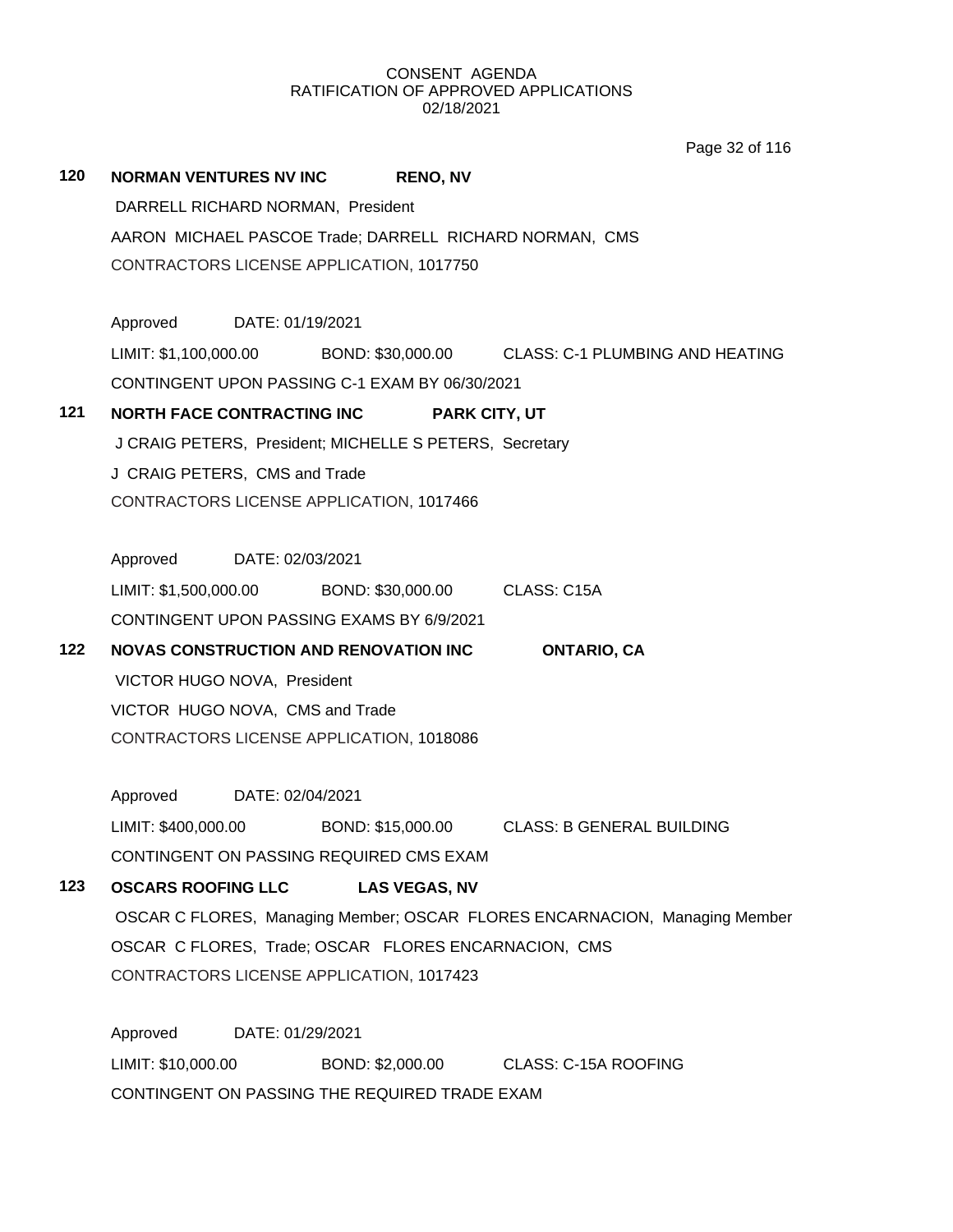Page 33 of 116

#### **124 PARAGON CONSTRUCTION COMPANY LLC SAN TAN VALLEY, AZ**

CRYSTAL ANNE FERNS, Managing Member; RYAN MATTHEW DERR, Managing Member; KYLE THOMAS WEAVER, Managing Member

RYAN MATTHEW DERR, CMS and Trade

CONTRACTORS LICENSE APPLICATION, 1016789

Approved DATE: 01/08/2021

LIMIT: Unlimited BOND: \$50,000.00 CLASS: B-GENERAL BUILDING

# **125 PATRIOT ENVIRONMENTAL SERVICES INC WILMINGTON, CA** RICHARD JACK YUKIHIRO, President; JAMES RUSSELL BENNETT, Secretary JOSHUA ANGEL TEVES, CMS and Trade

CONTRACTORS LICENSE APPLICATION, 1016832

Approved DATE: 01/07/2021

LIMIT: \$1,600,000.00 BOND: \$30,000.00 CLASS: A-7 EXCAVATING AND GRADING CONTINGENT ON PASSING REQUIRED CMS/TRADE EXAMS

# **126 POWER CONTRACTING LLC PHOENIX, AZ**

JOSEPH ERIC PIKE Manager; RICHARD BENNETT WIMMER Manager; MARK PHILLIP BUDD, Other LUKE THOMAS MCPHEE CMS and Trade CONTRACTORS LICENSE APPLICATION, 1016190

Approved DATE: 01/07/2021 LIMIT: Unlimited BOND: \$50,000.00 CLASS: A GENERAL ENGINEERING CONTINGENT ON PASSING REQUIRED CMS/TRADE EXAM

## **127 PRIDE CONSTRUCTION LLC LAS VEGAS, NV**

RYAN ROCKY RHODES, Managing Member RYAN ROCKY RHODES, CMS and Trade CONTRACTORS LICENSE APPLICATION, 1017921

Approved DATE: 02/04/2021 LIMIT: \$150,000.00 BOND: \$10,000.00 CLASS: A-7 EXCAVATING AND GRADING CONTINGENT UPON PASSING REQUIRED CMS AND TRADE EXAMS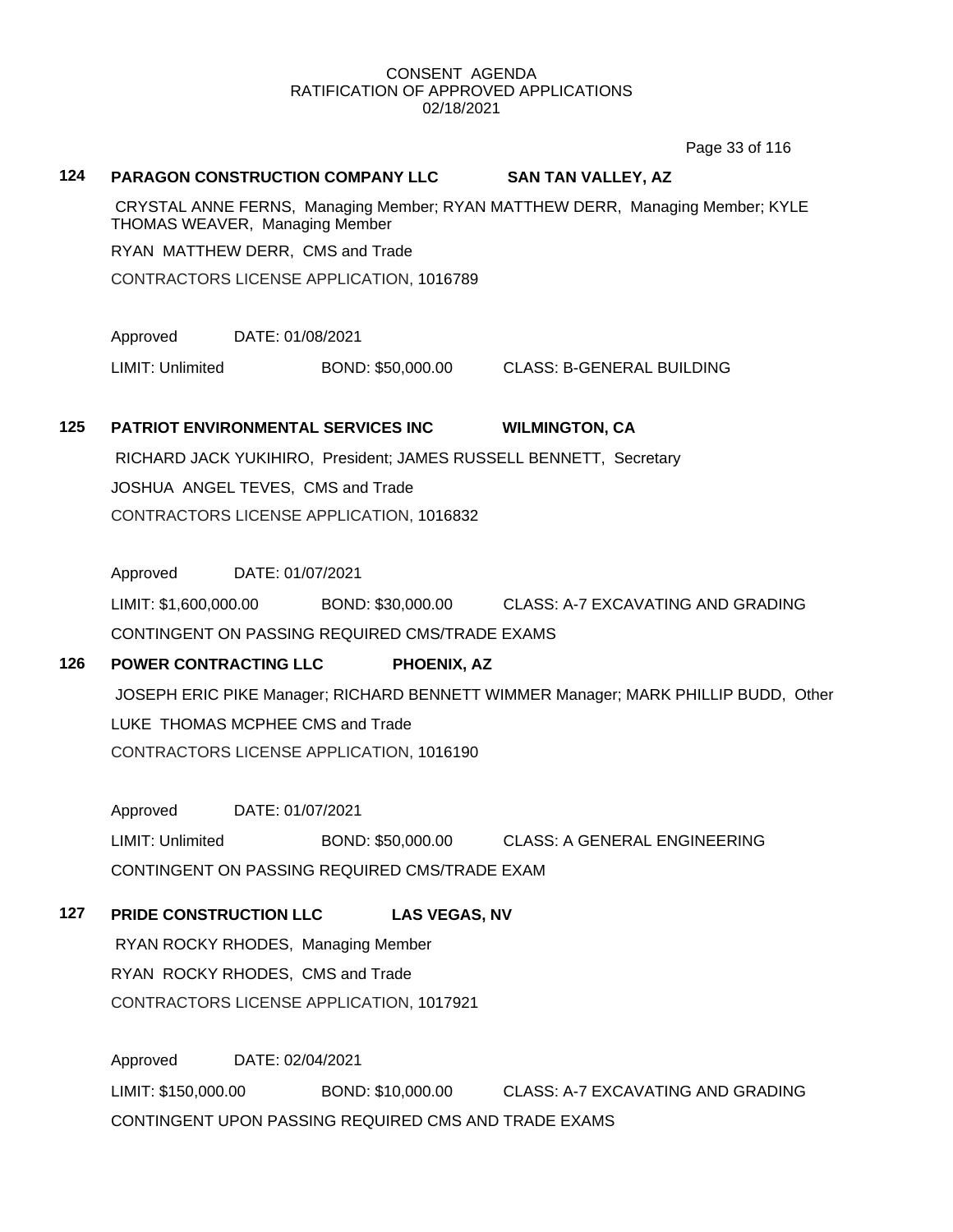Page 34 of 116

| 128 | PRIETOS ROOFING LLC RENO, NV                                                                    |                            |                                                            |  |
|-----|-------------------------------------------------------------------------------------------------|----------------------------|------------------------------------------------------------|--|
|     | CLAUDIA SUSANA RIVAS, Owner                                                                     |                            |                                                            |  |
|     | CARLOS JAIME BRANDT CMS and Trade                                                               |                            |                                                            |  |
|     | CONTRACTORS LICENSE APPLICATION, 1017520                                                        |                            |                                                            |  |
|     |                                                                                                 |                            |                                                            |  |
|     | Approved DATE: 01/19/2021                                                                       |                            |                                                            |  |
|     |                                                                                                 |                            | LIMIT: \$245,000.00 BOND: \$30,000.00 CLASS: C-15A ROOFING |  |
|     |                                                                                                 |                            |                                                            |  |
| 129 | <b>PRIME PLUMBING LLC</b>                                                                       | <b>NORTH LAS VEGAS, NV</b> |                                                            |  |
|     | VANIA VELA, Managing Member; JORGE A VELA, Managing Member                                      |                            |                                                            |  |
|     | VANIA VELA, CMS; JORGE A VELA, Trade                                                            |                            |                                                            |  |
|     | CONTRACTORS LICENSE APPLICATION, 1017694                                                        |                            |                                                            |  |
|     | Approved DATE: 02/04/2021                                                                       |                            |                                                            |  |
|     | LIMIT: \$10,000.00                                                                              |                            | BOND: \$2,000.00 CLASS: C1D-PLUMBING                       |  |
|     | CONTINGENT ON PASSING TRADE EXAM                                                                |                            |                                                            |  |
|     |                                                                                                 |                            |                                                            |  |
| 130 | <b>PRISMVIEW LLC</b>                                                                            | <b>LOGAN, UT</b>           |                                                            |  |
|     | SAMSUNG ELECTRONICS AMERICA INC Manager; CHEOL HO CHANG, Other                                  |                            |                                                            |  |
|     | PATRICK RANDALL BRALEY CMS and Trade                                                            |                            |                                                            |  |
|     | CONTRACTORS LICENSE APPLICATION, 1017679                                                        |                            |                                                            |  |
|     | Approved DATE: 01/14/2021                                                                       |                            |                                                            |  |
|     | LIMIT: Unlimited                                                                                |                            |                                                            |  |
|     | BOND: \$50,000.00 CLASS: C-2 ELECTRICAL<br>CONTINGENT UPON PASSING REQUIRED CMS AND TRADE EXAMS |                            |                                                            |  |
| 131 | <b>PRO CUSTOM SOLAR LLC</b>                                                                     | ORANGE, CA                 |                                                            |  |
|     | MOMENTUM SOLAR; SUNG WOO LEE, Managing Member                                                   |                            |                                                            |  |
|     | JOSHUA JAMES MAGEE, CMS and Trade                                                               |                            |                                                            |  |
|     | CONTRACTORS LICENSE APPLICATION, 1017709                                                        |                            |                                                            |  |
|     |                                                                                                 |                            |                                                            |  |
|     | Approved<br>DATE: 02/04/2021                                                                    |                            |                                                            |  |
|     | LIMIT: \$10,000.00                                                                              | BOND: \$2,000.00           | <b>CLASS: C-2 ELECTRICAL</b>                               |  |

CONTINGENT UPON PASSING REQUIRED CMS AND TRADE EXAMS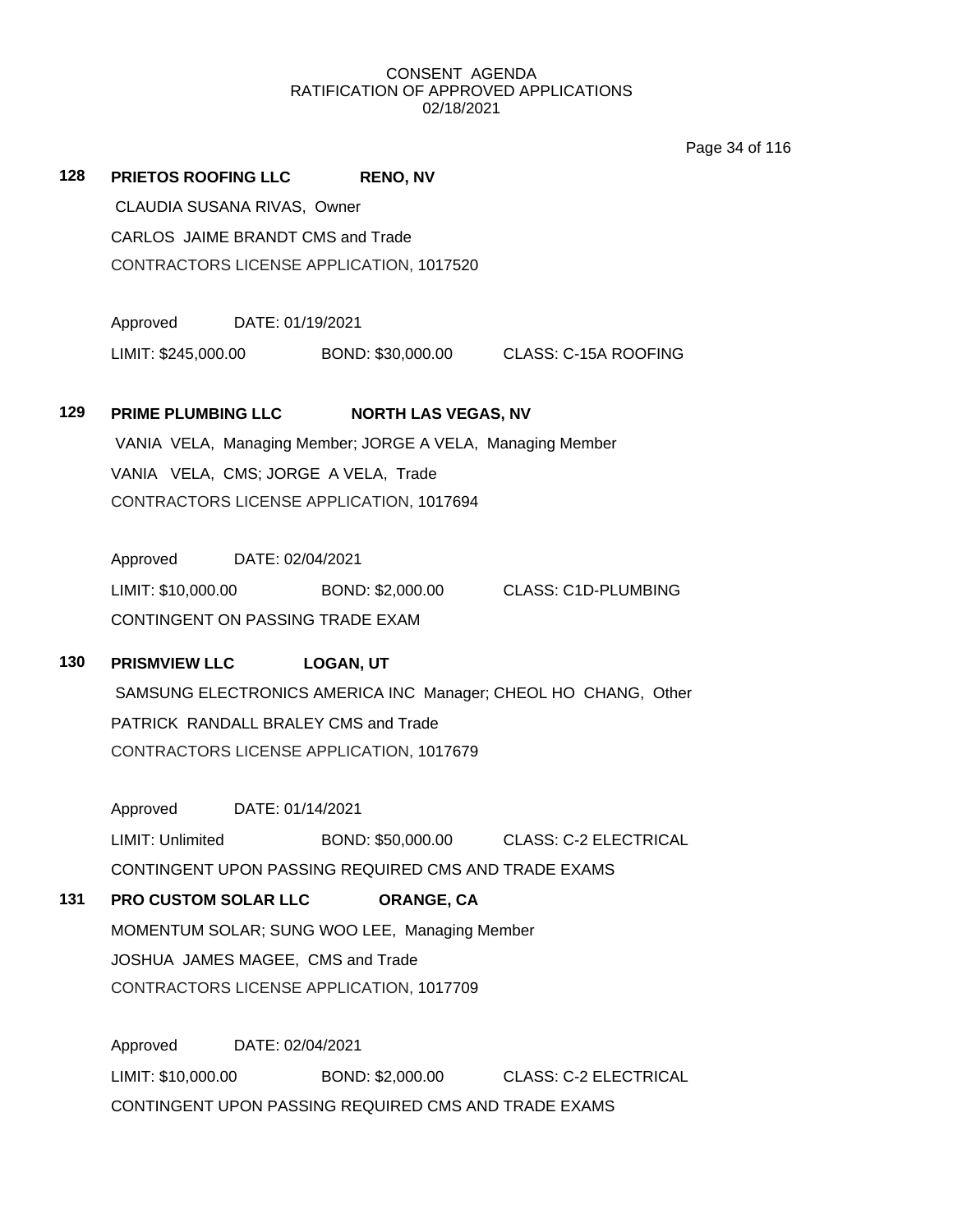Page 35 of 116

| 132 | <b>PRO STEEL ERECTORS II INC</b>                                                                                             |                  | <b>GLENDALE, AZ</b>                                    |                                                                              |  |
|-----|------------------------------------------------------------------------------------------------------------------------------|------------------|--------------------------------------------------------|------------------------------------------------------------------------------|--|
|     | PRO AZ ERECTORS; SCOTT DONALD SAPPINGTON, President                                                                          |                  |                                                        |                                                                              |  |
|     | SCOTT DONALD SAPPINGTON, CMS and Trade                                                                                       |                  |                                                        |                                                                              |  |
|     |                                                                                                                              |                  | CONTRACTORS LICENSE APPLICATION, 1016677               |                                                                              |  |
|     |                                                                                                                              |                  |                                                        |                                                                              |  |
|     | Approved                                                                                                                     | DATE: 01/07/2021 |                                                        |                                                                              |  |
|     | LIMIT: \$200,000.00                                                                                                          |                  | BOND: \$10,000.00                                      | <b>CLASS: C-14B STRUCTURAL STEEL</b>                                         |  |
|     |                                                                                                                              |                  | CONTINGENT ON PASSING REQUIRED CMS EXAM                |                                                                              |  |
| 133 | PRO WIDE DRYWALL INC                                                                                                         |                  | <b>CERES, CA</b>                                       |                                                                              |  |
|     | MAGALLON RAMOS, Treasurer                                                                                                    |                  |                                                        | JESUS SALVADOR CORTES, President; ABRAHAM S CORTES HUERTA, Secretary; MANUEL |  |
|     |                                                                                                                              |                  | MANUEL MAGALLON RAMOS, CMS and Trade                   |                                                                              |  |
|     |                                                                                                                              |                  | CONTRACTORS LICENSE APPLICATION, 1017328               |                                                                              |  |
|     |                                                                                                                              |                  |                                                        |                                                                              |  |
|     | Approved                                                                                                                     | DATE: 01/06/2021 |                                                        |                                                                              |  |
|     | LIMIT: \$6,000,000.00                                                                                                        |                  | BOND: \$50,000.00                                      | CLASS: C-3A CARPENTRY AND REPAIRS; C-3E<br><b>DRYWALL</b>                    |  |
|     |                                                                                                                              |                  | CONTINGENT UPON PASSING CMS & C-3A EXAMS BY 05/30/2021 |                                                                              |  |
| 134 |                                                                                                                              |                  | PROFESSIONALISM IN CONSTRUCTION LLC                    | <b>GARDNERVILLE, NV</b>                                                      |  |
|     | JASON EDWARD IRVIN, Manager                                                                                                  |                  |                                                        |                                                                              |  |
|     | JASON EDWARD IRVIN, CMS and Trade                                                                                            |                  |                                                        |                                                                              |  |
|     | CONTRACTORS LICENSE APPLICATION, 1017857                                                                                     |                  |                                                        |                                                                              |  |
|     |                                                                                                                              |                  |                                                        |                                                                              |  |
|     | Approved                                                                                                                     | DATE: 01/21/2021 |                                                        |                                                                              |  |
|     | LIMIT: \$245,000.00                                                                                                          |                  |                                                        | BOND: \$15,000.00 CLASS: B-2 RESIDENTIAL & SMALL<br><b>COMMERCIAL</b>        |  |
| 135 | <b>PROVINCIAL STORE FIXTURES LTD</b>                                                                                         |                  |                                                        | <b>MISSISSAUGA, ON</b>                                                       |  |
|     | EDWARD JOUBRAN, President; SAMER DONALD JOUBRAN, Secretary; HENRY JOUBRAN, Treasurer<br>JOHN HENRY ZWANENBURG, CMS and Trade |                  |                                                        |                                                                              |  |
|     |                                                                                                                              |                  |                                                        |                                                                              |  |
|     |                                                                                                                              |                  | CONTRACTORS LICENSE APPLICATION, 1017279               |                                                                              |  |
|     |                                                                                                                              |                  |                                                        |                                                                              |  |
|     | Approved                                                                                                                     | DATE: 01/08/2021 |                                                        |                                                                              |  |

LIMIT: Unlimited BOND: \$50,000.00 CLASS: C3B-FINISH CARPENTRY CONTINGENT ON PASSING CMS/TRADE EXAMS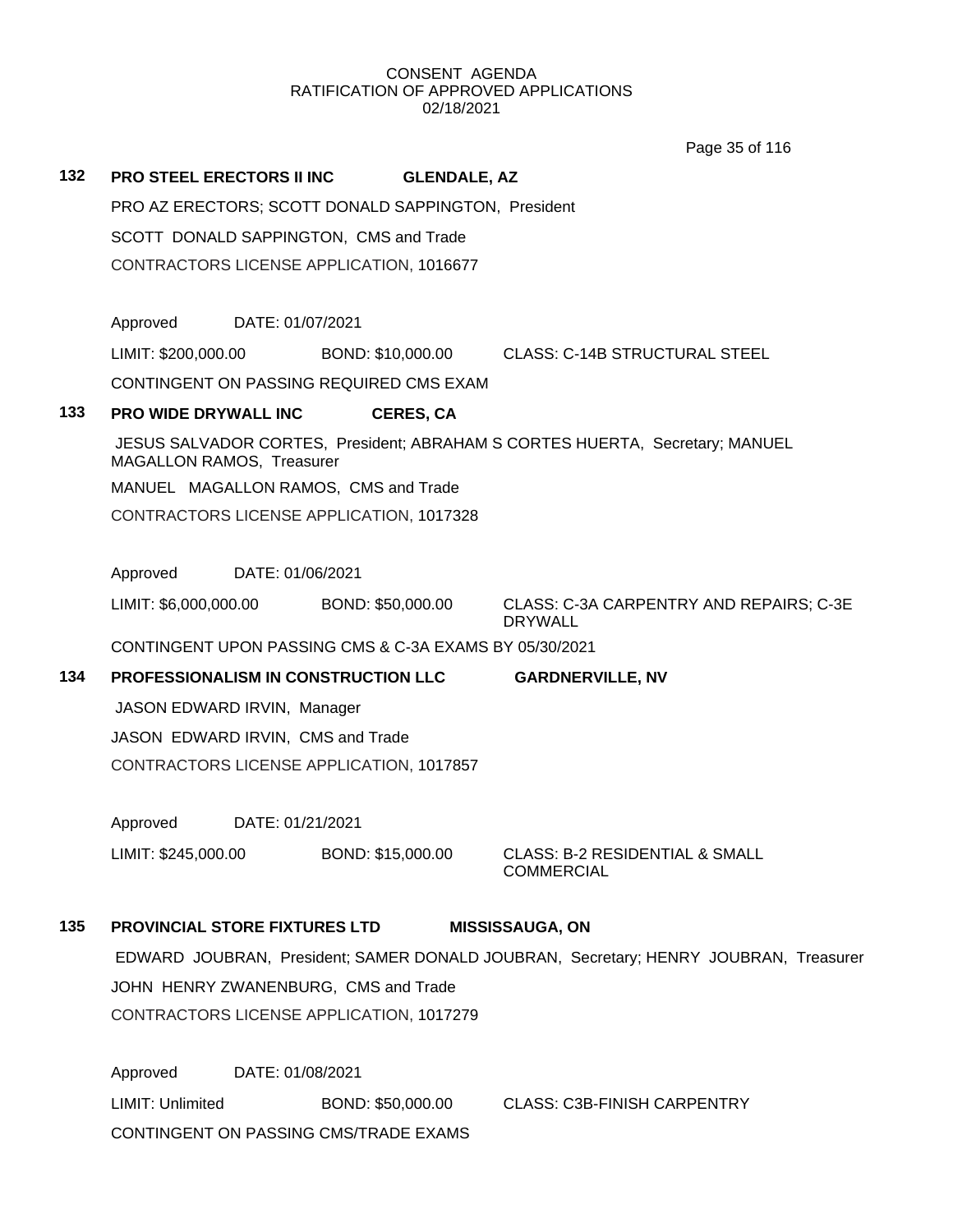Page 36 of 116

| 136                                                                                         | <b>PURSUIT BUILDERS INC</b>                              | PHOENIX, AZ                                                           |                                                                |  |  |  |
|---------------------------------------------------------------------------------------------|----------------------------------------------------------|-----------------------------------------------------------------------|----------------------------------------------------------------|--|--|--|
|                                                                                             | JOHN PAUL PATERNOSTRO, President                         |                                                                       |                                                                |  |  |  |
|                                                                                             | JOHN PAUL PATERNOSTRO, CMS and Trade                     |                                                                       |                                                                |  |  |  |
|                                                                                             |                                                          | CONTRACTORS LICENSE APPLICATION, 1017621                              |                                                                |  |  |  |
|                                                                                             |                                                          |                                                                       |                                                                |  |  |  |
|                                                                                             | Approved<br>DATE: 01/27/2021                             |                                                                       |                                                                |  |  |  |
|                                                                                             | LIMIT: \$245,000.00                                      | BOND: \$15,000.00                                                     | <b>CLASS: B-2 RESIDENTIAL &amp; SMALL</b><br><b>COMMERCIAL</b> |  |  |  |
|                                                                                             | CONTINGENT UPON PASSING B-2 EXAM BY 06/18/2021           |                                                                       |                                                                |  |  |  |
| 137                                                                                         | R A MECHANICAL INC                                       | <b>ROSEVILLE, CA</b>                                                  |                                                                |  |  |  |
|                                                                                             | <b>RANDY AY MERCIER President</b>                        |                                                                       |                                                                |  |  |  |
|                                                                                             | RANDY AY MERCIER CMS and Trade                           |                                                                       |                                                                |  |  |  |
|                                                                                             | CONTRACTORS LICENSE APPLICATION, 1016878                 |                                                                       |                                                                |  |  |  |
|                                                                                             |                                                          |                                                                       |                                                                |  |  |  |
|                                                                                             | Approved<br>DATE: 01/27/2021                             |                                                                       |                                                                |  |  |  |
|                                                                                             | LIMIT: \$590,000.00                                      |                                                                       | BOND: \$20,000.00 CLASS: C-1 PLUMBING AND HEATING              |  |  |  |
| 138                                                                                         | <b>R M S ELECTRICAL LLC</b>                              | <b>LAS VEGAS, NV</b>                                                  |                                                                |  |  |  |
|                                                                                             |                                                          |                                                                       |                                                                |  |  |  |
|                                                                                             |                                                          | RM SUCHARITHA B RAJAPAKSHE, Managing Member; TAM KIM, Managing Member |                                                                |  |  |  |
| RM SUCHARITHA B RAJAPAKSHE, Trade; TAM KIM, CMS<br>CONTRACTORS LICENSE APPLICATION, 1017256 |                                                          |                                                                       |                                                                |  |  |  |
|                                                                                             |                                                          |                                                                       |                                                                |  |  |  |
|                                                                                             | Approved<br>DATE: 01/08/2021                             |                                                                       |                                                                |  |  |  |
|                                                                                             | LIMIT: \$10,000.00                                       | BOND: \$2,000.00                                                      | CLASS: C2-ELECTRICAL                                           |  |  |  |
|                                                                                             | CONTINGENT ON PASSING CMS/TRADE EXAMS                    |                                                                       |                                                                |  |  |  |
| 139                                                                                         | <b>RAMSEY MACHINE SERVICES</b>                           | YORBA LINDA, CA                                                       |                                                                |  |  |  |
|                                                                                             | KIM LOREN RAMSEY President; ROBIN LYNN RAMSEY, Treasurer |                                                                       |                                                                |  |  |  |
|                                                                                             | KIM LOREN RAMSEY CMS and Trade                           |                                                                       |                                                                |  |  |  |
|                                                                                             | CONTRACTORS LICENSE APPLICATION, 1017321                 |                                                                       |                                                                |  |  |  |
|                                                                                             | Approved<br>DATE: 01/19/2021                             |                                                                       |                                                                |  |  |  |
|                                                                                             | LIMIT: \$45,000.00                                       | BOND: \$5,000.00                                                      | <b>CLASS: C-14 STEEL REINFORCING AND</b>                       |  |  |  |
|                                                                                             |                                                          |                                                                       | <b>ERECTION</b>                                                |  |  |  |
|                                                                                             | CONTINGENT UPON PASSING CMS & C-14 EXAMS BY 05/30/2021   |                                                                       |                                                                |  |  |  |
|                                                                                             |                                                          |                                                                       |                                                                |  |  |  |
|                                                                                             |                                                          |                                                                       |                                                                |  |  |  |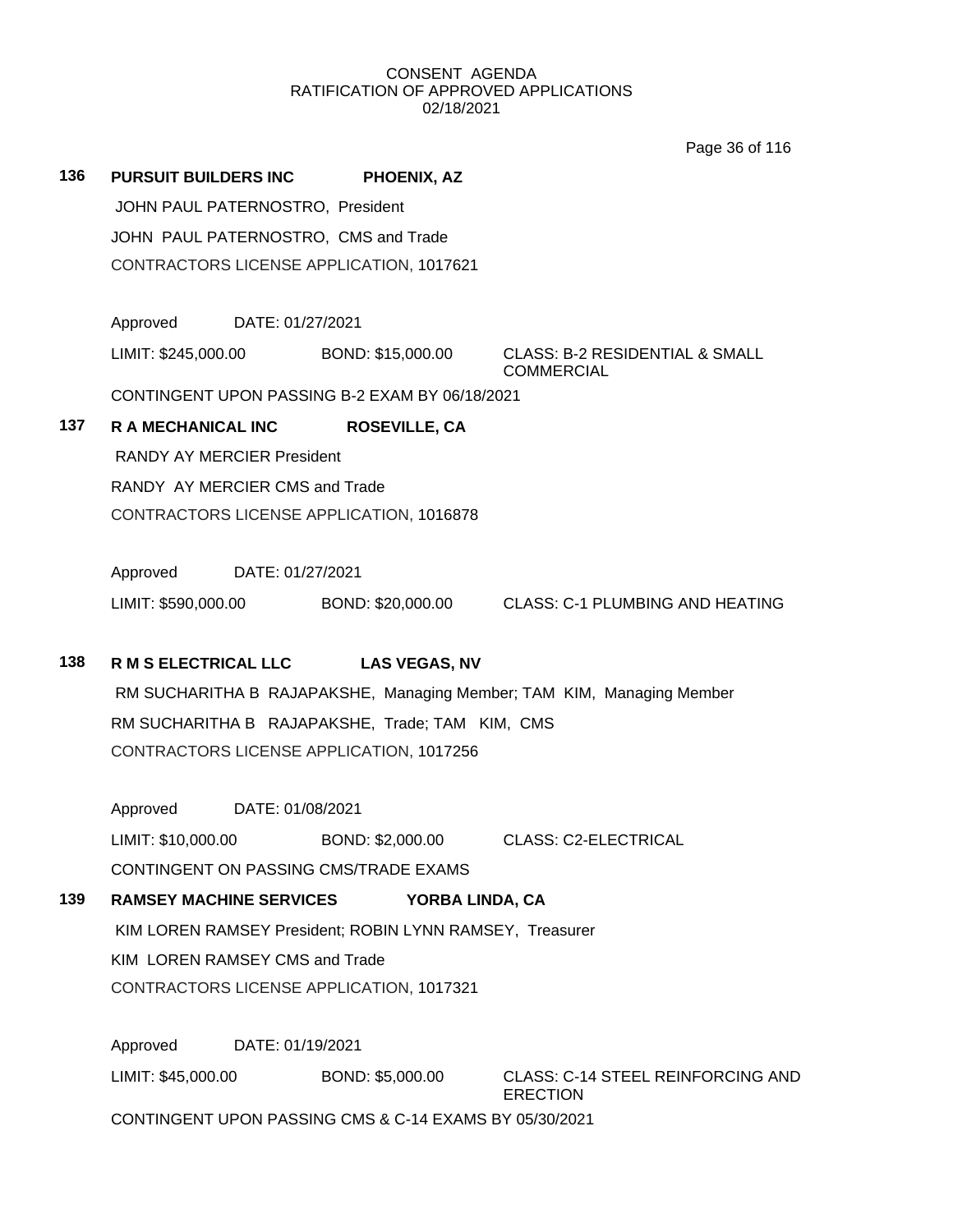Page 37 of 116

| 140                                                         |                                                                   |                  | RED ROCK FLOORING & DESIGN INC LAS VEGAS, NV     |  |                                                                   |
|-------------------------------------------------------------|-------------------------------------------------------------------|------------------|--------------------------------------------------|--|-------------------------------------------------------------------|
|                                                             | NICHOLE LEANNE THOMAS President                                   |                  |                                                  |  |                                                                   |
|                                                             | NICHOLE LEANNE THOMAS CMS and Trade                               |                  |                                                  |  |                                                                   |
|                                                             | CONTRACTORS LICENSE APPLICATION, 1017703                          |                  |                                                  |  |                                                                   |
|                                                             | Approved DATE: 01/07/2021                                         |                  |                                                  |  |                                                                   |
|                                                             |                                                                   |                  |                                                  |  | LIMIT: \$50,000.00 BOND: \$5,000.00 CLASS: C-16 FINISHING FLOORS  |
| 141                                                         |                                                                   |                  |                                                  |  | RELIANCE HEATING & COOLING LLC NORTH LAS VEGAS, NV                |
|                                                             |                                                                   |                  | LUCERO YESENIA RAYA, Managing Member             |  |                                                                   |
|                                                             |                                                                   |                  | LUCERO YESENIA RAYA, CMS and Trade               |  |                                                                   |
|                                                             |                                                                   |                  | CONTRACTORS LICENSE APPLICATION, 1017297         |  |                                                                   |
|                                                             | Approved DATE: 01/08/2021                                         |                  |                                                  |  |                                                                   |
|                                                             |                                                                   |                  |                                                  |  | LIMIT: \$45,000.00 BOND: \$5,000.00 CLASS: C21B-AIR CONDITIONING  |
|                                                             | CONTINGENT ON PASSING TRADE EXAM                                  |                  |                                                  |  |                                                                   |
| 142                                                         |                                                                   |                  | RENO TAHOE FLOORS LLC FERNLEY, NV                |  |                                                                   |
|                                                             |                                                                   |                  |                                                  |  | STEVEN SHELLEY CHRISTENSEN, Manager; MICHAEL LEE HANCOCK, Manager |
|                                                             | MICHAEL LEE HANCOCK, CMS; STEVEN SHELLEY CHRISTENSEN, Trade       |                  |                                                  |  |                                                                   |
|                                                             |                                                                   |                  | CONTRACTORS LICENSE APPLICATION, 1017769         |  |                                                                   |
|                                                             | Approved DATE: 02/03/2021                                         |                  |                                                  |  |                                                                   |
|                                                             |                                                                   |                  | LIMIT: \$245,000.00 BOND: \$15,000.00 CLASS: C20 |  |                                                                   |
|                                                             |                                                                   |                  | CONTINGENT UPON PASSING TRADE EXAM BY 6/30/2021  |  |                                                                   |
| 143                                                         | <b>RENO TAHOE FLOORS LLC</b>                                      |                  | <b>FERNLEY, NV</b>                               |  |                                                                   |
|                                                             | STEVEN SHELLEY CHRISTENSEN, Manager; MICHAEL LEE HANCOCK, Manager |                  |                                                  |  |                                                                   |
| STEVEN SHELLEY CHRISTENSEN, Trade; MICHAEL LEE HANCOCK, CMS |                                                                   |                  |                                                  |  |                                                                   |
|                                                             | CONTRACTORS LICENSE APPLICATION, 1017770                          |                  |                                                  |  |                                                                   |
|                                                             | Approved                                                          | DATE: 02/03/2021 |                                                  |  |                                                                   |
|                                                             | LIMIT: \$245,000.00                                               |                  | BOND: \$15,000.00                                |  | CLASS: C16A                                                       |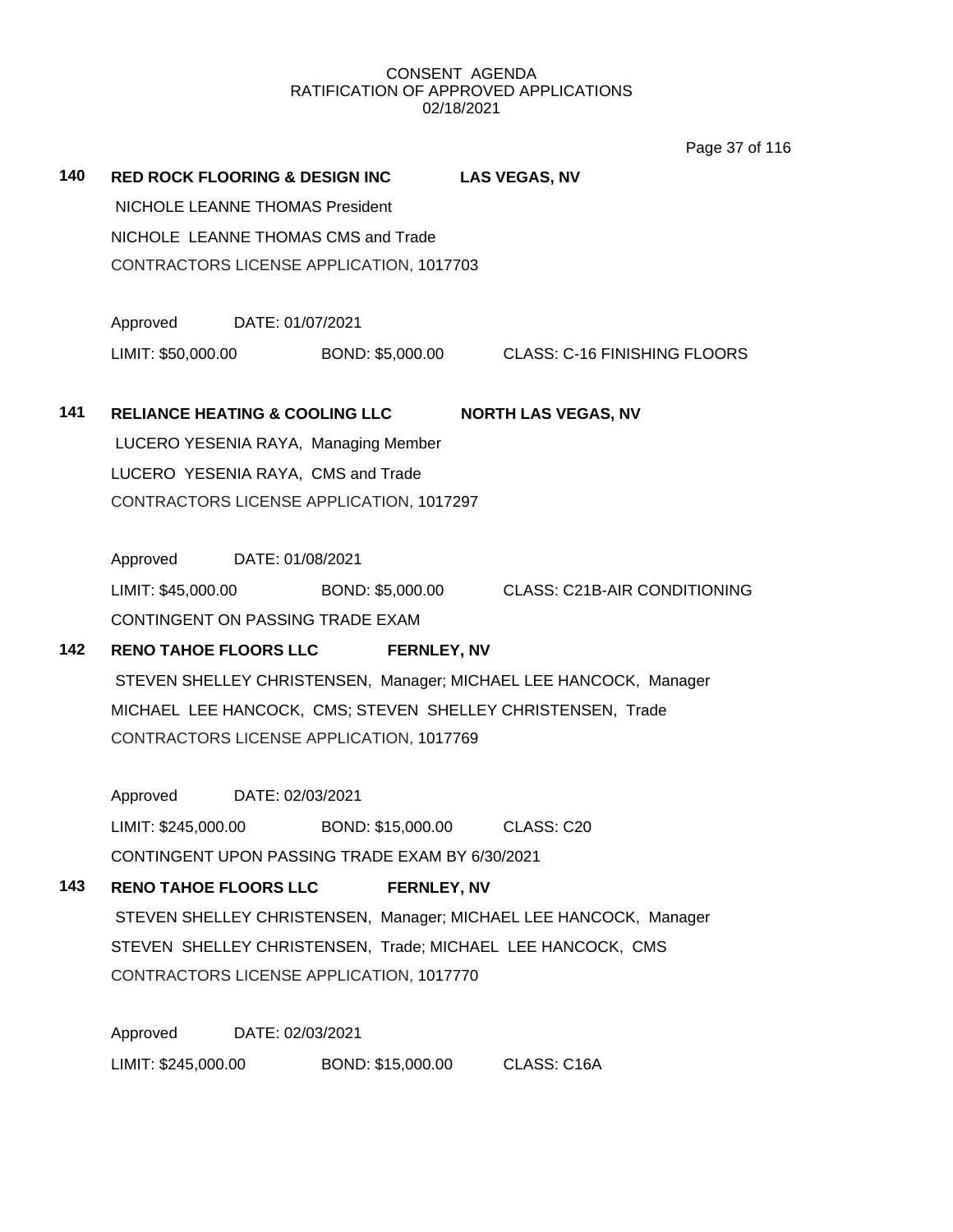Page 38 of 116

**144 REVERE MECHANICAL LLC LAS VEGAS, NV** JASON DYNES TERRY Manager JASON DYNES TERRY CMS and Trade CONTRACTORS LICENSE APPLICATION, 1018077 Approved DATE: 02/02/2021 LIMIT: \$650,000.00 BOND: \$20,000.00 CLASS: C-1 PLUMBING AND HEATING **145 REVERE MECHANICAL LLC LAS VEGAS, NV** JASON DYNES TERRY Manager JASON DYNES TERRY CMS and Trade CONTRACTORS LICENSE APPLICATION, 1018082 Approved DATE: 02/02/2021 LIMIT: \$650,000.00 BOND: \$20,000.00 CLASS: C-21 REFRIGERATION AND AIR CONDITIONING **146 RICARDO ESQUIVEL GUADARRAMA LAS VEGAS, NV** L V G IRONWORKS; RICARDO ESQUIVEL-GUADARRAMA Owner RICARDO ESQUIVEL-GUADARRAMA CMS and Trade CONTRACTORS LICENSE APPLICATION, 1015299 Denied DATE: 02/01/2021 LIMIT: \$0.00 BOND: \$0.00 CLASS: C-14C ORNAMENTAL METAL DENIIAL BASED ON NRE 624.265 PRIOR REVOCATION **147 RICKYS CONCRETE LLC FERNLEY, NV** JOSE RICARDO GONZALEZ, Member JOSE RICARDO GONZALEZ, CMS and Trade CONTRACTORS LICENSE APPLICATION, 1017830 Approved DATE: 01/26/2021 LIMIT: \$10,000.00 BOND: \$2,000.00 CLASS: C-5 CONCRETE CONTINGENT UPON PASSING CMS & C-5 EXAMS BY 07/07/2021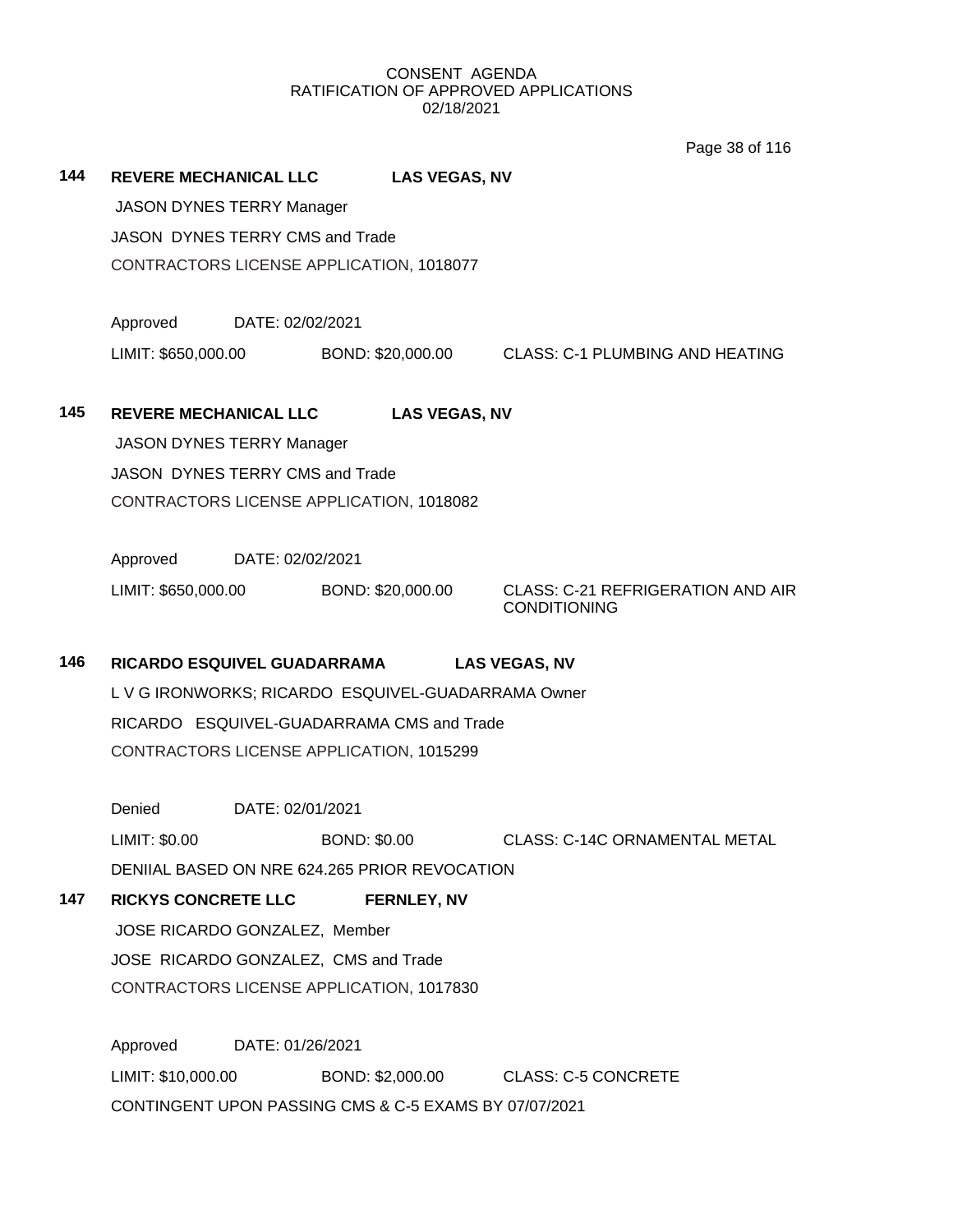Page 39 of 116

# **148 S B POOLS LLC LAS VEGAS, NV** KEVIN CHRISTIAN STEINER Manager KEVIN CHRISTIAN STEINER CMS and Trade CONTRACTORS LICENSE APPLICATION, 1017385 Approved DATE: 02/04/2021 LIMIT: \$200,000.00 BOND: \$15,000.00 CLASS: A10A-RESIDENTIAL POOLS CONTINGENT ON PASSING TRADE EXAM CP BOND: \$200,000 **149 S C M PLUMBING INC ZEPHYR COVE, NV** MICHELE RAE ARDAIZ-PAISLEY, ; MARTIN FRANK PAISLEY, MARTIN FRANK PAISLEY, CMS and Trade CONTRACTORS LICENSE APPLICATION, 1017452 Approved DATE: 02/03/2021 LIMIT: \$500,000.00 BOND: \$15,000.00 CLASS: C1D CONTINGENT UPON PASSING EXAMS BY 6/8/2021 **150 S I INTERNATIONAL LLC GILBERT , AZ** ROGER DALE PHELPS, Managing Member ROGER DALE PHELPS, CMS and Trade CONTRACTORS LICENSE APPLICATION, 1017504 Approved DATE: 01/12/2021 LIMIT: \$350,000.00 BOND: \$15,000.00 CLASS: B-2 RESIDENTIAL AND SMALL COMMERCIAL CONTINGENT UPON PASSING REQUIRED CMS EXAM **151 S M G LLC ELKO, NV** DONALD LEE GRANSBURY, Manager; MICHAEL MARK MANWARING, Manager MICHAEL MARK MANWARING, CMS and Trade CONTRACTORS LICENSE APPLICATION, 1017369

Approved DATE: 02/04/2021

LIMIT: \$20,000.00 BOND: \$5,000.00 CLASS: A-16 PAVING OF STREETS DRIVEWAYS

AND PARKING LOTS

CONTINGENT ON PASSING THE REQUIRED TRADE EXAM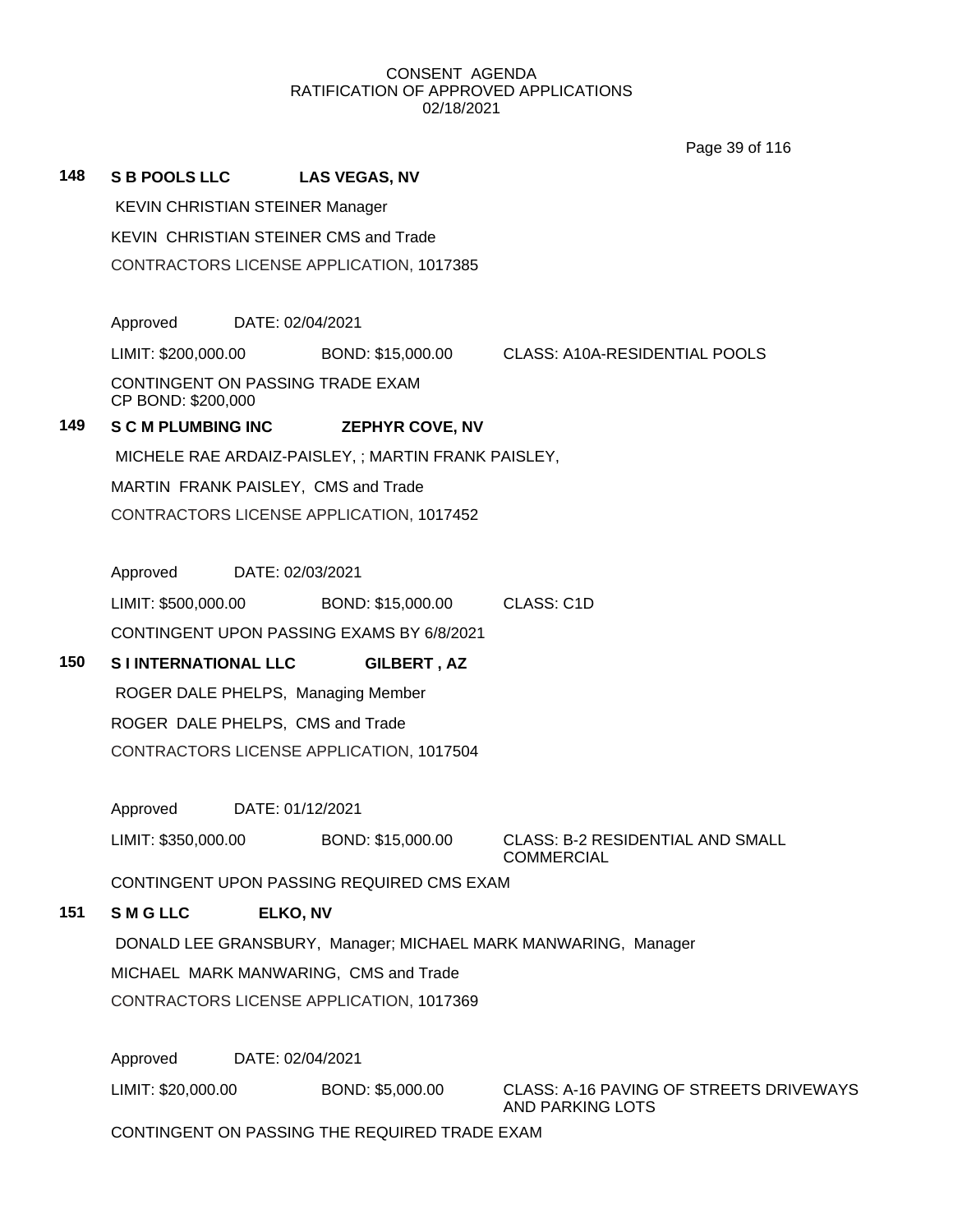Page 40 of 116

| 152 | <b>SW FLOORING CONTRACTORS</b><br><b>LAS VEGAS, NV</b>   |                                                              |                                                                                          |  |  |
|-----|----------------------------------------------------------|--------------------------------------------------------------|------------------------------------------------------------------------------------------|--|--|
|     | STEVE ROBERT WALD, President                             |                                                              |                                                                                          |  |  |
|     | STEVE ROBERT WALD, CMS and Trade                         |                                                              |                                                                                          |  |  |
|     | CONTRACTORS LICENSE APPLICATION, 1017304                 |                                                              |                                                                                          |  |  |
|     |                                                          |                                                              |                                                                                          |  |  |
|     | Approved<br>DATE: 01/04/2021                             |                                                              |                                                                                          |  |  |
|     | LIMIT: \$10,000.00                                       | BOND: \$2,000.00                                             | <b>CLASS: C-3B FINISH CARPENTRY</b>                                                      |  |  |
|     | CONTINGENT ON PASSING REQUIRED TRADE EXAM                |                                                              |                                                                                          |  |  |
| 153 | <b>SAPINI SERVICES</b>                                   | <b>PAHRUMP, NV</b>                                           |                                                                                          |  |  |
|     |                                                          | ELLEN HANAYO SAPINI President; TOMA SUA SAPINI Secretary     |                                                                                          |  |  |
|     | ELLEN HANAYO SAPINI CMS; TOMA SUA SAPINI Trade           |                                                              |                                                                                          |  |  |
|     | CONTRACTORS LICENSE APPLICATION, 1017081                 |                                                              |                                                                                          |  |  |
|     |                                                          |                                                              |                                                                                          |  |  |
|     | Approved                                                 | DATE: 01/04/2021                                             |                                                                                          |  |  |
|     | LIMIT: \$10,000.00                                       | BOND: \$2,000.00                                             | <b>CLASS: C-3D OVERHEAD DOORS</b>                                                        |  |  |
|     |                                                          |                                                              |                                                                                          |  |  |
| 154 | <b>SAPINI SERVICES</b>                                   | <b>PAHRUMP, NV</b>                                           |                                                                                          |  |  |
|     | ELLEN HANAYO SAPINI President; TOMA SUA SAPINI Secretary |                                                              |                                                                                          |  |  |
|     | TOMA SUA SAPINI Trade; ELLEN HANAYO SAPINI CMS           |                                                              |                                                                                          |  |  |
|     | CONTRACTORS LICENSE APPLICATION, 1017082                 |                                                              |                                                                                          |  |  |
|     |                                                          |                                                              |                                                                                          |  |  |
|     | Approved                                                 | DATE: 01/04/2021                                             |                                                                                          |  |  |
|     | LIMIT: \$10,000.00                                       | BOND: \$2,000.00                                             | CLASS: C-14J CONVEYANCE OF GOODS<br>LIMITED TO THE INSTALLATION OF DOCK<br>LEVELERS ONLY |  |  |
|     |                                                          |                                                              |                                                                                          |  |  |
| 155 | <b>SEVAN MULTI SITE SOLUTIONS INC</b>                    |                                                              | <b>DOWNERS GROVE, IL</b>                                                                 |  |  |
|     |                                                          | JAMES AMES EVANS, President; MICHELLE MARIE KRETZ, Secretary |                                                                                          |  |  |
|     | JEFFREY CHARLES SINCLAIR CMS and Trade                   |                                                              |                                                                                          |  |  |
|     | CONTRACTORS LICENSE APPLICATION, 1016585                 |                                                              |                                                                                          |  |  |
|     |                                                          |                                                              |                                                                                          |  |  |
|     |                                                          |                                                              |                                                                                          |  |  |

Approved DATE: 01/07/2021

LIMIT: \$0.00 BOND: \$50,000.00 CLASS: B2-RESIDENTIAL AND SMALL

COMMERCIAL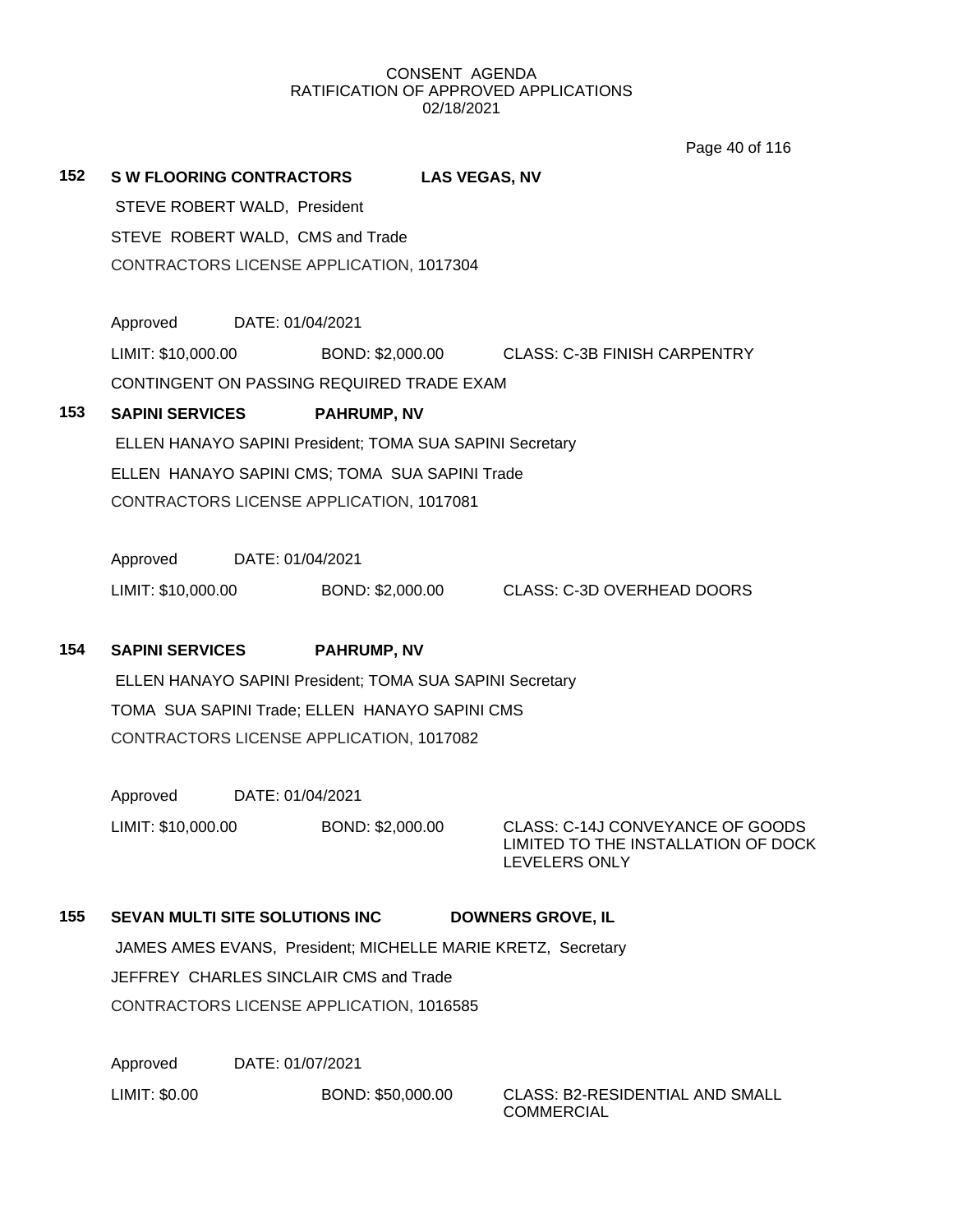Page 41 of 116

# **156 SHACKELFORD CONSTRUCTION & HAULING LLC YAZOO CITY, MS**

ROY LEE SHACKELFORD, JR Manager; HUNTER LEE SHACKELFORD, Manager

JEFFREY BRETT GREEN, CMS and Trade

CONTRACTORS LICENSE APPLICATION, 1016980

Approved DATE: 02/04/2021

LIMIT: Unlimited BOND: \$50,000.00 CLASS: B2-RESIDENTIAL AND SMALL

COMMERCIAL

CONTINGENT ON PASSING CMS EXAM

# **157 SHADROCK STONE WORKS LLC LAS VEGAS, NV**

SHADDA MARIE STEFANOS, Managing Member; CHRIS PETER STEFANOS, II Managing Member CHRIS PETER STEFANOS, II CMS and Trade CONTRACTORS LICENSE APPLICATION, 1017049

Approved DATE: 01/11/2021

LIMIT: \$10,000.00 BOND: \$2,000.00 CLASS: C-5 CONCRETE

CONTINGENT UPON PASSING REQUIRED CMS AND TRADE EXAMS

# **158 SHADROCK STONE WORKS LLC LAS VEGAS, NV**

SHADDA MARIE STEFANOS, Managing Member; CHRIS PETER STEFANOS, II Managing Member CHRIS PETER STEFANOS, II CMS and Trade CONTRACTORS LICENSE APPLICATION, 1017050

Approved DATE: 01/11/2021

LIMIT: \$10,000.00 BOND: \$2,000.00 CLASS: C-16 FINISHING FLOORS

CONTINGENT UPON PASSING REQUIRED CMS EXAM

# **159 SHADROCK STONE WORKS LLC LAS VEGAS, NV**

SHADDA MARIE STEFANOS, Managing Member; CHRIS PETER STEFANOS, II Managing Member CHRIS PETER STEFANOS, II CMS and Trade CONTRACTORS LICENSE APPLICATION, 1017051

Approved DATE: 01/11/2021

LIMIT: \$10,000.00 BOND: \$2,000.00 CLASS: C-19 INSTALLING TERRAZZO AND MARBLE

CONTINGENT UPON PASSING REQUIRED CMS EXAM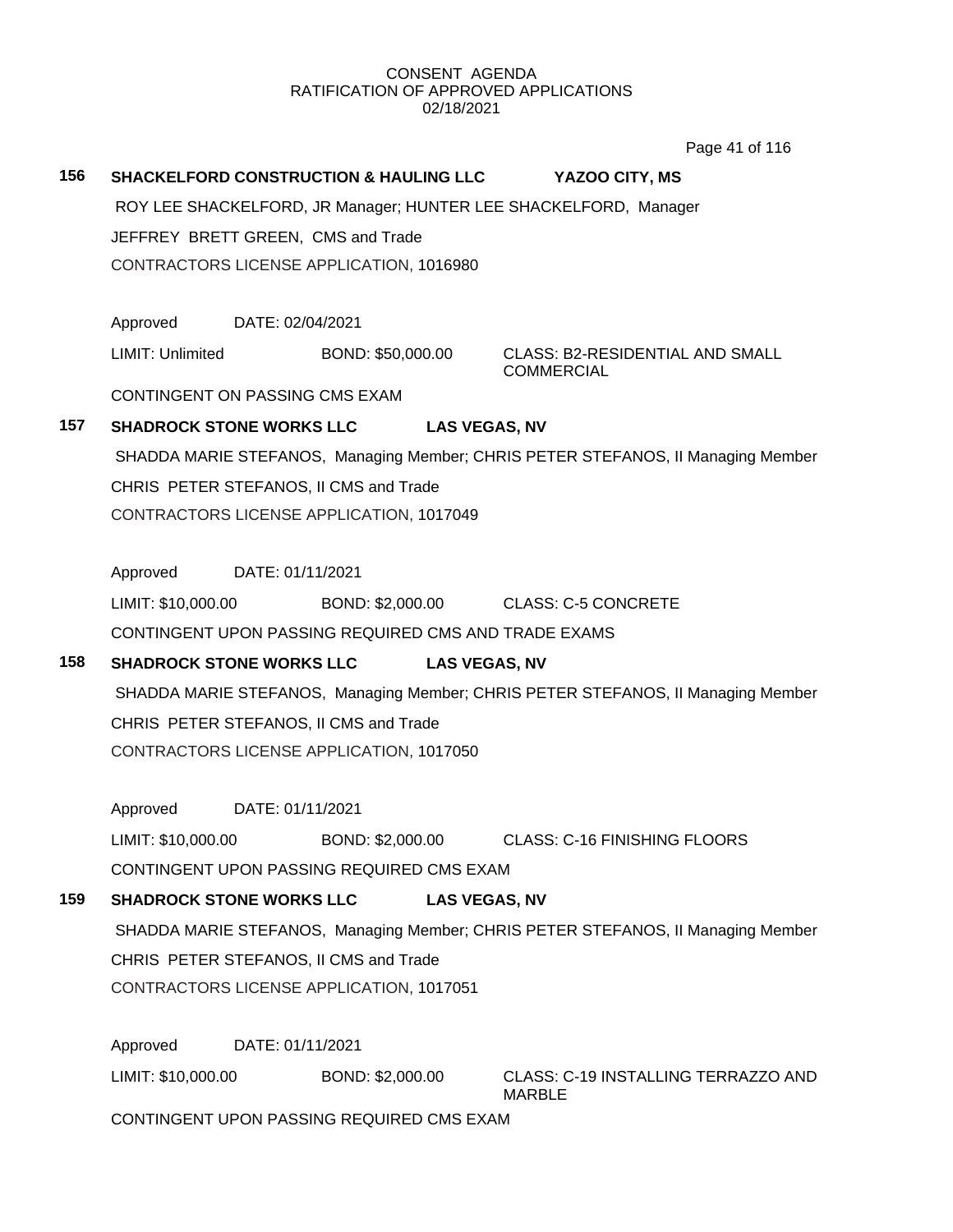Page 42 of 116

**160 SHELTER BUILDING COMPANY SOUTH LAKE TAHOE, CA**

CHRISTIAN REID HURST President CHRISTIAN REID HURST CMS and Trade CONTRACTORS LICENSE APPLICATION, 1017691

Approved DATE: 01/08/2021 LIMIT: \$1,015,000.00 BOND: \$30,000.00 CLASS: B-2 RESIDENTIAL & SMALL

COMMERCIAL; B-3 SEPCULATIVE BUILDING

# **161 SIERRA QUALITY PAINTING CORP CARSON CITY, NV** JOSE CARLOS VALDES-MARTINEZ, President; JACKELINE MARLENY VALDES, Treasurer JOSE CARLOS VALDES-MARTINEZ, Trade; JACKELINE MARLENY VALDES, CMS CONTRACTORS LICENSE APPLICATION, 1016793

Approved DATE: 01/28/2021

LIMIT: \$10,000.00 BOND: \$2,000.00 CLASS: C4A; C4E CONTINGENT UPON PASSING EXAMS BY 4/20/2021

# **162 SILVEY EXPANSIONS LLC HENDERSON, NV**

OMAR SAMIR HARVEY, Manager; NELSON MAYO SILVA Manager OMAR SAMIR HARVEY, CMS; NELSON MAYO SILVA Trade CONTRACTORS LICENSE APPLICATION, 1017035

Approved DATE: 01/07/2021

LIMIT: \$150,000.00 BOND: \$10,000.00 CLASS: C-3 CARPENTRY MAINTENANCE AND MINOR REPAIR

CONTINGENT UPON PASSING CMS AND TRADE EXAMS

# **163 SITESOL LONG BEACH, CA**

PETER JAMES GLAESER, Secretary PETER JAMES GLAESER, CMS and Trade CONTRACTORS LICENSE APPLICATION, 1016551

Approved DATE: 01/06/2021 LIMIT: \$10,000.00 BOND: \$2,000.00 CLASS: A- GENERAL ENGINEERING CONTINGENT UPON PASSING CMS EXAM BY 04/02/2020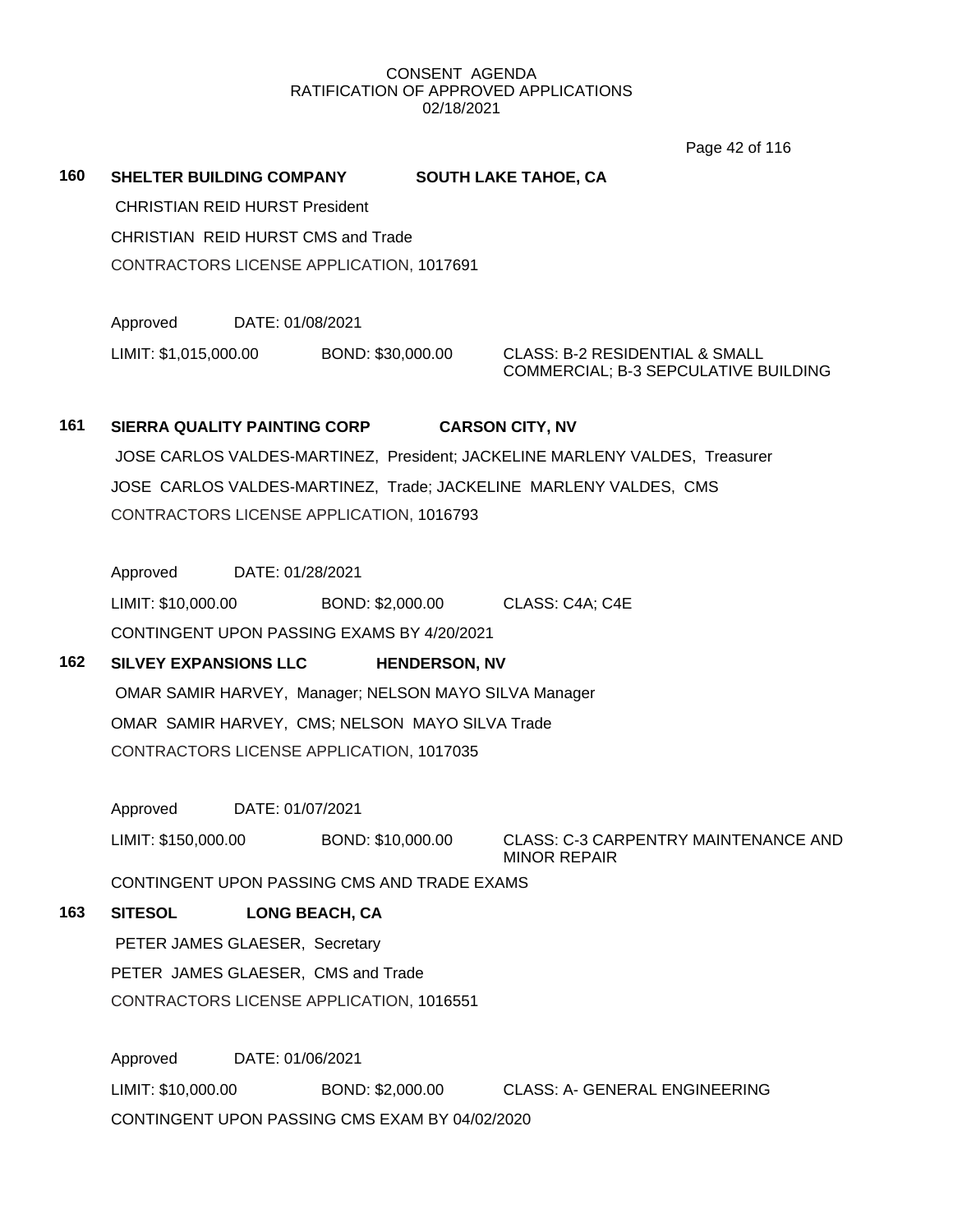Page 43 of 116

**164 SNOWLINE BUILDERS LLC SPARKS, NV**

CORBETT EVAN LAMBDIN Manager

CORBETT EVAN LAMBDIN CMS and Trade

CONTRACTORS LICENSE APPLICATION, 1017800

Approved DATE: 01/19/2021

LIMIT: \$245,000.00 BOND: \$15,000.00 CLASS: B-2 RESIDENTIAL & SMALL

**COMMERCIAL** 

# **165 STARSHINE PAINTING & CLEANING SERVICES LLC LAS VEGAS, NV**

STARSHINE CONSTRUCTION; LAURA JOGLAR HINKLE Managing Member; KEVIN STUART HINKLE Managing Member JORGE MARTIN ABREGO Trade; KEVIN STUART HINKLE CMS CONTRACTORS LICENSE APPLICATION, 1017629

Approved DATE: 02/04/2021

LIMIT: \$200,000.00 BOND: \$10,000.00 CLASS: B-2 RESIDENTIAL AND SMALL

**COMMERCIAL** 

**166 STELLAR HVAC R SERVICE LLC LAS VEGAS, NV**

IRENE CASTRO, Manager JESUS JUAN CASTRO, CMS and Trade

CONTRACTORS LICENSE APPLICATION, 1015759

Approved DATE: 01/14/2021

LIMIT: \$40,000.00 BOND: \$5,000.00 CLASS: C21B-AIR CONDITIONING

# **167 SULLY MILLER CONTRACTING COMPANY BREA, CA**

WILLIAM JOSEPH THOMAS BOYD, President; ANTHONY LOUIS MARTINO Secretary; CHRISTIAN RANSINANGUE, Treasurer; CURTIS EVANS WELTZ Secretary Assistant

CURTIS EVANS WELTZ CMS and Trade

CONTRACTORS LICENSE APPLICATION, 1017252

Approved DATE: 02/03/2021

LIMIT: \$0.00 BOND: \$50,000.00 CLASS: A- GENERAL ENGINEERING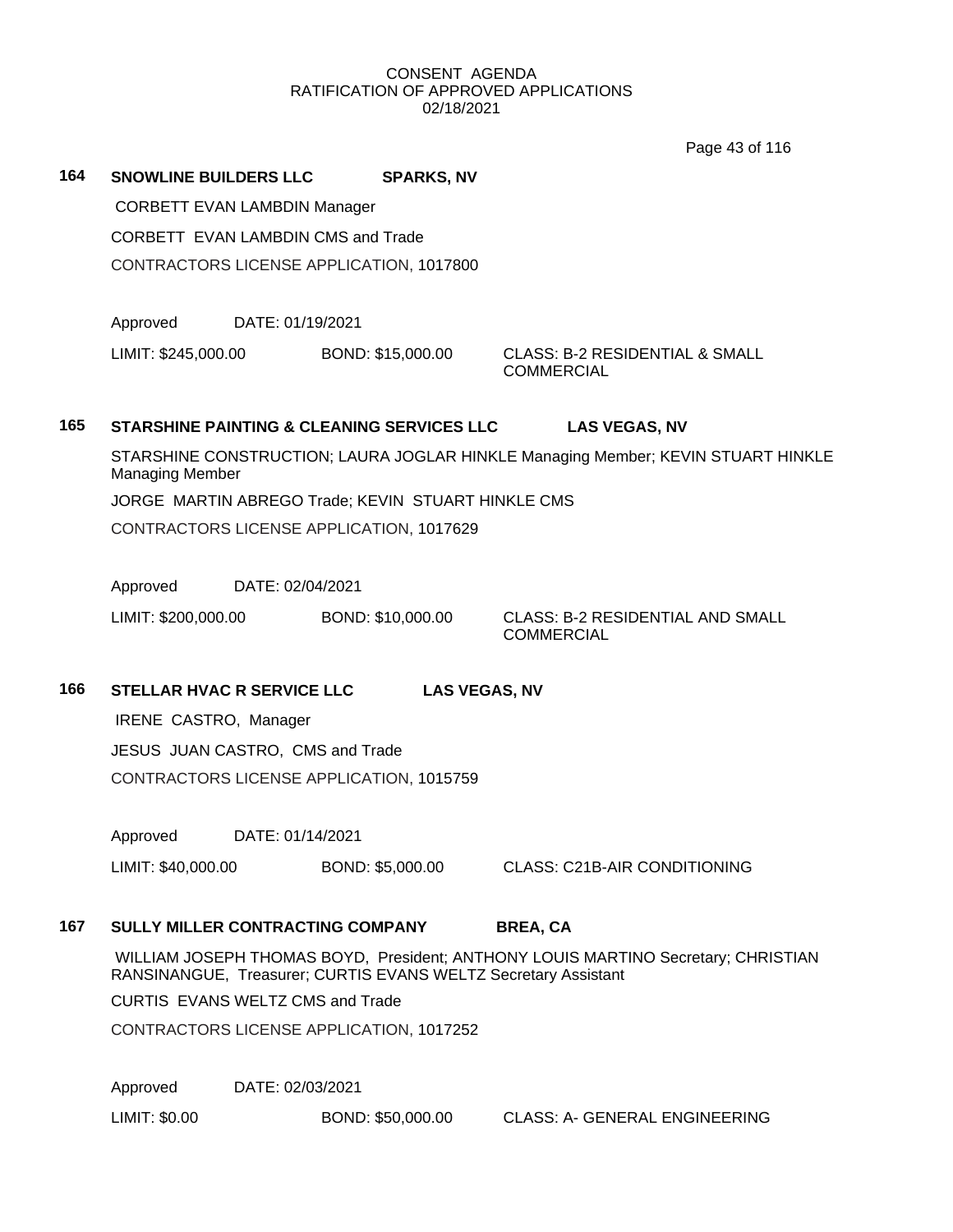Page 44 of 116

**168 SUMMIT CONSTRUCTION CO INC INDIANAPOLIS, IN** SUMCONST OF INDIANA; DANIEL R OVERBECK, President NICHOLAS EDWARD ABEL, CMS and Trade CONTRACTORS LICENSE APPLICATION, 1016971

Approved DATE: 01/08/2021

LIMIT: \$0.00 BOND: \$50,000.00 CLASS: B2-RESIDENTIAL AND SMALL

**COMMERCIAL** 

# **169 T J BAKER CONSTRUCTION LLC LAS VEGAS, NV**

MELISSA ANN BAKER Managing Member; MARC JONATHAN BAKER Managing Member MARC JONATHAN BAKER CMS and Trade CONTRACTORS LICENSE APPLICATION, 1017289

Approved DATE: 02/02/2021

LIMIT: \$10,000.00 BOND: \$2,000.00 CLASS: C-4 PAINTING AND DECORATING CONTINGENT ON PASSING REQUIRED CMS/TRADE EXAMS

# **170 T J BAKER CONSTRUCTION LLC LAS VEGAS, NV**

MELISSA ANN BAKER Managing Member; MARC JONATHAN BAKER Managing Member MARC JONATHAN BAKER CMS and Trade CONTRACTORS LICENSE APPLICATION, 1017290

Approved DATE: 02/02/2021

LIMIT: \$10,000.00 BOND: \$2,000.00 CLASS: C-3 CARPENTRY MAINTENANCE AND MINOR REPAIRS

CONTINGENT ON PASSING REQUIRED CMS/TRADE EXAMS

# **171 T K K LLC FERNDALE, WA**

KYLE LYNN EGGLESTON, Managing Member; TERRY LYNN EGGLESTON, Managing Member KYLE LYNN EGGLESTON, CMS; TERRY LYNN EGGLESTON, Trade CONTRACTORS LICENSE APPLICATION, 1017373

Approved DATE: 01/28/2021

LIMIT: \$10,000.00 BOND: \$2,000.00 CLASS: A25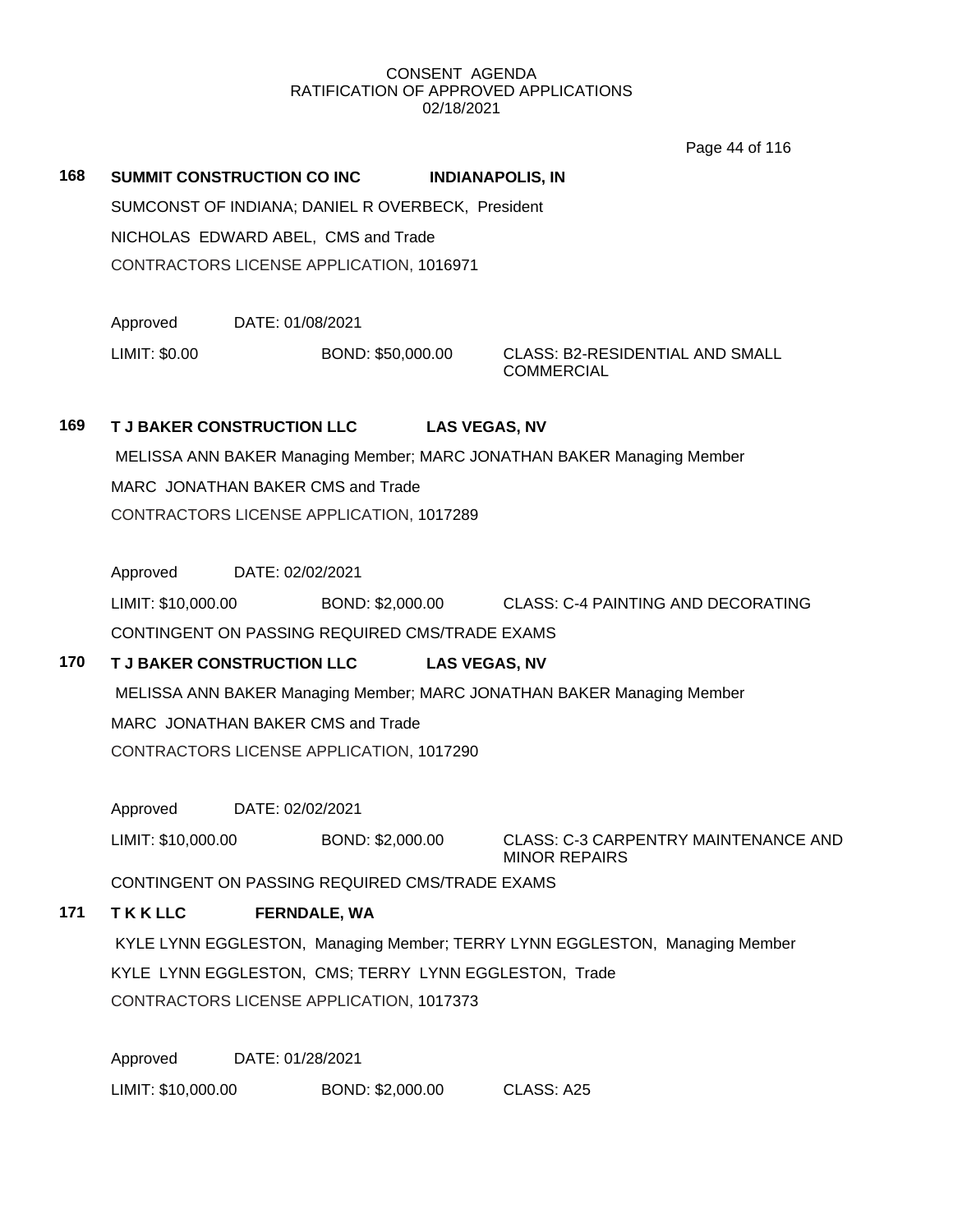Page 45 of 116

| 172                                      | <b>TAHOE FIRE DESIGN LLC</b><br><b>NORTH LAS VEGAS, NV</b>                    |                                                                                       |                                          |                                                        |  |  |
|------------------------------------------|-------------------------------------------------------------------------------|---------------------------------------------------------------------------------------|------------------------------------------|--------------------------------------------------------|--|--|
|                                          | <b>VINCENT JOHN DIORIO President</b>                                          |                                                                                       |                                          |                                                        |  |  |
| VINCENT JOHN DIORIO CMS and Trade        |                                                                               |                                                                                       |                                          |                                                        |  |  |
|                                          |                                                                               |                                                                                       | CONTRACTORS LICENSE APPLICATION, 1017875 |                                                        |  |  |
|                                          | Approved                                                                      | DATE: 02/04/2021                                                                      |                                          |                                                        |  |  |
|                                          | LIMIT: \$10,000.00                                                            |                                                                                       | BOND: \$2,000.00                         | <b>CLASS: C-41 FIRE PROTECTION</b>                     |  |  |
| 173                                      | <b>TEKTEGRITY INNOVATIVE SERVICES INC</b>                                     |                                                                                       |                                          | <b>FRESNO, CA</b>                                      |  |  |
|                                          | Treasurer                                                                     | RUSSELL P LEVANWAY President; JOHN CHUNG-HONG LIM, Secretary; JEREMY MICHAEL KOELLISH |                                          |                                                        |  |  |
|                                          | JAMES GLEN GOAD, CMS and Trade                                                |                                                                                       |                                          |                                                        |  |  |
|                                          |                                                                               | CONTRACTORS LICENSE APPLICATION, 1016269                                              |                                          |                                                        |  |  |
|                                          | Approved                                                                      | DATE: 02/04/2021                                                                      |                                          |                                                        |  |  |
|                                          | LIMIT: \$245,000.00                                                           |                                                                                       | BOND: \$15,000.00                        | <b>CLASS: C-2D LOW VOLTAGE</b>                         |  |  |
| 174                                      | <b>TIER 1 CONTRACTING LLC</b>                                                 |                                                                                       | <b>LAS VEGAS, NV</b>                     |                                                        |  |  |
|                                          | RICKY JAY VAN HOUTEN Managing Member; NICK ANTHONY NELSON, Managing Member    |                                                                                       |                                          |                                                        |  |  |
|                                          |                                                                               | LEROY JOHNNIE MILLER Trade; RICKY JAY VAN HOUTEN CMS                                  |                                          |                                                        |  |  |
| CONTRACTORS LICENSE APPLICATION, 1017717 |                                                                               |                                                                                       |                                          |                                                        |  |  |
|                                          | Approved                                                                      | DATE: 01/14/2021                                                                      |                                          |                                                        |  |  |
|                                          | LIMIT: \$245,000.00                                                           |                                                                                       | BOND: \$20,000.00                        | CLASS: A-10 COMMERCIAL AND RESIDENTIAL<br><b>POOLS</b> |  |  |
|                                          | CONTINGENT UPON PASSING REQUIRED TRADE EXAM                                   |                                                                                       |                                          |                                                        |  |  |
|                                          | CONTINGENT UPON RECEIPT OF CONSUMER PROTECTION BOND IN THE AMOUNT OF \$50,000 |                                                                                       |                                          |                                                        |  |  |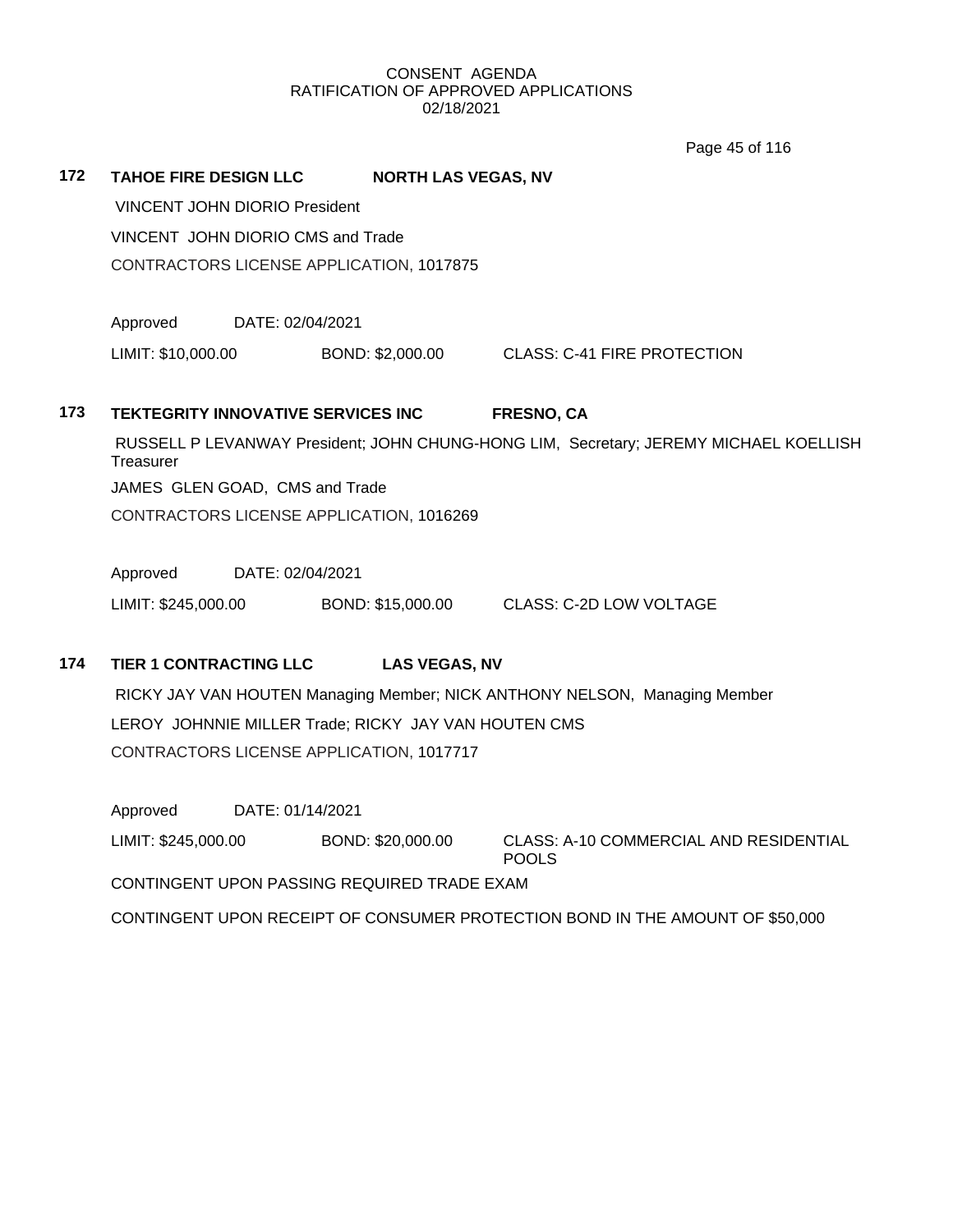Page 46 of 116

# **175 TIER 1 CONTRACTING LLC LAS VEGAS, NV**

RICKY JAY VAN HOUTEN Managing Member; NICK ANTHONY NELSON, Managing Member TROY MICHAEL MILLER CONTRACTORS LICENSE APPLICATION, 1017718

Approved DATE: 01/13/2021

LIMIT: \$245,000.00 BOND: \$15,000.00 CLASS: A-12 EXCAVATING GRADING

TRENCHING AND SURFACING

# **176 TONEMAN DEVELOPMENT CORPORATION LANCASTER, CA**

JOHN P TONEMAN, President; YVONNE M TONEMAN, Secretary JOHN P TONEMAN, CMS and Trade CONTRACTORS LICENSE APPLICATION, 1017757

Approved DATE: 02/02/2021

LIMIT: Unlimited BOND: \$50,000.00 CLASS: B GENERAL BUILDING CONTINGENT UPON PASSING REQUIRED CMS EXAM

# **177 TORO FLOORING LLC LAS VEGAS, NV**

CILDA DELIA ORPINEDA, Manager SABINO RIVERA, CMS and Trade CONTRACTORS LICENSE APPLICATION, 1017555

Approved DATE: 02/04/2021 LIMIT: \$10,000.00 BOND: \$2,000.00 CLASS: C3B-FINISH CARPENTRY CONTINGENT ON PASSING CMS/TRADE EXAMS

**178 TRADE ESTIMATING SOLUTIONS LLC WEST JORDAN, UT**

LYNN NEWEY, Other; CHRISTINE MEHNER, Managing Member CHRISTINE MEHNER, CMS; LANCE ALAN IKEDA, Trade CONTRACTORS LICENSE APPLICATION, 1017100

Approved DATE: 01/08/2021 LIMIT: \$245,000.00 BOND: \$15,000.00 CLASS: C-20 TILING CONTINGENT UPON PASSING CMS & C-20 EXAMS BY 05/12/2021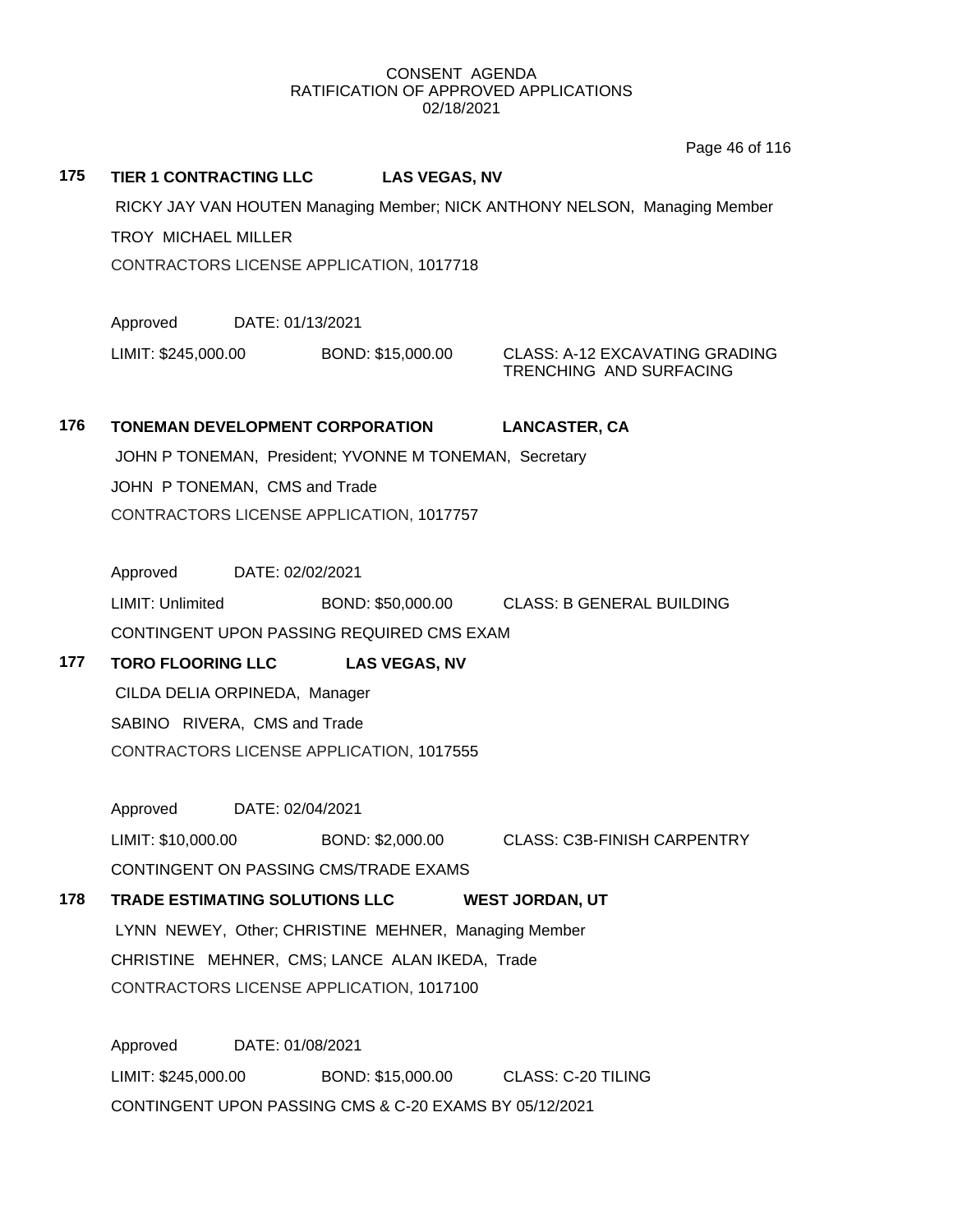Page 47 of 116

### **179 TRANSFORM SEARS HOME SERVICES LLC HOFFMAN ESTATES, IL**

A & E FACTORY SERVICE; TRANSFORM S R LLC Manager; LUKE JONATHAN VALENTINO, Secretary; DANIEL MARK PIDGEON, Chief Executive Officer

JOANNA MICHELLE PADILLA Trade; CHRISTOPHER KENNETH GLOVER CMS and Trade

CONTRACTORS LICENSE APPLICATION, 1016917

Approved DATE: 01/28/2021

LIMIT: \$10,000.00 BOND: \$2,000.00 CLASS: C21

# **180 TRANSFORM SEARS HOME SERVICES LLC HOFFMAN ESTATES, IL**

A & E FACTORY SERVICE; TRANSFORM S R LLC Manager; LUKE JONATHAN VALENTINO, Secretary; DANIEL MARK PIDGEON, Chief Executive Officer

DAVID PETER WEIL CMS and Trade

CONTRACTORS LICENSE APPLICATION, 1016919

Approved DATE: 01/28/2021

LIMIT: \$10,000.00 BOND: \$2,000.00 CLASS: C1D

## **181 TRI QUEST BUILDERS & DEVELOPERS INC SACRAMENTO, CA**

THOMAS WILLIAM LOPES President; DAVID COMINS CHARLES CRITTENDEN Vice President; DEBORA LEE HOFFMAN Chief Financial Officer

THOMAS WILLIAM LOPES Trade; DEBORA LEE HOFFMAN CMS

CONTRACTORS LICENSE APPLICATION, 1017756

Approved DATE: 01/28/2021

LIMIT: \$2,500,000.00 BOND: \$30,000.00 CLASS: B-2, RESIDENTIAL AND SMALL

**COMMERCIAL** 

DEBORA LEE HOFFMAN, CFO/QI/CMS THOMAS WILLIAM LOPES, PRESIDENT/QI/TRADE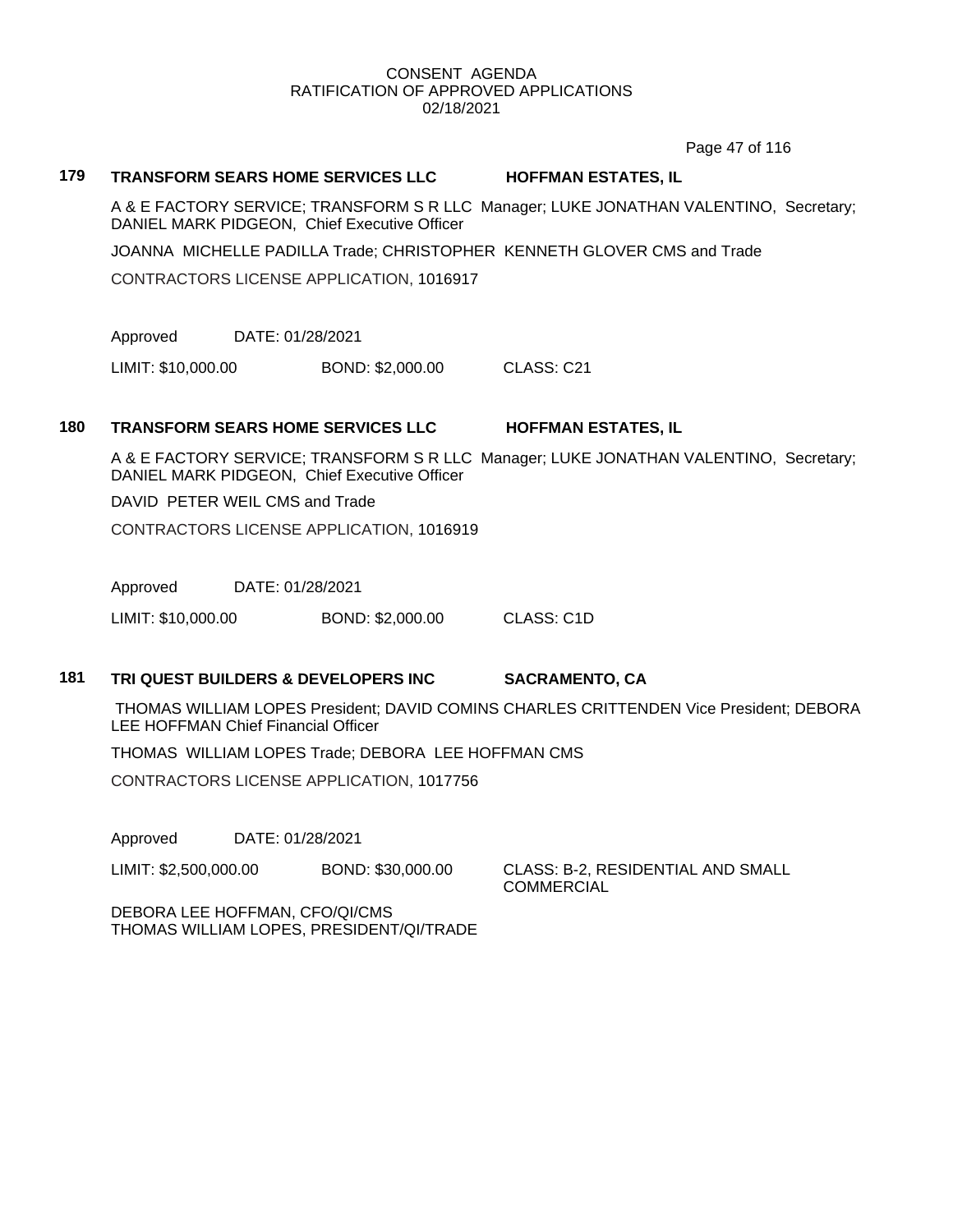Page 48 of 116

#### **182 TRI WEST CONSTRUCTION INC MURRIETA, CA**

CHRISTINA CROWDER, President; WAYNE LEROY CROWDER, SR Secretary; KEITH STEVEN STUTZ, **Treasurer** WAYNE LEROY CROWDER, SR CMS and Trade

CONTRACTORS LICENSE APPLICATION, 1017543

Approved DATE: 02/02/2021

LIMIT: \$200,000.00 BOND: \$10,000.00 CLASS: B- GENERAL BUILDING

CONTINGENT UPON PASSING CMS EXAM BY 06/14/2021

# **183 TRIDENT ROOF LLC LAS VEGAS, NV**

SERGIO ANTONIO RODRIGUEZ-PEREZ Managing Member SERGIO ANTONIO RODRIGUEZ-PEREZ CMS and Trade CONTRACTORS LICENSE APPLICATION, 1017434

Approved DATE: 01/11/2021

LIMIT: \$50,000.00 BOND: \$5,000.00 CLASS: C15-ROOFING AND SIDING

# **184 TRITON POOLS LLC HENDERSON, NV**

BRETT MICHAEL CURRY, Manager; OMAR IGNACIO DIAZ-PORTILLO, Manager OMAR IGNACIO DIAZ-PORTILLO, CMS and Trade CONTRACTORS LICENSE APPLICATION, 1015760

Approved DATE: 01/04/2021 LIMIT: \$245,000.00 BOND: \$20,000.00 CLASS: A-10A RESIDENTIAL POOLS CP BOND: \$100,000

# **185 TURF AND SOD LLC SPARKS, NV**

TERRY JOSEPH MILLER, Member; JUAN MANUEL TISCARENO Member JUAN MANUEL TISCARENO CMS and Trade CONTRACTORS LICENSE APPLICATION, 1017599

Approved DATE: 01/06/2021 LIMIT: \$100,000.00 BOND: \$10,000.00 CLASS: C10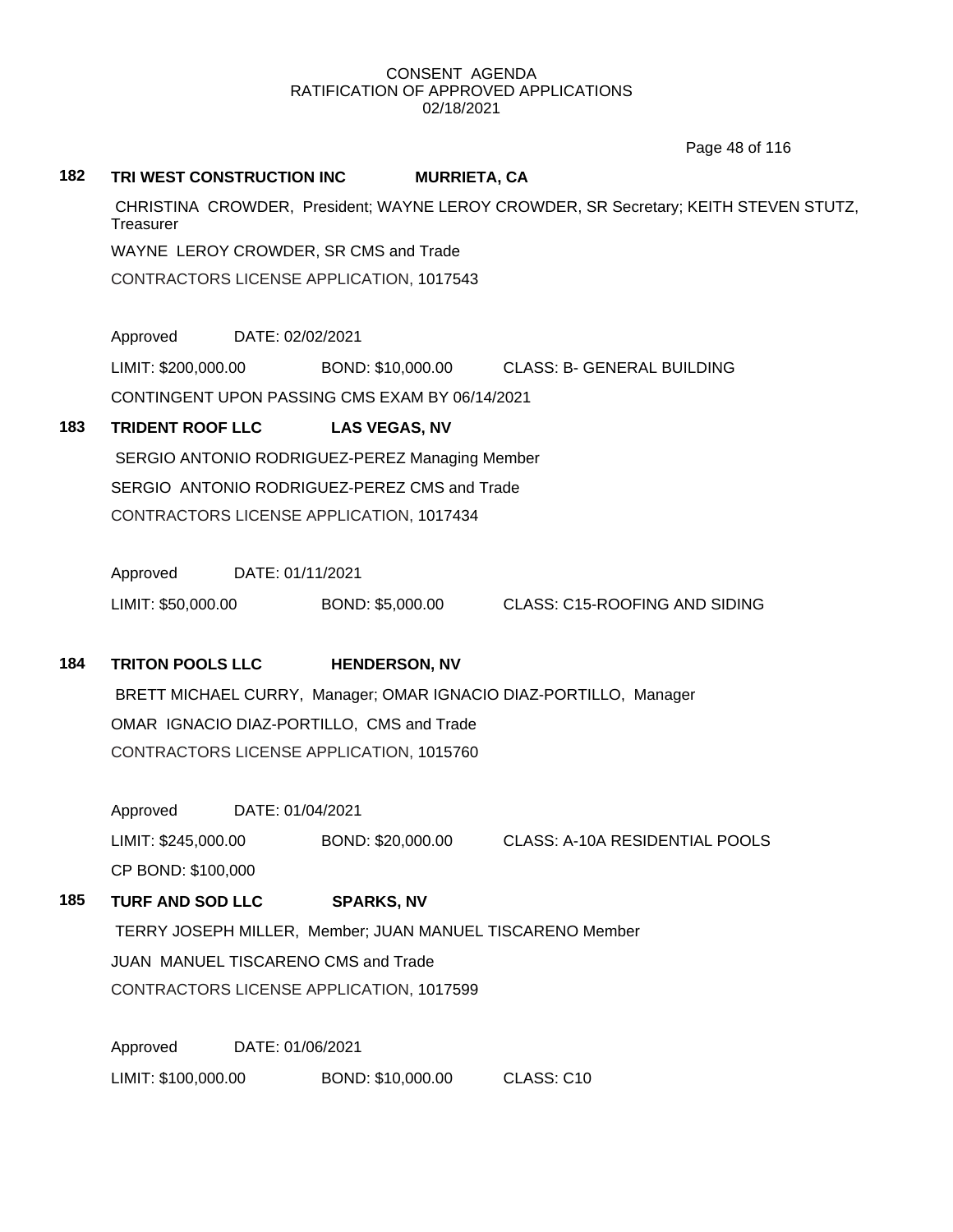Page 49 of 116

**186 U S FRAMING S E LLC LOUISVILLE, KY** THOMAS GREGORY ENGLISH, President THOMAS GREGORY ENGLISH, CMS and Trade CONTRACTORS LICENSE APPLICATION, 1017104

> Approved DATE: 12/31/2020 LIMIT: \$250,000.00 BOND: \$15,000.00 CLASS: C3A CONTINGENT UPON PASSING EXAMS BY 5/12/2021

# **187 UNLIMITED SOLUTIONS LLC DELTA, UT**

JACQUES MICHEL JASMIN, Managing Member JACQUES MICHEL JASMIN, CMS and Trade CONTRACTORS LICENSE APPLICATION, 1015925

Approved DATE: 01/28/2021 LIMIT: \$245,000.00 BOND: \$15,000.00 CLASS: C17 CONTINGENT UPON PASSING EXAMS BY 2/24/2021

# **188 UTILITIES ONE INC METHUEN, MA** SERGHEI BUSMACHIU, President SERGHEI BUSMACHIU, CMS and Trade CONTRACTORS LICENSE APPLICATION, 1017677

Approved DATE: 01/07/2021

LIMIT: \$1,100,000.00 BOND: \$30,000.00 CLASS: A-25 TELECOMMUNICATION TOWERS CONTINGENT UPON PASSING REQUIRED CMS EXAM

# **189 V & W TILE COMPANY LLC HALTOM CITY, TX**

GEORGE RANDALL VON WAHLDE Manager; PAUL DOUGLAS VON WAHLDE Manager GEORGE RANDALL VON WAHLDE Trade; PAUL DOUGLAS VON WAHLDE CMS CONTRACTORS LICENSE APPLICATION, 1017395

Approved DATE: 01/27/2021 LIMIT: \$950,000.00 BOND: \$20,000.00 CLASS: C-16A COVERING FLOORS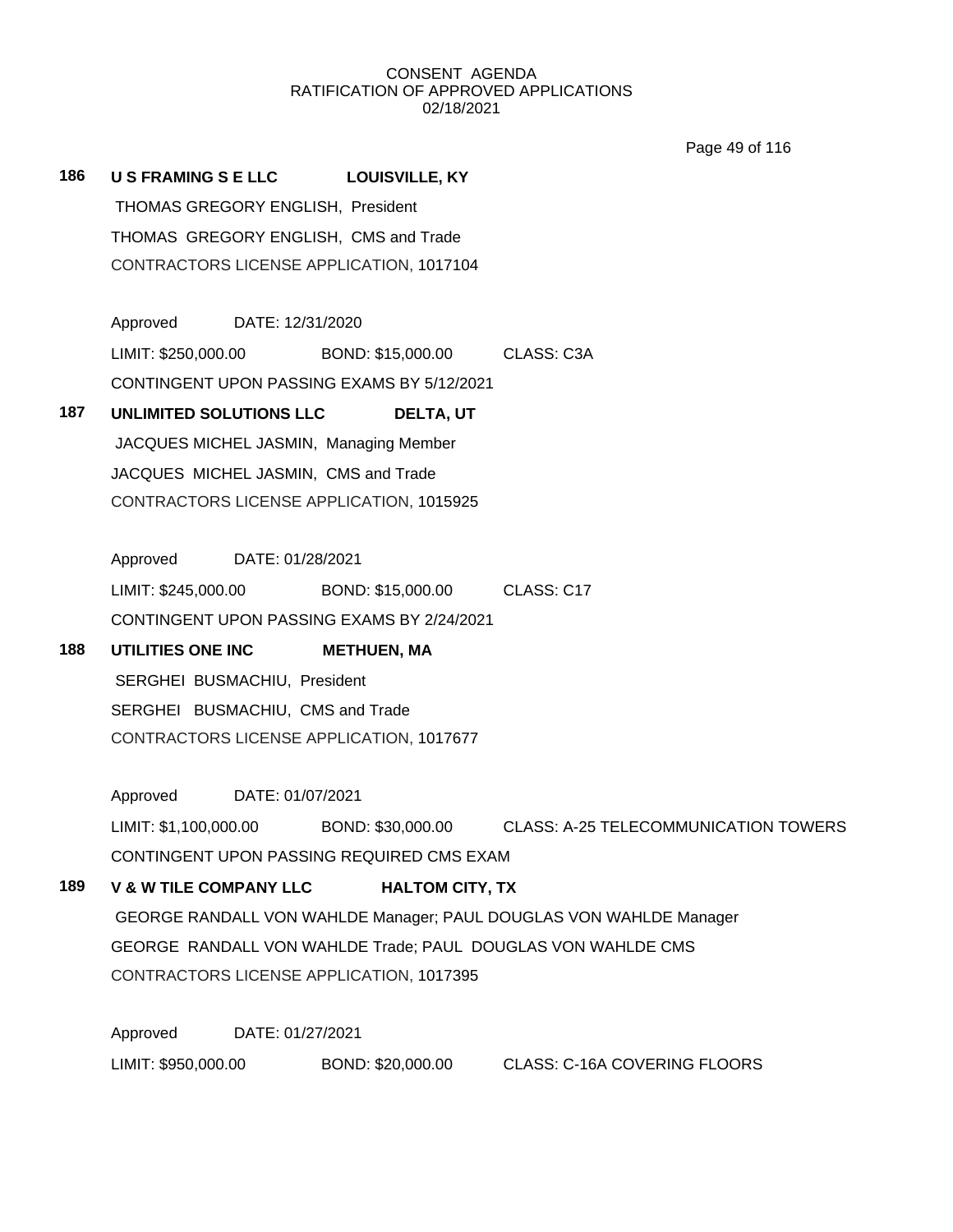Page 50 of 116

## **190 V & W TILE COMPANY LLC HALTOM CITY, TX**

GEORGE RANDALL VON WAHLDE Manager; PAUL DOUGLAS VON WAHLDE Manager GEORGE RANDALL VON WAHLDE Trade; PAUL DOUGLAS VON WAHLDE CMS CONTRACTORS LICENSE APPLICATION, 1017507

Approved DATE: 01/27/2021

LIMIT: \$950,000.00 BOND: \$20,000.00 CLASS: C-19 INSTALLING TERRAZZO AND

MARBLE

# **191 VALLEY STUCCO INC RENO, NV** ARMANDO DE JESUS ORTIZ RIOS, President ARMANDO DE JESUS ORTIZ RIOS, CMS and Trade CONTRACTORS LICENSE APPLICATION, 1017649

Approved DATE: 01/06/2021 LIMIT: \$200,000.00 BOND: \$10,000.00 CLASS: C17 CONTINGENT UPON PASSING EXAMS BY 6/21/2021

# **192 VEGAS CUSTOM GLASS LLC LAS VEGAS, NV**

VINCENT TARINE REGALA, Managing Member VINCENT TARINE REGALA, CMS and Trade CONTRACTORS LICENSE APPLICATION, 1017593

Approved DATE: 02/02/2021

LIMIT: \$25,000.00 BOND: \$5,000.00 CLASS: C-8 GLASS AND GLAZING

CONTINGENT UPON PASSING REQUIRED CMS EXAM

# **193 W H C LLC BROUSSARD, LA**

KEVIN JAMES LABAUVE, Manager; RAYBURN CHARLES JUDICE, Manager; SCOTT ALLEN GRAVES, Manager KEVIN JAMES LABAUVE, CMS and Trade

CONTRACTORS LICENSE APPLICATION, 1017058

Approved DATE: 12/31/2020 LIMIT: Unlimited BOND: \$50,000.00 CLASS: A- GENERAL ENGINEERING CONTINGENT UPON PASSING CMS EXAM BY 05/09/2021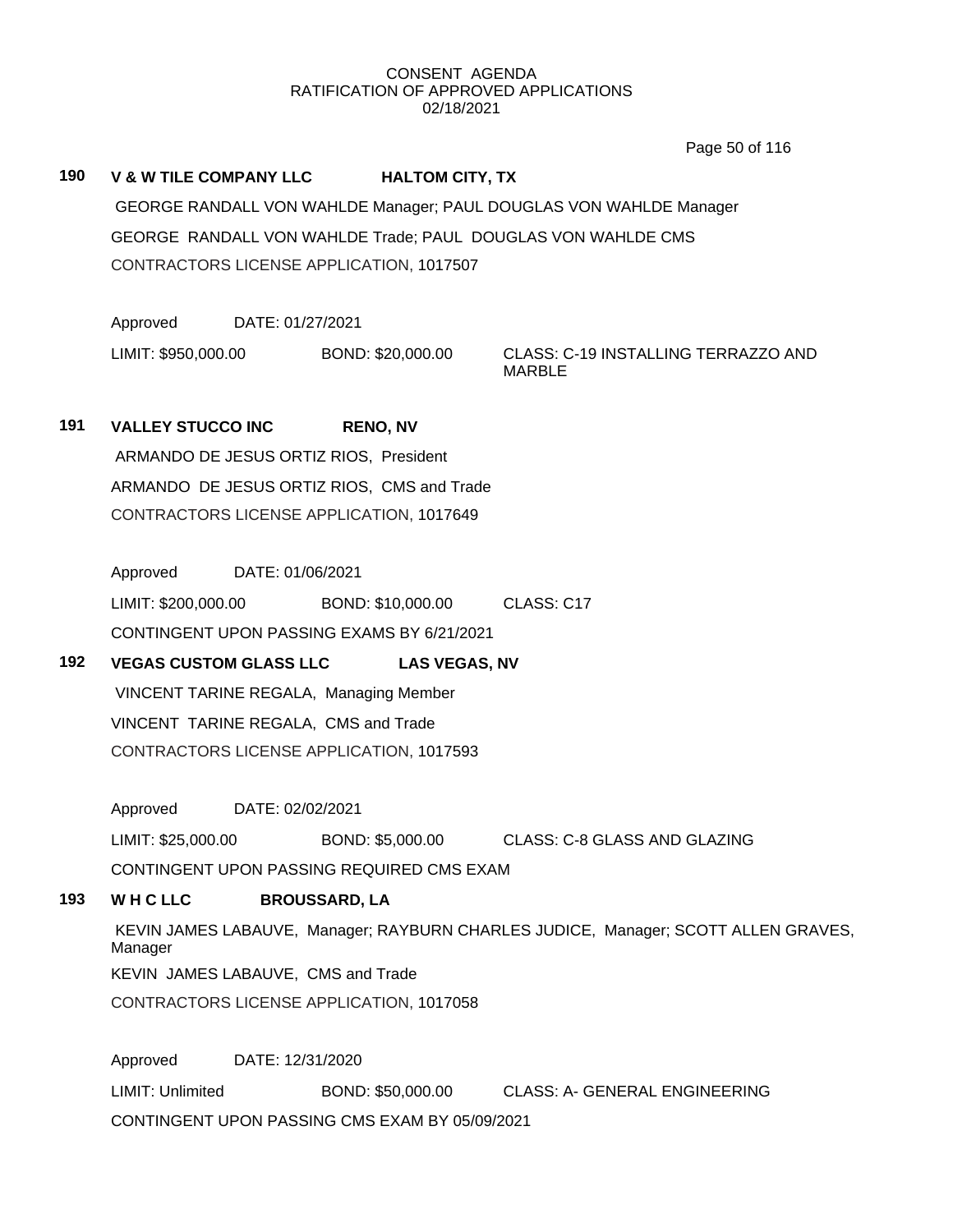Page 51 of 116

**194 WALL 2 WALL BUILDERS INC LAS VEGAS , NV** JEFFREY TODD LEHR, President JEFFREY TODD LEHR, CMS and Trade CONTRACTORS LICENSE APPLICATION, 1016693

Approved DATE: 02/04/2021

LIMIT: \$1,000,000.00 BOND: \$30,000.00 CLASS: B-2 RESIDENTIAL AND SMALL

**COMMERCIAL** 

# **195 WATERWISE SOLUTIONS LAS VEGAS, NV**

SHAWN ROBINSON, President SHAWN ROBINSON, CMS and Trade

CONTRACTORS LICENSE APPLICATION, 1016331

Approved DATE: 01/08/2021

LIMIT: \$10,000.00 BOND: \$2,000.00 CLASS: C30-INSTALLING EQUIPMENT TO TREAT WATER

CONTINGENT ON PASSING CMS EXAM

# **196 Z & N INDUSTRIES LLC LAS VEGAS, NV**

ZARREN IKAIKA SOUZA, Manager; NICKOLE EVELYN SOUZA, Manager ZARREN IKAIKA SOUZA, CMS and Trade CONTRACTORS LICENSE APPLICATION, 1017472

Approved DATE: 02/02/2021 LIMIT: \$20,000.00 BOND: \$5,000.00 CLASS: C-8 GLASS AND GLAZING CONTINGENT ON PASSING THE REQUIRED CMS EXAM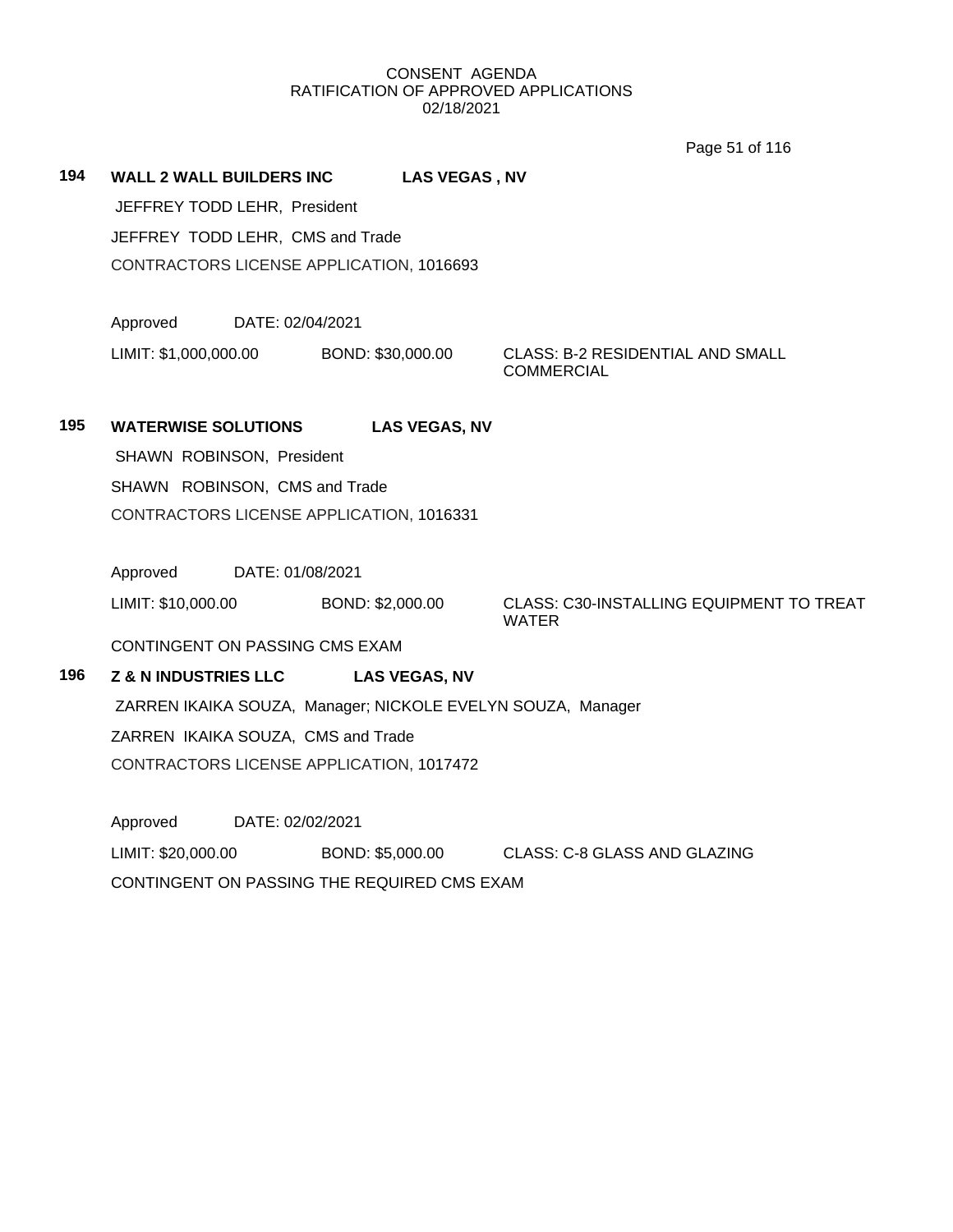Page 52 of 116

# **BROADENING OF CLASSIFICATION APPLICATION**

## **197 ABOVE THE CEILING LLC HENDERSON, NV**

0082752 PAMELA SUE CAMPBELL Manager; DANIEL EDWIN CAMPBELL Managing Member DANIEL EDWIN CAMPBELL CMS and Trade; (B General Building) BROADENING OF CLASSIFICATION, 1015690

Approved DATE: 01/05/2021 CLASS: B

DANIEL EDWIN CAMPBELL, MANAGING MEMBER/QI/TRADE/CMS B, GENERAL BUILDING

CONTINGENT UPON PASSING THE (B) TRADE EXAM BY 02/10/2021.

# **198 GUZMAN & SONS DRYWALL LLC SUN VALLEY, NV**

0086449 OSCAR GUZMAN CONTRERAS, Managing Member; OSCAR GUZMAN, Managing Member

OSCAR GUZMAN CONTRERAS, CMS; OSCAR GUZMAN, Trade; (C-4C Taping and Finishing; C-4E Drywall; C-4F Sheet Metal Studs; C-4G Acoustical Tile) BROADENING OF CLASSIFICATION, 1017846

Approved DATE: 01/21/2021 CLASS: C-4 PAINTING & DECORATING

OSCAR GUZMAN, MANAGING MEMBER, QI/TRADE

CONTINGENT UPON PASSING THE C-4A TRADE EXAM BY 07/08/2021

# **199 LEGION SOLAR POWER LLC LAS VEGAS, NV**

0087188 JORDAN GRAYLAND SAGE, Member WILLIAM MICHAEL ARREGUI, Trade; JORDAN GRAYLAND SAGE, CMS; (C-2 Electrical) BROADENING OF CLASSIFICATION, 1017867

Approved DATE: 01/21/2021 CLASS: C-2, ELECTRICAL WILLIAM MICHAEL ARREGUI, QI/TRADE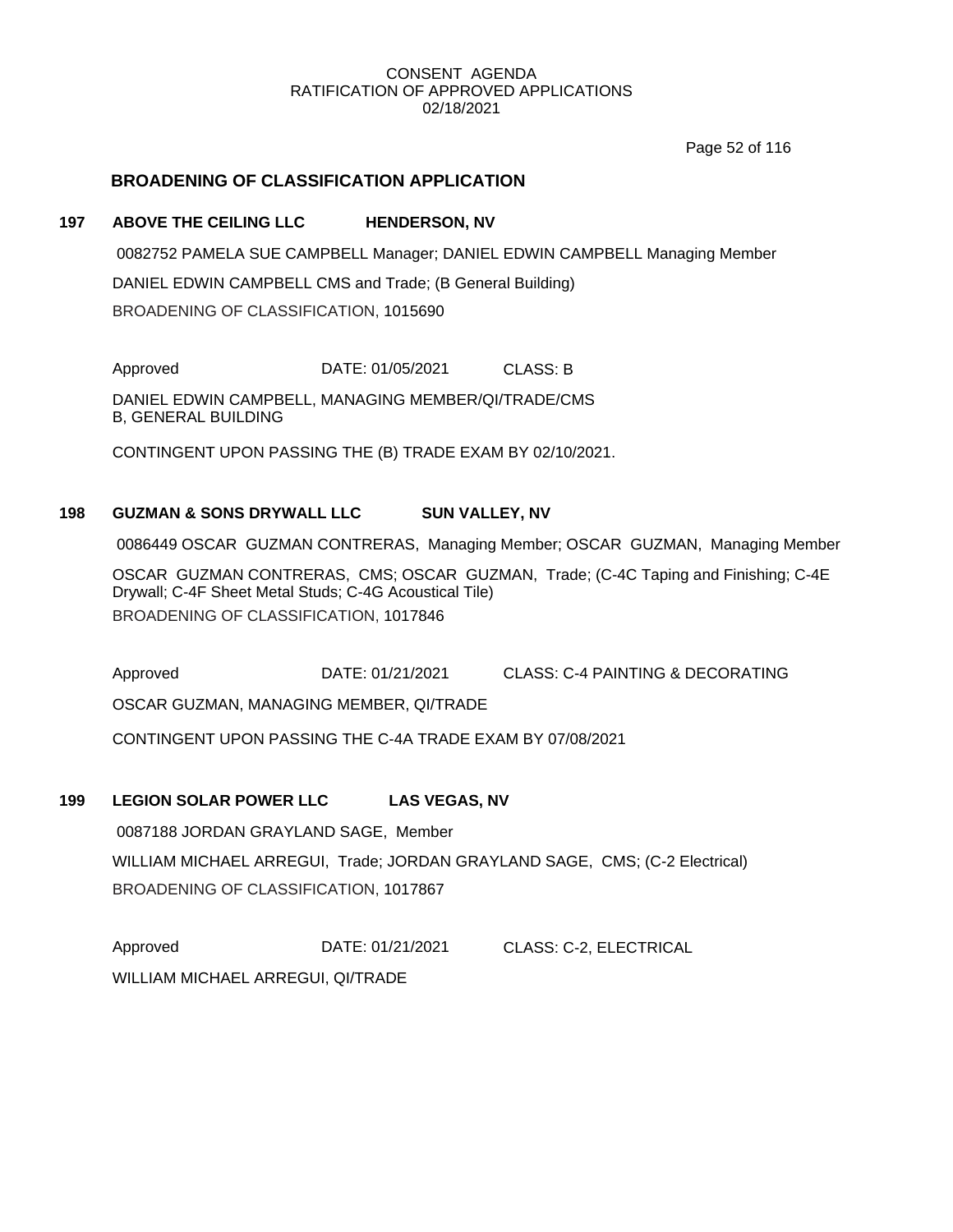Page 53 of 116

## **200 LUXURY ELECTRONICS INC LAS VEGAS, NV**

0068986 ZION SAMUEL BARKLEY President; MELISSA DIGREGORIO MOORE Secretary/Treasurer ZION SAMUEL BARKLEY CMS and Trade; (C-2D Low Voltage) BROADENING OF CLASSIFICATION, 1017774

Approved **DATE: 01/26/2021** CLASS: C-2, ELECTRICAL

ZION SAMUEL BARKLEY, PRESIDENT/QI/CMS/TRADE

CONTINGENT UPON PASSING THE (C-2) TRADE EXAM BY 06/30/2021.

# **201 MACIAS GROUP LLC RENO , NV**

AMERICAS SWIMMING POOL COMPANY; 0086292 MIGUEL SUAREZ MACIAS, Managing Member MIGUEL SUAREZ MACIAS, CMS and Trade; (A-10D Pools and Spas of Fiberglass; A-10E Maintenance and Repair of Pools and Spas) BROADENING OF CLASSIFICATION, 1017598

Approved DATE: 01/21/2021 CLASS: A-10D, POOLS AND SPAS OF

**FIBERGLASS** 

MIGUEL SUAREZ MACIAS, QI/CMS/TRADE

# **202 NATIONAL CONSTRUCTION MANAGEMENT INC LAS VEGAS, NV** 0075298 CATHERINE ELAINE MARTIN President; RUDOLPH JOHN MARTIN Director JOHN MIKE PETERSON CMS and Trade; (B General Building) BROADENING OF CLASSIFICATION, 1017828

Approved DATE: 01/21/2021 CLASS: B, GENERAL BUILDING JOHN MIKE PETERSON, QI/CMS/TRADE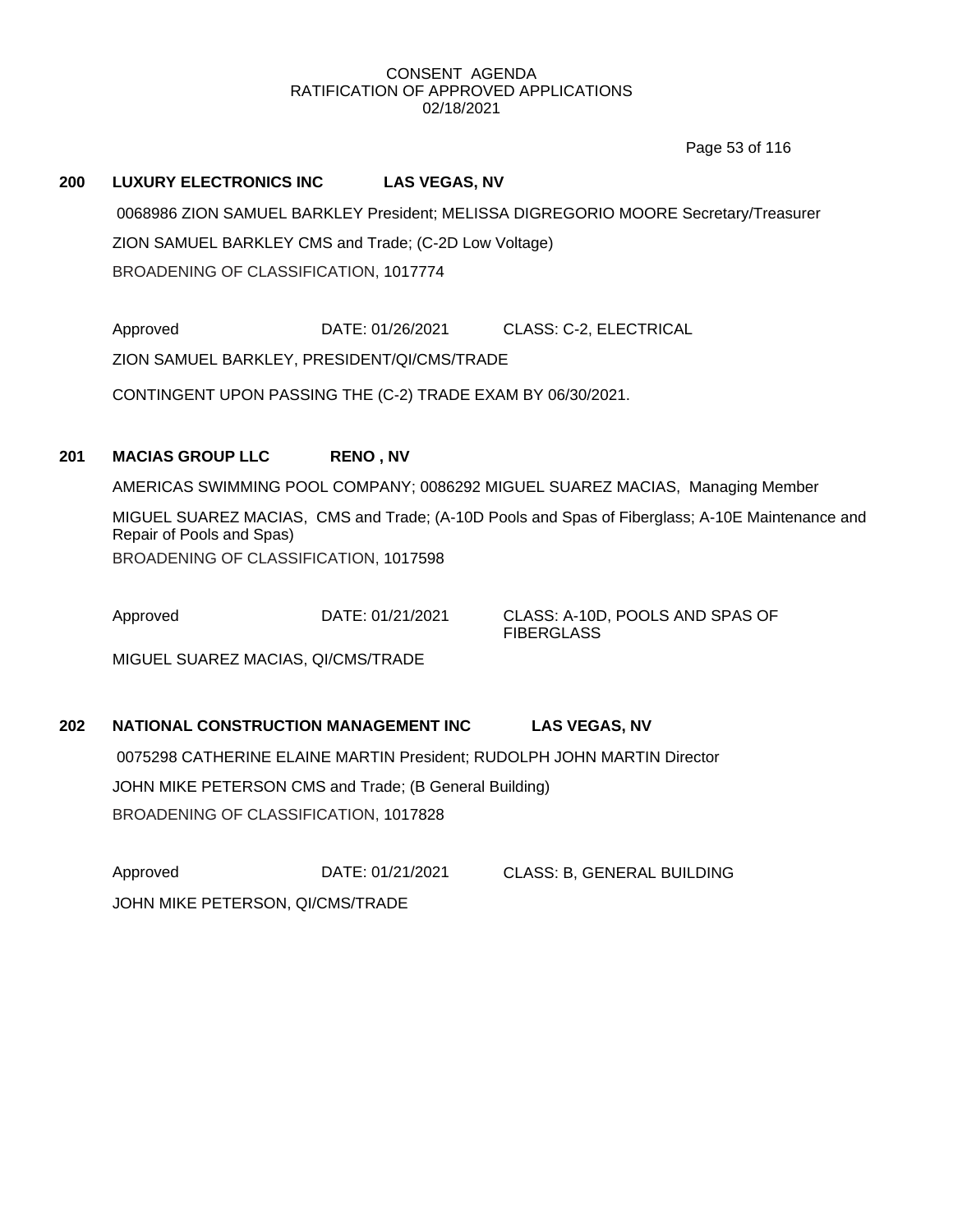Page 54 of 116

## **203 P R S OF NEVADA LTD LAS VEGAS, NV**

PROFESSIONAL ROOFING SERVICES; 0059002 ANTHONY MICHAEL CICCHETTI Manager; TAMARA ANN CICCHETTI Member TAMARA ANN CICCHETTI Trade; ANTHONY MICHAEL CICCHETTI CMS; (C-15 Roofing and Siding)

BROADENING OF CLASSIFICATION, 1017127

Approved DATE: 01/26/2021 CLASS: C-15, ROOFING

TAMARA ANN CICCHETTI, MANAGER/QI/TRADE

# **204 PRIDE COMMUNICATION INC NORTH LAS VEGAS, NV**

0060555A CRAIG ANDREW LUSK President CRAIG ANDREW LUSK CMS and Trade; (C-2C Fire Detection; C-2D Low Voltage) BROADENING OF CLASSIFICATION, 1017763

Approved **DATE: 01/26/2021** CLASS: C-2, ELECTRICAL CRAIG ANDREW LUSK, PRESIDENT/QI/CMS/TRADE CONTINGENT UPON PASSING THE (C-2) TRADE EXAM BY 06/30/2021.

# **205 SIMPLE POWER INC TRUCKEE, CA**

0081359 MARK GORDON DICKSON President MARK GORDON DICKSON CMS and Trade; (C-2G Photovoltaics) BROADENING OF CLASSIFICATION, 1017811

Approved DATE: 01/28/2021 CLASS: C-2, ELECTRICAL BRANDON KEITH STRONG, QI/CMS/TRADE CONTINGENT UPON PASSING THE CMS AND (C-2G) TRADE EXAMS BY 07/06/2021.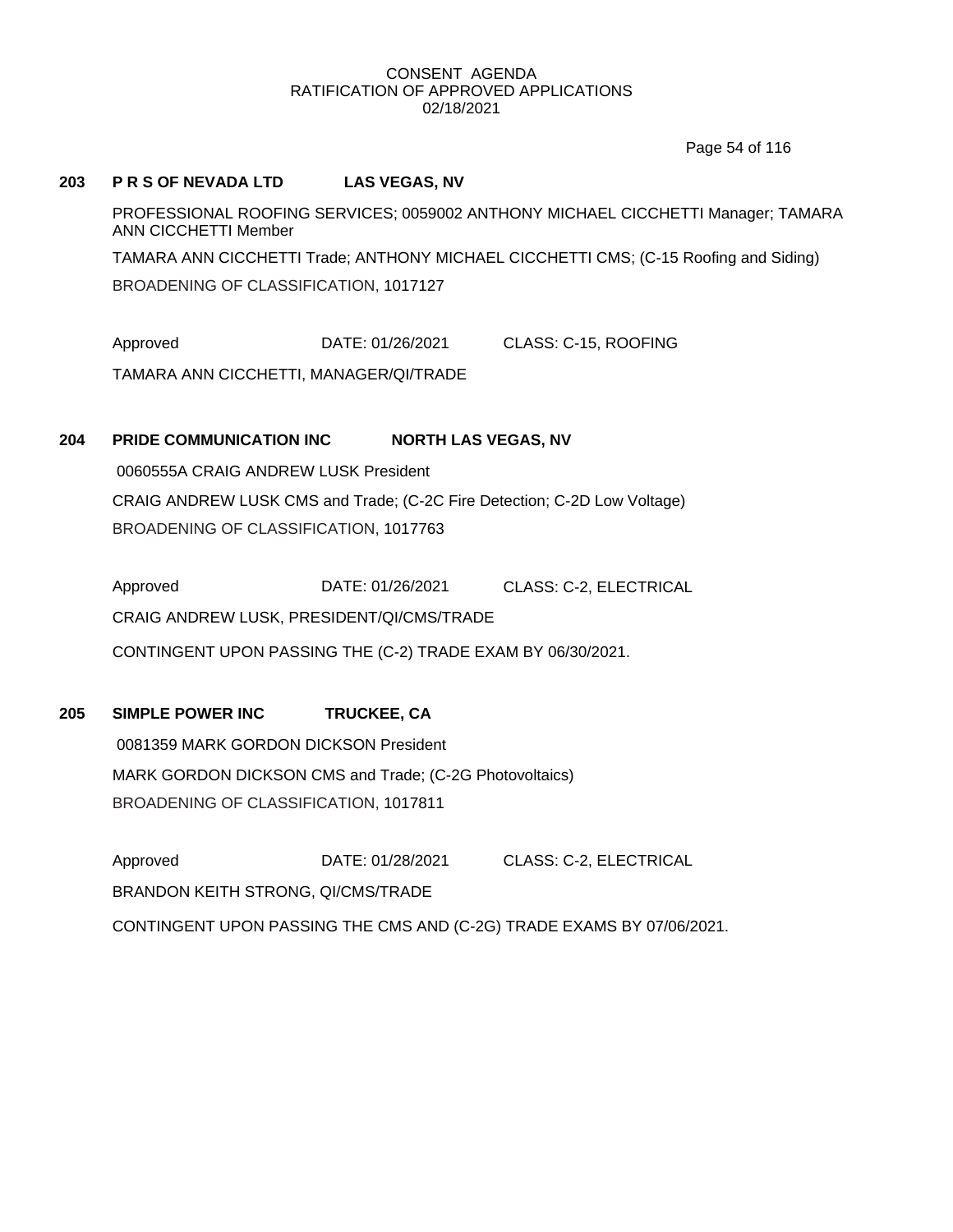Page 55 of 116

## **206 TRICO BUILDERS LLC PAHRUMP, NV**

0077034 RAYMOND PAUL BOUCHER Manager; G THOMAS LASKOWSKI Member; BRIAN KEITH FLOYD Manager

G THOMAS LASKOWSKI CMS and Trade; (B-2 Residential and Small Commercial; B-5 Prefabricated Steel Structures)

BROADENING OF CLASSIFICATION, 1017467

Approved DATE: 01/14/2021 CLASS: B-5, PREFABRICATED STEEL

**STRUCTURES** 

GERVASE THOMAS LASKOWSKY, MEMBER/QI/CMS/TRADE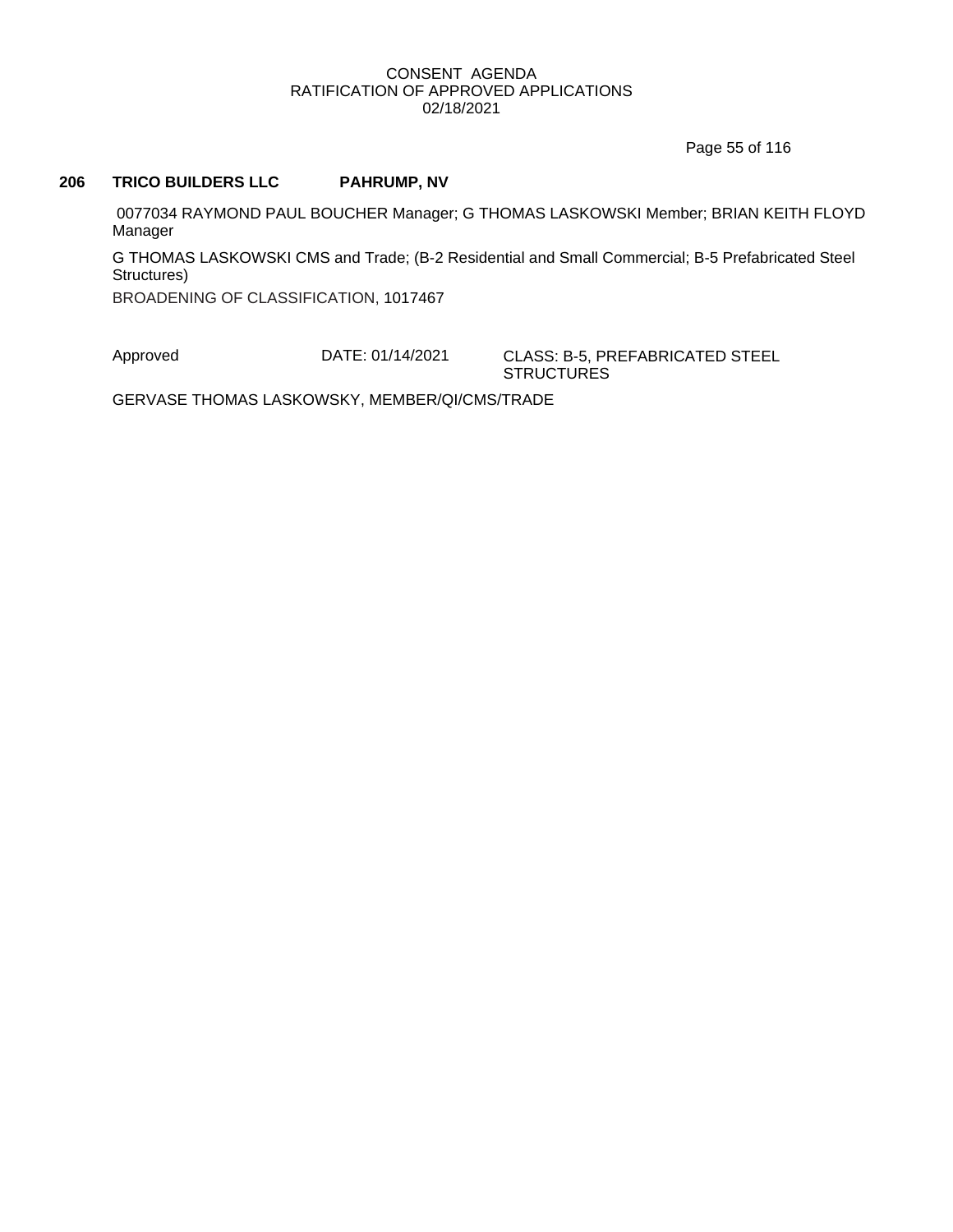Page 56 of 116

## **CHANGE OF OFFICER/MEMBER/MANAGER**

# **207 A & K RAILROAD MATERIALS INC SALT LAKE CITY, UT**

0022512; KELLEN DESMOND, President JUSTIN KEITH HARRYMAN CMS; ROCKY SCOTT SMITH Trade CHANGE OF OFFICER/MEMBER/MANAGER, 1017413

Approved DATE: 01/28/2021

## **208 A SUPERIOR HOME LLC Reno, NV**

HEAVY DUTY CONCRETE AND PAVERS; 0082403; WENDY CARDENAS-GAITAN Managing Member; DENISE MARIE KAY Managing Member

WENDY CARDENAS-GAITAN CMS and Trade

CHANGE OF OFFICER/MEMBER/MANAGER, 1017976

Approved DATE: 01/28/2021

# **209 ADDISON INC LAS VEGAS, NV**

0021205; 0027226; 0027226A; 0027235; 0041168; 0067384; 0067385; 0075517; 0082850; STEVEN EARL VANMEETREN President; CRAIG MATTHEW FLETCHER Other

MARK AVERY RIDLEY Trade; STEVEN EARL VANMEETREN CMS; STEVEN EARL VANMEETREN CMS and Trade

CHANGE OF OFFICER/MEMBER/MANAGER, 1017719

Approved DATE: 01/13/2021

# **210 CENTRAL TELEPHONE COMPANY LAS VEGAS, NV**

0037900; JEREMY JIM FERKIN, President

DONALD PAUL PEAT CMS and Trade; JOSHUA JAMES DEARINGER CMS and Trade CHANGE OF OFFICER/MEMBER/MANAGER, 1017213

Approved DATE: 01/20/2021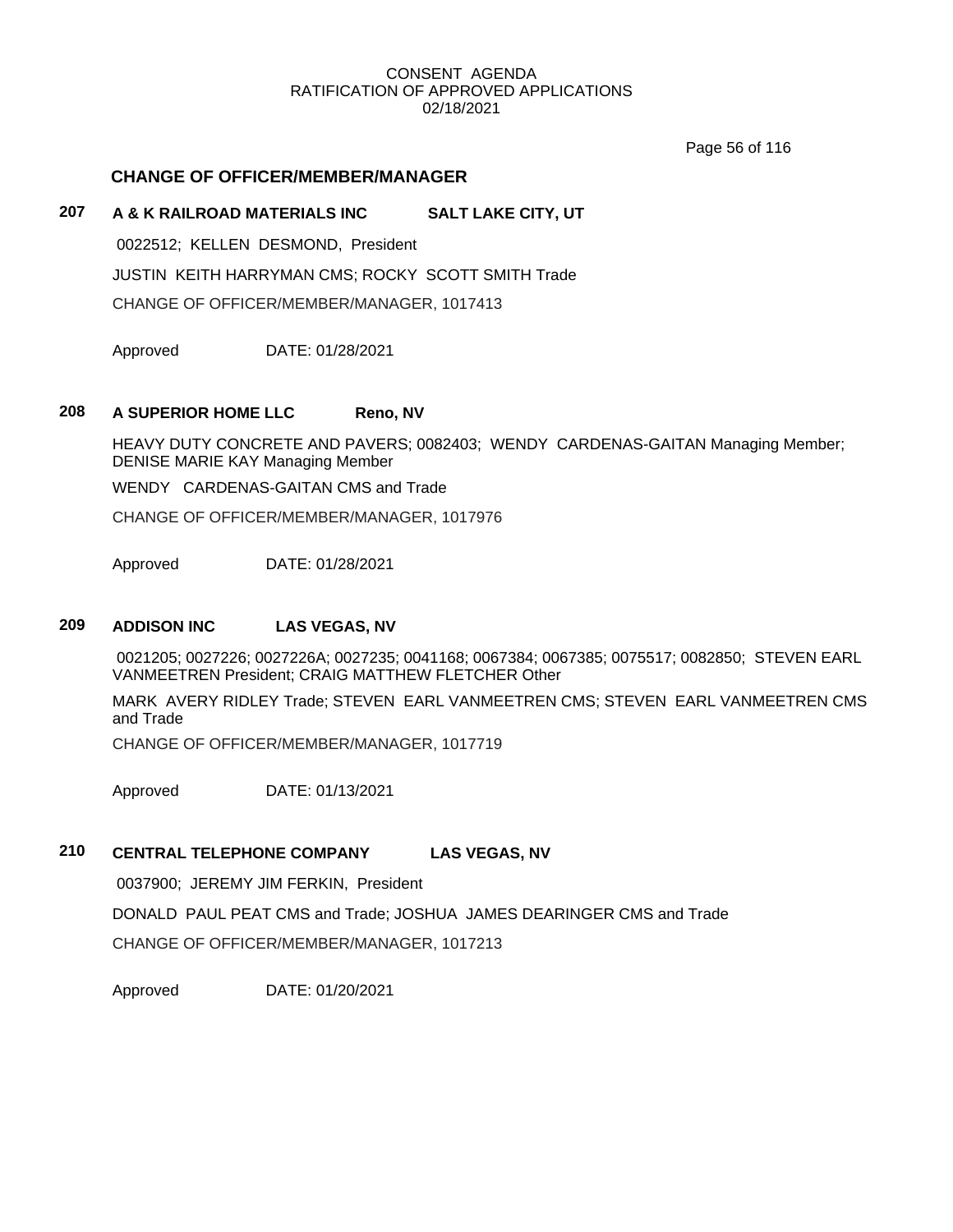Page 57 of 116

## **211 CHAS C MEEK LUMBER COMPANY OF CARSON CITY LLC GARDNERVILLE, NV**

MEEKS; 0060337; ACS OPCO LLC Manager; SAMUEL PAUL DAWSON, President; JILL CHRISTINE REYNOLDS Secretary/Treasurer

STEVEN EDWARD WALSH CMS and Trade

CHANGE OF OFFICER/MEMBER/MANAGER, 1017066

Approved DATE: 02/01/2021

## **212 CITY CONSTRUCTION CORP LAS VEGAS, NV**

CITY CONSTRUCTION; 0079761; POLINARIO PADILLA-RANGEL, President; GEMA VICTORIA JARAK **Treasurer** 

GEMA VICTORIA JARAK CMS; GEMA VICTORIA JARAK Trade

CHANGE OF OFFICER/MEMBER/MANAGER, 1017825

Approved DATE: 01/28/2021

#### **213 COOPERS STEEL FABRICATORS INC SHELBYVILLE, TN**

0066287; WALKER DUFF ZIMMERMAN President; ELIZABETH ANNE BURRIS, Secretary; GARY KENNETH COOPER CEO; HOLLY CROSSLIN RITTENBERRY Other; STEPHEN ROSS CREWS, Vice President; JAMES KENNETH COOPER Director; JORDAN KENDRICK COOPER Chief Financial Officer; CORY LEE COOPER Other

WALKER DUFF ZIMMERMAN CMS and Trade

CHANGE OF OFFICER/MEMBER/MANAGER, 1016337

Approved DATE: 01/05/2021

## **214 CROWN CORR INC GARY, IN**

0034588; 0034589; DENNIS JAMES PILKINTON, President; ADAM RICHARD PELLAR, Secretary; ZACHARY JAMES HOLOBOWSKI, Treasurer

STEVEN ALLEN CRAWFORD CMS and Trade

CHANGE OF OFFICER/MEMBER/MANAGER, 1016950

Approved DATE: 01/14/2021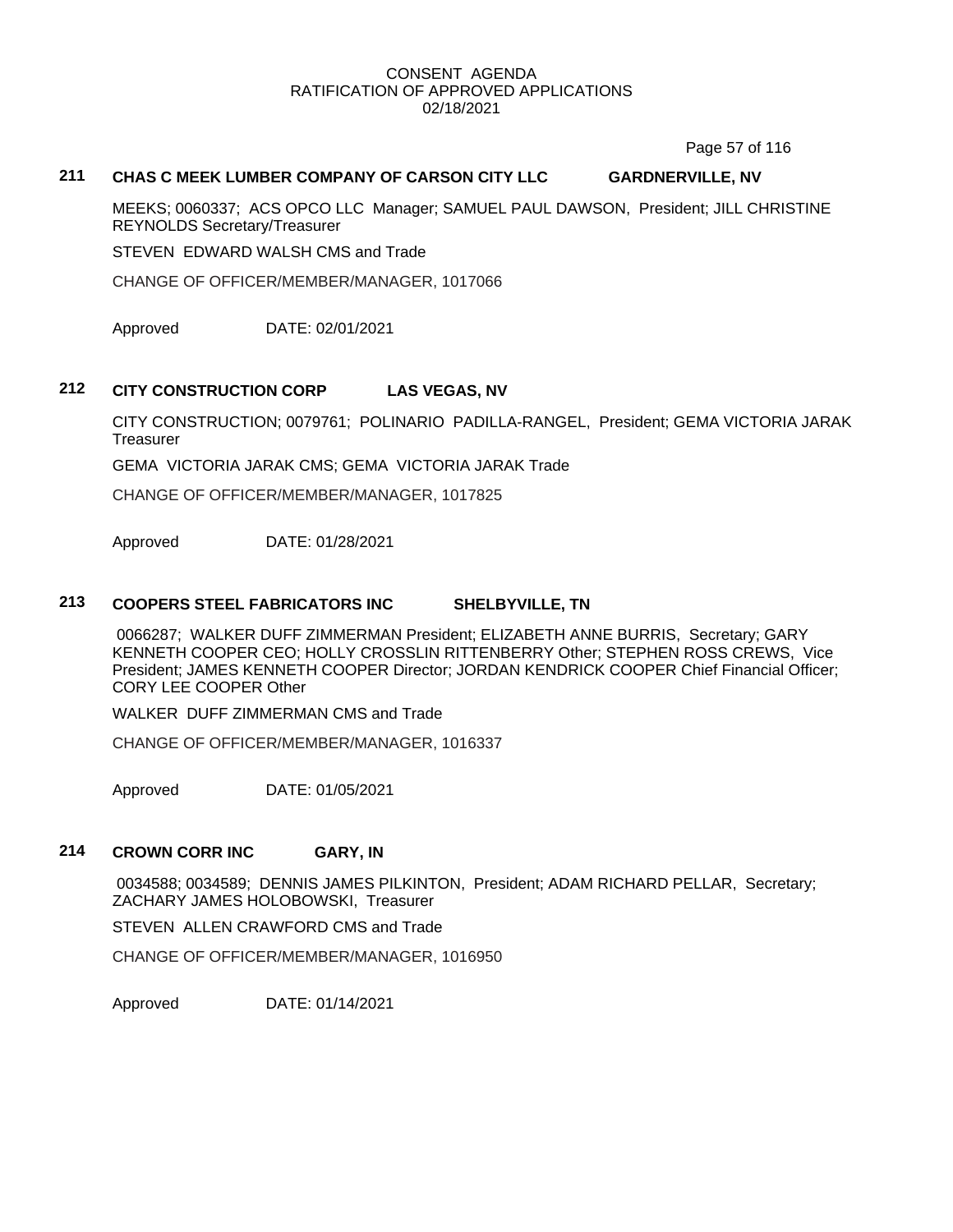Page 58 of 116

# **215 DESIGN BUILD NEVADA LLC LAS VEGAS, NV**

MOUNTAIN VIEW BUILDERS; 0079071; GARY RAY BRENNAN Manager

GARY MICHAEL BRENNAN, CMS and Trade

CHANGE OF OFFICER/MEMBER/MANAGER, 1017368

Approved DATE: 01/12/2021

#### **216 DIRECT SUPPLY INC MILWAUKEE, WI**

0081814; ROBERT JOSEPH HILLIS President; MATTHEW ALLAN KOCH, Secretary; JAMES JOHN PIEROTH, Treasurer; JOHN FRANCIS LEWIS Vice President; ROBERT HENRY KLEIN Vice President; JOEL ROBERT TREFFERT Vice President; CHRISTOPHER SCOTT FROMMELL Vice President

MURRAY ARNOLD PAPENDORF CMS and Trade

CHANGE OF OFFICER/MEMBER/MANAGER, 1017309

Approved DATE: 01/05/2021

# **217 DYNAMIC CONCRETE CUTTING LLC SPARKS, NV**

0082838;

CHANGE OF OFFICER/MEMBER/MANAGER, 1017660

Approved DATE: 01/14/2021

### **218 E & R ELECTRIC LAS VEGAS, NV**

0029892A; MICHAEL DAVID BLICKENSTAFF President; MIKE WEBSTER ROBBINS, President; KERI LEE ROBBINS, Secretary

MICHAEL DAVID BLICKENSTAFF Trade; MIKE WEBSTER ROBBINS, CMS

CHANGE OF OFFICER/MEMBER/MANAGER, 1017475

Approved DATE: 01/27/2021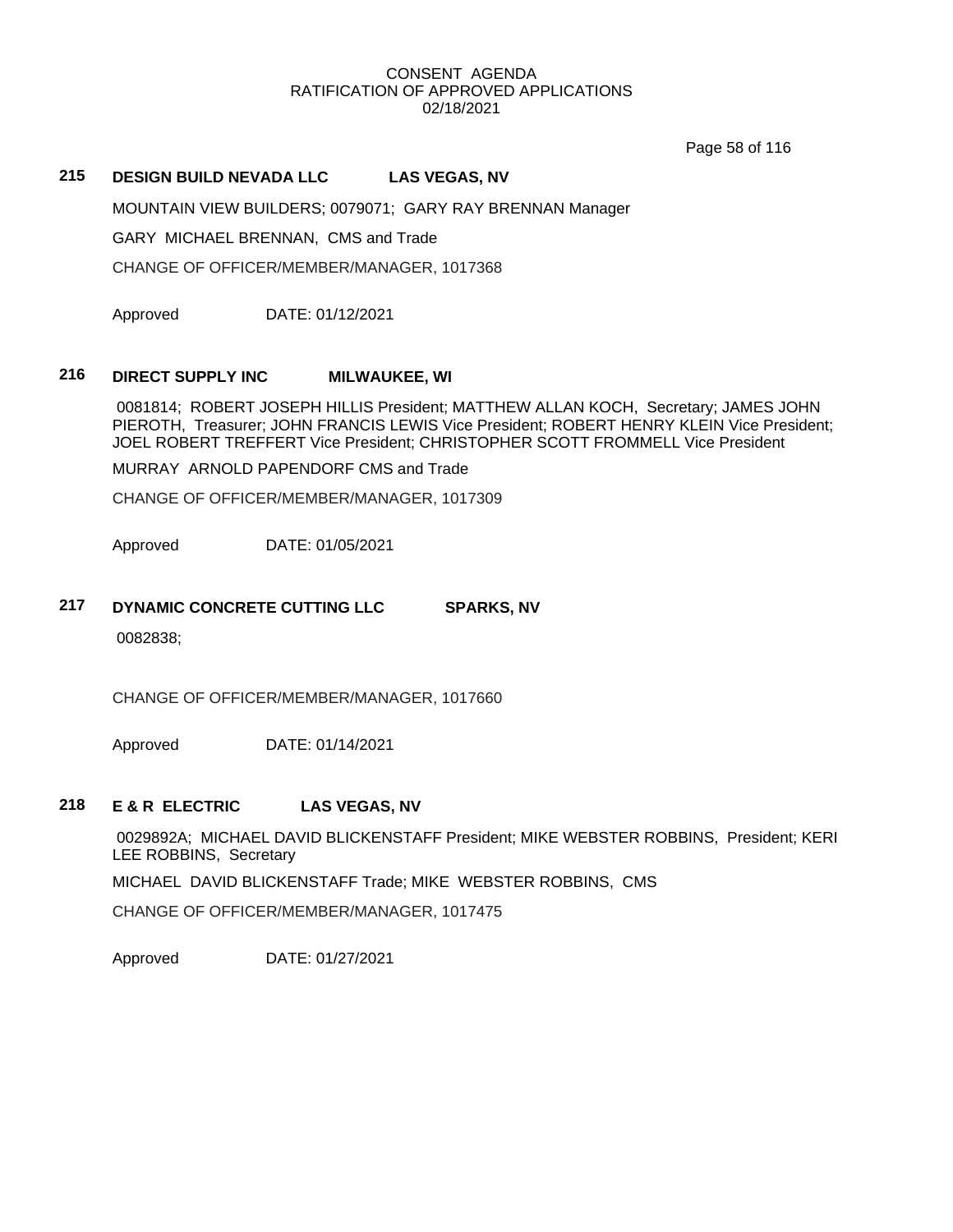Page 59 of 116

# **219 ELECTRICAL SUBSTATION SPECIALISTS CHANDLER, AZ**

0085002; BERNHARD NORBERT KURTH President

STEVEN GREGORY SPRAGG CMS and Trade

CHANGE OF OFFICER/MEMBER/MANAGER, 1017654

Approved DATE: 01/13/2021

## **220 ENVISE Las Vegas, NV**

0080319; 0080320; 0080321; 0080322; 0080323; CHRISTOPHER CHARLES LOFASO President; THEODORE DOCHARTY LYNCH President; REBECCA JEANNE ANDERSON REYES Secretary; TONY WANG Treasurer

KEITH LEON STANGL CMS and Trade; MICHAEL DOUGLAS WILLIS, CMS and Trade; PHILLIP CHARLES PHILLIPS CMS and Trade

CHANGE OF OFFICER/MEMBER/MANAGER, 1017866

Tabled DATE: 01/27/2021

PENDING RESOLUTION OF OPEN COMPLAINT

# **221 ERICSSON INC PLANO, TX**

0079480; 0080084; 0086109; 0086178; JOHAN NIKLAS HEUVELDOP, President; JOHN MOORE Secretary; KEVIN ZVOKEL, Vice President

DOUGLAS ALLEN FULLER CMS and Trade; FRANK JOSEPH KISEL CMS and Trade; LARRY STEVEN SWEATT, CMS and Trade; MARK CHRISTOPHER LEBLANC CMS and Trade CHANGE OF OFFICER/MEMBER/MANAGER, 1016512

Approved DATE: 01/05/2021

APPROVED ON LICENSE #0079480 0081609 AND 0086178

## **222 FRANS CONSTRUCTION INC EAGLE, ID**

0073306; ERICH FRANCISCUS VERHEIJEN President; CHRISTIE JEANNE VERHEIJEN, Secretary

ERICH FRANCISCUS VERHEIJEN CMS and Trade

CHANGE OF OFFICER/MEMBER/MANAGER, 1017690

Approved DATE: 02/01/2021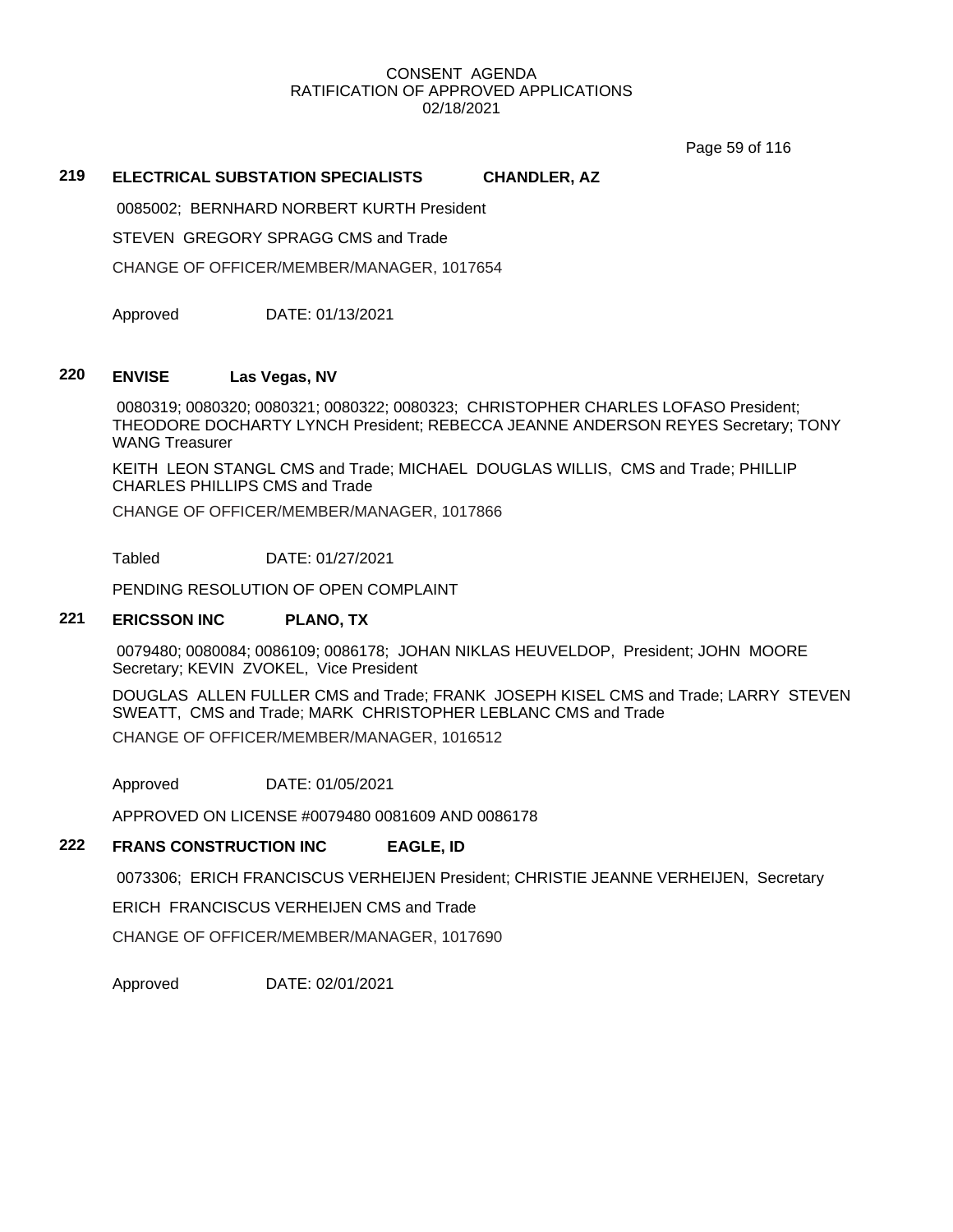Page 60 of 116

# **223 HABITAT FOR HUMANITY LAS VEGAS INC LAS VEGAS, NV**

0069920; ROGER EUGENE UNGER, JR Treasurer; PERRIN JAMES DAHLING, Chairman of the Board

ROBERT ANTHONY HOLZER CMS and Trade

CHANGE OF OFFICER/MEMBER/MANAGER, 1017491

Approved DATE: 01/07/2021

## **224 HALDEMAN HOMME INC CARSON CITY, NV**

0084851; 0084852; 0084853; KYLE GENE SAEWERT, Secretary; KERRY CAMERON GUNTHER Treasurer; PAUL ANDREW FEDJE Vice President

MATTHEW JASON DOW, CMS and Trade

CHANGE OF OFFICER/MEMBER/MANAGER, 1017619

Approved DATE: 01/07/2021

APPROVED ON LICENSE NUMBER 84852 AND 84853

#### **225 HARMON INC BLOOMINGTON, MN**

0077418; TROY RICHARD JOHNSON, President; MEGHAN MARIE ELLIOTT, Secretary; GARY ROBERT JOHNSON Treasurer; JOHN THOMAS SHAW, Vice President

JACOB CURTIS JOHNSON CMS and Trade

CHANGE OF OFFICER/MEMBER/MANAGER, 1017263

Approved DATE: 01/05/2021

#### **226 HELMERICH & PAYNE INTERNATIONAL DRILLING CO TULSA, OK**

0078221; DEBRA RENAE STOCKTON, Secretary; CARA MIGNON HAIR Vice President; SHANE PAUL MARCHAND, Vice President; JOHN WILLIAM LINDSAY President/CEO

BARRY KENNETH BARNETT CMS; DUSTIN COURTLAND HORNOK, Trade

CHANGE OF OFFICER/MEMBER/MANAGER, 1017266

Approved DATE: 01/05/2021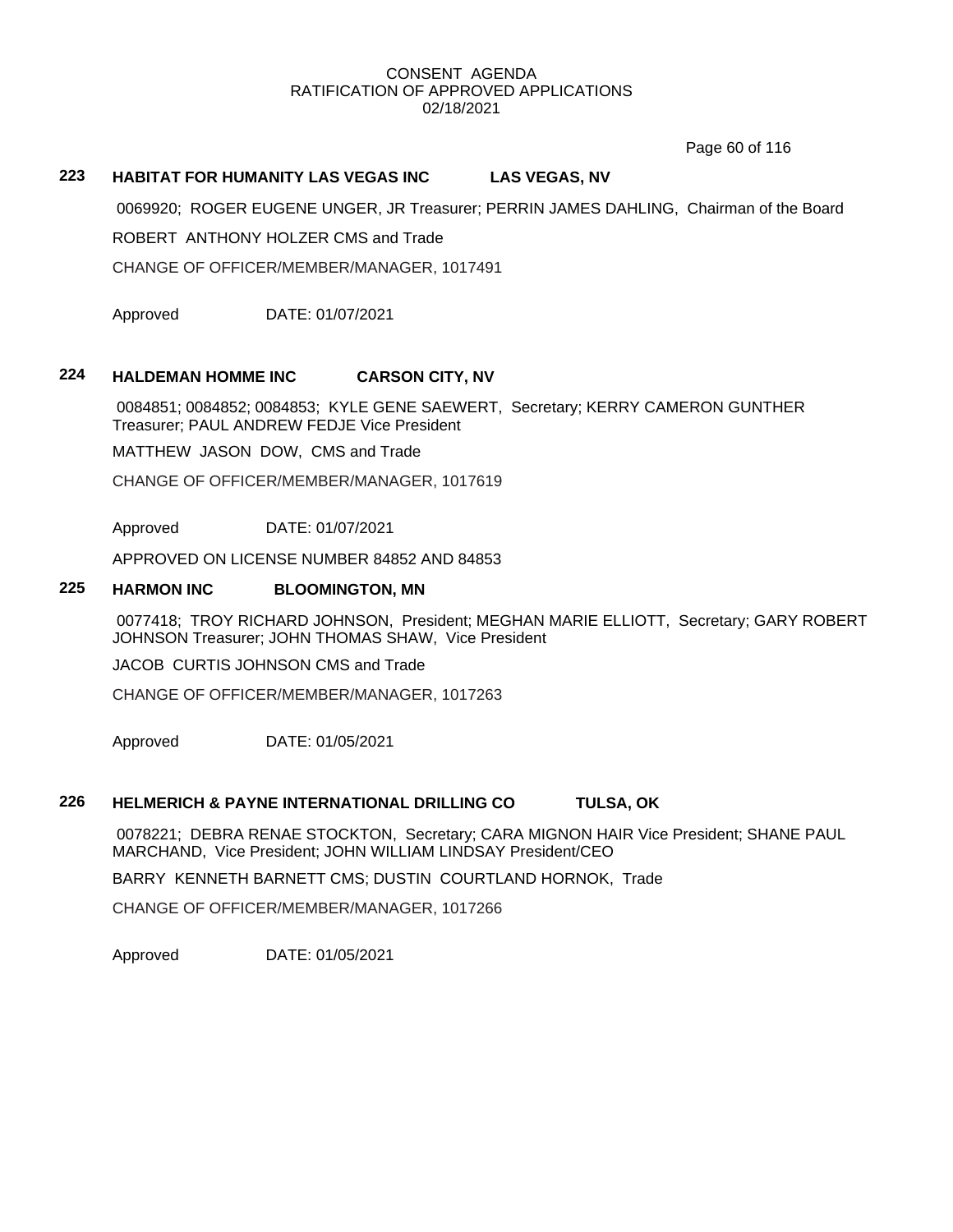Page 61 of 116

# **227 INSTALL IT LLC LAS VEGAS, NV**

0081884; JASON MASUZO YAMAGUCHI Manager; RYAN ANTHONY RIMBERT Manager; MICHAEL Y MATSU Manager

Ashley Rimbert CMS; JASON MASUZO YAMAGUCHI CMS; MICHAEL Y MATSU Trade; RYAN ANTHONY RIMBERT Trade

CHANGE OF OFFICER/MEMBER/MANAGER, 1017568

Approved DATE: 01/12/2021

# **228 IRISH COMMUNICATION COMPANY ROSEMEAD, CA**

0049375; DANIEL CHRISTOPHER MITCHELL President; GREGORY CHARLES WARDE COB; LARRY ERNEST MANKE Vice President; DENNIS HILL BRACKNEY Vice President; RENE G ALICEA, Chief Financial Officer

DANIEL CHRISTOPHER MITCHELL CMS and Trade

CHANGE OF OFFICER/MEMBER/MANAGER, 1017989

Approved DATE: 01/28/2021

## **229 IRISH CONSTRUCTION ROSEMEAD, CA**

0028978; LONNIE GEE GENTRY President; DONALD ANDERSON Secretary; GREGORY CHARLES WARDE COB; RENE G ALICEA, Chief Financial Officer; RANDY KEITH BILLINGSLY Vice President

LONNIE GEE GENTRY CMS and Trade

CHANGE OF OFFICER/MEMBER/MANAGER, 1017536

Approved DATE: 01/28/2021

## **230 JB FIRE SYSTEMS INC FERNLEY, NV**

0075357; JASON LEE VOLENTINE President; ERIKA VOLENTINE, Treasurer

PAUL EDWARD CLARK CMS and Trade

CHANGE OF OFFICER/MEMBER/MANAGER, 1016631

Approved DATE: 01/08/2021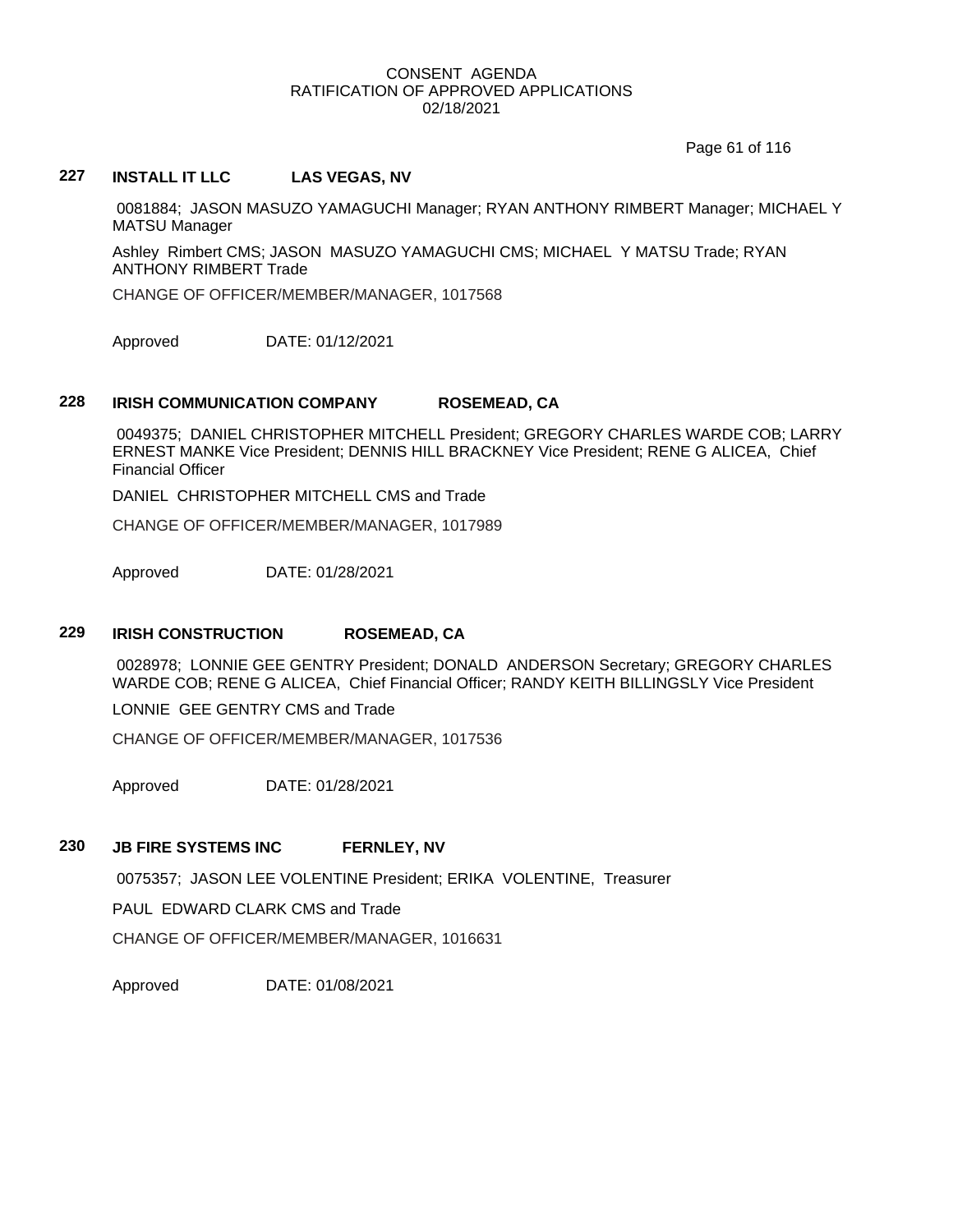Page 62 of 116

# **231 LAS VEGAS POOLS & SPAS LLC LAS VEGAS, NV**

2ND RODEO CONSTRUCTION; 0082584; 0083527; ERICK RONALD TYLER Managing Member; DONOVAN LEIF TYLER Manager; DAMON GERARD WASDEN Manager

ERICK RONALD TYLER CMS and Trade

CHANGE OF OFFICER/MEMBER/MANAGER, 1015513

Approved DATE: 01/08/2021

## **232 LAW COMPANY INC (THE) WICHITA, KS**

0015800; DENNIS WILLIAM KERSCHEN President; JORDAN BRIANNA HALL, Treasurer; ROSEMARY RAUSCH, Secretary Assistant; RICHARD M KERSCHEN Chairman of the Board; MARC PORTER Chief Executive Officer

RICHARD M KERSCHEN CMS and Trade

CHANGE OF OFFICER/MEMBER/MANAGER, 1017894

Approved DATE: 02/02/2021

## **233 LENNOX NATIONAL ACCOUNT SERVICES LLC FT LAUDERDALE, FL**

0072173; LENNOX INDUSTRIES INC Managing Member; ROBERT ORVILLE MELVIN, President

ZACHARY NATHAN HARRIS, CMS and Trade

CHANGE OF OFFICER/MEMBER/MANAGER, 1017262

Approved DATE: 01/07/2021

#### **234 LINDSAY CONSTRUCTION COMPANY INC LAS VEGAS, NV**

0033296; JAMES JEFFREY LINDSAY President

JAMES JEFFREY LINDSAY CMS and Trade

CHANGE OF OFFICER/MEMBER/MANAGER, 1017834

Approved DATE: 01/20/2021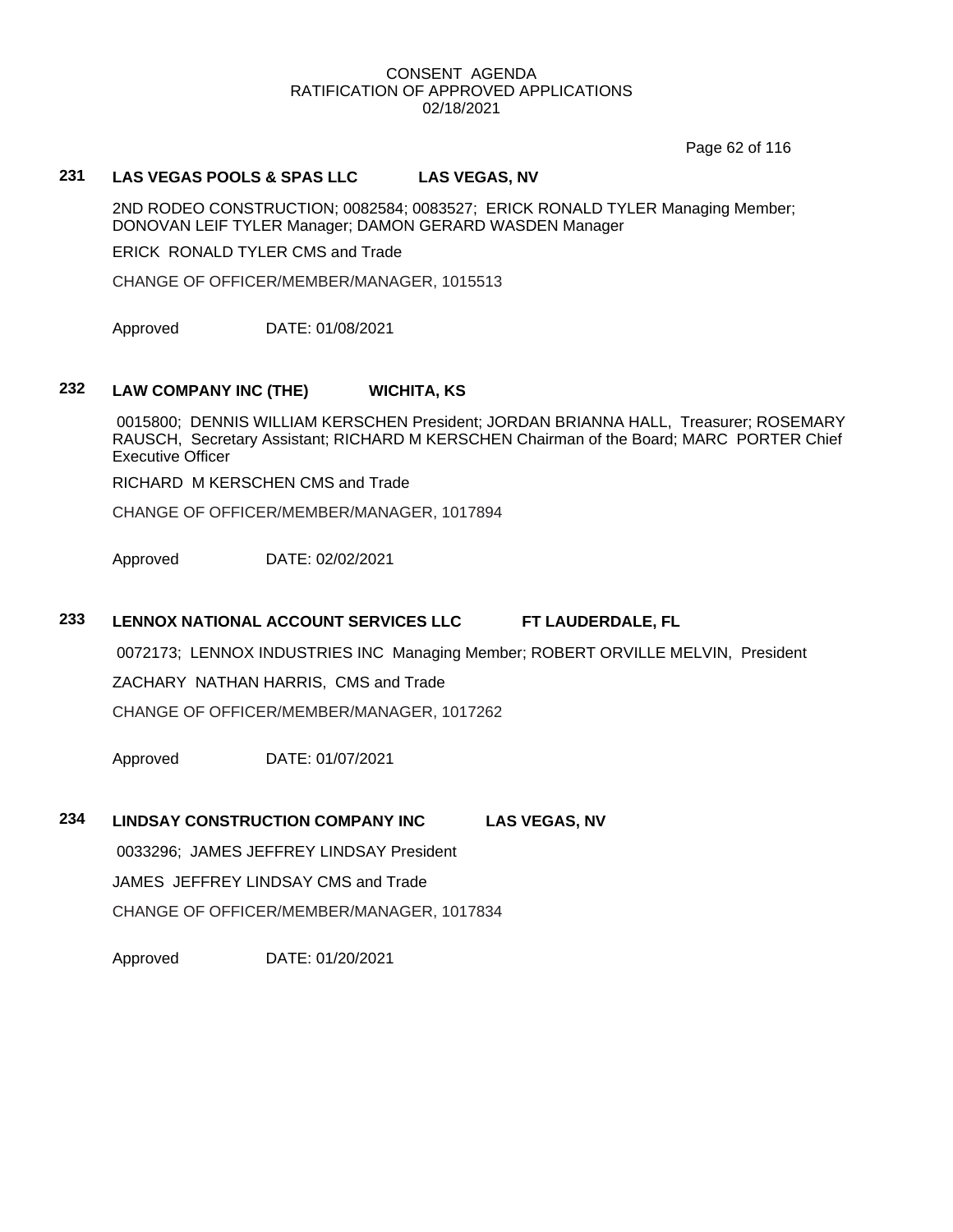Page 63 of 116

# **235 M & M HOME MAINTENANCE & LANDSCAPING LLC MOHAVE VALLEY, AZ**

0084917; MICHELLE LYNN MARTIN, Manager; KYLE JOSEPH MORRISON Manager KYLE JOSEPH MORRISON CMS and Trade CHANGE OF OFFICER/MEMBER/MANAGER, 1017511

Approved DATE: 02/04/2021

## **236 MARTIN IRON WORKS INC RENO, NV**

0004611; MARIO BULLENTINI President; PATRICIA BULLENTINI Vice President MARIO BULLENTINI CMS and Trade; PATRICIA BULLENTINI CMS and Trade CHANGE OF OFFICER/MEMBER/MANAGER, 1017812

Approved DATE: 01/20/2021

## **237 MASTER CORNER BEAD LLC NORTH LAS VEGAS, NV**

0075399; ELIZABETH DE LA CRUZ, Manager; JOSE DELACRUZ-LEYVA Managing Member

MICHAEL ANTHONY WARDEN CMS and Trade

CHANGE OF OFFICER/MEMBER/MANAGER, 1017829

Approved DATE: 01/29/2021

# **238 MATRIX SERVICE INC TULSA, OK**

0076940; BRADLEY JOSEPH RINEHART President; KEVIN SCOTT CAVANAH Secretary; FRANK MATTHEW CAPRISTO, Vice President; BRADLEY CROFT KILLMER, Vice President; SHAWN PATRICK PAYNE Vice President

KENNETH EDWARD MARZOCCO CMS and Trade

CHANGE OF OFFICER/MEMBER/MANAGER, 1017579

Approved DATE: 01/14/2021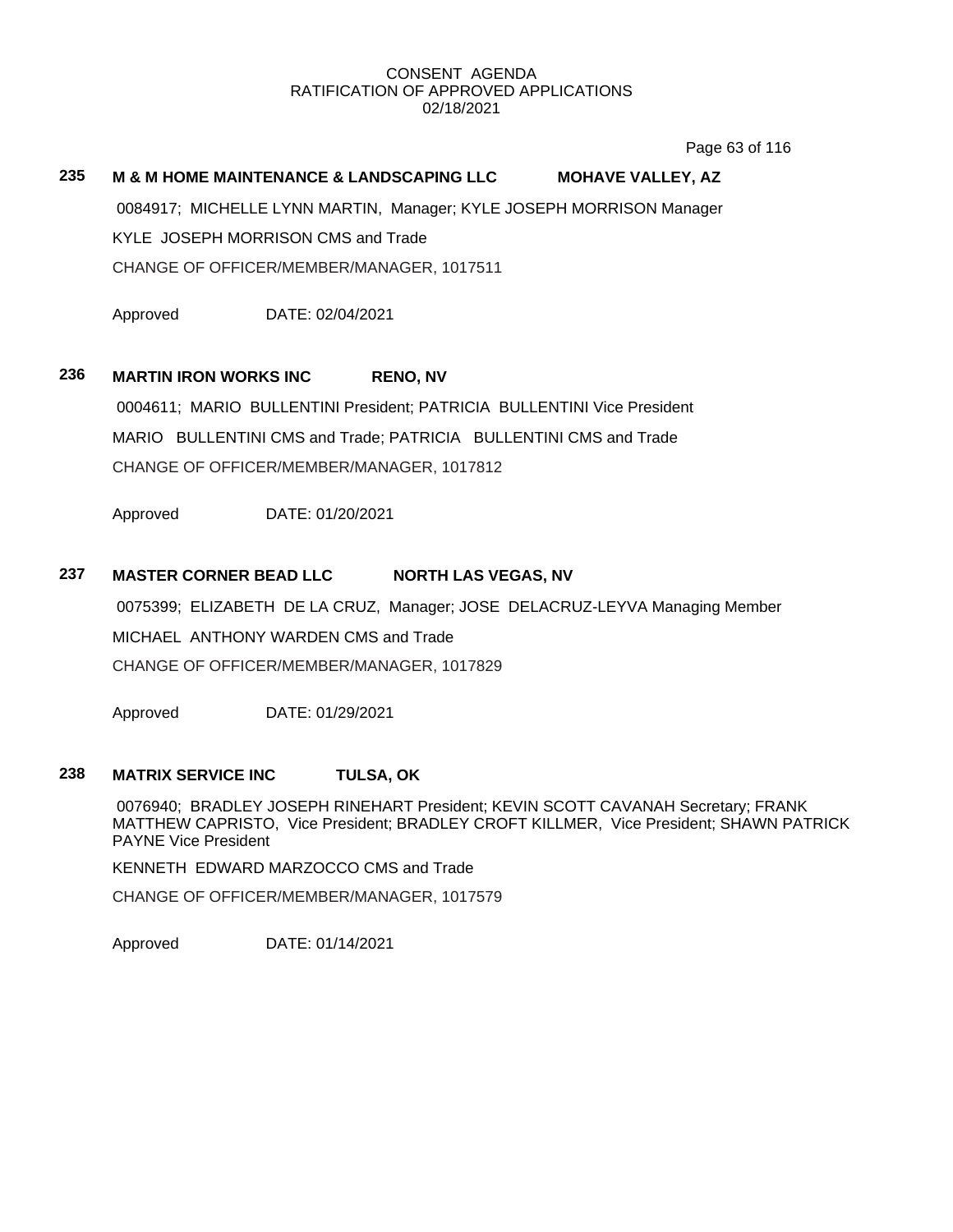Page 64 of 116

## **239 MAX VOLTAGE LLC LAS VEGAS, NV**

0085415; KEITH PATRICK YARNELL, Managing Member; TRINITY HAVEN SCHLOTTMAN Managing Member

MARK LEE PEALOCK, CMS and Trade

CHANGE OF OFFICER/MEMBER/MANAGER, 1017840

Approved DATE: 01/27/2021

## **240 MICHAEL HOPE CONSULTING INC LAS VEGAS, NV**

M & K HEATING AND COOLING SERVICES; 0068651; KEVIN ASHLEY HOPE, President; KATHY VOIGT HOPE, Secretary

MICHAEL DUANE HOPE CMS and Trade

CHANGE OF OFFICER/MEMBER/MANAGER, 1017528

Tabled DATE: 02/02/2021

PENDING RESOLUTION OF OPEN COMPLAINT

### **241 MODERN BUILDING INC CHICO, CA**

MODERN STEEL STRUCTURES; 0075463; JAMES CHRISTOPHER SEEGERT President; MICHAEL ANDREW SEEGERT, Other; GARY BURTON FOWLER Vice President

JAMES CHRISTOPHER SEEGERT CMS and Trade

CHANGE OF OFFICER/MEMBER/MANAGER, 1017329

Approved DATE: 01/20/2021

# **242 MORTON BUILDING INC MORTON, IL**

0059011; JOHN DAVID RUSSELL, JR President; SEAN MICHAEL CAIN Vice President

ROGER SCOTT BAUER CMS and Trade

CHANGE OF OFFICER/MEMBER/MANAGER, 1017986

Approved DATE: 01/28/2021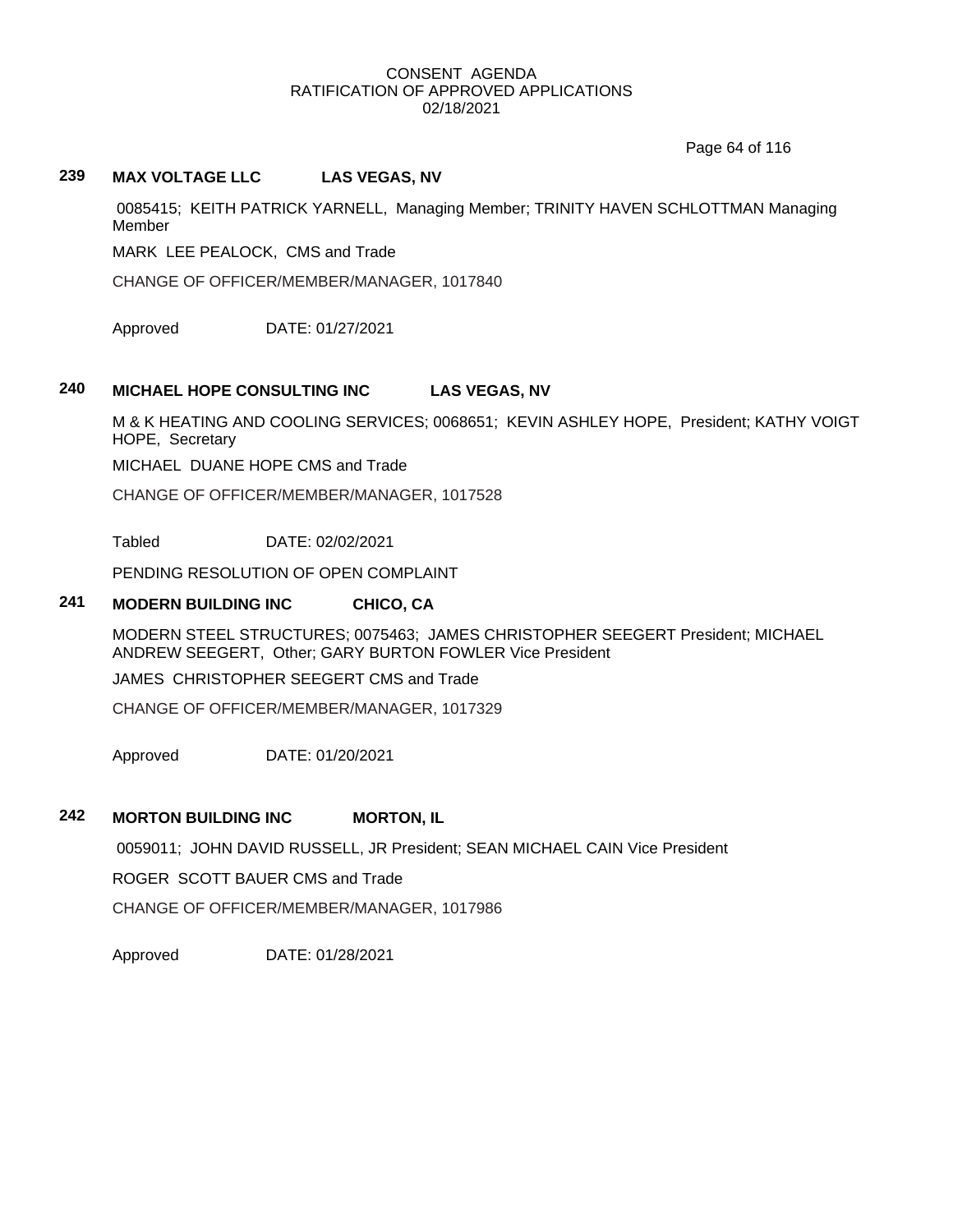Page 65 of 116

# **243 NATIONAL BUILDERS INC LAS VEGAS, NV**

0037875A; 0040682A; RANDY CONDER OGDEN President

RANDY CONDER OGDEN CMS and Trade; RANDY RHETT OGDEN CMS and Trade

CHANGE OF OFFICER/MEMBER/MANAGER, 1017826

Approved DATE: 01/28/2021

## **244 O'ROURKE PLUMBING INC LAS VEGAS, NV**

0009132B; 0009132C; MICHAEL O'ROURKE President; TIMOTHY P O'ROURKE Treasurer; THOMAS O'ROURKE Vice President; PAUL J O'ROURKE Vice President; JACQUELINE O'ROURKE Vice President

PAUL J O'ROURKE CMS and Trade; TIMOTHY P O'ROURKE Trade

CHANGE OF OFFICER/MEMBER/MANAGER, 1017807

Approved DATE: 01/13/2021

## **245 PACIFIC WIDE BUILDERS INC LATHROP, CA**

0083048; JARED WILLIAM MOE President; STEVE DONALD BOSSERT Director; RUSSELL OLIVER JONES Director; KEITH CHRISTOPHER MEJIA Director

STEVEN DONALD BOSSERT CMS and Trade

CHANGE OF OFFICER/MEMBER/MANAGER, 1017594

Approved DATE: 01/07/2021

### **246 PAINTING SYNERGY LLC RENO, NV**

0084929; ACELINA EMILY, Manager; MICHAEL WAYNE MCCAULEY, II Manager

ACELINA EMILY, CMS and Trade

CHANGE OF OFFICER/MEMBER/MANAGER, 1017515

Approved DATE: 02/01/2021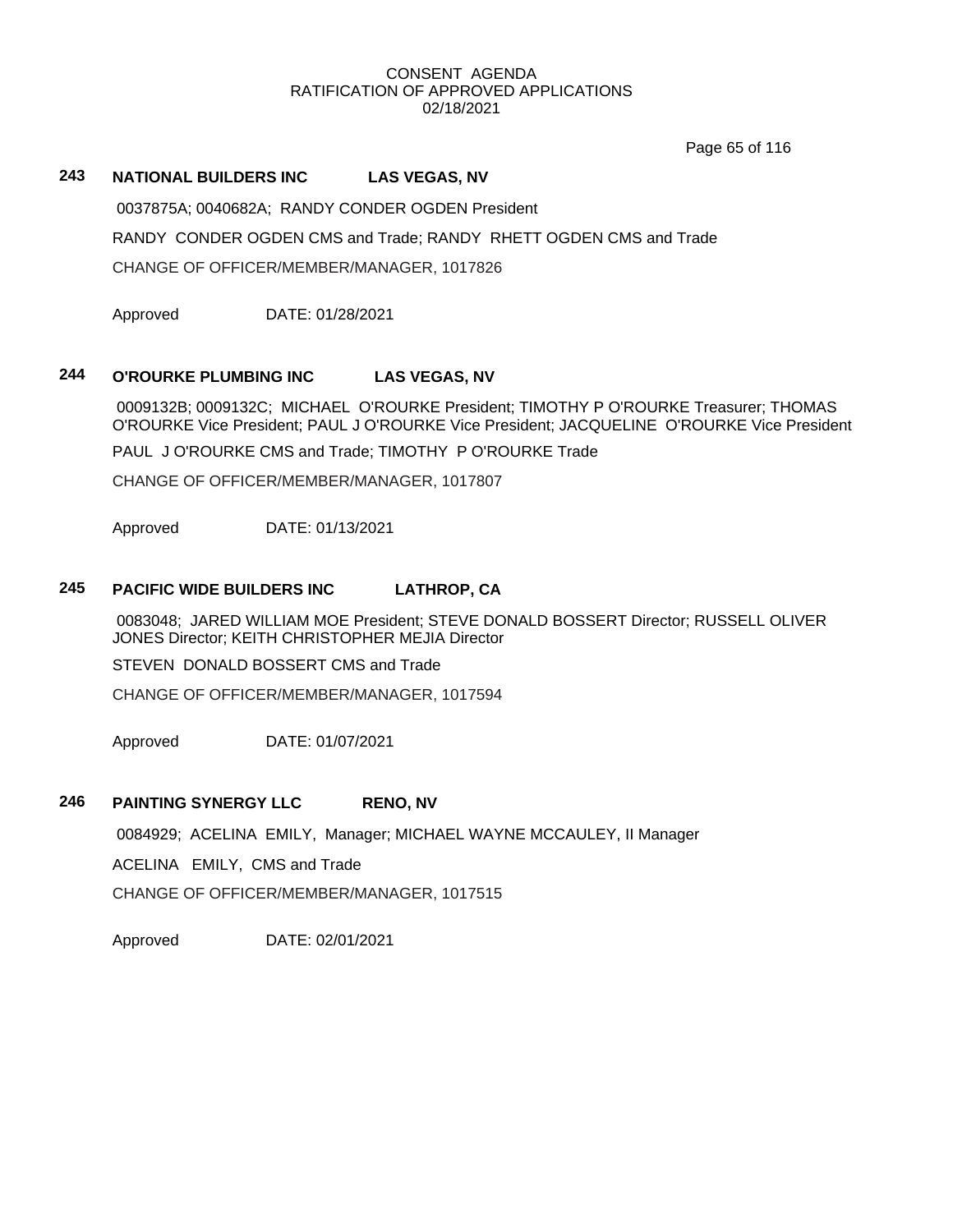Page 66 of 116

# **247 PERMIAN BUILDERS LLC RENO, NV**

0082486; SHANDRALICA NICOLE BOUCHARD Managing Member; ERIN LOLITA CRAWFORD Managing Member

ERIN LOLITA CRAWFORD CMS and Trade; JAMES LEON CRAWFORD CMS and Trade

CHANGE OF OFFICER/MEMBER/MANAGER, 1017901

Approved DATE: 01/28/2021

# **248 QUALITY AC SERVICE LLC LAS VEGAS, NV**

MISTER SPARKY LAS VEGAS NV; 0051349; CLOCKWORKS INC Managing Member; ROBERT EDWARD GLASSICK Vice President

BRIAN SCOTT WERDERMAN CMS and Trade; DONAVAN BRIAN ROHDE CMS and Trade

CHANGE OF OFFICER/MEMBER/MANAGER, 1016948

Approved DATE: 01/25/2021

## **249 REC SOLAR COMMERCIAL CORPORATION SAN LUIS OBISPO, CA**

0080860; DONALD LAWRENCE DENNEY, JR President; NANCY MARIE WRIGHT, Secretary; THOMAS COOPER MONROE, III Treasurer

CHANGE OF OFFICER/MEMBER/MANAGER, 1017421

Approved DATE: 01/29/2021

# **250 RETAIL STOREFRONT GROUP INC BIRMINGHAM, AL**

0072552; JOHN WILLIAM MATHEWS President

JOHN WILLIAM MATHEWS CMS and Trade

CHANGE OF OFFICER/MEMBER/MANAGER, 1017869

Approved DATE: 01/20/2021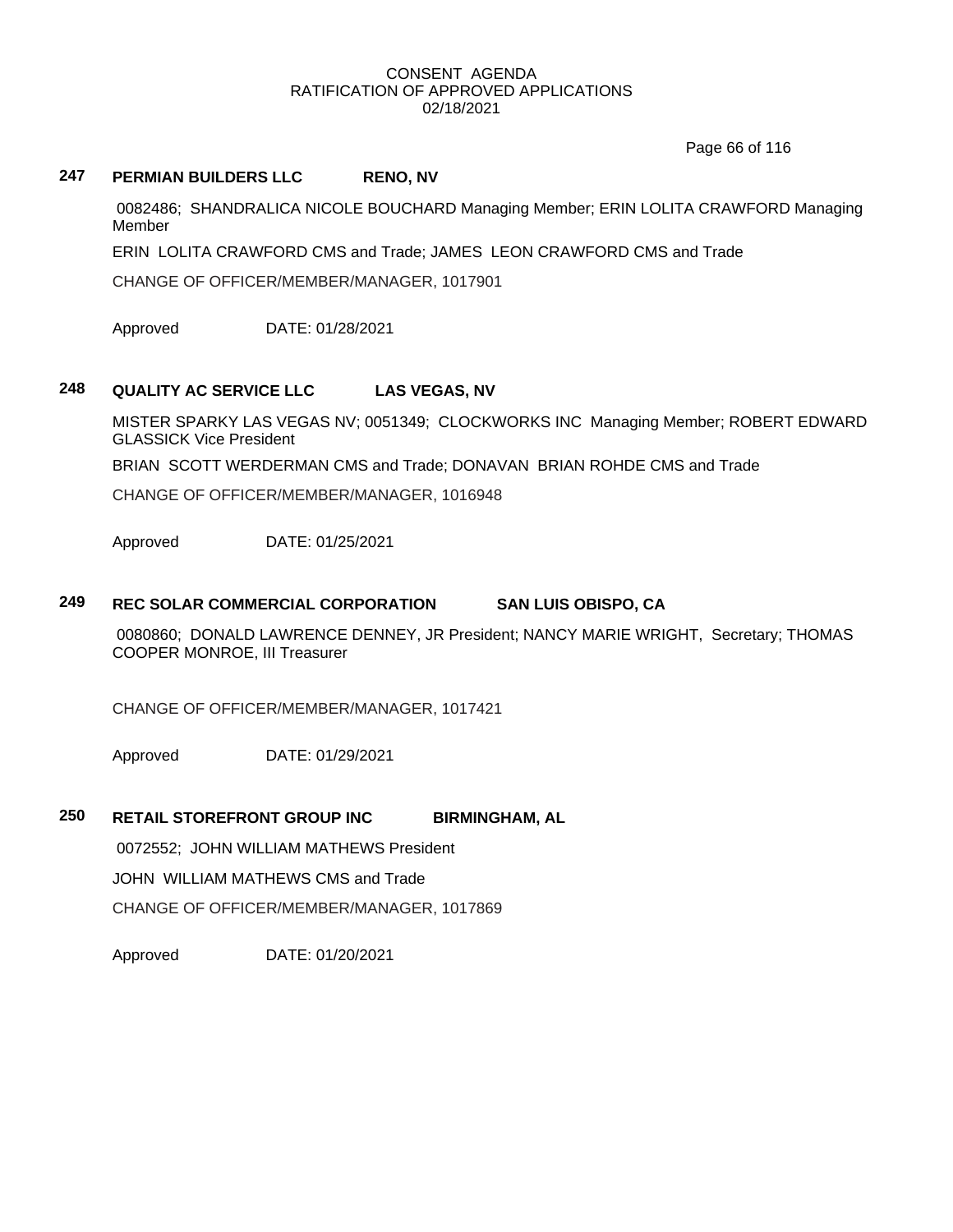Page 67 of 116

# **251 ROBERTS ELECTRIC COMPANY INC LAS VEGAS, NV**

ROBERTS ELECTRIC CO; 0005144; ERIC SCOTT WAUGH President; MARGARITA GONZALEZ BEST, **Treasurer** 

ERIC SCOTT WAUGH CMS and Trade

CHANGE OF OFFICER/MEMBER/MANAGER, 1017526

Approved DATE: 01/12/2021

# **252 SERENITY LANDSCAPING LLC LAS VEGAS, NV**

US TURF; 0083279; WILLIAM NEIL NADLER Manager; SALLY LOUISE NADLER Manager; Zachary Dylan Gehner, Manager WILLIAM NEIL NADLER CMS and Trade CHANGE OF OFFICER/MEMBER/MANAGER, 1017907

Approved DATE: 01/29/2021

## **253 SOLUTION AIR LLC HENDERSON, NV**

0087623; MICHEAL DONALD JAMES WILSON, Managing Member MICHEAL DONALD JAMES WILSON, CMS and Trade CHANGE OF OFFICER/MEMBER/MANAGER, 1017905

Approved DATE: 01/27/2021

# **254 SOUTHWEST MATERIAL HANDLING INC LAS VEGAS, NV**

0054700; KIRT JASON LITTLE, President; KIMBERLY LITTLE, Vice President SCOTT MICHAEL LITTLE CMS and Trade CHANGE OF OFFICER/MEMBER/MANAGER, 1017702

Approved DATE: 01/28/2021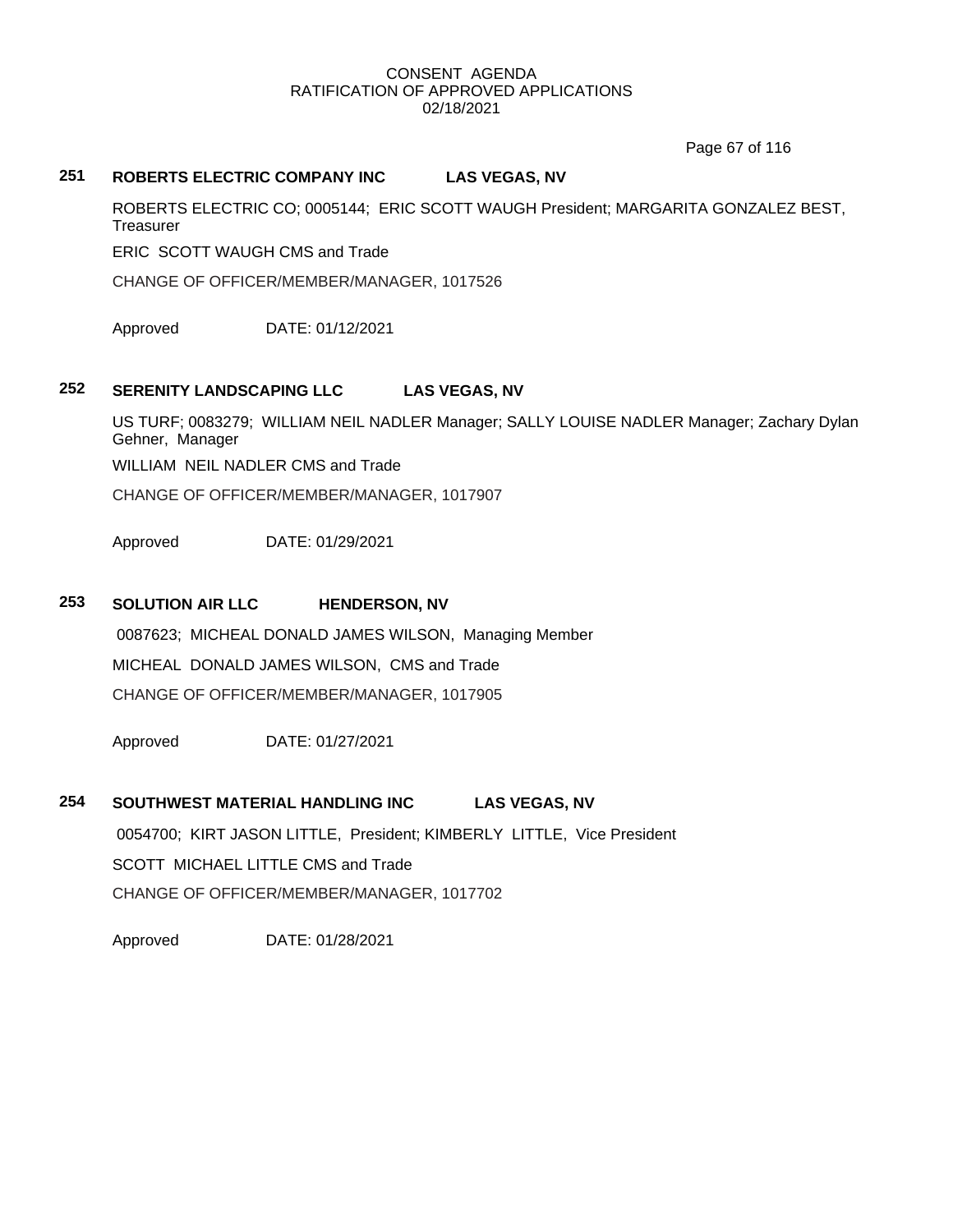Page 68 of 116

# **255 STATEWIDE CONTRACTING INC LAS VEGAS, NV**

0080210; ULISES TORRES, President; NOEL TORRES-OCHOA Secretary

NOEL TORRES-OCHOA CMS and Trade

CHANGE OF OFFICER/MEMBER/MANAGER, 1017004

Approved DATE: 01/04/2021

#### **256 SYMBIONT SCIENCE ENGINEERING AND CONSTRUCTION INC WEST ALLIS, WI**

0084838; THOMAS CHARLES BACHMAN President; PATRICK WILLIAM CARNAHAN Treasurer; DAVID RICHARD SCHLIDT Director

THOMAS CHARLES BACHMAN CMS and Trade

CHANGE OF OFFICER/MEMBER/MANAGER, 1017949

Approved DATE: 01/27/2021

### **257 UNDERGROUND INC LAS VEGAS, NV**

0011809; 0023492; THOMAS PAUL O'ROURKE President; TIMOTHY PATRICK O'ROURKE Treasurer; JACQUELINE MARIE O'ROURKE Vice President; PAUL JOSEPH O'ROURKE Vice President; MICHAEL JOSEPH O'ROURKE Vice President

PAUL JOSEPH O'ROURKE CMS and Trade

CHANGE OF OFFICER/MEMBER/MANAGER, 1017808

Approved DATE: 01/13/2021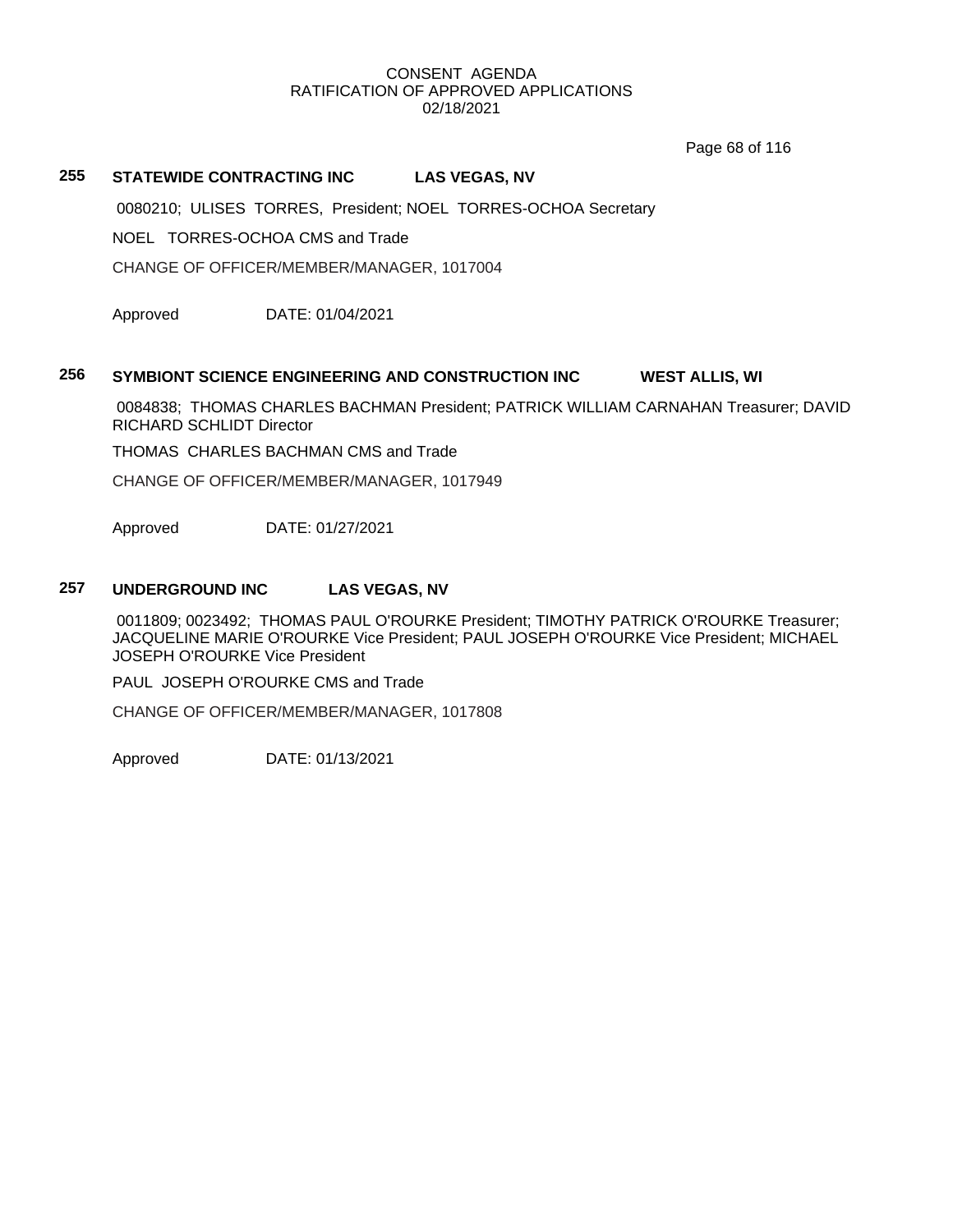Page 69 of 116

# **CHANGE OF QUALIFIED INDIVIDUAL**

## **258 A 1 SANDBLASTING INC LAS VEGAS, NV**

A 1 MASONRY & SANDBLASTING; 0054462; JENNIFER ANN ROBERTS President JENNIFER ANN ROBERTS CMS and Trade; (C-4D Sandblasting) CHANGE OF QUALIFIED INDIVIDUAL, 1017789

Approved DATE: 01/12/2021

JENNIFER ROBERTS, QE/TRADE

## **259 ADAME HANDYMAN SERVICES LLC LAS VEGAS, NV**

ADAME CONSTRUCTION; 0087433; LUIS GERARDO ADAME CASTILLO, Managing Member; BENJAMIN SCOTT WILCOX Managing Member; ZULMA FRANCO-JIMENEZ, Managing Member

KARRY ALLEN CUNNINGHAM CMS and Trade; (B-2 Residential and Small Commercial)

CHANGE OF QUALIFIED INDIVIDUAL, 1018005

Approved DATE: 01/27/2021

KARRY CUNNINGHAM, QE/CMS/TRADE

#### **260 ALL SEASONS CONSTRUCTION LLC N LAS VEGAS, NV**

0086142; JEFFREY KEITH STEWART, Manager; GARY E BINGHAM Manager; GREGORY MICHAEL MICHELON, Manager

GARY E BINGHAM CMS and Trade; JEFFREY KEITH STEWART, CMS; (B-2 Residential and Small Commercial)

CHANGE OF QUALIFIED INDIVIDUAL, 1014844

Approved DATE: 01/12/2021

JEFFREY STEWART, QE/CMS

# **261 ALL SPORT AMERICA INC PACHECO, CA**

0070771; PHILIP EDWARD PARK President PHILIP EDWARD PARK CMS and Trade; (A General Engineering) CHANGE OF QUALIFIED INDIVIDUAL, 1017162

Approved DATE: 01/08/2021

BARRETT PHILIP PARK, QI/CMS/TRADE

CONTINGENT UPON PASSING THE (A) TRADE EXAM BY 05/16/2021.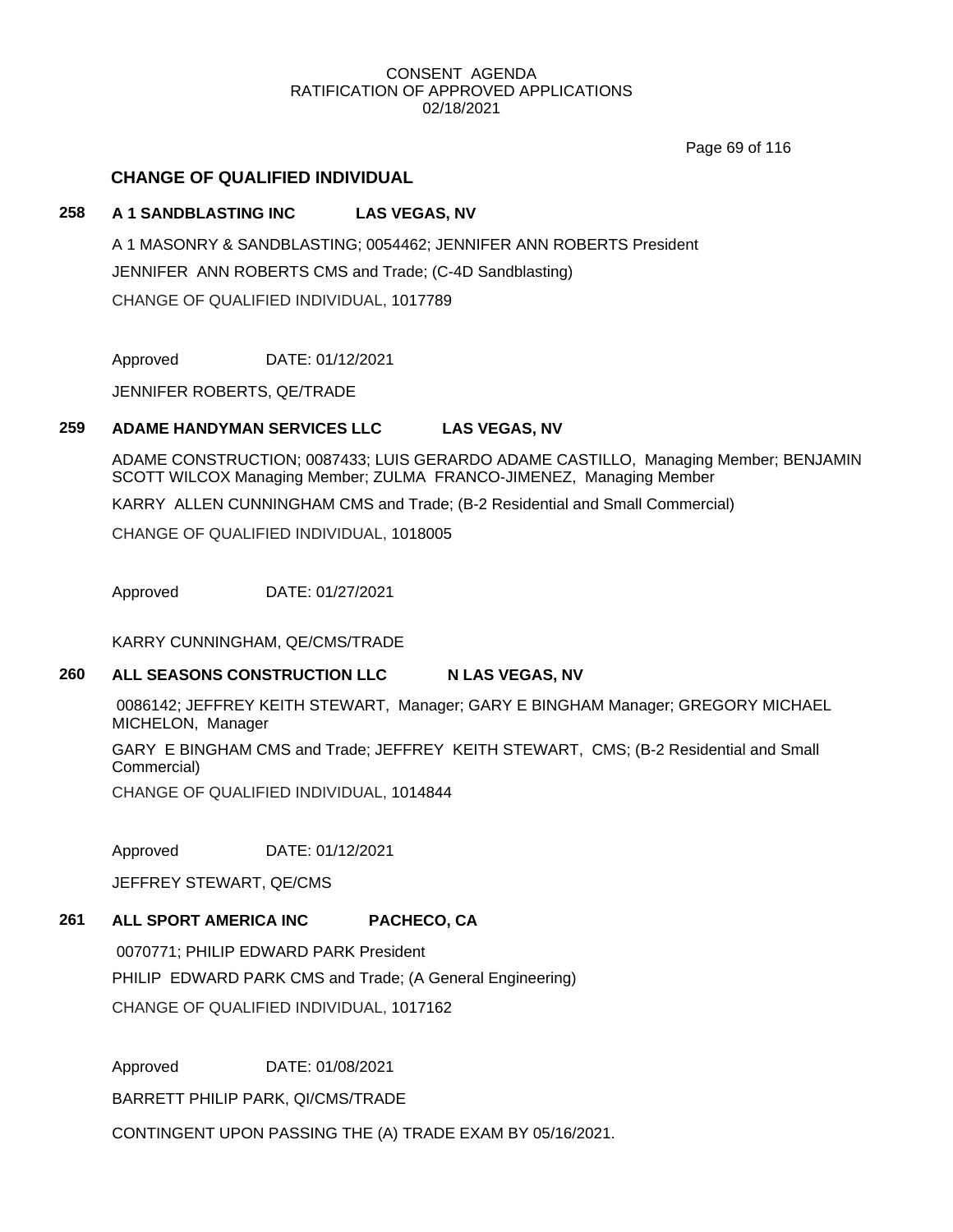Page 70 of 116

#### **262 APPLE PAINT AND DRYWALL LLC LAS VEGAS, NV**

0085906; CLARK VARRON ENCABO Managing Member; JOSE ANGEL TIZNADO, Managing Member CLARK VARRON ENCABO CMS; JOSE ANGEL TIZNADO, CMS and Trade; (C-4 Painting and Decorating) CHANGE OF QUALIFIED INDIVIDUAL, 1017655

Approved DATE: 01/19/2021

JOSE ANGEL TIZNADO, MANAGING MEMBER, QI/CMS

CONTINGENT UPON PASSING THE CMS EXAM BY 06/22/2021

# **263 BRUCE PURVES CONSTRUCTION INC SPARKS, NV**

B P C INC; 0084651; BRUCE ALAN PURVES President BRUCE ALAN PURVES CMS and Trade; (B-2 Residential and Small Commercial) CHANGE OF QUALIFIED INDIVIDUAL, 1017768

Approved DATE: 01/27/2021

BRIAN DANIEL ANDERSON, QI/CMS

CONTINGENT UPON PASSING THE CMS EXAM BY 06/30/2021.

# **264 BRUCE PURVES CONSTRUCTION INC SPARKS, NV**

B P C INC; 0084650; BRUCE ALAN PURVES President BRUCE ALAN PURVES CMS and Trade; (C-3 Carpentry Maintenance and Minor Repairs) CHANGE OF QUALIFIED INDIVIDUAL, 1017936

Approved DATE: 01/27/2021

BRIAN DANIEL ANDERSON, QI/CMS

CONTINGENT UPON PASSING THE CMS EXAM BY 06/30/2021.

# **265 BURNHAM PAINTING & DRYWALL CORP HENDERSON, NV** 0038555A; LYLE THOMAS BURNHAM President LYLE THOMAS BURNHAM CMS and Trade; (C-4 Painting and Decorating) CHANGE OF QUALIFIED INDIVIDUAL, 1017419

Approved DATE: 02/02/2021 LYLE BURNHAM, QE/CMS CONTINGENT ON PASSING EXAM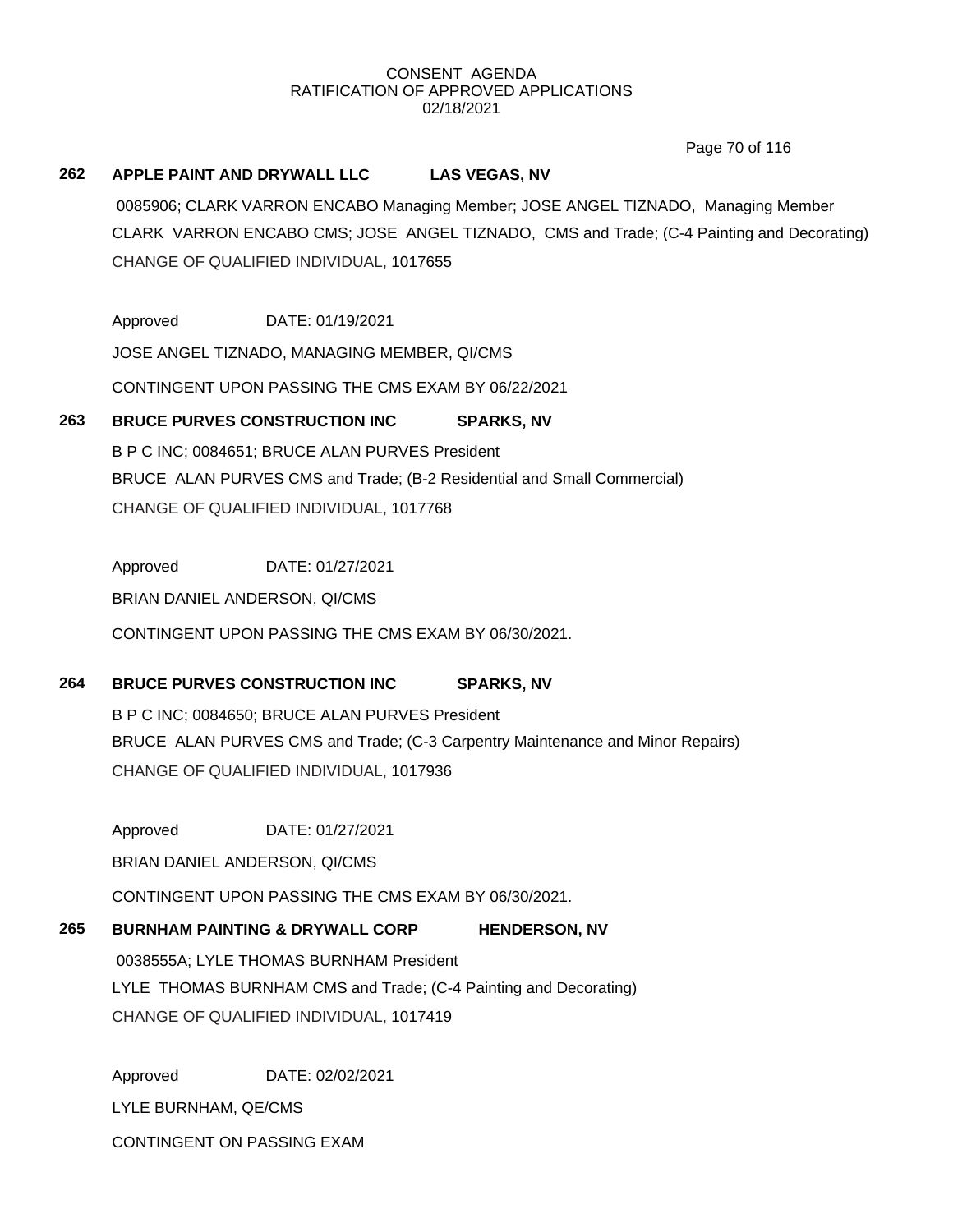Page 71 of 116

#### **266 CABINETWORKS GROUP MICHIGAN LLC LAS VEGAS, NV**

0076207; JOHN GERARD SZNEWAJS Manager STEVEN CAREY INGERSOLL CMS and Trade; (C-3B Finish Carpentry) CHANGE OF QUALIFIED INDIVIDUAL, 1017561

Approved DATE: 01/20/2021

STEVEN INGERSOLL, QE/CMS/TRADE C3B

### **267 COMMERCIAL ROOFERS INC LAS VEGAS, NV**

0044534; SCOTT HOWARD President; PENNY LORAINE PADILLA Secretary/Treasurer; DENNIS BERNARD CONWAY Director

DENNIS BERNARD CONWAY CMS and Trade; (C-15 Roofing and Siding)

CHANGE OF QUALIFIED INDIVIDUAL, 1017634

Approved DATE: 01/19/2021

DENNIS BERNARD CONWAY, QI/CMS/TRADE

# **268 CONAM CONSTRUCTION CO ANCHORAGE, AK**

0083869; DALE DELANCE KISSEE, President; CLAUDIA GUZMAN SANTOS Secretary; DANIEL PATRICK GOVIN Treasurer

; (C-2 Electrical)

CHANGE OF QUALIFIED INDIVIDUAL, 1017595

Approved DATE: 01/28/2021

JON ADRIAN TUTTLE, QI/TRADE

CONTINGENT UPON PASSING THE C-2 TRADE EXAM BY 06/17/2021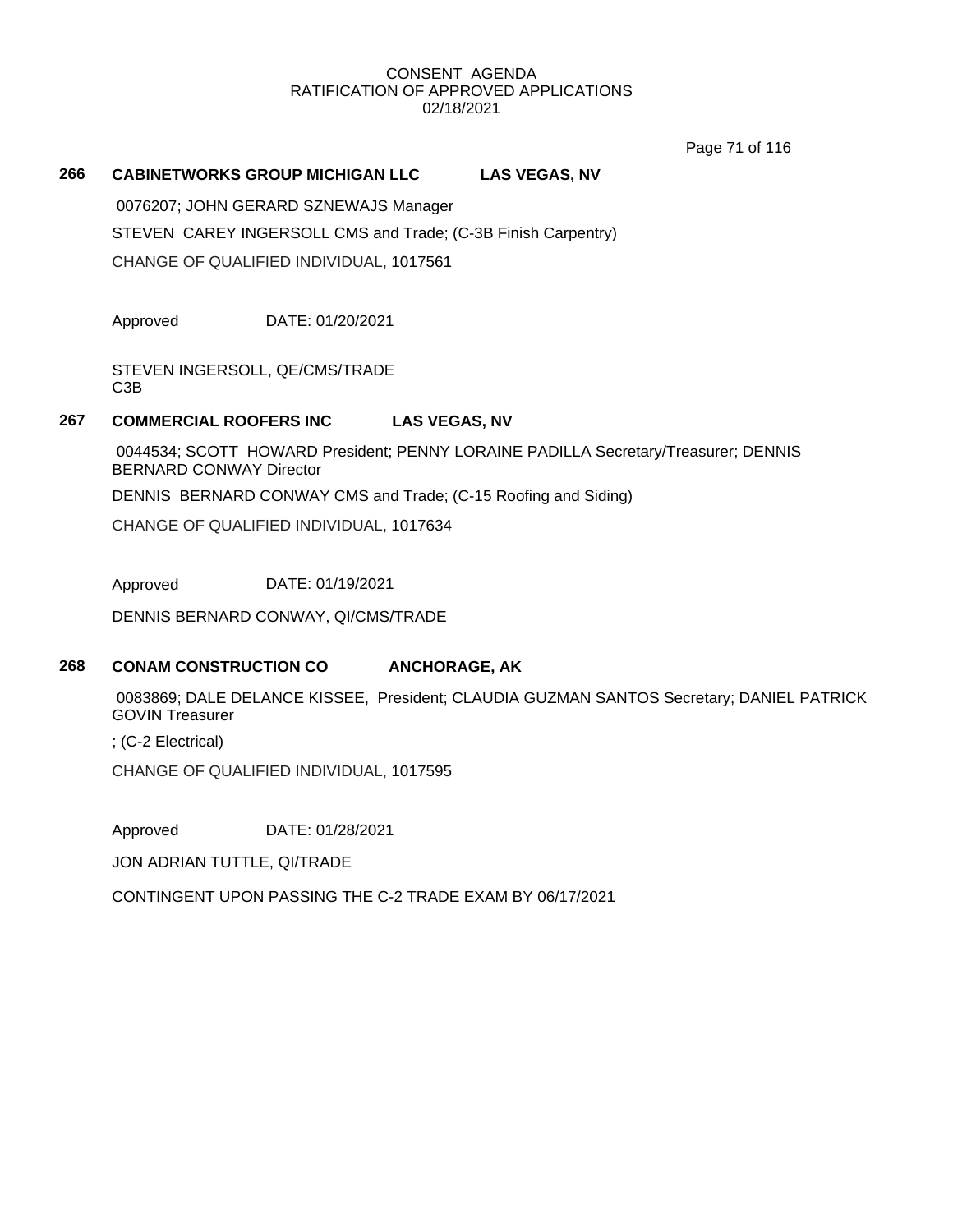Page 72 of 116

#### **269 CUPERTINO ELECTRIC INC SAN JOSE, CA**

0082551; THOMAS JOHN SCHOTT President; DEBRA ANN OLSON Secretary; WILLIAM ROBERT SLAKEY Treasurer; BRETT GILMAN BONCHER, Vice President

AURELIO BETANCOURT, JR CMS and Trade; (B General Building)

CHANGE OF QUALIFIED INDIVIDUAL, 1017095

Approved DATE: 12/04/2020

AURELIO BETANCOURT, JR., QI/CMS/TRADE

CONTINGENT UPON PASSING THE CMS EXAM BY 05/12/2021.

#### **270 E & R ELECTRIC LAS VEGAS, NV**

0029892A; MICHAEL DAVID BLICKENSTAFF President; MIKE WEBSTER ROBBINS, President; KERI LEE ROBBINS, Secretary

MICHAEL DAVID BLICKENSTAFF Trade; MIKE WEBSTER ROBBINS, CMS; (C-2 Electrical)

CHANGE OF QUALIFIED INDIVIDUAL, 1017474

Approved DATE: 01/19/2021

MIKE WEBSTER ROBBINS, QI/CMS

#### **271 ELECTRIC DAN LLC HENDERSON, NV**

RADIANT SOLAR SOLUTIONS; 0077638; DALLEN GARY GIETZ, Manager NORWARD JACK MCCLARY, JR CMS and Trade; (C-2 Electrical) CHANGE OF QUALIFIED INDIVIDUAL, 1017405

Approved DATE: 01/28/2021 NORWARD JACK MCCLARY, JR. QI/CMS/TRADE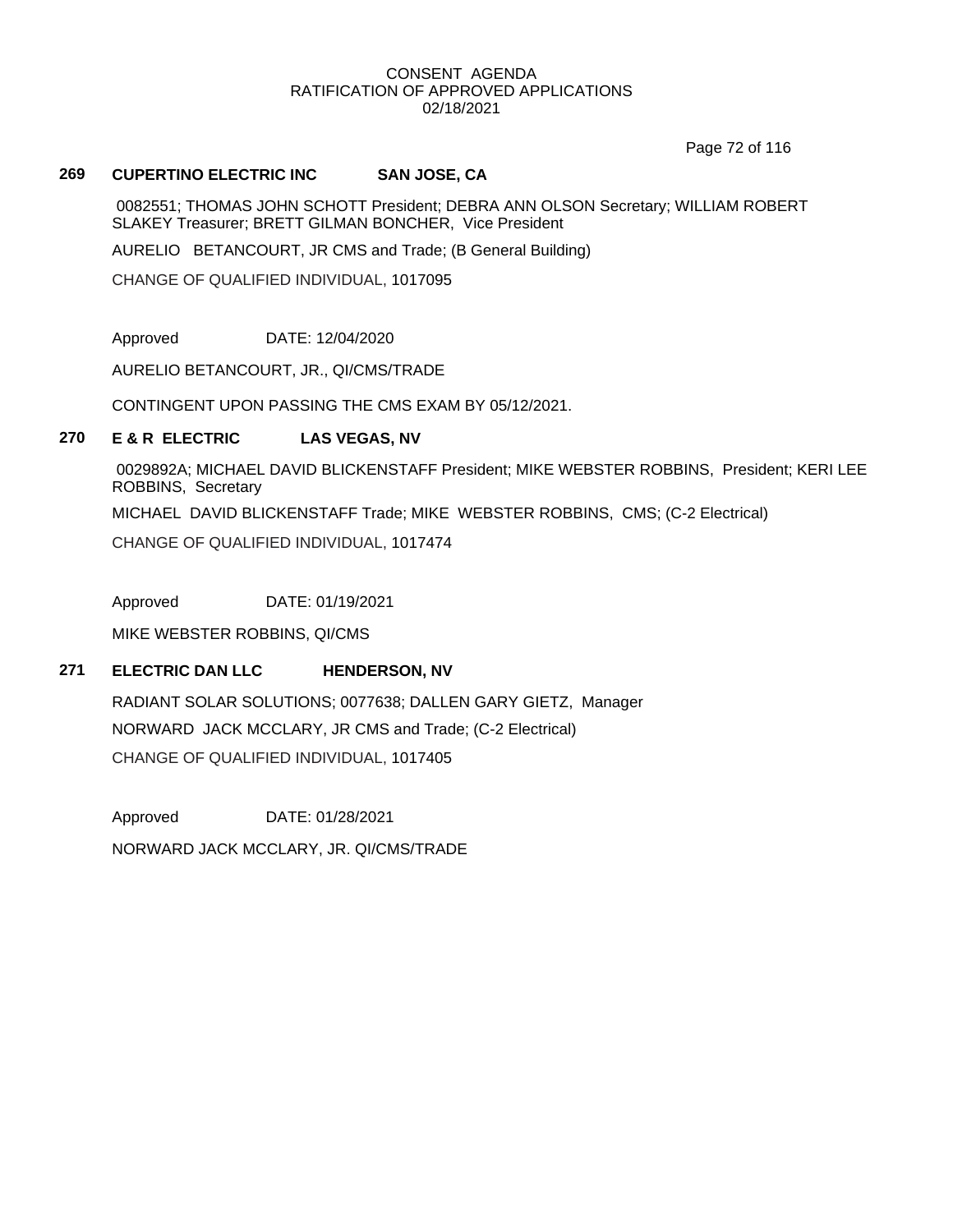Page 73 of 116

# **272 ENVISION TECHNOLOGY GROUP LLC OVERLAND PARK, KS**

0085153; REBECCA SUE BORTH, Managing Member; TODD BRYAN SATTMAN Manager TODD BRYAN SATTMAN CMS; (C-2D Low Voltage) CHANGE OF QUALIFIED INDIVIDUAL, 1017743

Approved DATE: 01/29/2021

JAMES WAITE, QE/TRADE

CONTINGENT ON PASSING TRADE EXAM

LARRY BRISCOE, QE/TRADE

CONTINGENT ON PASSING TRADE EXAM

# **273 FRANS CONSTRUCTION INC EAGLE, ID**

0073306; ERICH FRANCISCUS VERHEIJEN President; CHRISTIE JEANNE VERHEIJEN, Secretary ERICH FRANCISCUS VERHEIJEN CMS and Trade; (B-2 Residential and Small Commercial) CHANGE OF QUALIFIED INDIVIDUAL, 1017689

Approved DATE: 01/08/2021

ERICH FRANCISCUS VERHEIJEN, PRESIDENT/QI/CMS

CONTINGENT UPON PASSING THE CMS EXAM BY 06/23/2021.

# **274 HALL WALKER ELECTRICAL LLC NORTH LAS VEGAS, NV**

0084875; CHRISTINE ELIZABETH EDWARDS-HALL, Manager MICHAEL WINDFIELD LAKE CMS and Trade; (C-41 Fire Protection) CHANGE OF QUALIFIED INDIVIDUAL, 1017786

Approved DATE: 01/19/2021 MICHAEL WINDFIELD LAKE, QI/CMS/TRADE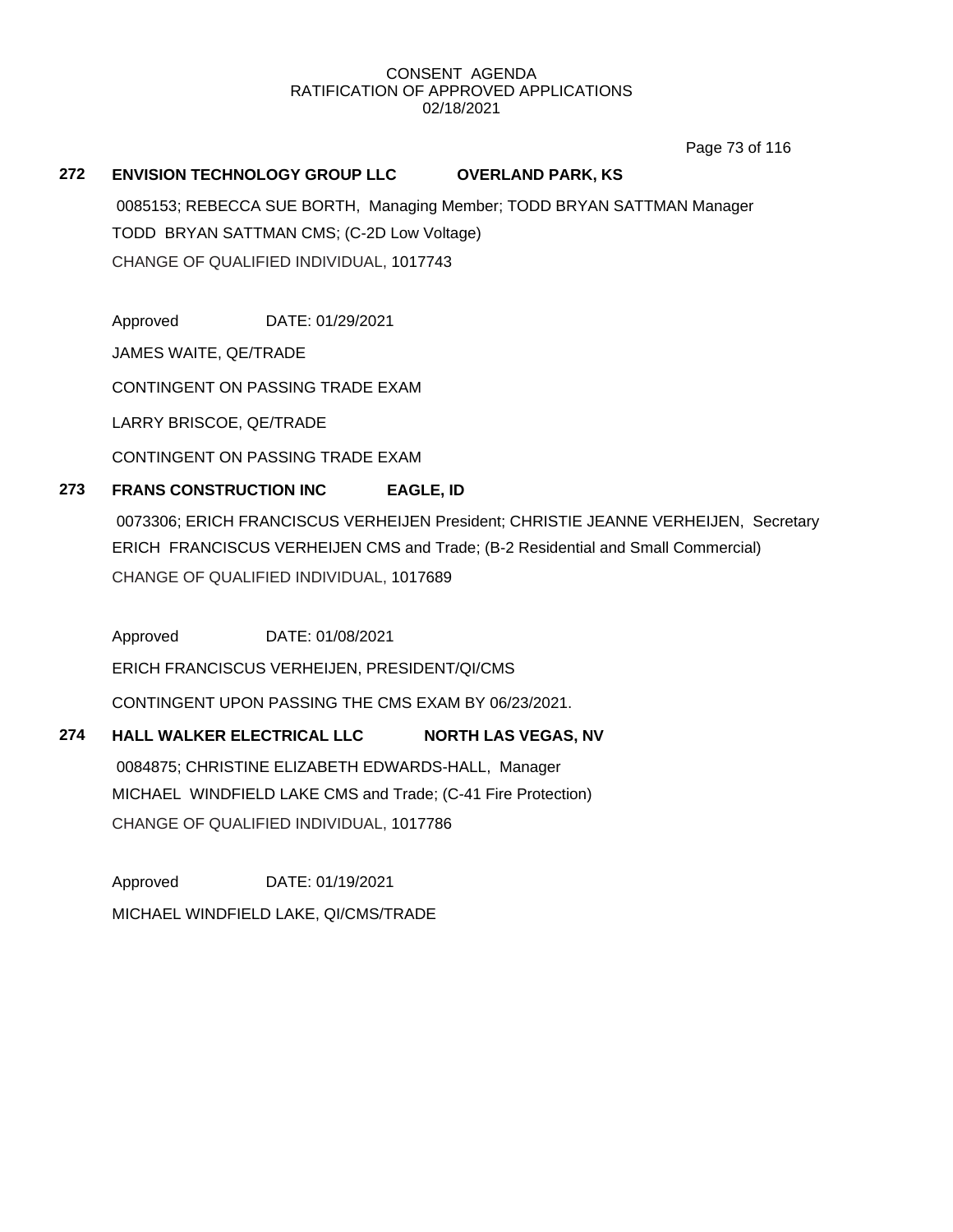Page 74 of 116

### **275 HOME DEPOT USA INC ATLANTA, GA**

0082441; KELLY HEFNER BARRETT Vice President; SCOTT COLLINS BOMAR, Vice President; CAROL B TOME CFO; COURTNEY ALLISON HOWE, Vice President; STACEY MOREAU TANK, Vice President

EDWARD ARNOLD BARRINGTON CMS and Trade; ROBERT VINCENT ROSS CMS and Trade; (C-8 Glass and Glazing)

CHANGE OF QUALIFIED INDIVIDUAL, 1017457

Approved DATE: 01/19/2021

ROBERT VINCENT ROSS, QI/CMS/TRADE

### **276 HOME DEPOT USA INC ATLANTA, GA**

0082439; KELLY HEFNER BARRETT Vice President; SCOTT COLLINS BOMAR, Vice President; CAROL B TOME CFO; COURTNEY ALLISON HOWE, Vice President; STACEY MOREAU TANK, Vice President

EDWARD ARNOLD BARRINGTON CMS and Trade; ROBERT VINCENT ROSS CMS and Trade; (C-3 Carpentry Maintenance and Minor Repairs)

CHANGE OF QUALIFIED INDIVIDUAL, 1017458

Approved DATE: 01/19/2021

ROBERT VINCENT ROSS, QI/CMS/TRADE

#### **277 INSTALL IT LLC LAS VEGAS, NV**

0081884; JASON MASUZO YAMAGUCHI Manager; RYAN ANTHONY RIMBERT Manager; MICHAEL Y MATSU Manager

Ashley Rimbert CMS; JASON MASUZO YAMAGUCHI CMS; RYAN ANTHONY RIMBERT Trade; MICHAEL Y MATSU Trade; (C-3B Finish Carpentry)

CHANGE OF QUALIFIED INDIVIDUAL, 1017628

Approved DATE: 01/28/2021

ASHLEY RIMBERT, QI/CMS RYAN ANTHONY RIMBERT, QI/TRADE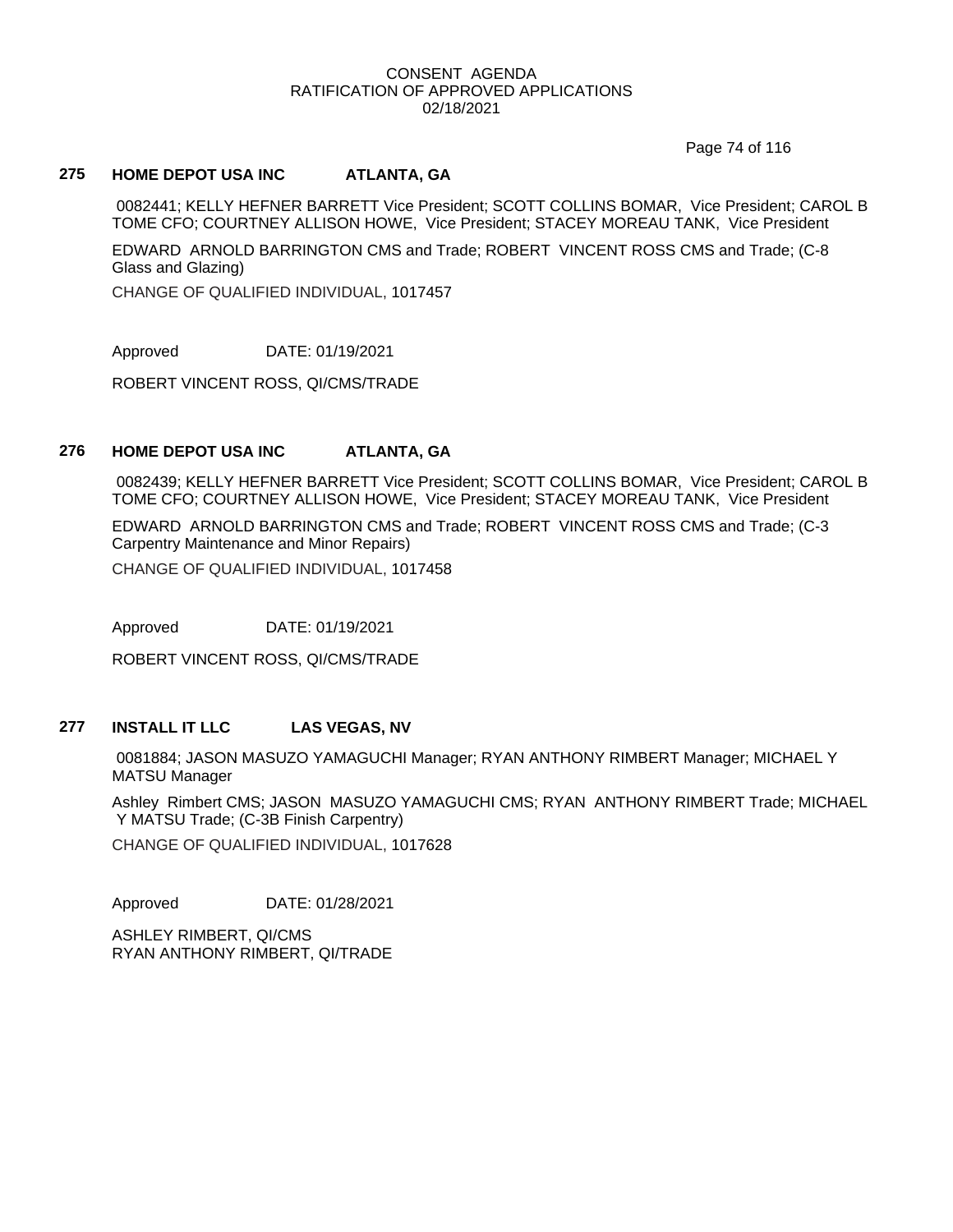Page 75 of 116

# **278 JOHN ANDERSON CONSTRUCTION INC RENO, NV** 0035090; JOHN JOSEPH ANDERSON President; MARY ELIZABETH ANDERSON Treasurer JOHN JOSEPH ANDERSON CMS and Trade; (B-2 Residential and Small Commercial) CHANGE OF QUALIFIED INDIVIDUAL, 1017139

# DATE: 01/14/2021

TERRENCE LEE REINHART, QI/CMS/TRADE

CONTINGENT UPON PASSING THE CMS AND TRADE EXAM BY 05/13/2021.

# **279 JUAN GALINDO North LAS VEGAS, NV**

GALINDOS CUSTOM FINISH; 0068101A; JUAN GALINDO Owner JUAN GALINDO Trade; (C-4 Painting and Decorating) CHANGE OF QUALIFIED INDIVIDUAL, 1017341

Approved DATE: 01/08/2021

JUAN GALINDO, OWNER/QI/CMS

CONTINGENT UPON PASSING THE CMS EXAM BY 06/01/2021

# **280 LEGION SOLAR POWER LLC LAS VEGAS, NV**

0087188; JORDAN GRAYLAND SAGE, Member WILLIAM MICHAEL ARREGUI, Trade; JORDAN GRAYLAND SAGE, CMS; (C-2 Electrical) CHANGE OF QUALIFIED INDIVIDUAL, 1017002

Approved DATE: 01/21/2021 WILLIAM MICHAEL ARREGUI, QI/TRADE

# **281 MCKUIN PIPELINE INC HOLLISTER, CA**

0075281; WILLIAM GENE MCKUIN President WILLIAM GENE MCKUIN Trade; (A General Engineering) CHANGE OF QUALIFIED INDIVIDUAL, 1017431

Approved DATE: 01/26/2021 ADEEN CATHERINE MCKUIN, QI/CMS CONTINGENT UPON PASSING THE CMS EXAM BY 06/07/2021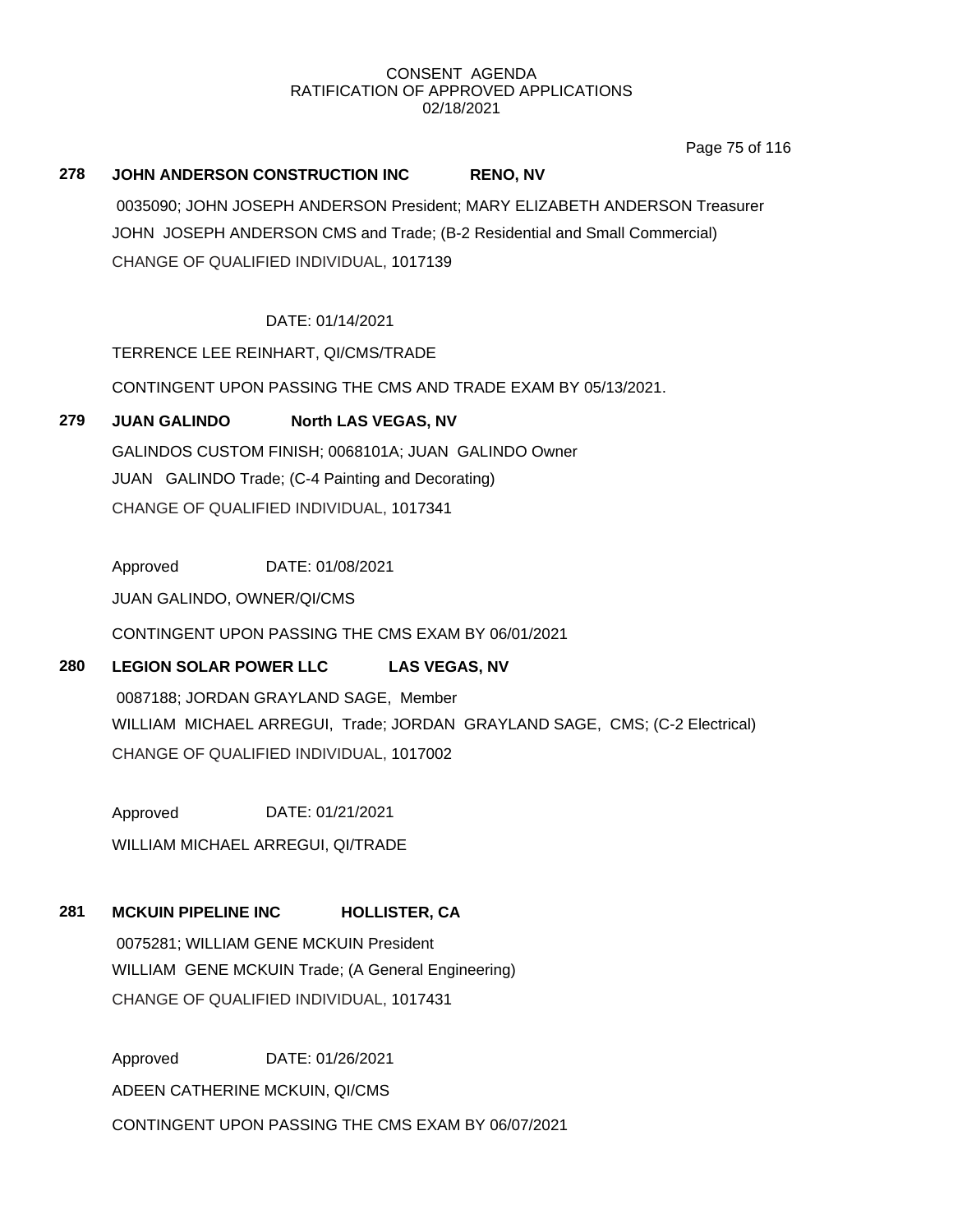Page 76 of 116

#### **282 MICHAEL HOPE CONSULTING INC LAS VEGAS, NV**

M & K HEATING AND COOLING SERVICES; 0068651; KEVIN ASHLEY HOPE, President MICHAEL DUANE HOPE CMS and Trade; (C-21 Refrigeration and Air Conditioning) CHANGE OF QUALIFIED INDIVIDUAL, 1017529

Approved DATE: 01/26/2021

KEVIN ASHLEY HOPE, PRESIDENT, QI/CMS/TRADE

CONTINGENT UPON PASSING THE CMS AND (C-21) TRADE EXAMS BY 06/14/2021.

### **283 MILLENNIUM ALARM SYSTEMS INC LAS VEGAS, NV**

0074797; NIELS-OLE APPELQUIST STAEHR President; MARTIN ASKGAARD Vice President NIELS-OLE APPELQUIST STAEHR CMS; (C-2D Low Voltage) CHANGE OF QUALIFIED INDIVIDUAL, 1017713

Approved DATE: 01/21/2021

OSCAR GOMEZ, QI/TRADE

CONTINGENT UPON PASSING THE (C-2D) TRADE EXAM BY 06/28/2021.

## **284 NEVADA PROUD PLUMBING AND HEATING LLC RENO, NV**

0087522; BERNARD ROGER SALLABERRY, Managing Member; BRETT MICHAEL BARTOLOMEI, Managing Member

BRETT MICHAEL BARTOLOMEI, CMS and Trade; BERNARD ROGER SALLABERRY, CMS and Trade; (C-1 Plumbing and Heating)

CHANGE OF QUALIFIED INDIVIDUAL, 1017817

Approved DATE: 01/26/2021

BERNARD ROGER SALLABERRY, MANAGING MEMBER, QI/CMS/TRADE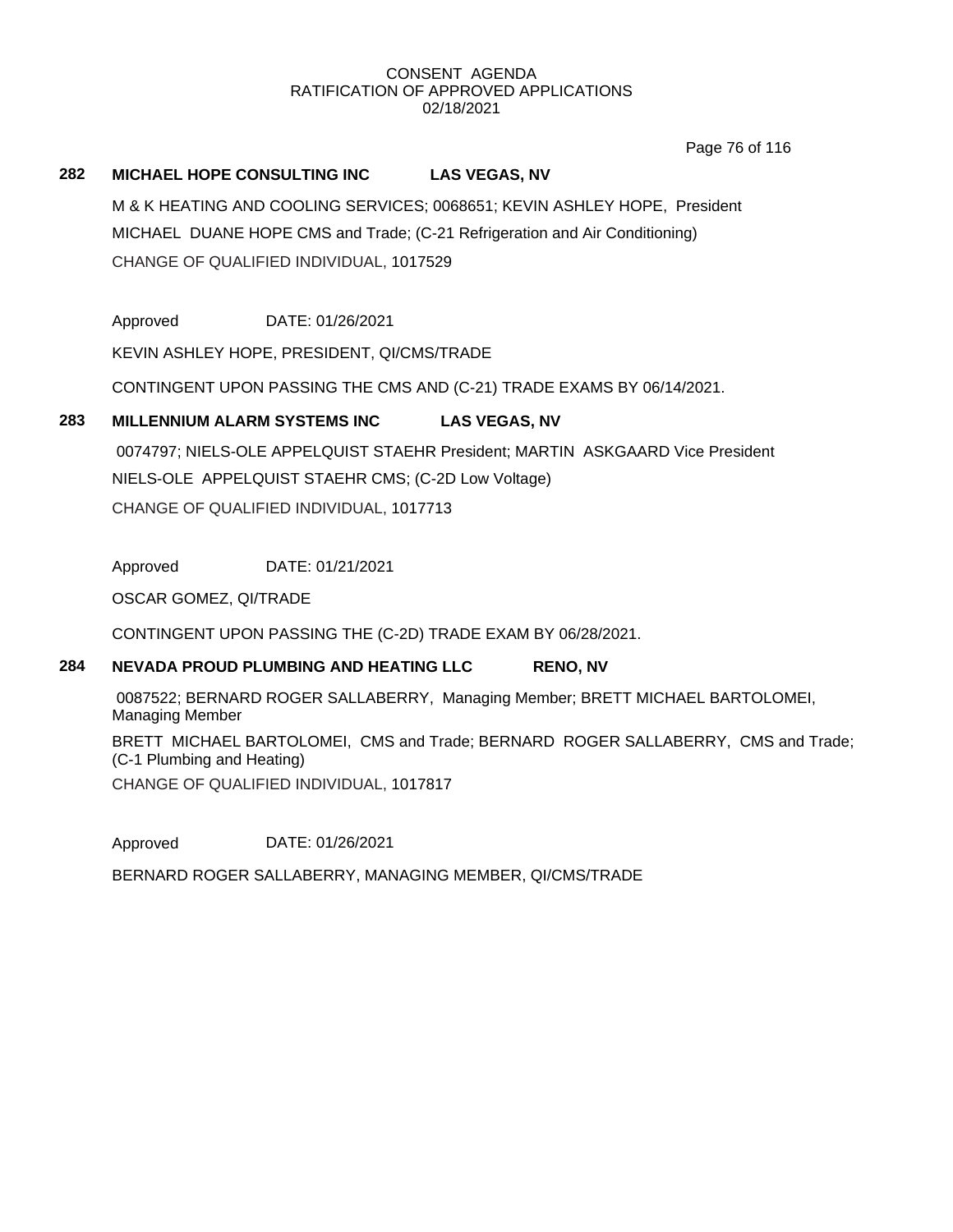Page 77 of 116

#### **285 OVERLAND CONTRACTING INC GARNER, NC**

0047293; SEAN MICHAEL TERRELL President; MICHAEL CHRISTOPHER WILLIAMS Treasurer; JAMES DOUGLAS DOULL, Vice President; LUIS ALBERT CABRERIZA Vice President; ANDREA COLETTE BERNICA, Secretary Assistant; JEFFREY JOHN STAMM VP/Treasurer; RICHARD IRWIN JACOBER Vice President

ALBERT NATHAN DICKSON, CMS and Trade; (A General Engineering)

CHANGE OF QUALIFIED INDIVIDUAL, 1017402

Approved DATE: 01/08/2021

ALBERT NATHAN DICKSON, QI/CMS/TRADE

CONTINGENT UPON PASSING THE CMS AND (A) TRADE EXAMS BY 06/04/2021.

### **286 PAYNECREST ELECTRIC OF CALIFORNIA INC ST LOUIS, MO**

0078517; AMY EILEEN PAYNE President

; (C-2 Electrical)

CHANGE OF QUALIFIED INDIVIDUAL, 1017140

Approved DATE: 01/19/2021

CHARLES JASON MASSOTH, QI/CMS/TRADE ROBERT W. PAPIN, JR., QI/TRADE

CONTINGENT ON PASSING THE CMS AND (C-2) TRADE EXAMS BY 05/13/2021.

# **287 RYAN MECHANICAL INC LAS VEGAS, NV**

0043807; TOREY LEE MANTOR President; JUDY ANN WITT Director; RANDY LEWIS WITT Director; ROBERT LEWIS WITT Director

ROBERT LEWIS WITT CMS and Trade; TOREY LEE MANTOR CMS; PAUL BRIAN ELIASON Trade; (C-21 Refrigeration and Air Conditioning)

CHANGE OF QUALIFIED INDIVIDUAL, 1017569

Approved DATE: 02/03/2021

ERIC MICHAEL ZECK, QI/TRADE

CONTINGENT UPON PASSING THE (C-21) TRADE EXAM BY 06/16/2021.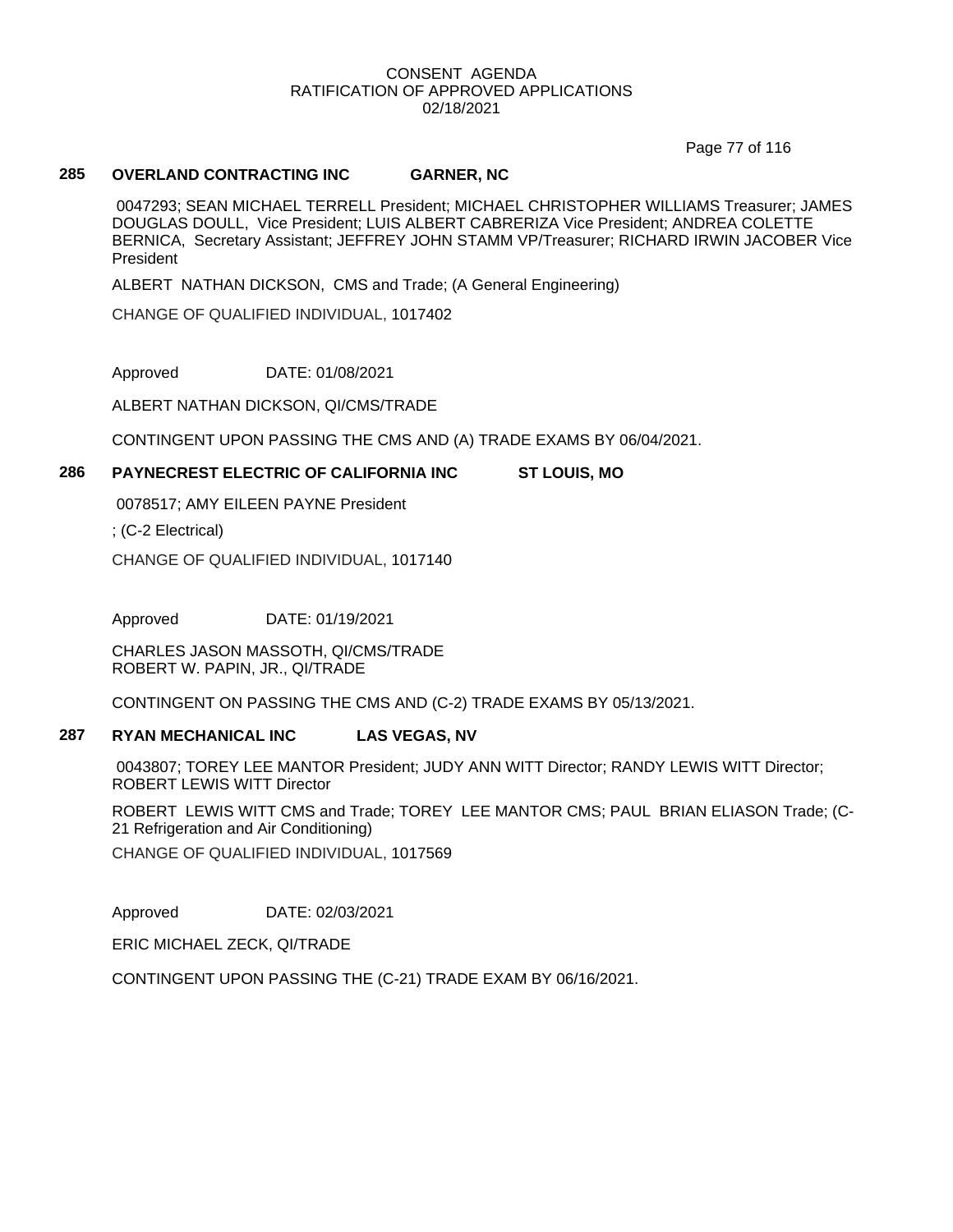Page 78 of 116

#### **288 SEQUOIA PACIFIC BUILDERS INC ROSEVILLE, CA**

0080122; JAY NEAL BOATWRIGHT President; NYLE ALVIN KELLER Secretary/Treasurer

; (B-2 Residential and Small Commercial)

CHANGE OF QUALIFIED INDIVIDUAL, 1017463

Approved DATE: 01/27/2021

CHRIS WENDELL EATOUGH, QI/CMS/TRADE

CONTINGENT UPON PASSING THE (B2) TRADE EXAM BY 06/09/2021.

#### **289 SILVER STATE FENCE & STAIN LLC RENO, NV**

0070764A; ANNEMARIE SIMPSON Managing Member; ALLEN LEE SIMPSON, SR Managing Member ANNEMARIE SIMPSON CMS; ALLEN LEE SIMPSON, JR CMS; ALLEN LEE SIMPSON, SR Trade; (A-21 Fencing and Guardrails) CHANGE OF QUALIFIED INDIVIDUAL, 1017322

Approved DATE: 02/03/2021

ALLEN LEE SIMPSON JR., QI/CMS

CONTINGENT UPON PASSING THE CMS EXAM BY 05/30/2021.

### **290 SIMPLE POWER INC TRUCKEE, CA**

0081359; MARK GORDON DICKSON President MARK GORDON DICKSON CMS and Trade; (C-2G Photovoltaics) CHANGE OF QUALIFIED INDIVIDUAL, 1017810

Approved DATE: 01/28/2021

BRANDON KEITH STRONG, QI/CMS/TRADE

CONTINGENT UPON PASSING THE CMS AND (C-2) TRADE EXAMS BY 07/06/2021.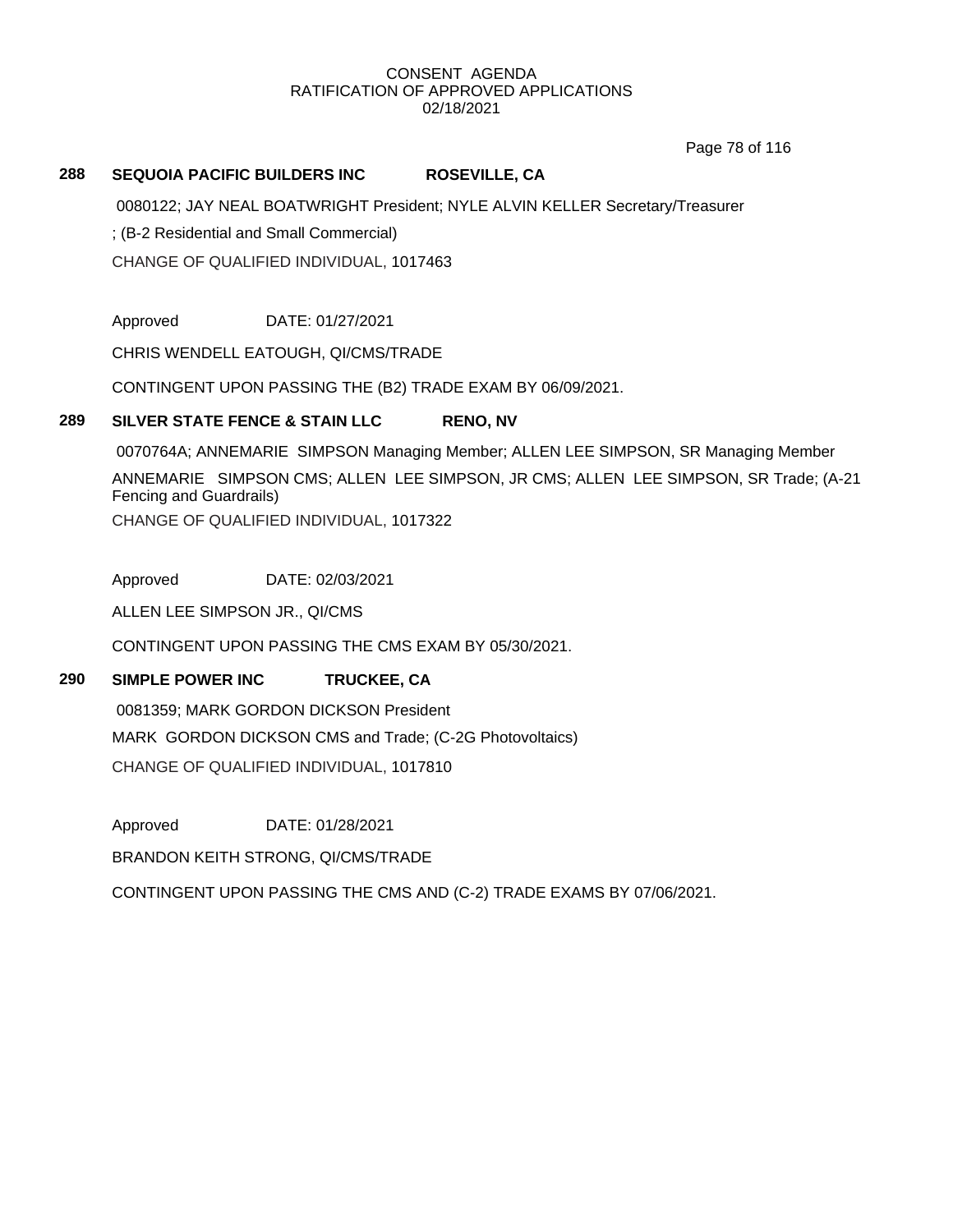Page 79 of 116

#### **291 STANLEY CONVERGENT SECURITY SOLUTIONS INC LAS VEGAS, NV**

0071024; JOHN EDWARD SKOWRONSKI, President; MEGGAN LYNNE EHRET, Secretary; MICHAEL ARTHUR BARTONE Treasurer; KAREN RAINS MAPLES, Director; ROBERT HINES RAFF, JR Chief Executive Officer

SCOTT PETER WULFORST CMS and Trade; (C-2C Fire Detection; C-2D Low Voltage)

CHANGE OF QUALIFIED INDIVIDUAL, 1017159

Approved DATE: 01/19/2021

MANUAL A. ROBLES, III, QI/CMS/TRADE

CONTINGENT UPON PASSING THE CMS AND TRADE (C-2c and C-2d) EXAMS BY 05/16/2021.

#### **292 T D R CONTRACTORS INC GILMER, TX**

0085846; JOHN ELLIOTT DEAN, President; RICKY WAYNE TAFF, Secretary RICKY WAYNE TAFF, Trade; JEREMY WAYNE THOMPSON, Trade; DUSTIN COLE VARNADO, CMS; (C-21 Refrigeration and Air Conditioning) CHANGE OF QUALIFIED INDIVIDUAL, 1017623

Approved DATE: 01/28/2021

RICKY WAYNE TAFF, QI/TRADE

# **293 WULFENSTEIN CONSTRUCTION CO INC PAHRUMP, NV**

0084910; DONALD MICHAEL MATTHEWS, President; STEPHEN JAMES CONCANNON Secretary; NATHAN LAMONT BEYLER Treasurer

STEPHEN JAMES CONCANNON CMS and Trade; (A General Engineering)

CHANGE OF QUALIFIED INDIVIDUAL, 1017732

Approved DATE: 01/19/2021

STEPHEN JAMES CONCANNON, SECRETARY, QI/CMS/TRADE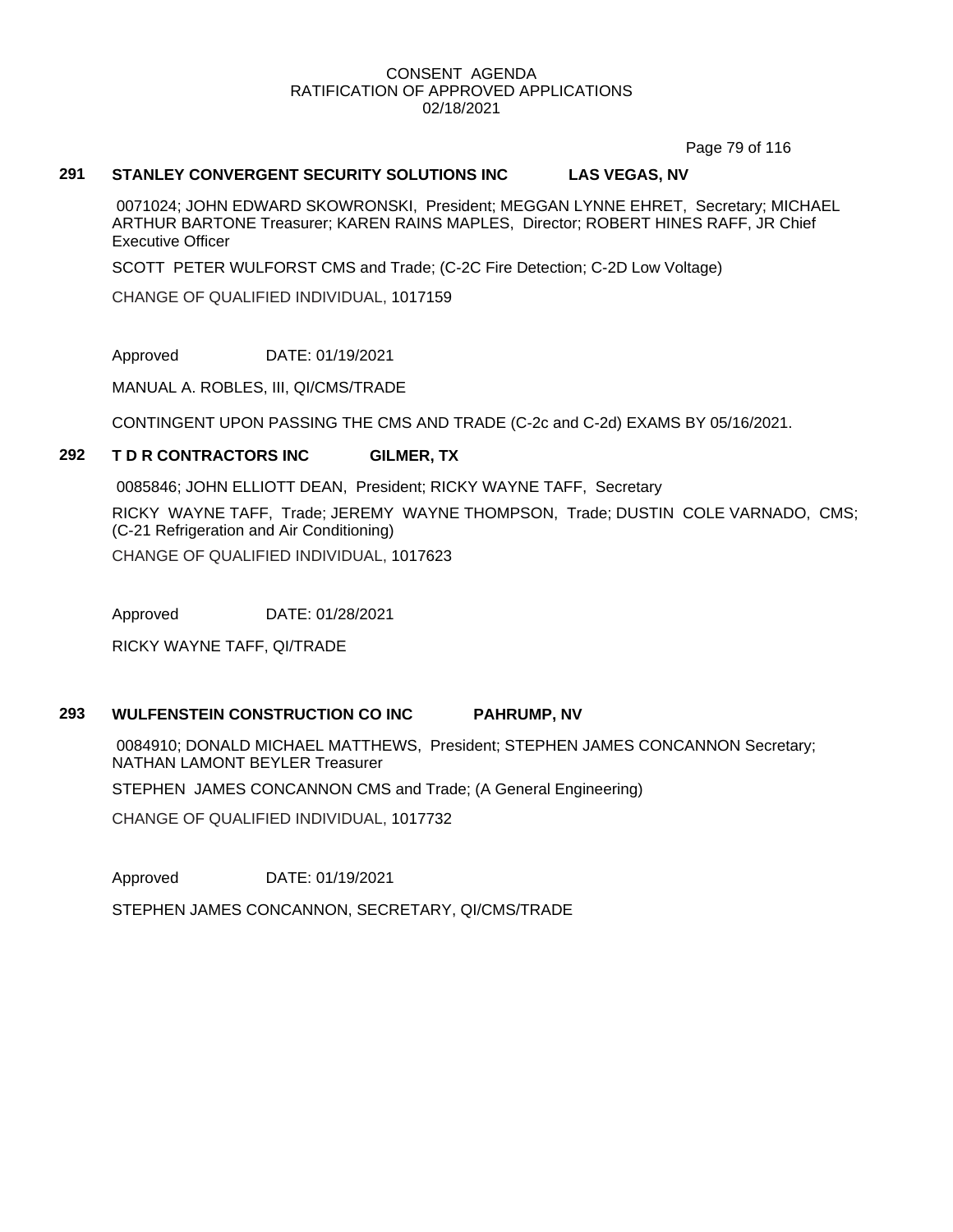Page 80 of 116

# **EXTENSION OF TIME TO REPLACE QUALIFIED INDIVIDUAL**

### **294 A M I MECHANICAL LLC LAS VEGAS, NV**

0077349; ALESHA ANN VERNON Manager

EXTENSION OF TIME TO REPLACE QUALIFIED INDIVIDUAL, 1018080

DATE: 01/27/2021

EXTENSION REQUEST TO REPLACE QUALIFIER UNTIL 02/28/2021

### **295 A M I MECHANICAL LLC LAS VEGAS, NV**

0076932; ALESHA ANN VERNON Manager

EXTENSION OF TIME TO REPLACE QUALIFIED INDIVIDUAL, 1018081

DATE: 01/27/2021

EXTENSION REQUEST TO REPLACE QUALIFIER UNTIL 02/28/2021

### **296 BURNHAM CONSTRUCTION SERVICES LLC HENDERSON, NV**

0079888; TONI LYNN BURNHAM Assistant Secretary; LYLE THOMAS BURNHAM Manager

LYLE THOMAS BURNHAM CMS and Trade

EXTENSION OF TIME TO REPLACE QUALIFIED INDIVIDUAL, 1017780

Approved DATE: 01/05/2021

EXTENSION OF TIME APPROVED TO FEBRUARY 4, 2021

# **297 BURNHAM PAINTING & DRYWALL CORP HENDERSON, NV**

0038555A; LYLE THOMAS BURNHAM President

LYLE THOMAS BURNHAM CMS and Trade

EXTENSION OF TIME TO REPLACE QUALIFIED INDIVIDUAL, 1017779

Approved DATE: 01/05/2021

EXTENSION OF TIME APPROVED TO FEBRUARY 4, 2021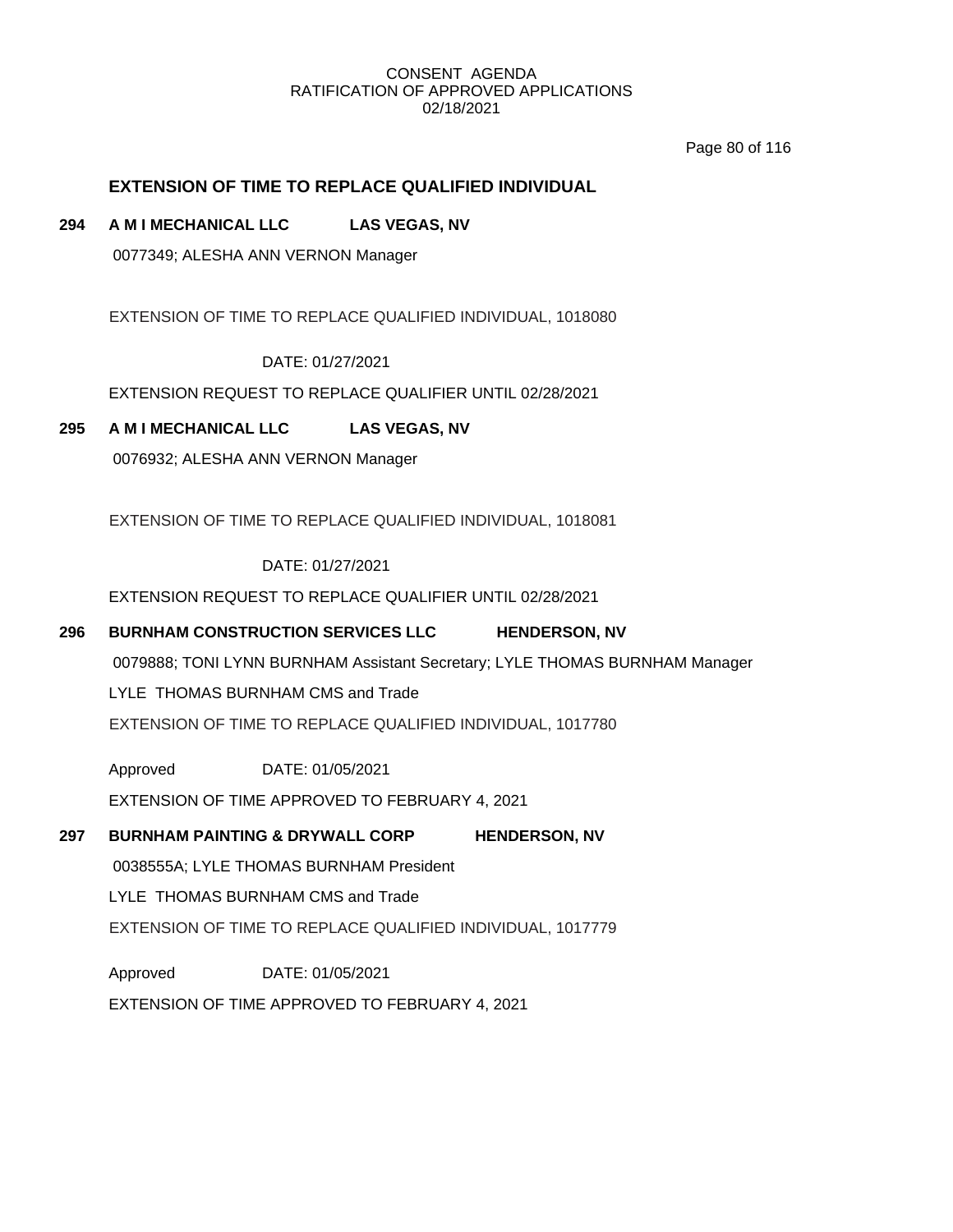Page 81 of 116

### **298 CRYSTAL PROPERTIES AND INVESTMENTS INC LAS VEGAS, NV**

0086588; PETER VITO ANELLO President

PETER VITO ANELLO CMS

EXTENSION OF TIME TO REPLACE QUALIFIED INDIVIDUAL, 1017988

Approved DATE: 01/20/2021

EXTENSION TO REPLACE QUALIFIER BY 02/15/2021

**299 GARDEN SHOP NURSERY LANDSCAPING DIVISION INC SPARKS, NV** 0072022; MICHAEL JAMES WARDEN President; TONI ALLISON WARDEN Secretary

EXTENSION OF TIME TO REPLACE QUALIFIED INDIVIDUAL, 1018223

Approved DATE: 02/04/2021

EXTENSION TO REPLACE THE QUALIFIED INDIVIDUAL UNTIL 05/03/2021

**300 GARDEN SHOP NURSERY LANDSCAPING DIVISION INC SPARKS, NV** 0054065; MICHAEL JAMES WARDEN President; TONI ALLISON WARDEN Secretary

EXTENSION OF TIME TO REPLACE QUALIFIED INDIVIDUAL, 1018224

Approved EXTENSION TO REPLACE THE QUALIFIED INDIVIDUAL UNTIL 05/03/2021 DATE: 02/04/2021

**301 GARDEN SHOP NURSERY LANDSCAPING DIVISION INC SPARKS, NV** 0027921A; MICHAEL JAMES WARDEN President; TONI ALLISON WARDEN Secretary

EXTENSION OF TIME TO REPLACE QUALIFIED INDIVIDUAL, 1018225

Approved EXTENSION TO REPLACE THE QUALIFIED INDIVIDUAL UNTIL 05/03/2021 DATE: 02/04/2021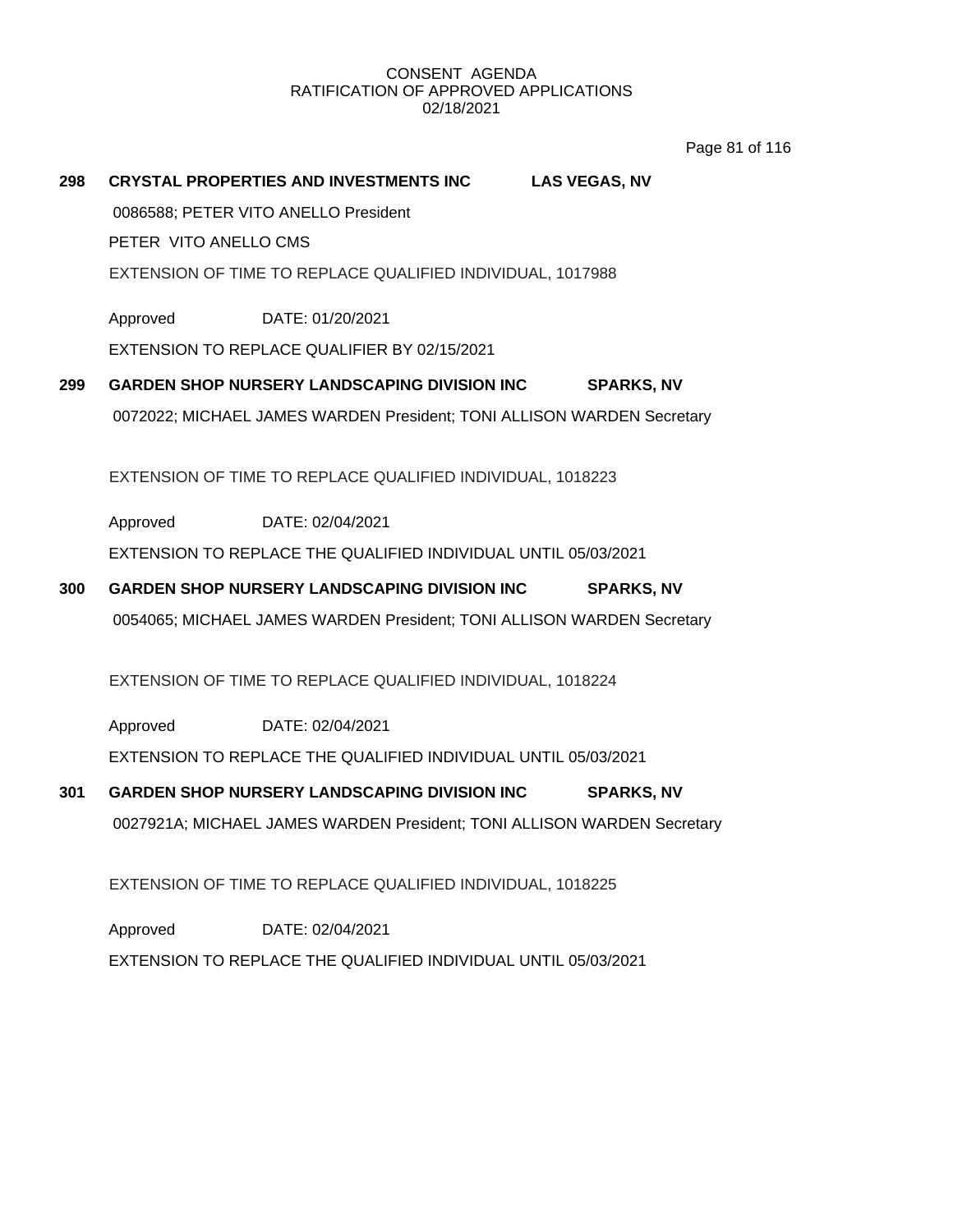Page 82 of 116

#### **302 MILLENNIUM ALARM SYSTEMS INC LAS VEGAS, NV**

0074797; NIELS-OLE APPELQUIST STAEHR President; MARTIN ASKGAARD Vice President NIELS-OLE APPELQUIST STAEHR CMS

EXTENSION OF TIME TO REPLACE QUALIFIED INDIVIDUAL, 1017777

Approved DATE: 01/04/2021

#### **303 MILLENNIUM ALARM SYSTEMS INC LAS VEGAS, NV**

0074797; NIELS-OLE APPELQUIST STAEHR President; MARTIN ASKGAARD Vice President

NIELS-OLE APPELQUIST STAEHR CMS

EXTENSION OF TIME TO REPLACE QUALIFIED INDIVIDUAL, 1017987

Denied DATE: 01/21/2021

2ND REQUEST FOR EXTENSION TO REPLACE QUALIFIER

### **304 R & L STUCCO LLC HENDERSON, NV**

0084689; RUDY BARRERA HERNANDEZ Manager; LYLE THOMAS BURNHAM Manager

LYLE THOMAS BURNHAM CMS and Trade

EXTENSION OF TIME TO REPLACE QUALIFIED INDIVIDUAL, 1017781

Approved DATE: 01/05/2021

EXTENSION OF TIME APPROVED TO FEBRUARY 4, 2021

### **305 SEQUOIA PACIFIC BUILDERS INC ROSEVILLE, CA**

0080122; JAY NEAL BOATWRIGHT President; NYLE ALVIN KELLER Secretary/Treasurer

EXTENSION OF TIME TO REPLACE QUALIFIED INDIVIDUAL, 1018052

Approved DATE: 01/26/2021

EXTENSION TO REPLACE QUALIFIER UNTIL 02/29/2021.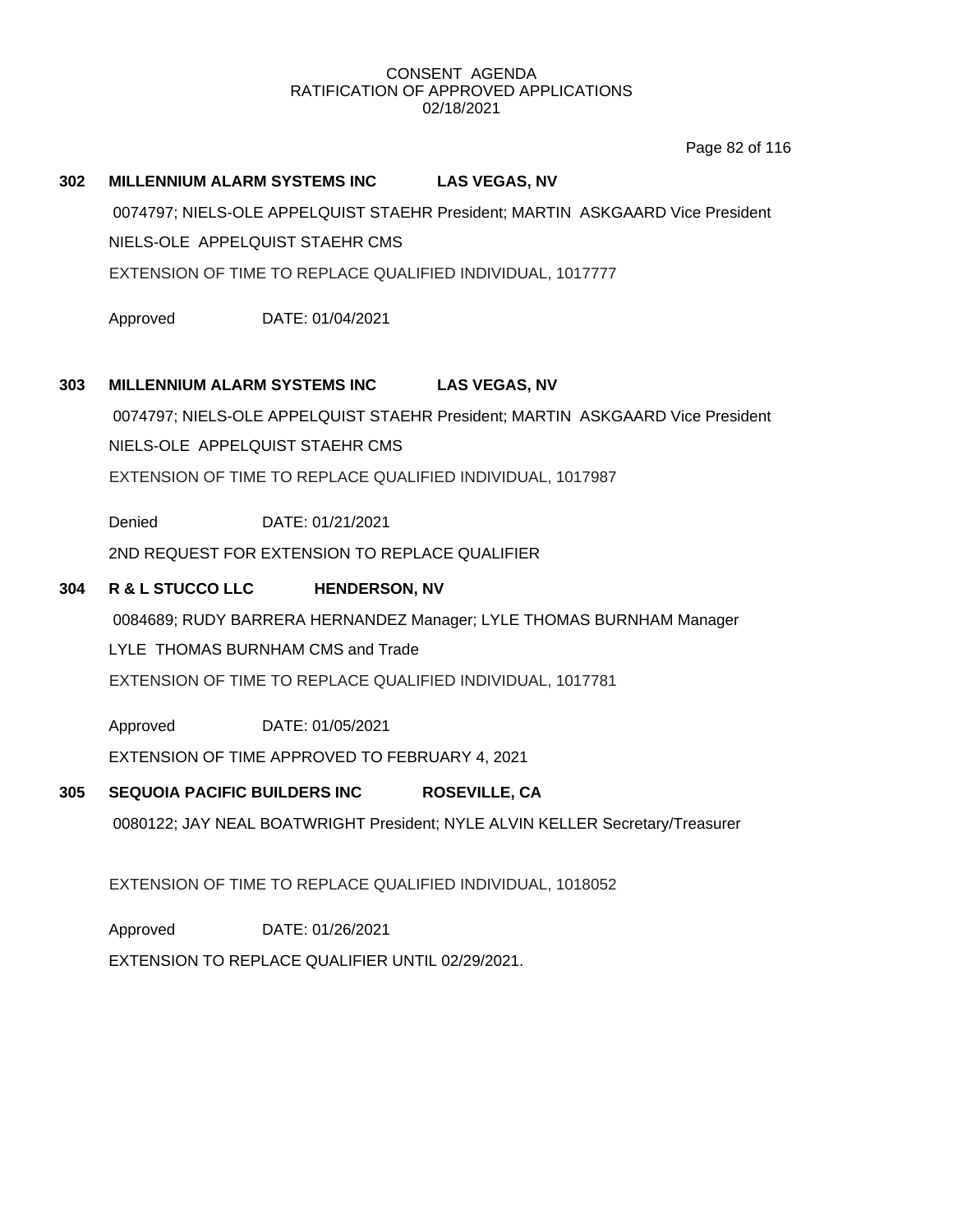Page 83 of 116

### **FINANCIAL STATEMENT REVIEW**

#### **306 GOLDEN RULE MARKETING LLC LAS VEGAS, NV**

0076664; JVON MARIE DANFORTH, Manager; DANE EARL DANFORTH, Manager SHERRY MARIE AUSTIN CMS and Trade; (C-6A Outdoor Advertising) FINANCIAL REVIEW, 1016536

Approved DATE: 01/12/2021

WITH LOWER LIMIT OF \$245,000.00

# **307 JEFF HEIT PLUMBING CO LLC LAS VEGAS, NV**

0014516A; BERNICE HEIT Member ; (C-1 Plumbing and Heating) FINANCIAL REVIEW, 1016596

Approved DATE: 01/27/2021 WITH LOWER LIMIT OF \$10,000.00

# **308 MARTINEZ LANDSCAPING RENO, NV**

0053277; RAUL MARTINEZ Owner RAUL MARTINEZ CMS and Trade FINANCIAL REVIEW, 1016957

Approved DATE: 01/28/2021 WITH A REDUCTION IN LICENSE LIMIT TO \$4,900,000, BOND TO REMAIN AT \$50,000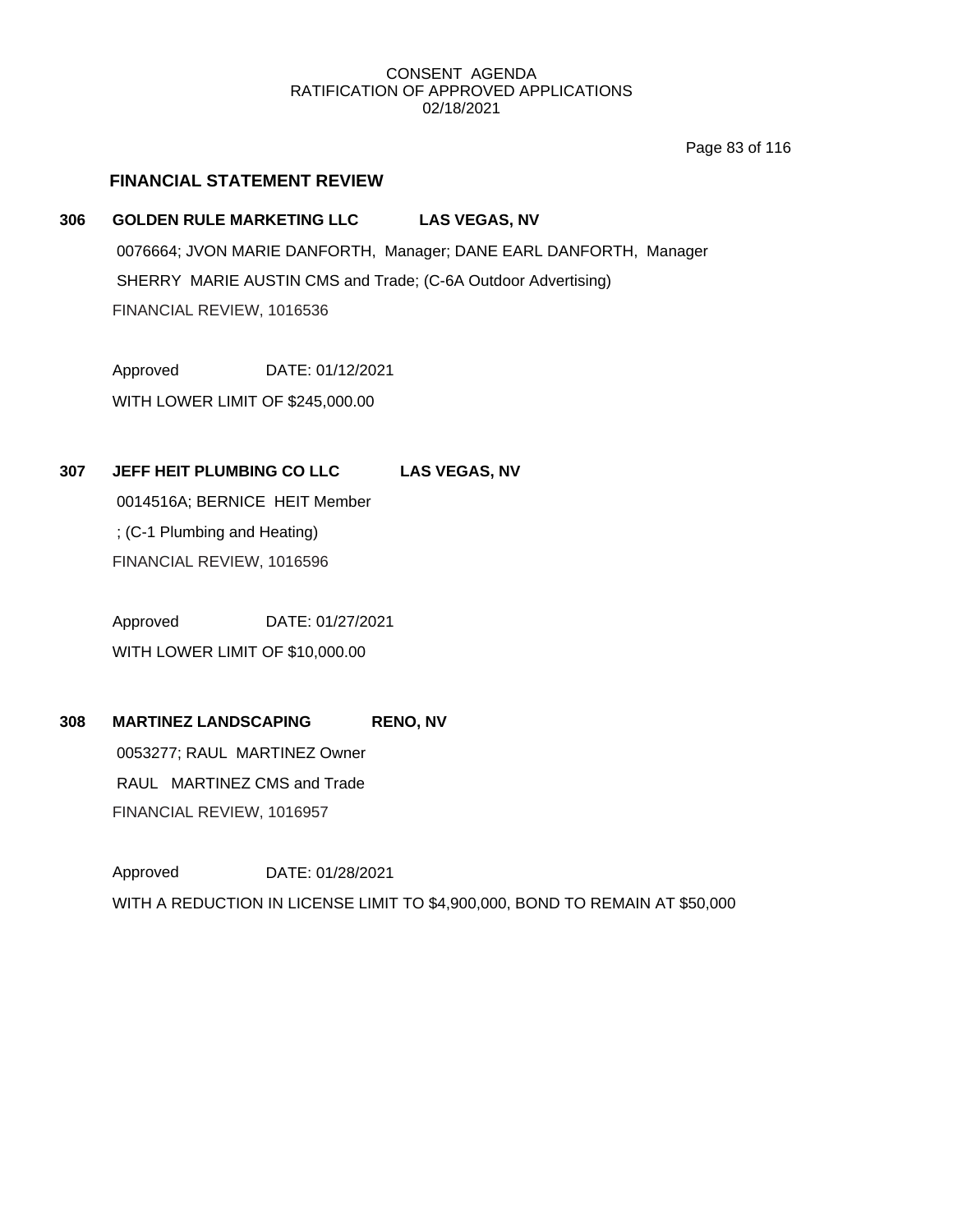Page 84 of 116

## **309 THE LIGHTING GUYS LLC SPARKS, NV**

0079603; GAYLAN JAMES CORKILL Manager; BRIAN JAY KAUFMAN Manager GAYLAN JAMES CORKILL; BRIAN JAY KAUFMAN CMS and Trade; (C-2A Electrical Wiring) FINANCIAL REVIEW, 1017730

Approved DATE: 12/31/2020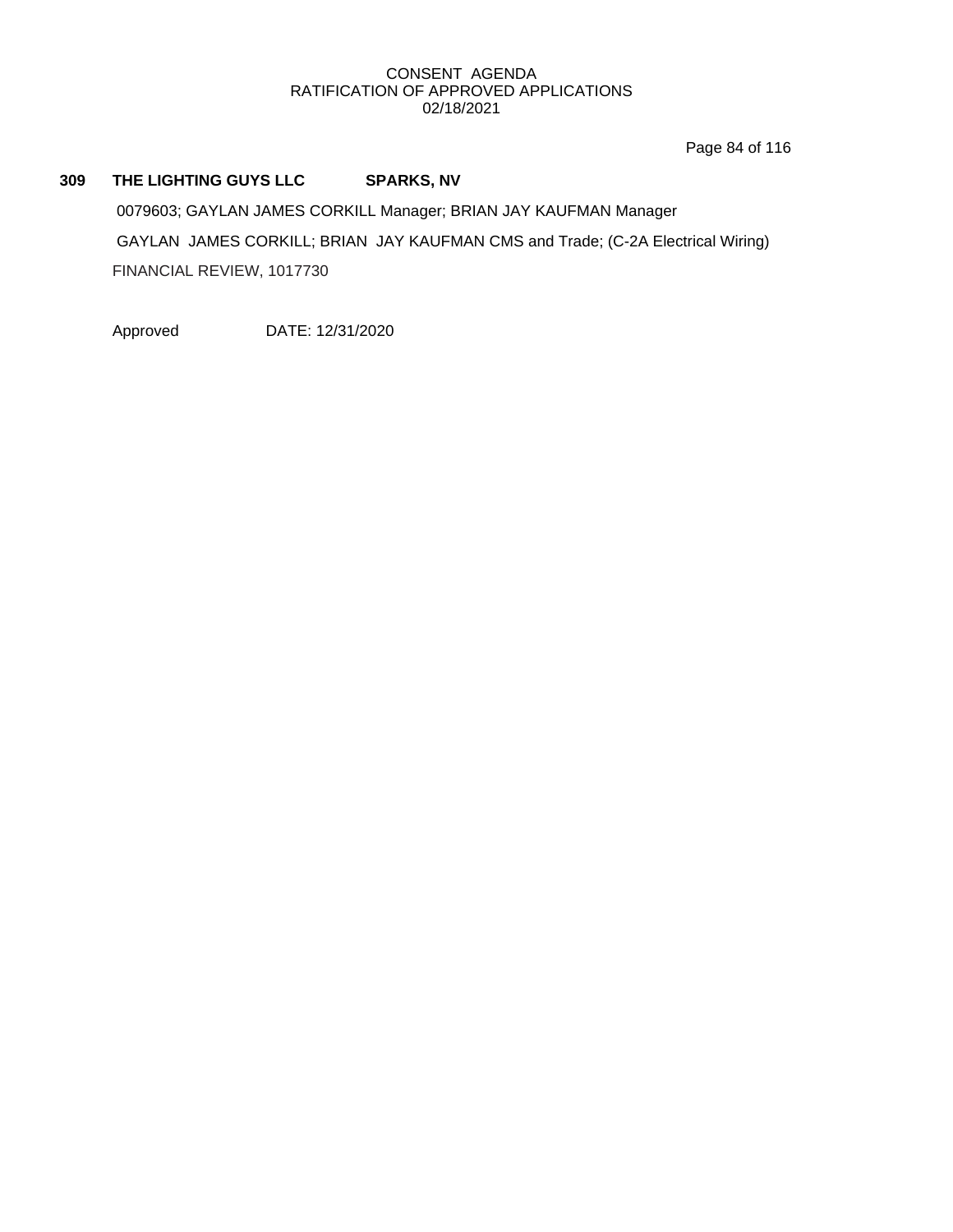Page 85 of 116

#### **NAME CHANGE**

#### **310 A ROOTER MAN PLUMBING SEWER & DRAIN CLEANING SERV RENO, NV**

NAME CHANGE, 1017641 RALPH ANTHONY ROWE CMS and Trade; RALPH ANTHONY ROWE CMS and Trade 0058045A; 0074388; RALPH ANTHONY ROWE President; SHARAL MARIE ROWE Treasurer

Approved DATE: 01/08/2021

FROM: A ROOTER MAN PLUMBING SEWER & DRAIN CLEANING SERV DBA A WATER DAMAGE SPECIALIST TO: A ROOTER MAN PLUMBING SEWER & DRAIN CLEANING SERV DBA A SEWER MAN

#### **311 ATLAS CONSTRUCTION GROUP LLC TULSA, OK**

0081583; RICHARD JOSEPH DIANGELO Manager; JOHN MICHAEL OWEN Manager

CASEY RON CALDWELL CMS and Trade; JOHN MICHAEL OWEN CMS

NAME CHANGE, 1017675

Approved DATE: 01/14/2021

FROM: ATLAS GENERAL CONTRACTORS LLC TO: ATLAS CONSTRUCTION GROUP LLC

#### **312 CABINETWORKS GROUP MICHIGAN LLC LAS VEGAS, NV**

0076207; 0076955; JOHN GERARD SZNEWAJS Manager

JAMES FRANKLIN ZEH, II CMS and Trade; STEVEN CAREY INGERSOLL CMS and Trade

NAME CHANGE, 1017560

Approved DATE: 01/20/2021

FROM: MASCO CABINETRY LLC TO: CABINETWORKS GROUP MICHIGAN LLC

#### **313 CLARK COUNTY WATER INC HENDERSON, NV**

0046462; WILLIAM J BROWNELL President

WILLIAM J BROWNELL CMS and Trade

NAME CHANGE, 1017686

Approved DATE: 01/14/2021

FROM: CLARK COUNTY WATER INC DBA KINETICO QUALITY WATER SYSTEMS TO: CLARK COUNTY WATER INC DBA KINETICO QUALITY WATER SYSTEMS OF LAS VEGAS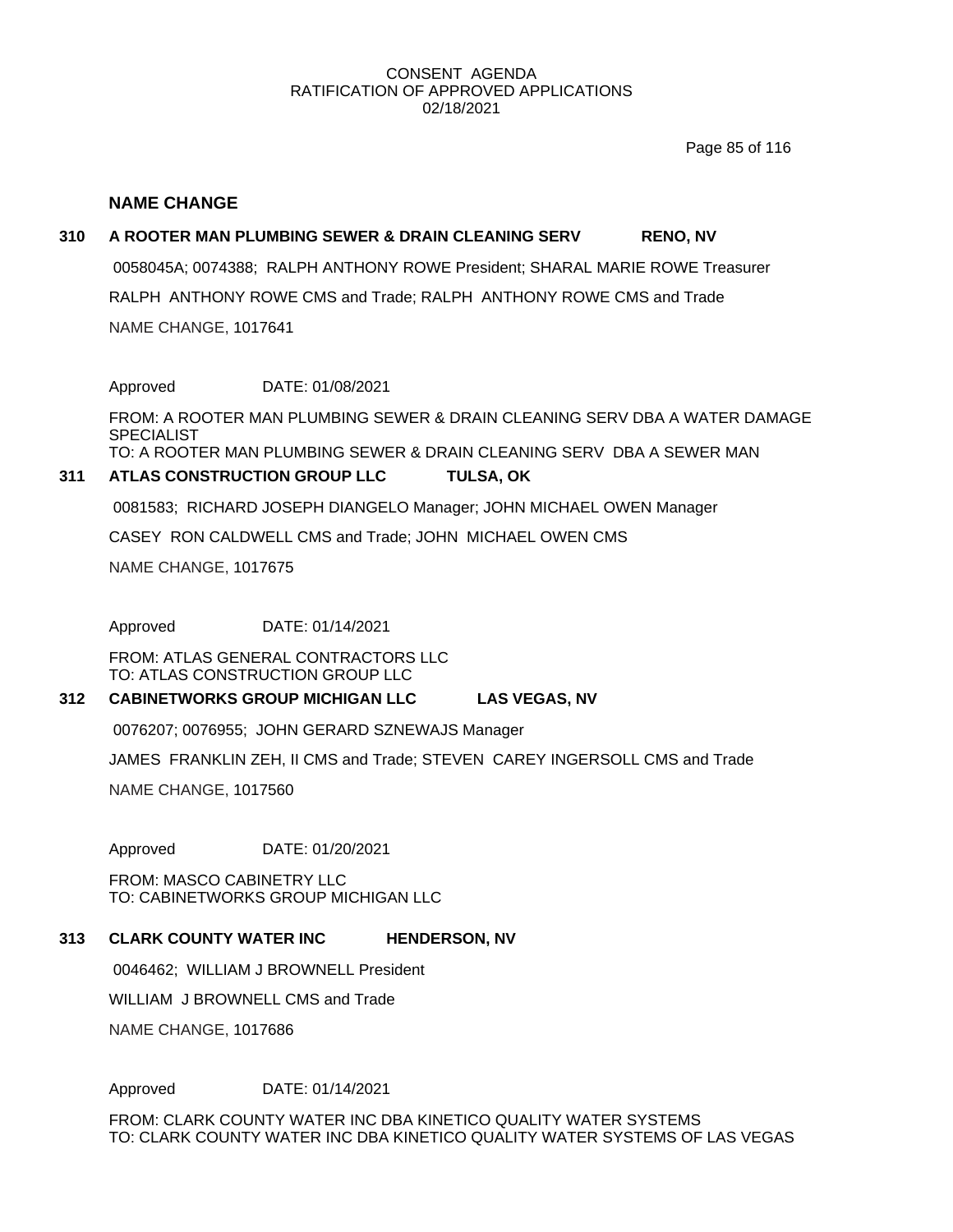Page 86 of 116

#### **314 COOLSYS LIGHT COMMERCIAL SOLUTIONS LLC Las Vegas, NV**

0082650; 0082651; ROBERT BENJEMIN LONDON Manager

FALLIN JAY PARKER CMS and Trade; FALLIN JAY PARKER CMS and Trade

NAME CHANGE, 1017401

Approved DATE: 01/20/2021

FROM: LEGACY AIR HVAC LLC DBA LEGACY NEVADA TO: COOLSYS LIGHT COMMERCIAL SOLUTIONS LLC

#### **315 CREST HEIGHTS COMPANY OF NEVADA ELKO, NV**

0003417A; DOUGLAS WAYNE BAILEY President

DOUGLAS WAYNE BAILEY CMS and Trade

NAME CHANGE, 1017672

Approved DATE: 01/20/2021

FROM: CREST HEIGHTS COMPANY OF NEVADA DBA BAILEY CONSTRUCTION TO: CREST HEIGHTS COMPANY OF NEVADA DBA BAILEY HOMES

#### **316 GESCO HENDERSON, NV**

0077357; BRIAN JAMES SWETT President

BRIAN JAMES SWETT CMS and Trade

NAME CHANGE, 1017849

Approved DATE: 01/28/2021

FROM: GESCO NV TO: GESCO

#### **317 JAYLEE FENCE LLC NORTH LAS VEGAS, NV**

0052954; 0075086; LAWRENCE ELMER BEBER Managing Member

RODNEY JAY BEBER CMS and Trade; LAWRENCE ELMER BEBER CMS and Trade

NAME CHANGE, 1017533

Approved DATE: 01/05/2021

FROM: JAYLEE FENCE LLC DBA PARK PRO TO: JAYLEE FENCE LLC DBA PARK PRO PLAYGROUNDS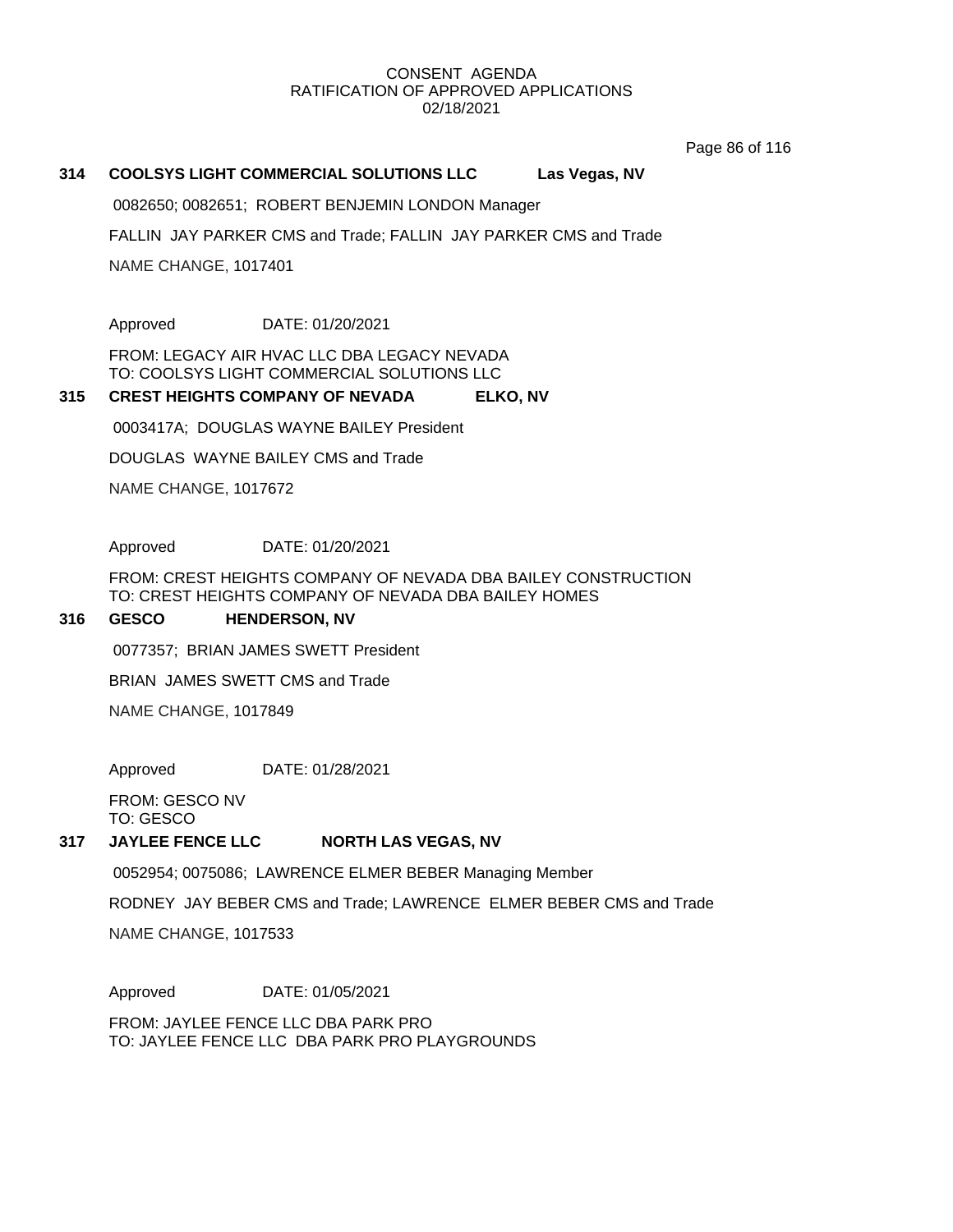Page 87 of 116

#### **318 KELLER INDUSTRIAL INC ROCKAWAY, NJ**

0069738; 0076288; THOMAS J TUOZZOLO, President; RICHARD NATHAN YALE Secretary; GREGORY T ZIEGLER, Vice President; JAMES E KIERNAN, Other; PAUL CHRISTIAN SCHMALL Vice President

KENNETH EDWARD WIGG CMS and Trade; KENNETH EDWARD WIGG CMS and Trade

NAME CHANGE, 1017638

Approved DATE: 01/08/2021

FROM: MORETRENCH AMERICAN CORPORATION TO: KELLER INDUSTRIAL INC

#### **319 MARVIN D BLACK COMPANIES LLC HENDERSON, NV**

MDBLACK; 0087575; MARVIN DANIEL BLACK, JR Manager; THERESA ANN BLACK, Manager

MARVIN DANIEL BLACK, JR CMS and Trade

NAME CHANGE, 1017639

Approved DATE: 01/20/2021

FROM: MARVIN D BLACK COMPANIES LLC TO: MARVIN D BLACK COMPANIES LLC DBA MDBLACK

#### **320 MITSUBISHI POWER AMERICAS INC LAKE MARY, FL**

0071772; HIROSHI NISHIO Treasurer; WILLIAM ANTHONY NEWSOME, JR Vice President; PAUL FREDERICK BROWNING President/CEO; ARUNAVA MITRA Vice President

KEN BORAL CMS and Trade

NAME CHANGE, 1017268

#### Approved DATE: 01/20/2021

FROM:MITSUBISHI HITACHI POWER SYSTEMS AMERICAS INC TO: MITSUBISHI POWER AMERICAS INC

#### **321 NEVADA CUSTOM CONCRETE LLC LAS VEGAS, NV**

LEGACY CUSTOM CONCRETE LLC; 0084017; ALMA DELIA JAQUEZ DE BORUNDA, Managing Member; ALFONSO ELENES CONTRERAS, Managing Member

ALFONSO ELENES CONTRERAS, CMS and Trade

NAME CHANGE, 1017637

Approved DATE: 01/08/2021

FROM: NEVADA CUSTOM CONCRETE LLC TO: NEVADA CUSTOM CONCRETE LLC DBA LEGACY CUSTOM CONCRETE LLC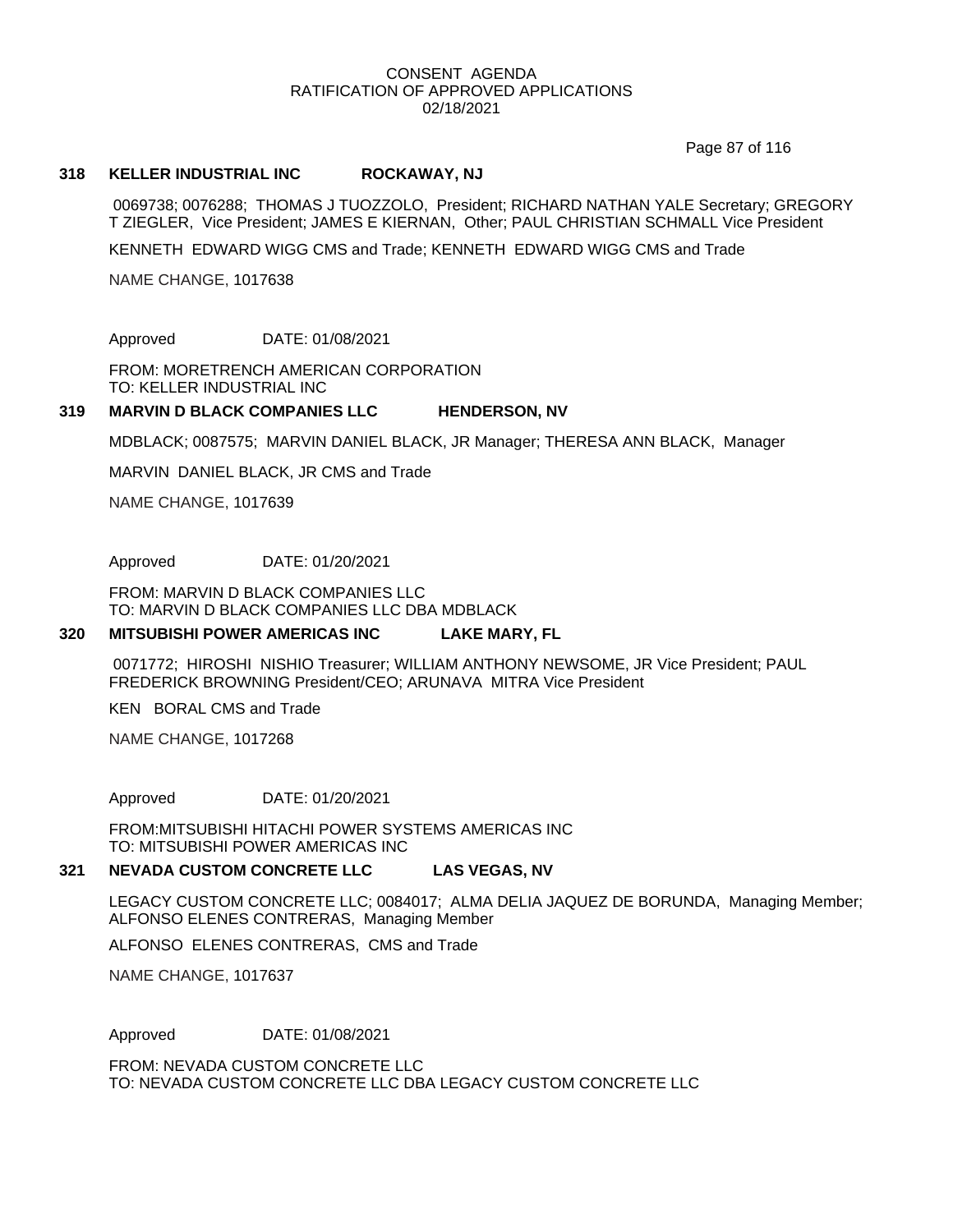Page 88 of 116

#### **322 NORMAN VENTURES NV INC RENO, NV**

0085662; 0085663; 0085729; 0085730; 0085731; 0085844; 0087209; 0087486; DARRELL RICHARD NORMAN, President

DARRELL RICHARD NORMAN, CMS; DARRELL RICHARD NORMAN, CMS and Trade; DARRELL RICHARD NORMAN, CMS and Trade; JESSE LANE PARENT, Trade; DARRELL RICHARD NORMAN, CMS and Trade; DARRELL RICHARD NORMAN, CMS and Trade; DARRELL RICHARD NORMAN, CMS and Trade; DARRELL RICHARD NORMAN, CMS and Trade; DARRELL RICHARD NORMAN, CMS and Trade

NAME CHANGE, 1018001

Approved DATE: 02/02/2021

APPROVED ON LICENSE #0087486 ONLY FROM: NORMAN VENTURES NV INC TO: NORMAN VENTURES NV INC DBA VIKING ELECTRIC NV

#### **323 SUMMIT SPECIALIZED INSTALLATIONS USA INC SHERWOOD PARK, AB**

0086385; ROBERT BLAKE MCGRATH President

JEFFREY PARLEY JENSEN, CMS and Trade

NAME CHANGE, 1017996

Approved DATE: 01/28/2021

FROM: SUMMIT SWING STAGE USA INC TO: SUMMIT SPECIALIZED INSTALLATIONS USA INC

#### **324 SUN CITY REPLACEMENT WINDOWS LLC LAS VEGAS, NV**

0056906; 0082260; SHANE ANTHONY SCHUCKMAN Member

STEVEN HAROLD KEENER CMS and Trade; STEVEN HAROLD KEENER CMS and Trade

NAME CHANGE, 1017724

#### Approved DATE: 01/14/2021

FROM: SUN CITY REPLACEMENT WINDOWS LLC DBA RENEWAL BY ANDERSEN OF LAS VEGAS TO: SUN CITY REPLACEMENT WINDOWS LLC DBA RENEWAL BY ANDERSEN OF NEVADA

#### **325 TIM TWISSELMAN ENTERPRISES INC SAN LUIS OBISPO, CA**

0082255; TIMOTHY LOUIS TWISSELMAN President; KAREN PHYLLIS TWISSELMAN Secretary

TIMOTHY LOUIS TWISSELMAN CMS and Trade

NAME CHANGE, 1016639

#### Approved DATE: 01/05/2021

FROM: TIM TWISSELMAN ENTERPRISES INC DBA CLEAN ENERGY ADVANTAGE

TO: TIM TWISSELMAN ENTERPRISES INC DBA TWISSELMAN CONSTRUCTION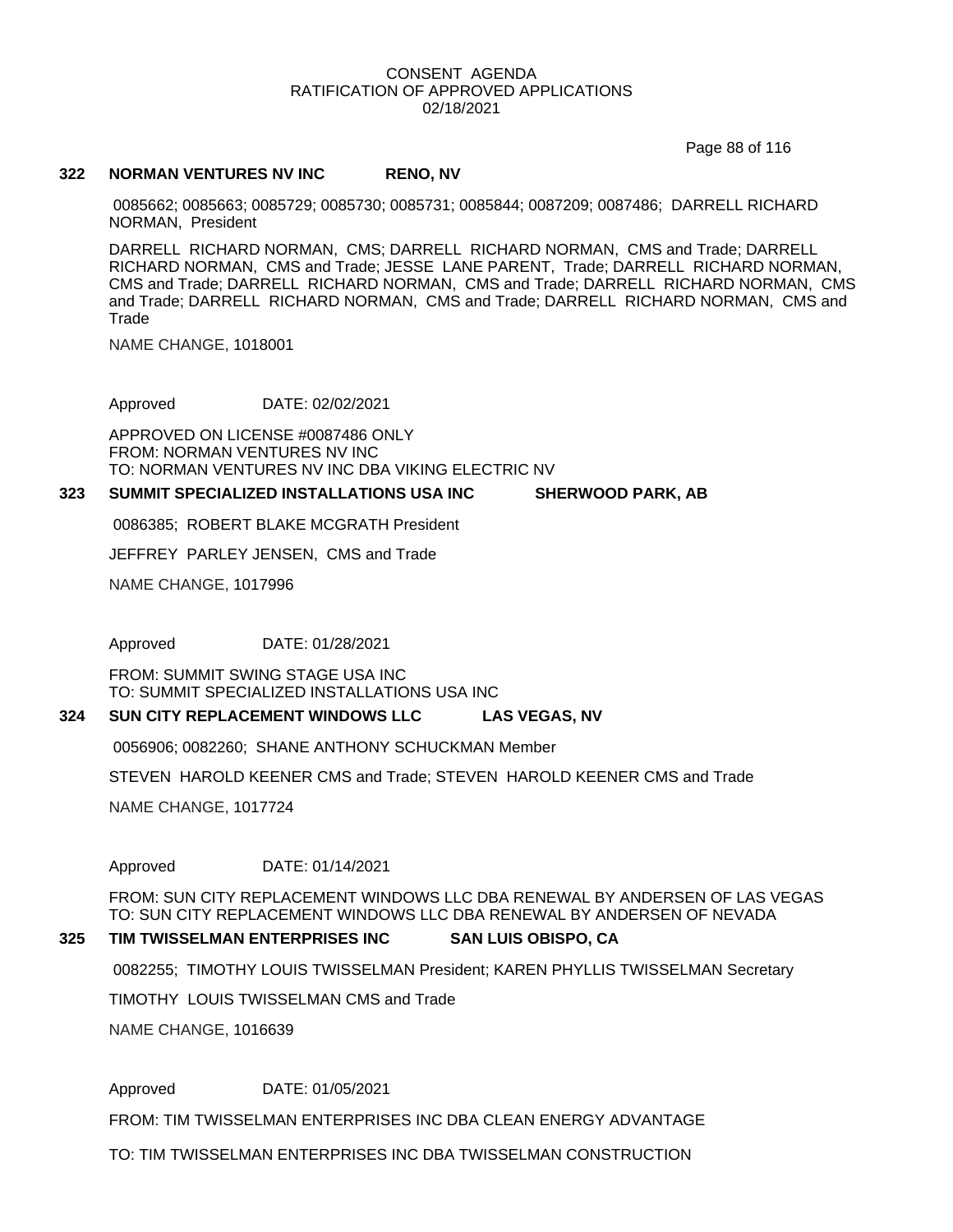Page 89 of 116

#### **326 TRI POINTE HOMES NEVADA INC LAS VEGAS, NV**

0003633A; THOMAS JOSEPH MITCHELL President; DAVID LEE, Secretary; CHRISTOPHER JAMES MARTIN, Treasurer; CARLOS MARIO ZULUAGA, Vice President

CARLOS MARIO ZULUAGA, CMS and Trade

NAME CHANGE, 1017886

Approved DATE: 01/27/2021

FROM: PARDEE HOMES OF NEVADA TO: TRI POINTE HOMES NEVADA INC

#### **327 WEST STAR BUILDERS LLC RENO, NV**

Q S T BUILDERS; 0087615; 0087616; LUIS BORREGO, JR Manager

JASON OMAR WARFIELD Trade; LUIS BORREGO, JR CMS; LUIS BORREGO, JR CMS; JASON OMAR WARFIELD Trade

NAME CHANGE, 1017947

Approved DATE: 01/28/2021

FROM: WEST STAR BUILDERS LLC TO: WEST STAR BUILDERS LLC DBA Q S T BUILDERS APPROVE ON LICENSE NUMBERS 0087615 AND 0087616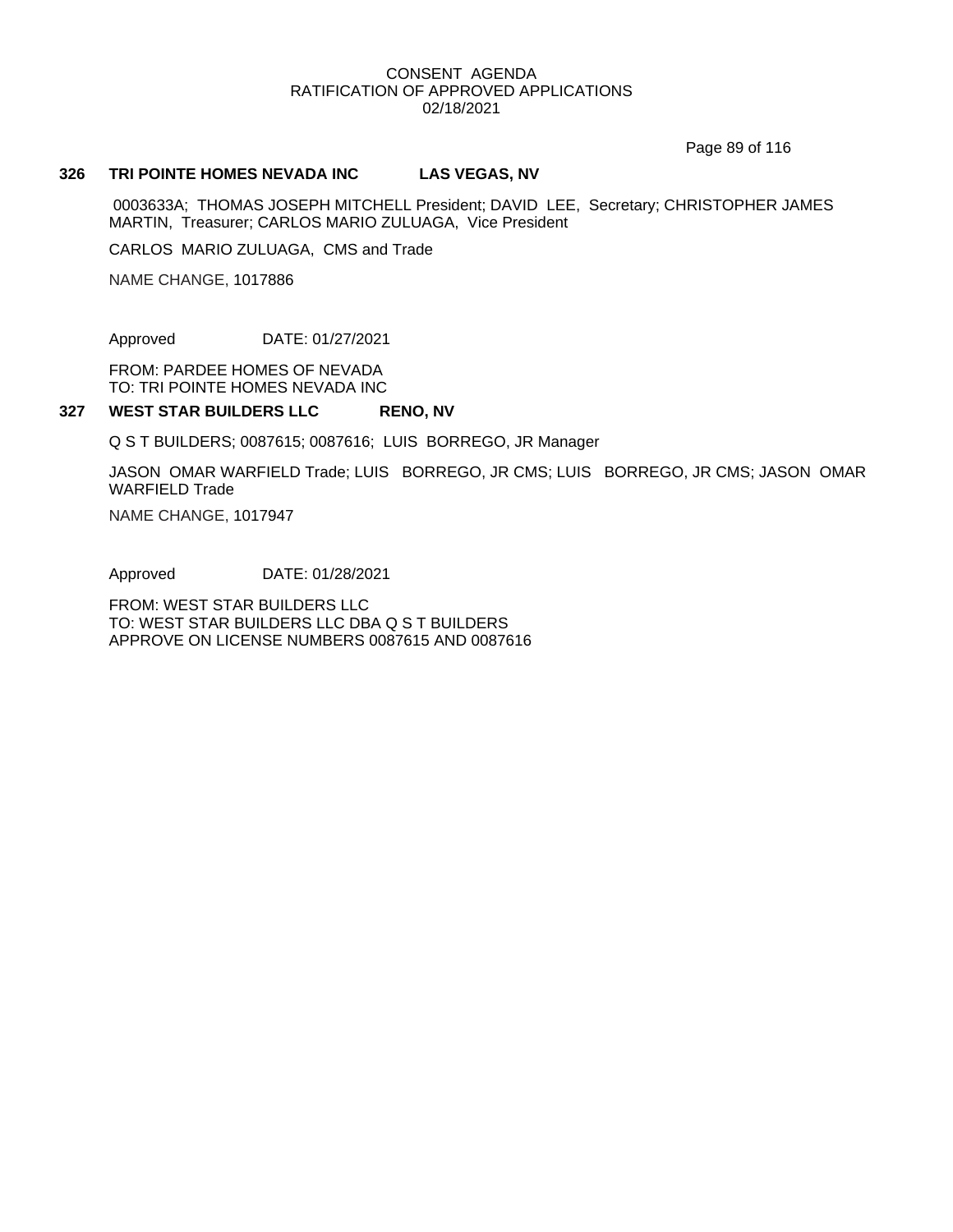Page 90 of 116

|                                         | PERMANENT RAISE IN LIMIT                                                                                                                             |                                                                   |                                                                                            |  |  |
|-----------------------------------------|------------------------------------------------------------------------------------------------------------------------------------------------------|-------------------------------------------------------------------|--------------------------------------------------------------------------------------------|--|--|
| 328                                     | <b>5 STAR STUCCO INC</b>                                                                                                                             | <b>SPARKS, NV</b>                                                 |                                                                                            |  |  |
| 0077058; JEFFERY GLEN TOLIVER President |                                                                                                                                                      |                                                                   |                                                                                            |  |  |
|                                         |                                                                                                                                                      | JEFFREY GLEN TOLIVER CMS and Trade; (C-17 Lathing and Plastering) |                                                                                            |  |  |
|                                         | PERMANENT RAISE IN LIMIT, 1017614                                                                                                                    |                                                                   |                                                                                            |  |  |
|                                         |                                                                                                                                                      | <b>LIMIT: Unlimited</b>                                           | BOND: \$50,000.00                                                                          |  |  |
|                                         | Approved                                                                                                                                             | DATE: 01/08/2021                                                  |                                                                                            |  |  |
|                                         | CONTINGENT UPON \$50,000 BOND                                                                                                                        |                                                                   |                                                                                            |  |  |
| 329                                     | AMERICAN RIVER CAULKING INC                                                                                                                          | <b>COLFAX, CA</b>                                                 |                                                                                            |  |  |
|                                         | 0086881; MARY ANN SPENCER GUTIERREZ, President; RICHARD WADE TURNER, Secretary; GARY<br>LIONEL GUTIERREZ, Director; SPENCER RICHARD GUTIERREZ, Other |                                                                   |                                                                                            |  |  |
|                                         |                                                                                                                                                      |                                                                   | GARY LIONEL GUTIERREZ, CMS and Trade; (C-36 Installing Urethane; C-36 Installing Urethane) |  |  |
|                                         | PERMANENT RAISE IN LIMIT, 1017587                                                                                                                    |                                                                   |                                                                                            |  |  |
|                                         |                                                                                                                                                      | LIMIT: \$1,000,000.00                                             | BOND: \$30,000.00                                                                          |  |  |
|                                         | Approved                                                                                                                                             | DATE: 01/07/2021                                                  |                                                                                            |  |  |
|                                         | CONTINGENT UPON \$30,000 BOND                                                                                                                        |                                                                   |                                                                                            |  |  |
| 330                                     | ASPEN DECKING COATING & SEALANTS LLC<br><b>LAS VEGAS, NV</b>                                                                                         |                                                                   |                                                                                            |  |  |
|                                         | 0086034; ASPEN INVESTMENTS LLC Manager; CHRISTOPHER ALAN SCHULTZ Manager                                                                             |                                                                   |                                                                                            |  |  |
|                                         | CHRISTOPHER ALAN SCHULTZ CMS and Trade; (C-4 Painting and Decorating)                                                                                |                                                                   |                                                                                            |  |  |
|                                         | PERMANENT RAISE IN LIMIT, 1017292                                                                                                                    |                                                                   |                                                                                            |  |  |
|                                         |                                                                                                                                                      | LIMIT: \$2,800,000.00                                             | BOND: \$30,000.00                                                                          |  |  |
|                                         | Approved                                                                                                                                             | DATE: 01/25/2021                                                  |                                                                                            |  |  |
| 331                                     | <b>ASPEN RESTORATIONS LLC</b>                                                                                                                        | <b>LAS VEGAS, NV</b>                                              |                                                                                            |  |  |
|                                         | 0086102; ASPEN INVESTMENTS LLC Managing Member; CHRISTOPHER ALAN SCHULTZ Other                                                                       |                                                                   |                                                                                            |  |  |
|                                         | CHRISTOPHER ALAN SCHULTZ CMS and Trade; (C-4 Painting and Decorating)                                                                                |                                                                   |                                                                                            |  |  |
|                                         | PERMANENT RAISE IN LIMIT, 1017293                                                                                                                    |                                                                   |                                                                                            |  |  |
|                                         |                                                                                                                                                      | LIMIT: \$2,800,000.00                                             | BOND: \$30,000.00                                                                          |  |  |
|                                         | Approved                                                                                                                                             | DATE: 01/25/2021                                                  |                                                                                            |  |  |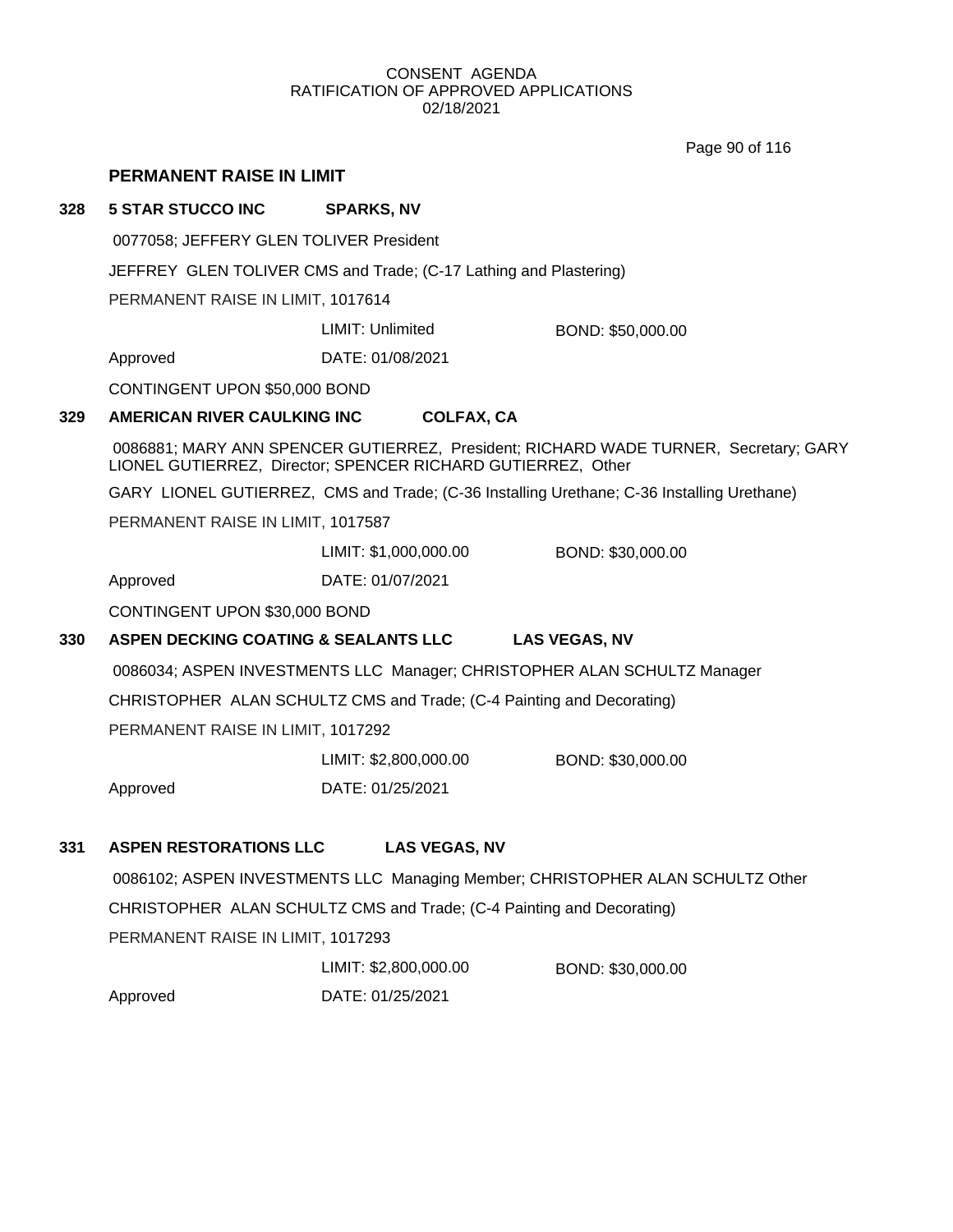Page 91 of 116

#### **332 B A C H LAND DEVELOPMENT LLC LAS VEGAS, NV**

0085590; WILLIAM JOHN BUSHKIE, Managing Member; SCOTT DEWITT SMITH, Managing Member; BRIAN EDWARD KLINGE, Managing Member

WILLIAM JOHN BUSHKIE, CMS and Trade; (B-2 Residential and Small Commercial)

PERMANENT RAISE IN LIMIT, 1017680

LIMIT: Unlimited BOND: \$50,000.00

Approved DATE: 01/07/2021

CONTINGENT UPON RECEIPT OF \$50,000.00 BOND

#### **333 BARLEY REFRIGERATION LLC LAS VEGAS, NV**

0085558; JUAN JOSE BARAJAS, Managing Member

JUAN JOSE BARAJAS, CMS and Trade; (C-21 Refrigeration and Air Conditioning)

PERMANENT RAISE IN LIMIT, 1017874

LIMIT: \$50,000.00 BOND: \$5,000.00

Approved DATE: 01/20/2021

CONTINGENT UPON RECEIPT OF \$5,000.00 BOND

#### **334 BIG PICTURE DEVELOPMENT GROUP INC RENO, NV**

0082643; BRETT AARON MCELHANEY President

BRETT AARON MCELHANEY CMS and Trade; (B-2 Residential and Small Commercial)

PERMANENT RAISE IN LIMIT, 1017954

LIMIT: \$700,000.00 BOND: \$20,000.00

Approved DATE: 01/28/2021

CONTINGENT UPON \$20,000 BOND

# **335 BOGART CONSTRUCTION INC IRVINE, CA**

0086164; BRAD KENT BOGART President

BRAD KENT BOGART CMS and Trade; (B-2 Residential and Small Commercial)

PERMANENT RAISE IN LIMIT, 1017562

LIMIT: \$5,900,000.00 BOND: \$50,000.00

Approved DATE: 01/08/2021

CONTINGENT UPON \$50,000 BOND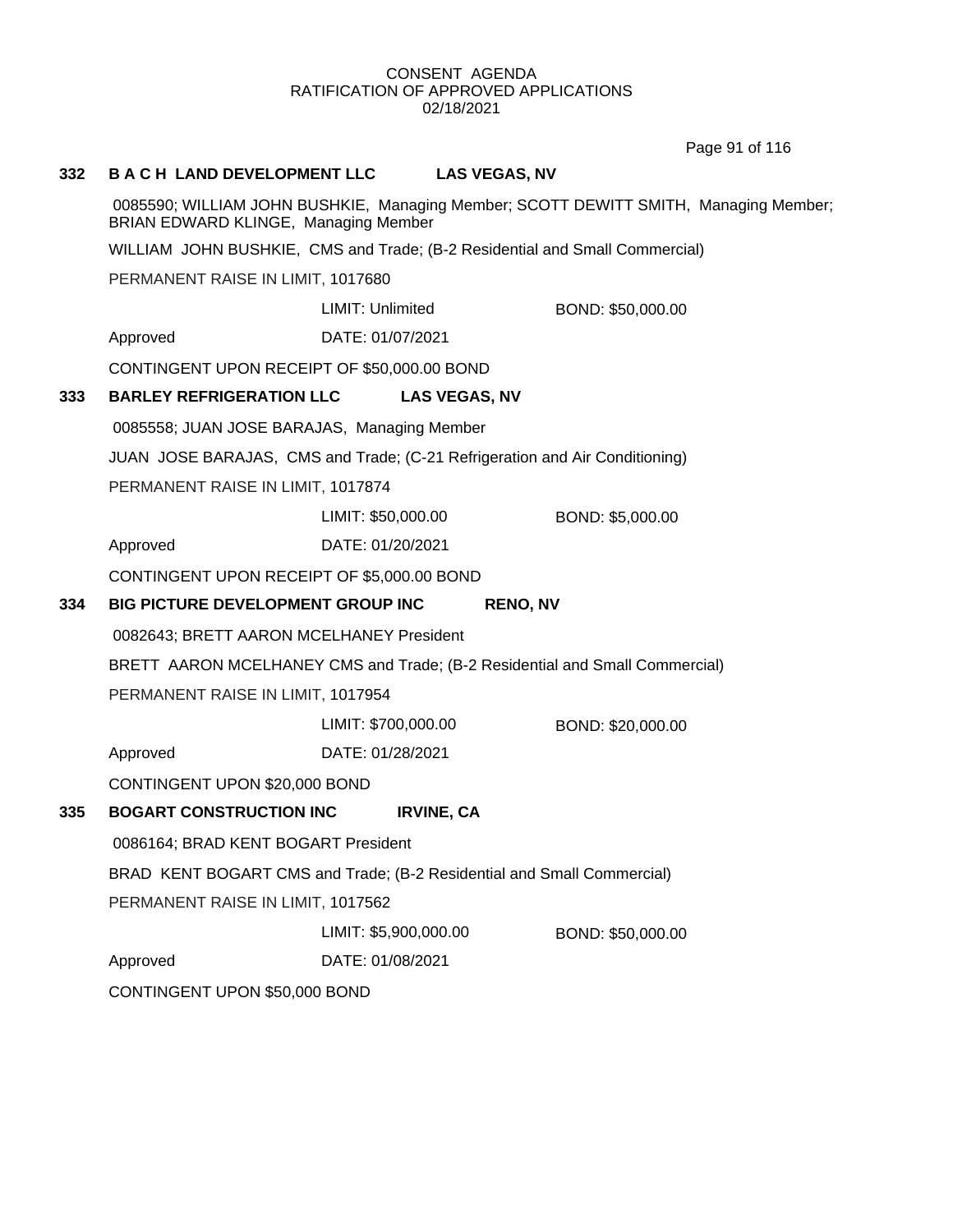**336 C P CONTRACTORS INC PHOENIX, AZ** 0036618; CRAIG PAUL CHENOSKY President; ANTHONY JOSEPH PAVELL Vice President CRAIG PAUL CHENOSKY CMS and Trade; (C-3A Carpentry and Repairs) PERMANENT RAISE IN LIMIT, 1017747 Tabled DATE: 01/13/2021 LIMIT: \$0.00 BOND: \$0.00 PENDING RESOLUTION OF OPEN COMPLAINT **337 CHAMPION PAINTING SPECIALTY SERVICES CORP FORT LAUDERDALE, FL** 0085506; CARLOS MIGUEL HERNANDEZ, President KYLE L HOUGH, CMS and Trade; (C-4 Painting and Decorating) PERMANENT RAISE IN LIMIT, 1017911 Approved DATE: 01/28/2021 LIMIT: Unlimited BOND: \$50,000.00 CONTINGENT UPON \$50,000 BOND **338 CUTTING EDGE CONTRACTORS INC LAS VEGAS, NV** C E EQUIPMENT; 0081431; VICTORIA H MAY President; ZACHARY GENE MAY Director VICTORIA H MAY CMS; ZACHARY GENE MAY Trade; (A General Engineering) PERMANENT RAISE IN LIMIT, 1017699 Approved DATE: 01/07/2021 LIMIT: \$2,900,000.00 BOND: \$30,000.00 **339 DAVIES TECHNOLOGIES INC SALT LAKE CITY, UT** IDEACOM; 0028857; BRETT JAMES DAVIES President; MICHELLE DAVIES Secretary/Treasurer BRETT JAMES DAVIES CMS and Trade; (C-2D Low Voltage) PERMANENT RAISE IN LIMIT, 1017685 Approved DATE: 01/06/2021 LIMIT: \$6,300,000.00 BOND: \$50,000.00 CONTINGENT UPON RECEIPT OF \$50,000.00 BOND Page 92 of 116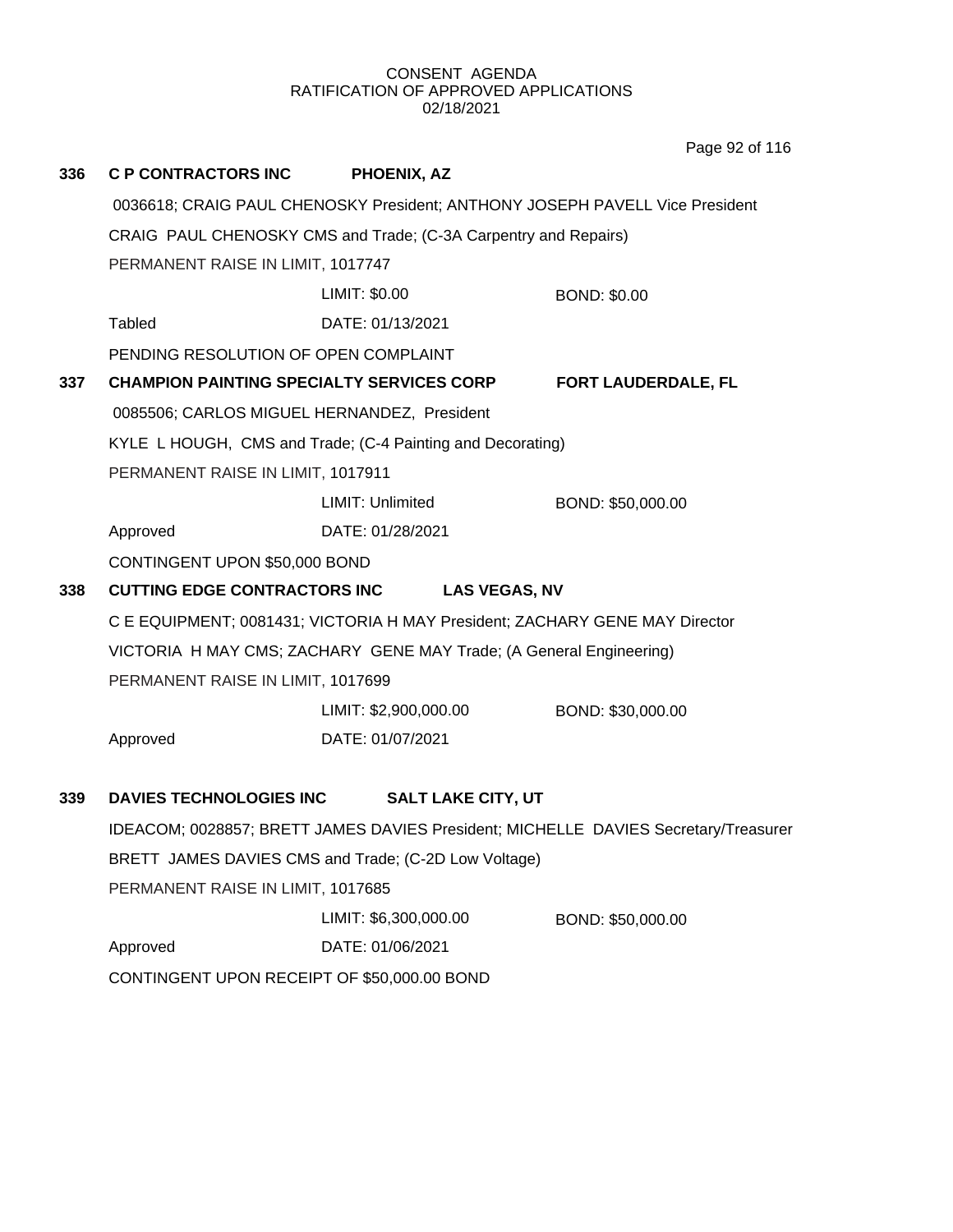Page 93 of 116

| 340                                                                                         | <b>DISTINCTIVE EXTERIORS POOL LLC</b>                                                                                               |                     | <b>LAS VEGAS, NV</b> |                   |  |
|---------------------------------------------------------------------------------------------|-------------------------------------------------------------------------------------------------------------------------------------|---------------------|----------------------|-------------------|--|
|                                                                                             | 0080414; PHILIP GARO AIKEN Manager                                                                                                  |                     |                      |                   |  |
|                                                                                             | PHILIP GARO AIKEN CMS and Trade; (A-10A Residential Pools)                                                                          |                     |                      |                   |  |
|                                                                                             | PERMANENT RAISE IN LIMIT, 1017429                                                                                                   |                     |                      |                   |  |
|                                                                                             |                                                                                                                                     | LIMIT: \$225,000.00 |                      | BOND: \$20,000.00 |  |
|                                                                                             | Approved                                                                                                                            | DATE: 01/12/2021    |                      |                   |  |
| 341                                                                                         | CONTINGENT UPON RECEIPT OF \$20,000.00 BOND AND<br>CONSUMER PROTECTION BOND OF \$200,000.00<br><b>EPSILON WINDOWS AND DOORS LLC</b> |                     | <b>LAS VEGAS, NV</b> |                   |  |
|                                                                                             | 0086431; MARCOS MISHEL OCAMPO Manager                                                                                               |                     |                      |                   |  |
|                                                                                             | MARCOS MISHEL OCAMPO CMS and Trade; (C-8 Glass and Glazing)                                                                         |                     |                      |                   |  |
|                                                                                             | PERMANENT RAISE IN LIMIT, 1018031                                                                                                   |                     |                      |                   |  |
|                                                                                             |                                                                                                                                     | LIMIT: \$245,000.00 |                      | BOND: \$15,000.00 |  |
|                                                                                             | Approved                                                                                                                            | DATE: 02/04/2021    |                      |                   |  |
|                                                                                             | CONTINGENT UPON RECEIPT OF \$15,000.00 BOND                                                                                         |                     |                      |                   |  |
| 342                                                                                         | <b>ERICKSON FRAMING NV LLC</b>                                                                                                      | <b>RENO, NV</b>     |                      |                   |  |
|                                                                                             | 0077393; RICHARD JONATHAN GALLAGHER, Manager                                                                                        |                     |                      |                   |  |
|                                                                                             | WILLIAM LANE FITZMORRIS CMS and Trade; (C-3A Carpentry and Repairs)                                                                 |                     |                      |                   |  |
|                                                                                             | PERMANENT RAISE IN LIMIT, 1017910                                                                                                   |                     |                      |                   |  |
|                                                                                             |                                                                                                                                     | LIMIT: Unlimited    |                      | BOND: \$50,000.00 |  |
|                                                                                             | Approved                                                                                                                            | DATE: 02/03/2021    |                      |                   |  |
|                                                                                             | CONTINGENT UPON \$50,000 BOND                                                                                                       |                     |                      |                   |  |
| 343                                                                                         | FRESH & CLEAR POOL SERVICE INC                                                                                                      |                     | <b>HENDERSON, NV</b> |                   |  |
|                                                                                             | 0075244; KENNETH JAMES GREEN President                                                                                              |                     |                      |                   |  |
|                                                                                             | KENNETH JAMES GREEN CMS and Trade; (A-10 Commercial and Residential Pools)                                                          |                     |                      |                   |  |
|                                                                                             | PERMANENT RAISE IN LIMIT, 1017647                                                                                                   |                     |                      |                   |  |
|                                                                                             |                                                                                                                                     | LIMIT: \$245,000.00 |                      | BOND: \$20,000.00 |  |
|                                                                                             | Approved                                                                                                                            | DATE: 01/12/2021    |                      |                   |  |
| CONTINGENT UPON RECEIPT OF \$20,000.00 BOND AND<br>CONSUMER PROTECTION BOND OF \$100,000.00 |                                                                                                                                     |                     |                      |                   |  |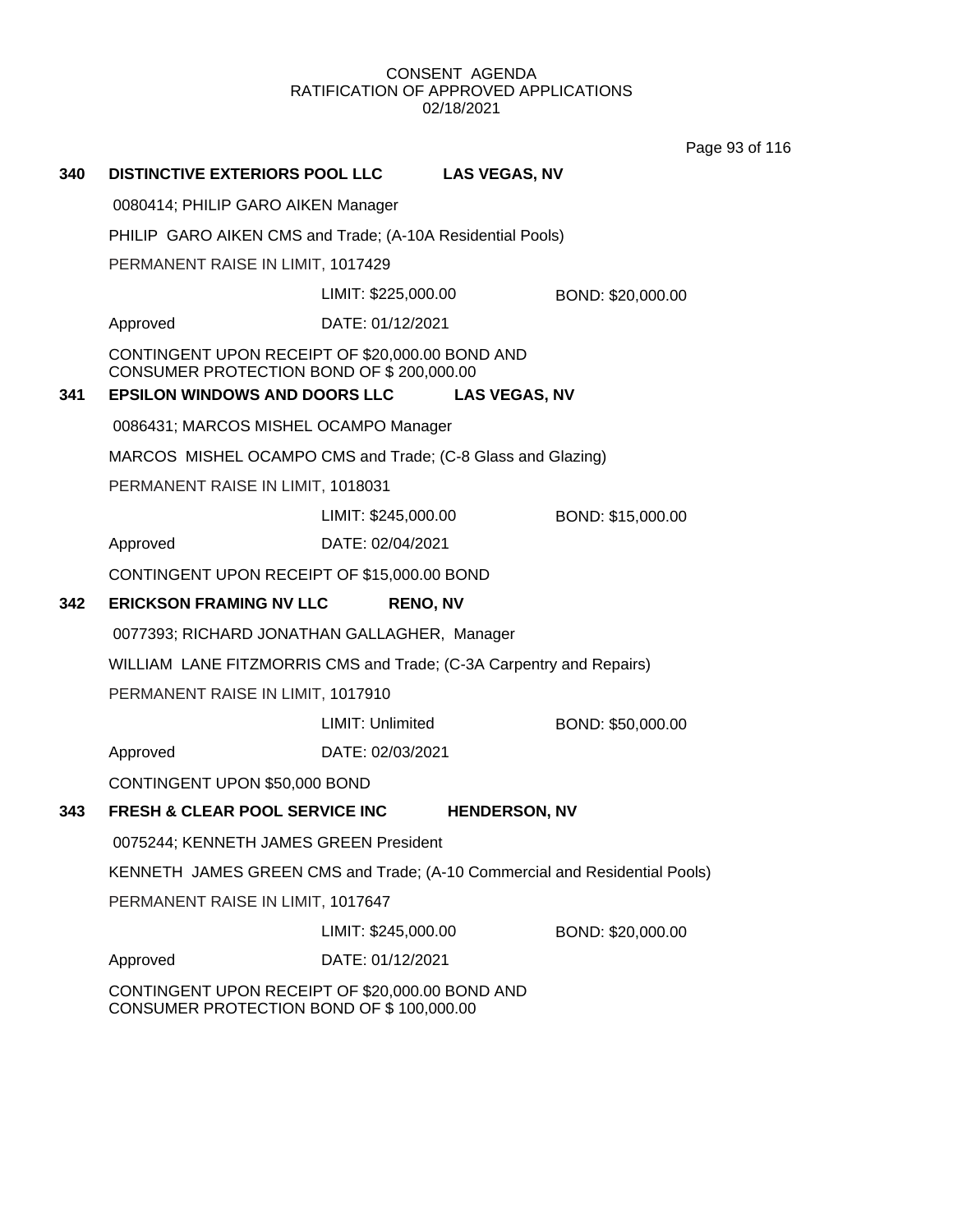**344 G Y S GENERAL CONTRACTING LLC COLORADO SPRINGS, CO** 0087411; DAVID HUSTON HARVEY, Managing Member DAVID HUSTON HARVEY, CMS and Trade; (B-2 Residential and Small Commercial) PERMANENT RAISE IN LIMIT, 1017764 Approved DATE: 01/29/2021 LIMIT: Unlimited BOND: \$50,000.00 CONTINGENT UPON RECEIPT OF \$30,000.00 BOND **345 GREAT BASIN EARTHSCAPES LLC SPARKS, NV** 0086882; ANTONIO SUAREZ, Manager ANTONIO SUAREZ, CMS and Trade; (C-10 Landscape Contracting) PERMANENT RAISE IN LIMIT, 1017715 Approved DATE: 01/28/2021 LIMIT: \$245,000.00 BOND: \$15,000.00 CONTINGENT UPON \$15,000 BOND **346 HEALTHY HOME CONSULTANTS LLC SO LAKE TAHOE, CA** 0079168; BRET WESTON HACKETT Member; ROSEANNE WERNER HACKETT Member BRET WESTON HACKETT CMS and Trade; (B-2 Residential and Small Commercial) PERMANENT RAISE IN LIMIT, 1017710 Approved DATE: 01/20/2021 LIMIT: \$1,500,000.00 BOND: \$30,000.00 CONTINGENT UPON \$30,000 BOND **347 JERRY GREENWOOD GARDNERVILLE, NV** G E EXCAVATING; 0053375; JERRY JOSEPH GREENWOOD Owner GINA WINDSOR GREENWOOD CMS; JERRY JOSEPH GREENWOOD Trade; (A-12 Excavating, Grading, Trenching and Surfacing) PERMANENT RAISE IN LIMIT, 1017782 Approved DATE: 01/20/2021 LIMIT: \$1,200,000.00 BOND: \$30,000.00 CONTINGENT UPON \$30,000 BOND Page 94 of 116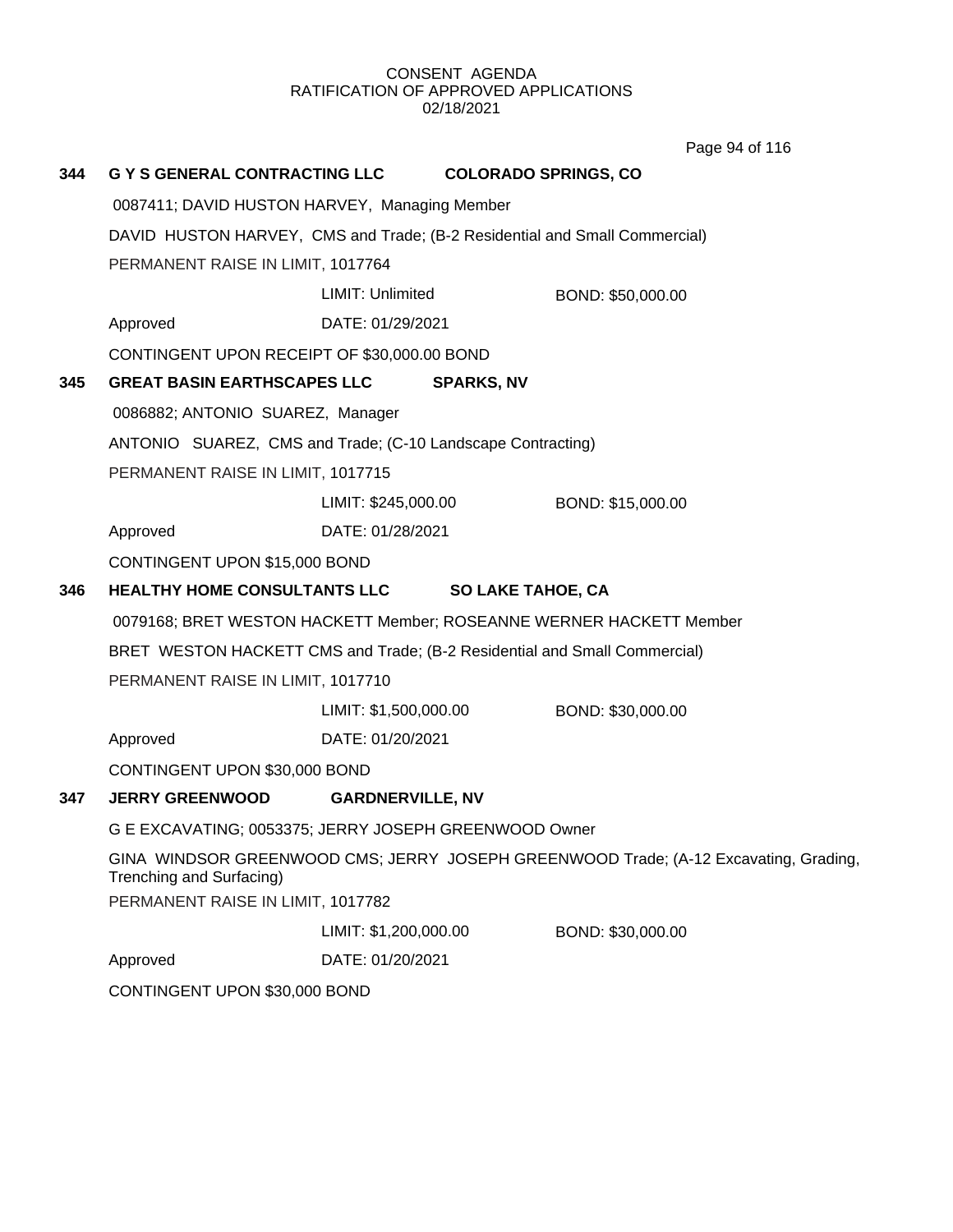Page 95 of 116

| 348 | <b>LASCO PROCESS SYSTEMS LLC</b>                                                                                                                | <b>MESQUITE, TX</b>                                                        |                                                                                  |  |
|-----|-------------------------------------------------------------------------------------------------------------------------------------------------|----------------------------------------------------------------------------|----------------------------------------------------------------------------------|--|
|     | 0083893; DONALD ALEXANDER POTOSKY, Manager; DONNA MICHELLE POTOSKY, Manager                                                                     |                                                                            |                                                                                  |  |
|     | DONALD ALEXANDER POTOSKY, CMS and Trade; (C-21G Industrial Piping)                                                                              |                                                                            |                                                                                  |  |
|     | PERMANENT RAISE IN LIMIT, 1017640                                                                                                               |                                                                            |                                                                                  |  |
|     |                                                                                                                                                 | LIMIT: \$0.00                                                              | <b>BOND: \$0.00</b>                                                              |  |
|     | Denied                                                                                                                                          | DATE: 01/21/2021                                                           |                                                                                  |  |
|     | FOR A LIMIT INCREASE.                                                                                                                           |                                                                            | PURSUANT TO NRS 624.670(3) FINANCIAL STATEMENT FAILED TO MEET BOARD REQUIREMENTS |  |
| 349 | <b>LUXE INDUSTRIES LLC</b>                                                                                                                      | <b>LAS VEGAS, NV</b>                                                       |                                                                                  |  |
|     |                                                                                                                                                 | 0078503; A 1 HOLDINGS LLC Managing Member; SEAN ROBERT MARSHALL Manager    |                                                                                  |  |
|     |                                                                                                                                                 | SEAN ROBERT MARSHALL CMS and Trade; (B-2 Residential and Small Commercial) |                                                                                  |  |
|     | PERMANENT RAISE IN LIMIT, 1017681                                                                                                               |                                                                            |                                                                                  |  |
|     |                                                                                                                                                 | LIMIT: Unlimited                                                           | BOND: \$50,000.00                                                                |  |
|     | Approved                                                                                                                                        | DATE: 01/26/2021                                                           |                                                                                  |  |
|     | CONTINGENT UPON \$50,000 BOND                                                                                                                   |                                                                            |                                                                                  |  |
| 350 | <b>MARK V CAMPBELL CONSTRUCTION INC</b>                                                                                                         | <b>RENO, NV</b>                                                            |                                                                                  |  |
|     | 0017948B; MARK VERNON CAMPBELL President                                                                                                        |                                                                            |                                                                                  |  |
|     | MARK VERNON CAMPBELL CMS and Trade; (B-2 Residential and Small Commercial)                                                                      |                                                                            |                                                                                  |  |
|     | PERMANENT RAISE IN LIMIT, 1017893                                                                                                               |                                                                            |                                                                                  |  |
|     |                                                                                                                                                 | LIMIT: \$1,400,000.00                                                      | BOND: \$30,000.00                                                                |  |
|     | Approved                                                                                                                                        | DATE: 01/28/2021                                                           |                                                                                  |  |
|     | CONTINGENT UPON \$30,000 BOND                                                                                                                   |                                                                            |                                                                                  |  |
| 351 | <b>MEDO ELECTRIC LLC</b>                                                                                                                        | <b>BOULDER CITY, NV</b>                                                    |                                                                                  |  |
|     | BOULDER CITY ELECTRIC; 0085828; JENNIFER MAY MEDO, Manager; AARON STEVEN MEDO,<br>Manager<br>AARON STEVEN MEDO, CMS and Trade; (C-2 Electrical) |                                                                            |                                                                                  |  |
|     |                                                                                                                                                 |                                                                            |                                                                                  |  |
|     | PERMANENT RAISE IN LIMIT, 1017688                                                                                                               |                                                                            |                                                                                  |  |
|     |                                                                                                                                                 | LIMIT: \$700,000.00                                                        | BOND: \$20,000.00                                                                |  |
|     | Approved                                                                                                                                        | DATE: 01/07/2021                                                           |                                                                                  |  |
|     | CONTINGENT UPON RECEIPT OF \$20,000.00 BOND                                                                                                     |                                                                            |                                                                                  |  |
|     |                                                                                                                                                 |                                                                            |                                                                                  |  |
|     |                                                                                                                                                 |                                                                            |                                                                                  |  |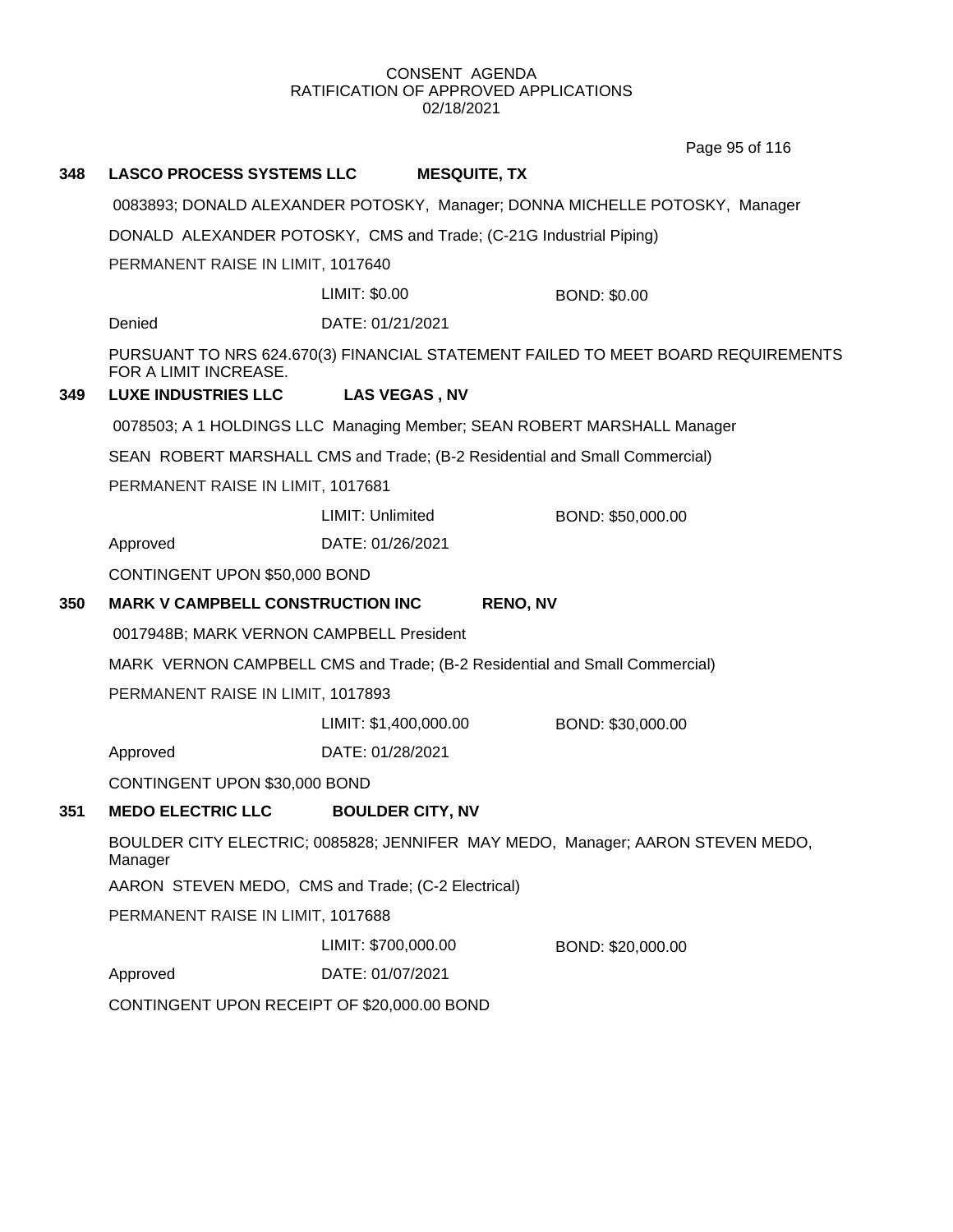Page 96 of 116

#### **352 MIKON CONSTRUCTION CO INC LAS VEGAS, NV**

0083291; MICHAEL ANDREW RAY President; DEBORAH ANN RAY Secretary; JONATHAN MICHAEL RAY Vice President; STEPHEN ANDREW RAY Vice President

MICHAEL ANDREW RAY CMS and Trade; (C-5 Concrete Contracting)

PERMANENT RAISE IN LIMIT, 1017933

LIMIT: \$7,200,000.00 BOND: \$30,000.00

Approved DATE: 02/04/2021

CONTINGENT UPON RECEIPT OF \$50,000.00 BOND

#### **353 NEVADA PROUD PLUMBING AND HEATING LLC RENO, NV**

0087522; BERNARD ROGER SALLABERRY, Managing Member; BRETT MICHAEL BARTOLOMEI, Managing Member

BRETT MICHAEL BARTOLOMEI, CMS and Trade; BERNARD ROGER SALLABERRY, CMS and Trade; (C-1 Plumbing and Heating)

PERMANENT RAISE IN LIMIT, 1017816

LIMIT: \$50,000.00 BOND: \$5,000.00

Approved DATE: 01/20/2021

CONTINGENT UPON \$5,000 BOND

#### **354 NORTH TAHOE BUILDERS INC KINGS BEACH, CA**

0086971; JOSEPH CHRISTIAN FELLNER, President; LAVON ANN FELLNER, Treasurer; MARSHALL EDWARD SAXE, Vice President

JOSEPH CHRISTIAN FELLNER, CMS and Trade; (B General Building)

PERMANENT RAISE IN LIMIT, 1017615

LIMIT: \$1,100,000.00 BOND: \$30,000.00

Approved DATE: 01/08/2021

CONTINGENT UPON \$30,000 BOND

#### **355 NORTHERN NEVADA FIRE PROTECTION INC RENO, NV**

0078548; DENNIS LEE COBON President

DENNIS LEE COBON CMS and Trade; (C-41 Fire Protection)

PERMANENT RAISE IN LIMIT, 1017831

LIMIT: \$1,600,000.00 BOND: \$30,000.00

Approved DATE: 01/28/2021

CONTINGENT UPON \$30,000 BOND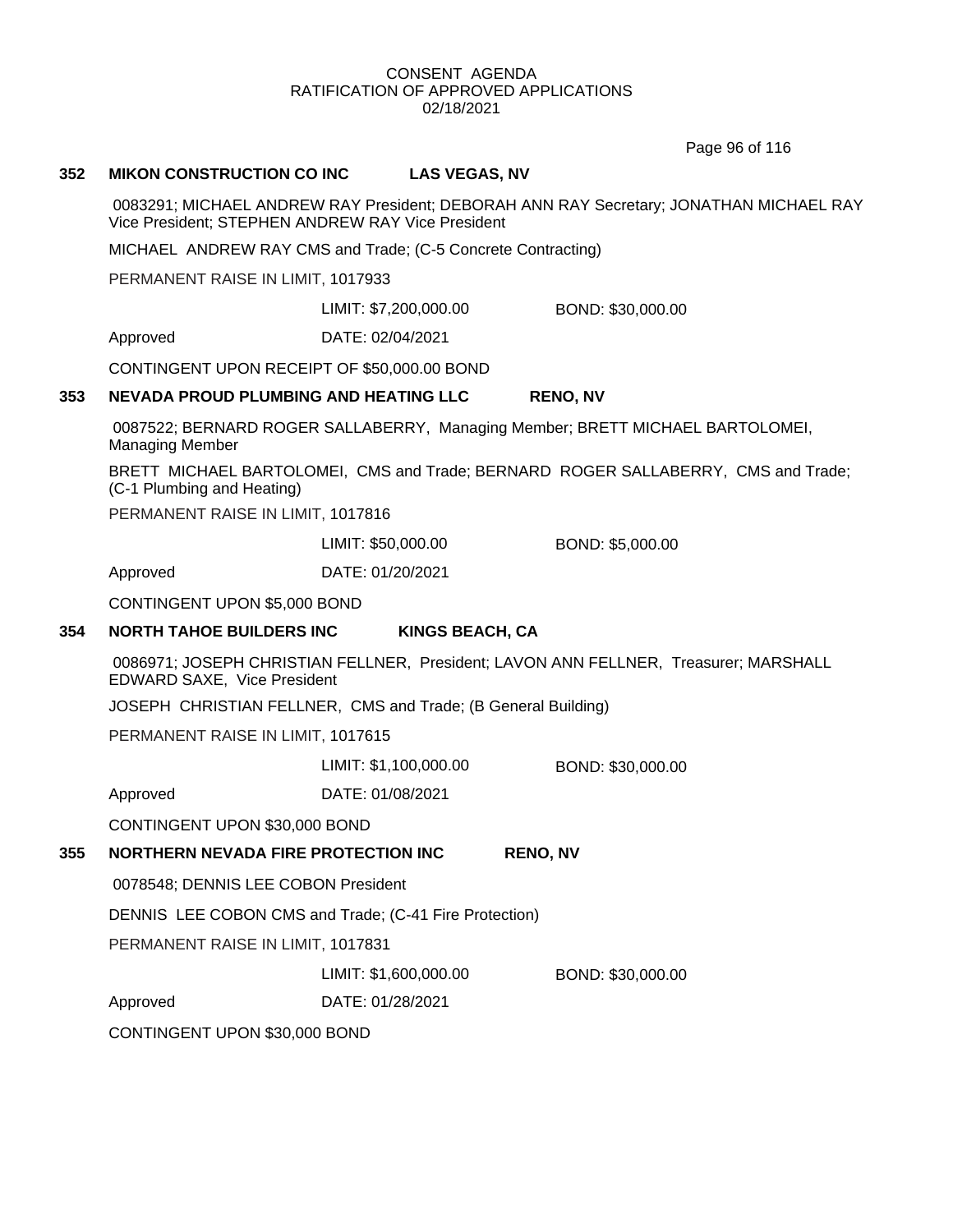Page 97 of 116

| 356 | <b>PAULS ELECTRIC &amp; LIGHTING LLC</b>                                                                | <b>RENO, NV</b>                                     |                                                                                        |  |
|-----|---------------------------------------------------------------------------------------------------------|-----------------------------------------------------|----------------------------------------------------------------------------------------|--|
|     |                                                                                                         | 0086829; PAULINO ARELLANO-GONZALEZ, Managing Member |                                                                                        |  |
|     | PAULINO ARELLANO-GONZALEZ, CMS and Trade; (C-2 Electrical)                                              |                                                     |                                                                                        |  |
|     | PERMANENT RAISE IN LIMIT, 1017609                                                                       |                                                     |                                                                                        |  |
|     |                                                                                                         | LIMIT: \$140,000.00                                 | BOND: \$10,000.00                                                                      |  |
|     | Approved                                                                                                | DATE: 01/07/2021                                    |                                                                                        |  |
|     | CONTINGENT UPON \$10,000 BOND                                                                           |                                                     |                                                                                        |  |
| 357 | <b>PEGASUS LV LLC</b>                                                                                   | <b>LAS VEGAS, NV</b>                                |                                                                                        |  |
|     | 0065387; LAMAR D OWENS Manager                                                                          |                                                     |                                                                                        |  |
|     |                                                                                                         | LAMAR D OWENS CMS and Trade; (C-2D Low Voltage)     |                                                                                        |  |
|     | PERMANENT RAISE IN LIMIT, 1017885                                                                       |                                                     |                                                                                        |  |
|     |                                                                                                         | LIMIT: \$245,000.00                                 | BOND: \$15,000.00                                                                      |  |
|     | Approved                                                                                                | DATE: 02/02/2021                                    |                                                                                        |  |
|     | CONTINGENT UPON RECEIPT OF \$15,000.00 BOND                                                             |                                                     |                                                                                        |  |
| 358 | <b>PREMIER PAINTING LLC</b>                                                                             | <b>RENO, NV</b>                                     |                                                                                        |  |
|     | 0086125; BRANDON SCOTT PARKER, Managing Member; JACOB SHANE PRUETT Managing Member                      |                                                     |                                                                                        |  |
|     |                                                                                                         |                                                     | BRANDON SCOTT PARKER, CMS and Trade; JACOB SHANE PRUETT CMS and Trade; (C-4A Painting) |  |
|     | PERMANENT RAISE IN LIMIT, 1017847                                                                       |                                                     |                                                                                        |  |
|     |                                                                                                         | LIMIT: \$150,000.00                                 | BOND: \$10,000.00                                                                      |  |
|     | Approved                                                                                                | DATE: 01/26/2021                                    |                                                                                        |  |
|     | CONTINGENT UPON \$10,000 BOND                                                                           |                                                     |                                                                                        |  |
| 359 | PROFESSIONALISM IN CONSTRUCTION LLC                                                                     |                                                     | <b>GARDNERVILLE, NV</b>                                                                |  |
|     | 0084967; JASON EDWARD IRVIN, Manager<br>JASON EDWARD IRVIN, CMS and Trade; (C-3A Carpentry and Repairs) |                                                     |                                                                                        |  |
|     |                                                                                                         |                                                     |                                                                                        |  |
|     | PERMANENT RAISE IN LIMIT, 1017856                                                                       |                                                     |                                                                                        |  |
|     |                                                                                                         | LIMIT: \$100,000.00                                 | BOND: \$10,000.00                                                                      |  |
|     | Approved                                                                                                | DATE: 01/26/2021                                    |                                                                                        |  |
|     | CONTINGENT UPON \$10,000 BOND                                                                           |                                                     |                                                                                        |  |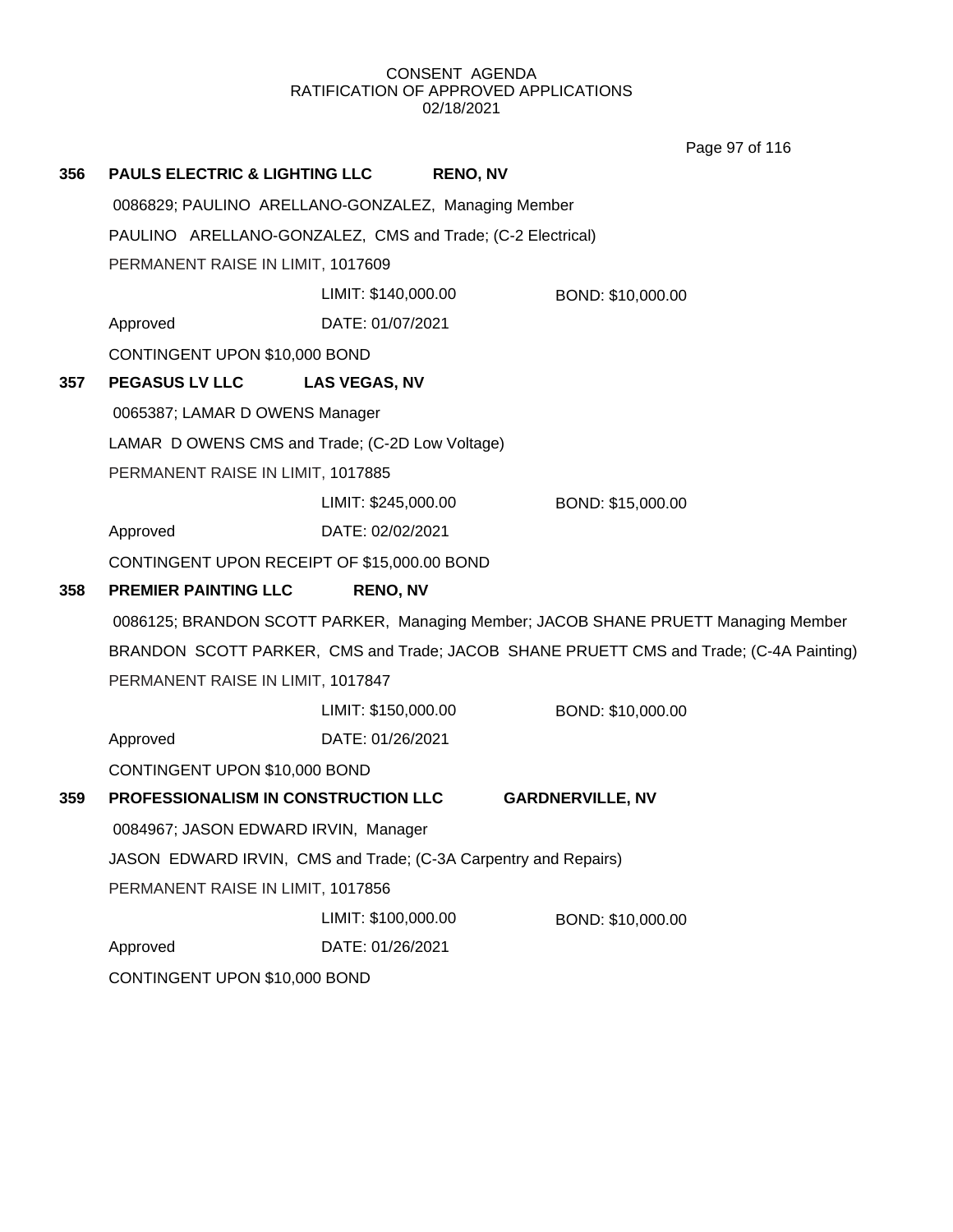Page 98 of 116

| 360 | <b>SILGO CONSTRUCTION INC</b>                                                                                                                                   | <b>LAS VEGAS, NV</b>  |                      |                                                                                         |
|-----|-----------------------------------------------------------------------------------------------------------------------------------------------------------------|-----------------------|----------------------|-----------------------------------------------------------------------------------------|
|     | 0086478; ELFIOR MANAJ President                                                                                                                                 |                       |                      |                                                                                         |
|     |                                                                                                                                                                 |                       |                      | JAMES MICHAEL MITCHELL, Trade; ELFIOR MANAJ CMS; (B-2 Residential and Small Commercial) |
|     | PERMANENT RAISE IN LIMIT, 1017833                                                                                                                               |                       |                      |                                                                                         |
|     |                                                                                                                                                                 | LIMIT: \$4,500,000.00 |                      | BOND: \$30,000.00                                                                       |
|     | Approved                                                                                                                                                        | DATE: 01/20/2021      |                      |                                                                                         |
|     | CONTINGENT UPON RECEIPT OF \$30,000.00 BOND                                                                                                                     |                       |                      |                                                                                         |
| 361 | <b>SIMPLY CONNECTED INC</b>                                                                                                                                     | <b>LAS VEGAS, NV</b>  |                      |                                                                                         |
|     | 0059154; CHRISTOPHER DALE HAWTHORNE President                                                                                                                   |                       |                      |                                                                                         |
|     | CHRISTOPHER DALE HAWTHORNE CMS and Trade; (C-2D Low Voltage)                                                                                                    |                       |                      |                                                                                         |
|     | PERMANENT RAISE IN LIMIT, 1017882                                                                                                                               |                       |                      |                                                                                         |
|     |                                                                                                                                                                 | LIMIT: \$3,500,000.00 |                      | BOND: \$30,000.00                                                                       |
|     | Approved                                                                                                                                                        | DATE: 02/02/2021      |                      |                                                                                         |
|     | CONTINGENT UPON RECEIPT \$30,000.00 BOND                                                                                                                        |                       |                      |                                                                                         |
| 362 | SOLUTION ELECTRIC SERVICES LLC                                                                                                                                  |                       | <b>LAS VEGAS, NV</b> |                                                                                         |
|     | 0082448; JUAN CARLOS BARRIOS Managing Member                                                                                                                    |                       |                      |                                                                                         |
|     | JUAN CARLOS BARRIOS CMS and Trade; (C-2 Electrical)                                                                                                             |                       |                      |                                                                                         |
|     | PERMANENT RAISE IN LIMIT, 1018009                                                                                                                               |                       |                      |                                                                                         |
|     |                                                                                                                                                                 | LIMIT: \$1,000,000.00 |                      | BOND: \$30,000.00                                                                       |
|     | Approved                                                                                                                                                        | DATE: 02/04/2021      |                      |                                                                                         |
|     | CONTINGENT UPON RECEIPT OF \$30,000.00 BOND                                                                                                                     |                       |                      |                                                                                         |
| 363 | SUNSET OASIS LANDSCAPING LLC                                                                                                                                    |                       | <b>HENDERSON, NV</b> |                                                                                         |
|     | 0081714; BRANDON CARL COLLINS Managing Member<br>RAY DARREN CLARK CMS and Trade; BRANDON CARL COLLINS CMS and Trade; (A-10 Commercial<br>and Residential Pools) |                       |                      |                                                                                         |
|     |                                                                                                                                                                 |                       |                      |                                                                                         |
|     | PERMANENT RAISE IN LIMIT, 1017376                                                                                                                               |                       |                      |                                                                                         |
|     |                                                                                                                                                                 | LIMIT: \$2,500,000.00 |                      | BOND: \$50,000.00                                                                       |
|     | Approved                                                                                                                                                        | DATE: 01/29/2021      |                      |                                                                                         |
|     | CONTINGENT UPON RECEIPT OF \$50,000.00 BOND                                                                                                                     |                       |                      |                                                                                         |

AND CONSUMER PROTECTION BOND \$300,000.00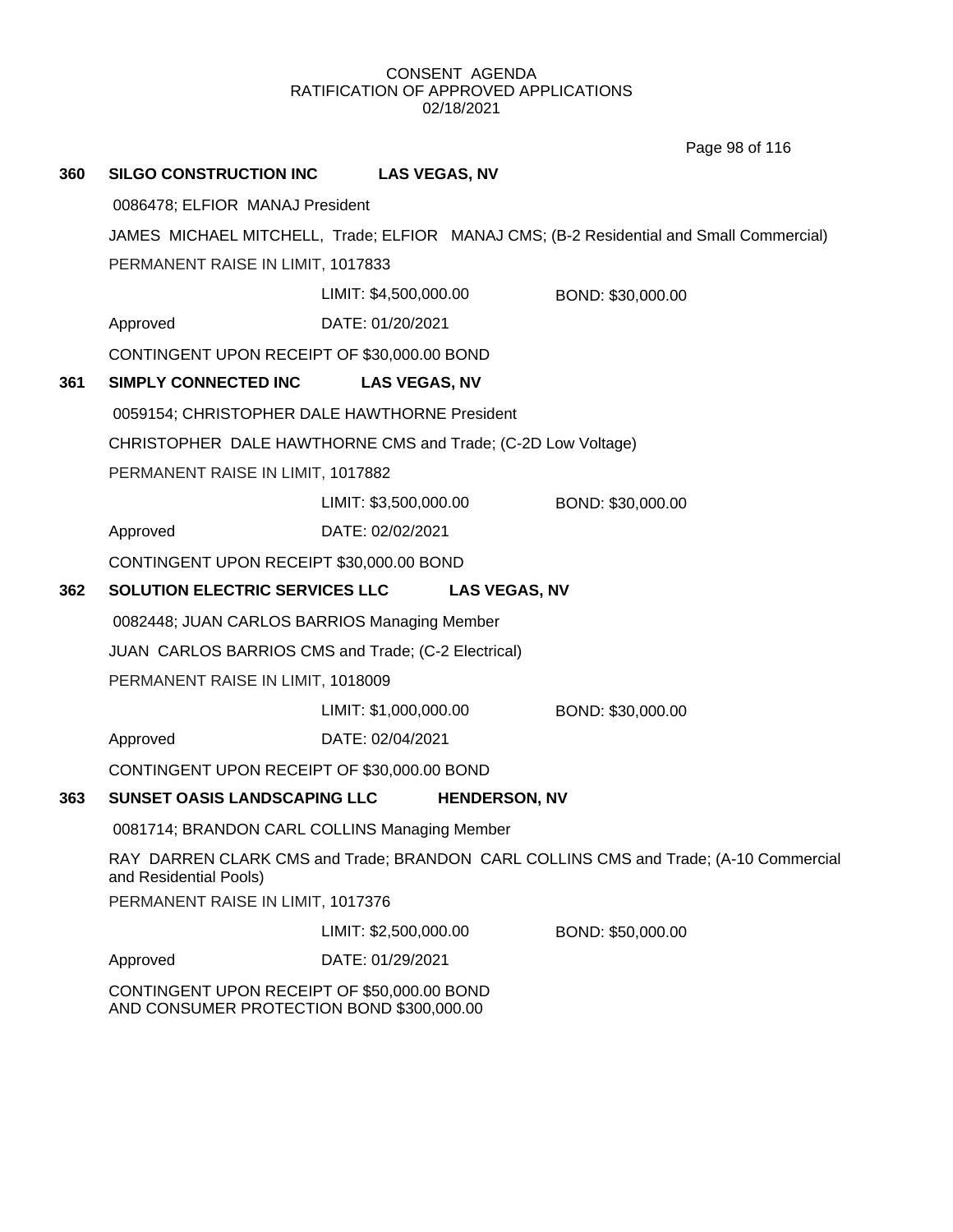Page 99 of 116

| 364                                                                                                                                          | SUNSET OASIS LANDSCAPING LLC                                                                                                                              |                                                                  | <b>HENDERSON, NV</b> |                   |
|----------------------------------------------------------------------------------------------------------------------------------------------|-----------------------------------------------------------------------------------------------------------------------------------------------------------|------------------------------------------------------------------|----------------------|-------------------|
|                                                                                                                                              | 0080646; BRANDON CARL COLLINS Managing Member                                                                                                             |                                                                  |                      |                   |
|                                                                                                                                              | BRANDON CARL COLLINS CMS and Trade; (C-18 Masonry)                                                                                                        |                                                                  |                      |                   |
|                                                                                                                                              | PERMANENT RAISE IN LIMIT, 1018011                                                                                                                         |                                                                  |                      |                   |
|                                                                                                                                              |                                                                                                                                                           | LIMIT: \$1,000,000.00                                            |                      | BOND: \$30,000.00 |
|                                                                                                                                              | Approved                                                                                                                                                  | DATE: 01/29/2021                                                 |                      |                   |
|                                                                                                                                              |                                                                                                                                                           | CONTINGENT UPON RECEIPT OF \$30,000.00 BOND                      |                      |                   |
| 365                                                                                                                                          | <b>SUNSET OASIS LANDSCAPING LLC</b>                                                                                                                       |                                                                  | <b>HENDERSON, NV</b> |                   |
|                                                                                                                                              |                                                                                                                                                           | 0080570; BRANDON CARL COLLINS Managing Member                    |                      |                   |
|                                                                                                                                              |                                                                                                                                                           | BRANDON CARL COLLINS CMS and Trade; (C-10 Landscape Contracting) |                      |                   |
|                                                                                                                                              | PERMANENT RAISE IN LIMIT, 1018012                                                                                                                         |                                                                  |                      |                   |
|                                                                                                                                              |                                                                                                                                                           | LIMIT: \$2,500,000.00                                            |                      | BOND: \$30,000.00 |
|                                                                                                                                              | Approved                                                                                                                                                  | DATE: 01/29/2021                                                 |                      |                   |
|                                                                                                                                              |                                                                                                                                                           | CONTINGENT UPON RECEIPT OF \$30,000.00 BOND                      |                      |                   |
| 366                                                                                                                                          | <b>TUTTO FERRO INC</b>                                                                                                                                    | <b>RENO, NV</b>                                                  |                      |                   |
|                                                                                                                                              |                                                                                                                                                           | 0060643; PAOLO PATRICK CIVIDINO President                        |                      |                   |
| PAOLO PATRICK CIVIDINO CMS and Trade; (C-14B Structural Steel; C-14C Ornamental Metal; C-14E<br>Metal Doors and Windows; C-14F Store Fronts) |                                                                                                                                                           |                                                                  |                      |                   |
| PERMANENT RAISE IN LIMIT, 1017798                                                                                                            |                                                                                                                                                           |                                                                  |                      |                   |
|                                                                                                                                              |                                                                                                                                                           | LIMIT: \$1,400,000.00                                            |                      | BOND: \$30,000.00 |
|                                                                                                                                              | Approved                                                                                                                                                  | DATE: 01/28/2021                                                 |                      |                   |
|                                                                                                                                              | CONTINGENT UPON \$30,000 BOND                                                                                                                             |                                                                  |                      |                   |
| 367                                                                                                                                          | <b>UNICON LLC</b>                                                                                                                                         | <b>LAS VEGAS, NV</b>                                             |                      |                   |
|                                                                                                                                              | 0074897A; SIARHEI KURAKA Managing Member; JONATHAN EARL CUTLER Managing Member<br>SIARHEI KURAKA CMS; JONATHAN EARL CUTLER Trade; (A General Engineering) |                                                                  |                      |                   |
|                                                                                                                                              |                                                                                                                                                           |                                                                  |                      |                   |
|                                                                                                                                              | PERMANENT RAISE IN LIMIT, 1018135                                                                                                                         |                                                                  |                      |                   |
|                                                                                                                                              |                                                                                                                                                           | LIMIT: Unlimited                                                 |                      | BOND: \$50,000.00 |
|                                                                                                                                              | Approved                                                                                                                                                  | DATE: 02/03/2021                                                 |                      |                   |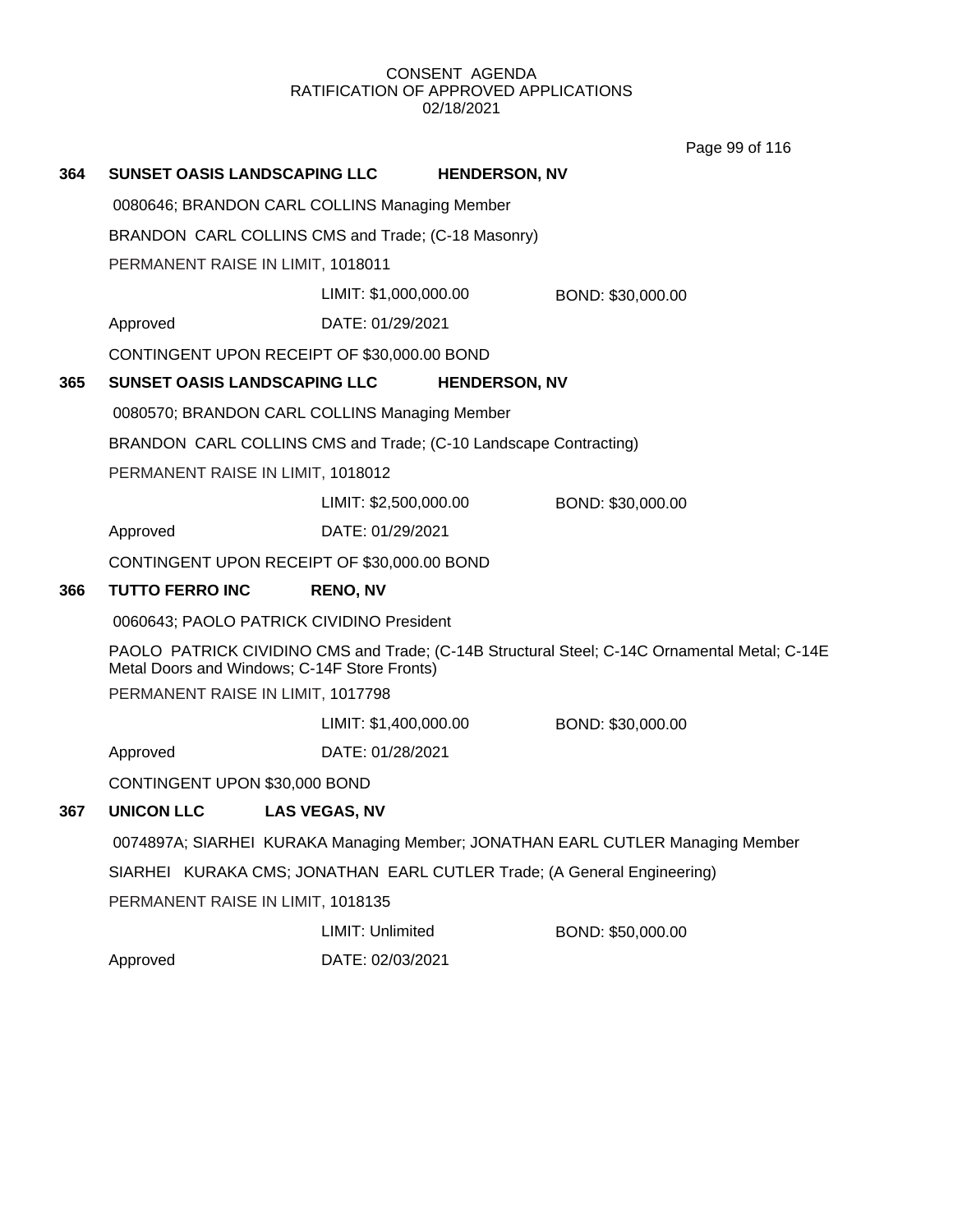Page 100 of 116

# **368 W L INC LAS VEGAS, NV**

JAYS PLUMBING & SERVICE; 0032248A; JERROL CRISTIAN LEBARON, President JERRY DONALD SHOATE, Trade; JERROL CRISTIAN LEBARON, CMS; (C-1 Plumbing and Heating) PERMANENT RAISE IN LIMIT, 1017970

LIMIT: \$1,600,000.00 BOND: \$30,000.00

Approved DATE: 02/04/2021

CONTINGENT UPON RECEIPT OF \$30,000.00 BOND

#### **369 WAVE HEATING & COOLING LLC LAS VEGAS, NV**

0086052; BOGDAN MIHAI PETRE, Manager

BOGDAN MIHAI PETRE, CMS and Trade; (C-21B Air Conditioning)

PERMANENT RAISE IN LIMIT, 1017503

LIMIT: \$45,000.00 BOND: \$5,000,000.00

Approved DATE: 01/04/2021

CONTINGENT UPON RECEIPT OF \$5,000.00 BOND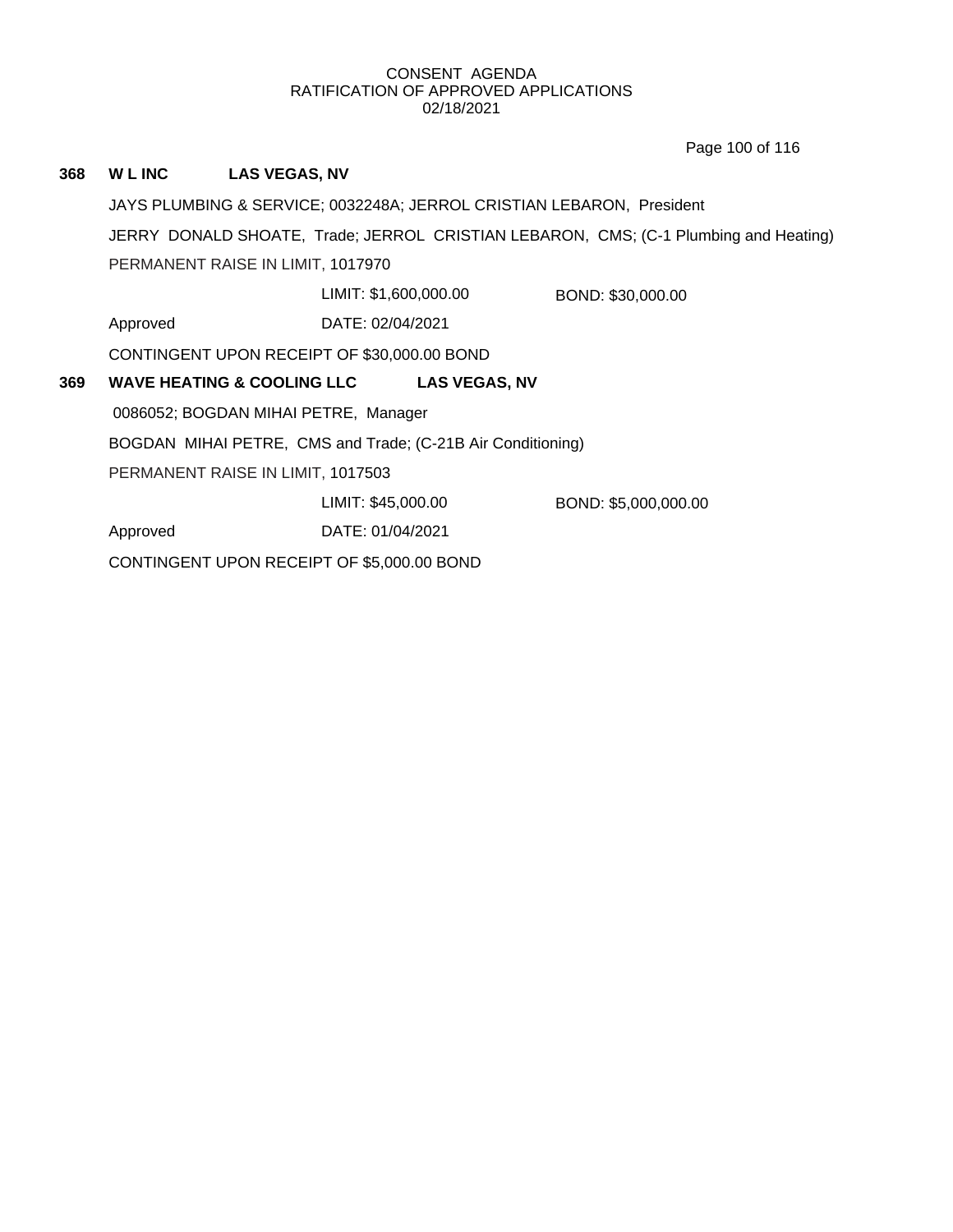Page 101 of 116

# **REMOVAL OF INDEMNIFICATION**

# **370 THE LIGHTING GUYS LLC SPARKS, NV**

0079603; GAYLAN JAMES CORKILL Manager; BRIAN JAY KAUFMAN Manager GAYLAN JAMES CORKILL; BRIAN JAY KAUFMAN CMS and Trade REMOVAL OF INDEMNIFICATION, 1017667

Approved DATE: 12/31/2020 WITHDRAW OF PERSONAL INDEMNIFICATION BY HEIDI BUNDY TO BE EFFECTIVE 3/21/2021

# **371 THE LIGHTING GUYS LLC SPARKS, NV** 0079603; GAYLAN JAMES CORKILL Manager; BRIAN JAY KAUFMAN Manager GAYLAN JAMES CORKILL; BRIAN JAY KAUFMAN CMS and Trade

REMOVAL OF INDEMNIFICATION, 1017668

Approved DATE: 12/31/2020

WITHDRAW OF PERSONAL INDEMNIFICATION BY GAYLAN CORKILL TO BE EFFECTIVE 3/21/2021

# **372 THE LIGHTING GUYS LLC SPARKS, NV**

0079603; GAYLAN JAMES CORKILL Manager; BRIAN JAY KAUFMAN Manager GAYLAN JAMES CORKILL; BRIAN JAY KAUFMAN CMS and Trade REMOVAL OF INDEMNIFICATION, 1017669

Approved DATE: 12/31/2020

WITHDRAW OF PERSONAL INDEMNIFICATION BY BRIAN KAUFMAN TO BE EFFECTIVE 3/21/2021

# **373 TRUCKEE MEADOWS HEATING & AIR RENO, NV**

0054935; KENNETH DAVID GEIS President KENNETH DAVID GEIS CMS and Trade

REMOVAL OF INDEMNIFICATION, 1018024

Approved DATE: 02/01/2021

WITHDRAW OF PERSONAL INDEMNIFICATION BY KENNETH AND CLAUDINE GEIS TO BE EFFECTIVE APRIL 21, 2021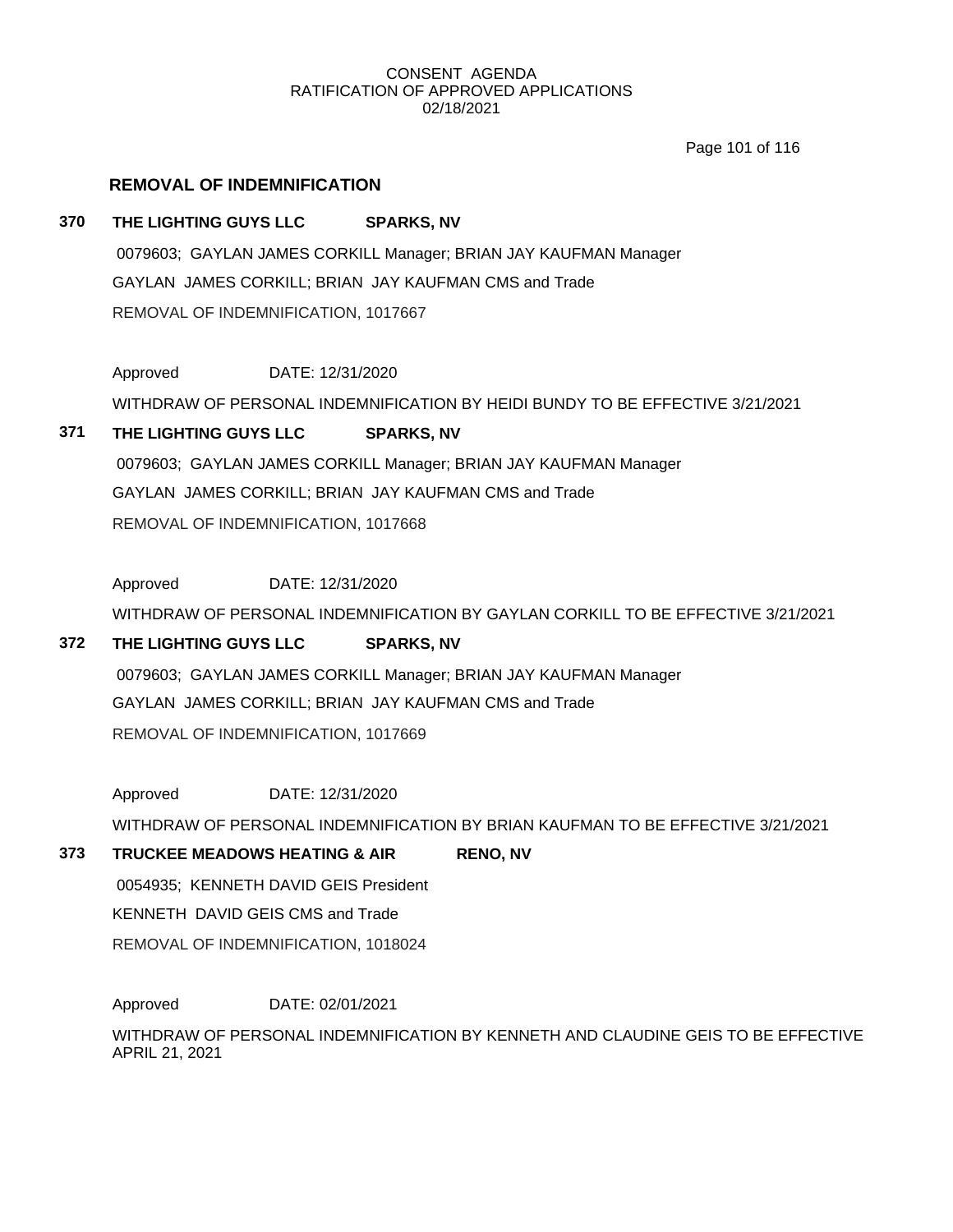Page 102 of 116

### **REQUEST TO INACTIVATE**

### **374 ARTANIS DEVELOPMENT LLC GENOA, NV**

0087661; THOMAS ANGELO SINATRA Other; JANEL SINATRA, Manager THOMAS ANGELO SINATRA CMS and Trade; (C-3 Carpentry Maintenance and Minor Repairs) REQUEST TO INACTIVATE, 1018058

Approved DATE: 02/02/2021

### **375 BRIAN RISI RENO, NV**

R ELECTRIC; 0085700; BRIAN CHRISTOPHER RISI, Owner BRIAN CHRISTOPHER RISI, CMS and Trade; (C-2 Electrical) REQUEST TO INACTIVATE, 1017711

Approved DATE: 01/20/2021

# **376 DONALD WELSH RENO, NV**

EVERYDAY SOLUTIONS; 0081952; DONALD MICHAEL WELSH Owner DONALD MICHAEL WELSH CMS and Trade; (B-2 Residential and Small Commercial) REQUEST TO INACTIVATE, 1017662

Approved DATE: 01/05/2021

# **377 DWIGHT GLADES WHATLEY FRENCH CAMP, CA**

ULTIMATE BUILDING CONCEPTS; 0072690; DWIGHT GLADES WHATLEY Owner DWIGHT GLADES WHATLEY CMS and Trade; (A General Engineering) REQUEST TO INACTIVATE, 1017877

Approved DATE: 01/28/2021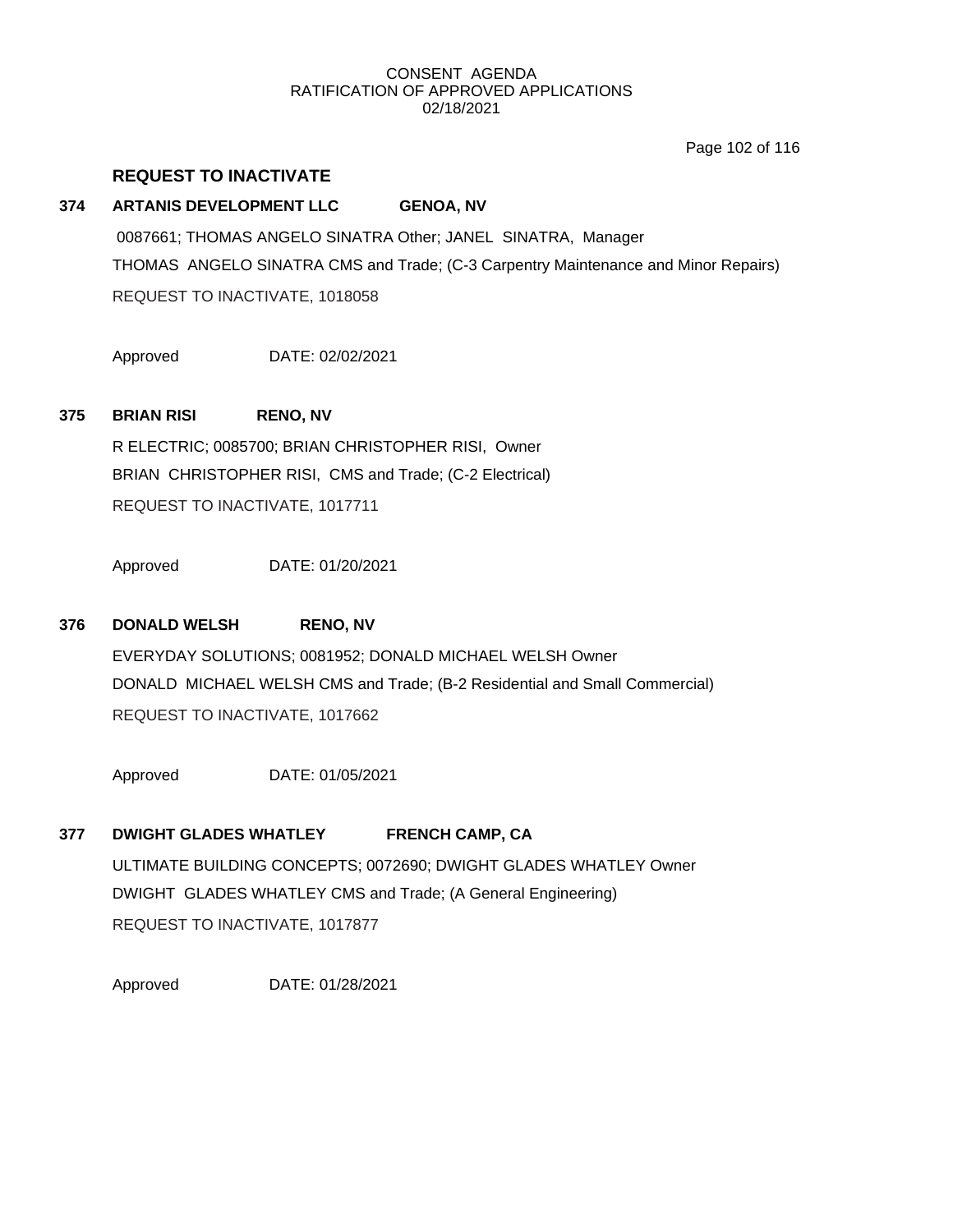Page 103 of 116

#### **378 GARY RAY KAPETAN ELY, NV**

TRUSTWORTHY AIR CONDITIONING & HEATING; 0072720; GARY RAY KAPETAN Owner GARY RAY KAPETAN CMS and Trade; (C-21 Refrigeration and Air Conditioning) REQUEST TO INACTIVATE, 1017881

Approved DATE: 02/01/2021

### **379 GEORGE MCMILLAN INC LAS VEGAS, NV**

0077699; GEORGE MCMILLAN, SR President; GEORGE MCMILLAN, III Secretary; JAMES ANDREW SHAW Treasurer

JAMES ANDREW SHAW CMS and Trade; (C-36 Installing Urethane)

REQUEST TO INACTIVATE, 1017948

Approved DATE: 01/28/2021

#### **380 KOSITCH ENTERPRISES INC FREMONT, CA**

MISSION ELECTRIC; 0084984; JEFFREY ALLEN KOSITCH President JEFFREY ALLEN KOSITCH CMS and Trade; (C-2 Electrical) REQUEST TO INACTIVATE, 1017367

Approved DATE: 02/02/2021

#### **381 M E K CONSTRUCTION LIMITED PARTNERSHIP HOUSTON, TX**

0056709; MEK MANAGEMENT INC General Partner; RONALD DEAN PULLIG Limited Partner; MICHAEL EUGENE KOSSOW Limited Partner; MICHAEL WESTON KOSSOW Limited Partner

RONALD DEAN PULLIG CMS and Trade; (C-3A Carpentry and Repairs)

REQUEST TO INACTIVATE, 1017708

Approved DATE: 01/20/2021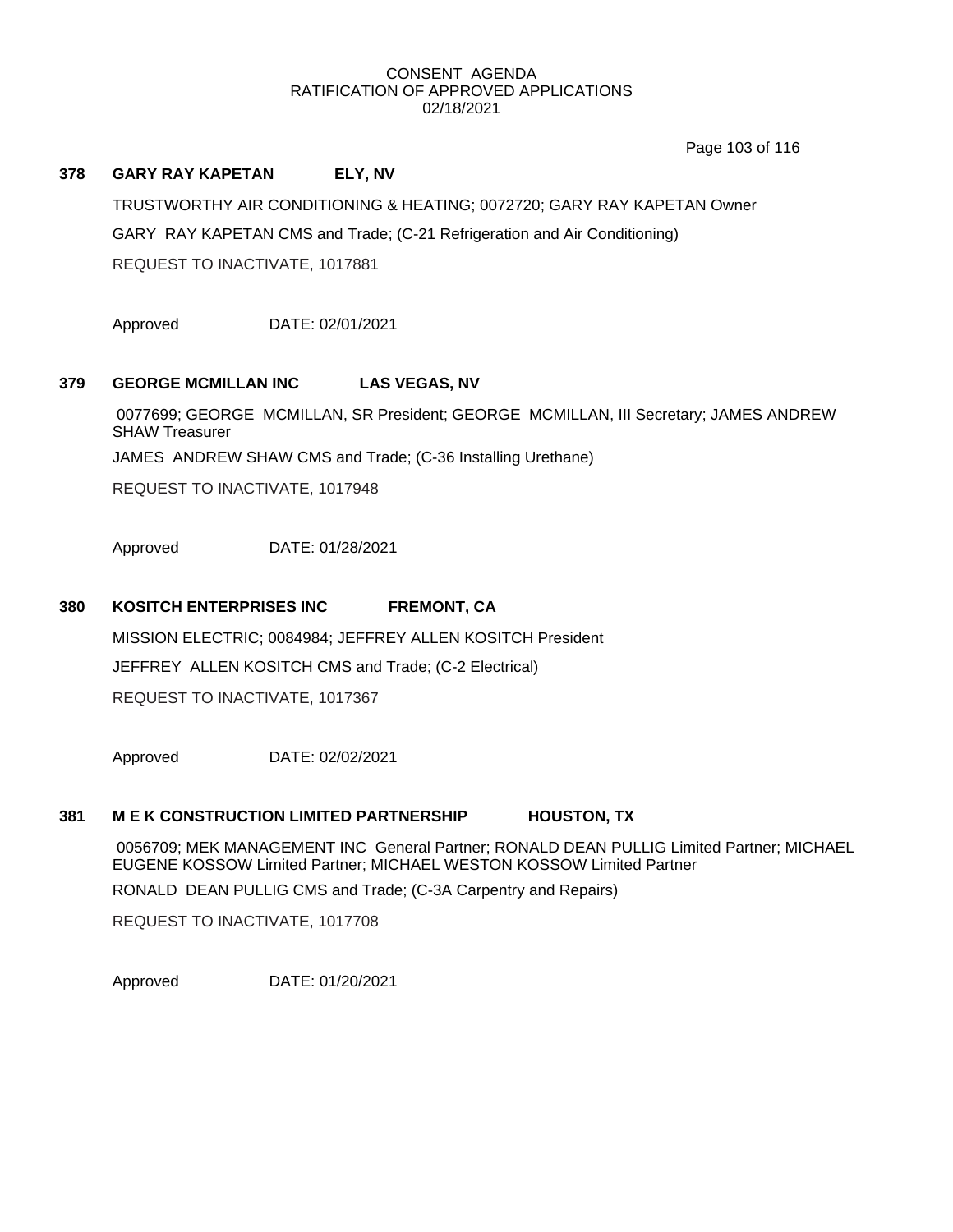Page 104 of 116

#### **382 NATIONAL CERAMIC TILE & STONE CORP SACRAMENTO, CA**

0083552; ROGER WAYNE LEASURE, III President

; (C-17A Lathing; C-17B Plastering)

REQUEST TO INACTIVATE, 1017729

Approved DATE: 01/20/2021

# **383 ROWLEY REFRIGERATION INC MUKILIEO, WA**

0083484; JAY A ROWLEY President; JOHN ARTHUR ROWLEY Secretary JOHN ARTHUR ROWLEY CMS and Trade; (C-21A Refrigeration) REQUEST TO INACTIVATE, 1017759

Approved DATE: 01/20/2021

# **384 SUB PART R INC Layton, UT**

0076389; ROBERT C GREEN, President ; (C-14 Steel Reinforcing and Erection) REQUEST TO INACTIVATE, 1017572

Approved DATE: 01/05/2021

### **385 T & O MASONRY INC ST HELENA, CA**

0081978; KENNETH WAYNE TAYLOR President; MELINDA SUZANNE TAYLOR Secretary JONATHAN WALTER SMITH CMS and Trade; (C-18 Masonry) REQUEST TO INACTIVATE, 1017441

Approved DATE: 01/20/2021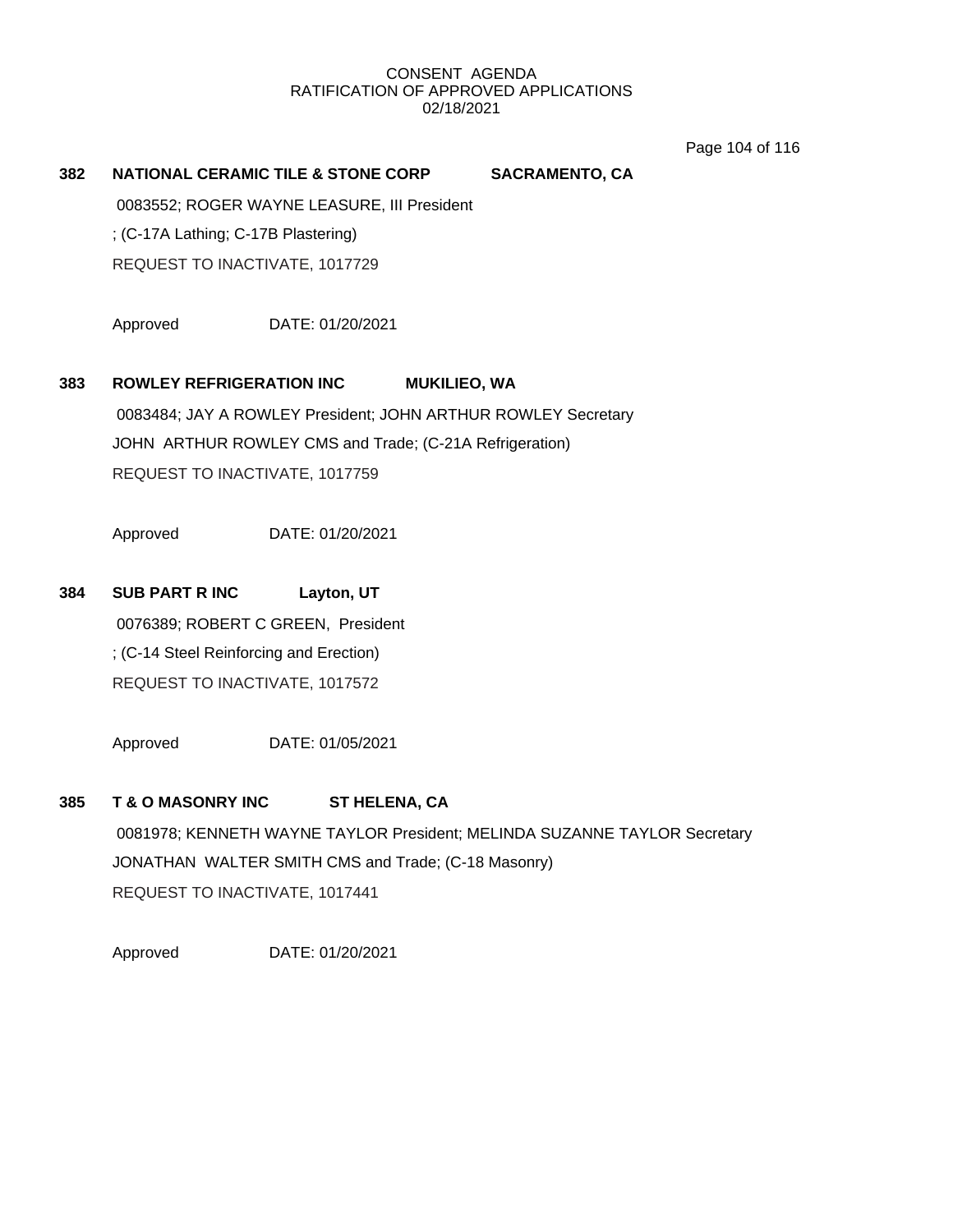Page 105 of 116

# **386 TRUE TONE PAINTING LLC SPARKS, NV**

0039728A; JOHN HOLLIS PARKER Managing Member; MICHELLE ANN PARKER Managing Member JOHN HOLLIS PARKER CMS and Trade; (C-4A Painting) REQUEST TO INACTIVATE, 1017610

Approved DATE: 01/07/2021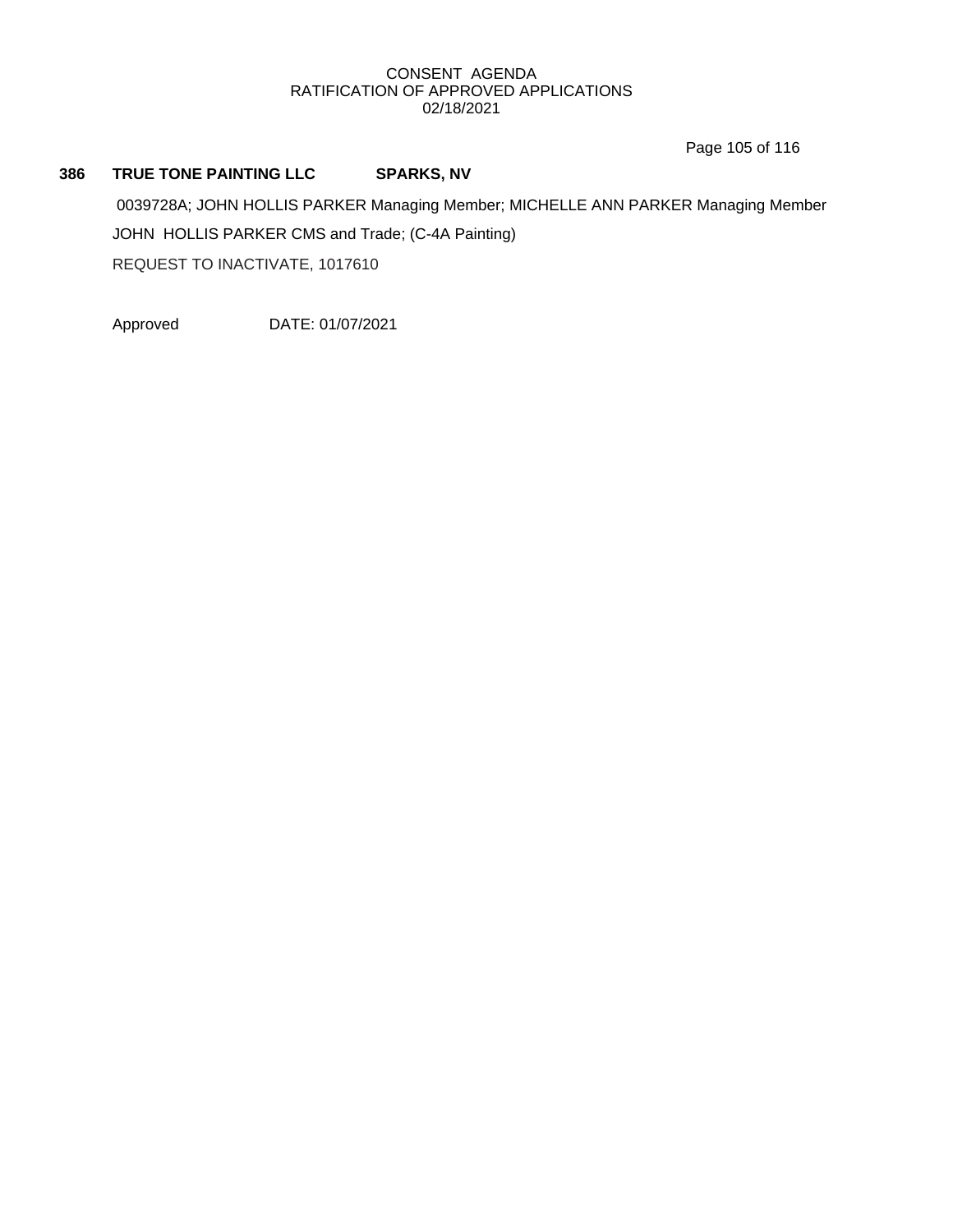Page 106 of 116

# **SINGLE PROJECT LIMIT INCREASE**

## **387 D N I CONSTRUCTION INC LAS VEGAS, NV**

0085652; DAVID GABRIEL NAVARRO, President

DAVID GABRIEL NAVARRO, CMS and Trade; (B General Building)

SINGLE RAISE IN LIMIT, 1017772

Approved DATE: 01/07/2021

PROJECT NAME: STEPHANIE CAMPUS, AUTOMOTIVE OHD IMPROVEMENTS PROJECT LIMIT: \$838,000.00

CONTINGENT UPON PROOF OF PAYMENT AND PERFORMANCE BOND UNLESS WAIVED BY OWNER

# **388 FOSTER ELECTRIC LLC LAS VEGAS, NV**

FOXTROT ELECTRIC; 0086528; FOSTER ALLEN PARNELL JR, Managing Member; ANDREA ETELKA PARNELL, Managing Member

FOSTER ALLEN PARNELL JR, CMS and Trade; (C-2 Electrical)

SINGLE RAISE IN LIMIT, 1017984

Approved DATE: 01/25/2021

PROJECT LIMIT: \$2,000,000.00 PROJECT NAME: ALOFT HOTEL

CONTINGENT UPON RECEIPT OF PROOF OF PAYMENT AND PERFORMANCE BONDS UNLESS WAIVED BY OWNER

## **389 KOR BUILDING GROUP LLC LAS VEGAS, NV**

0078790; REBECCA FAYE FOUNTAIN Managing Member

JOHN SYLVIA CMS and Trade; (B General Building)

SINGLE RAISE IN LIMIT, 1017803

Denied DATE: 01/07/2021

PROJECT LIMIT: \$0.00

PROJECT NAME: EPA 1902 CAMPUS LAB BUILDING 3 - INTERIOR RENOVATIONS

PURSUANT TO NRS 624.220(3) FAILURE TO APPLY 5 WORKING DAYS PRIOR TO THE BID DATE OF 01/06/2021 AND NRS 624.670(3) PROVIDING OUTDATED FINANCIAL STATEMENTS.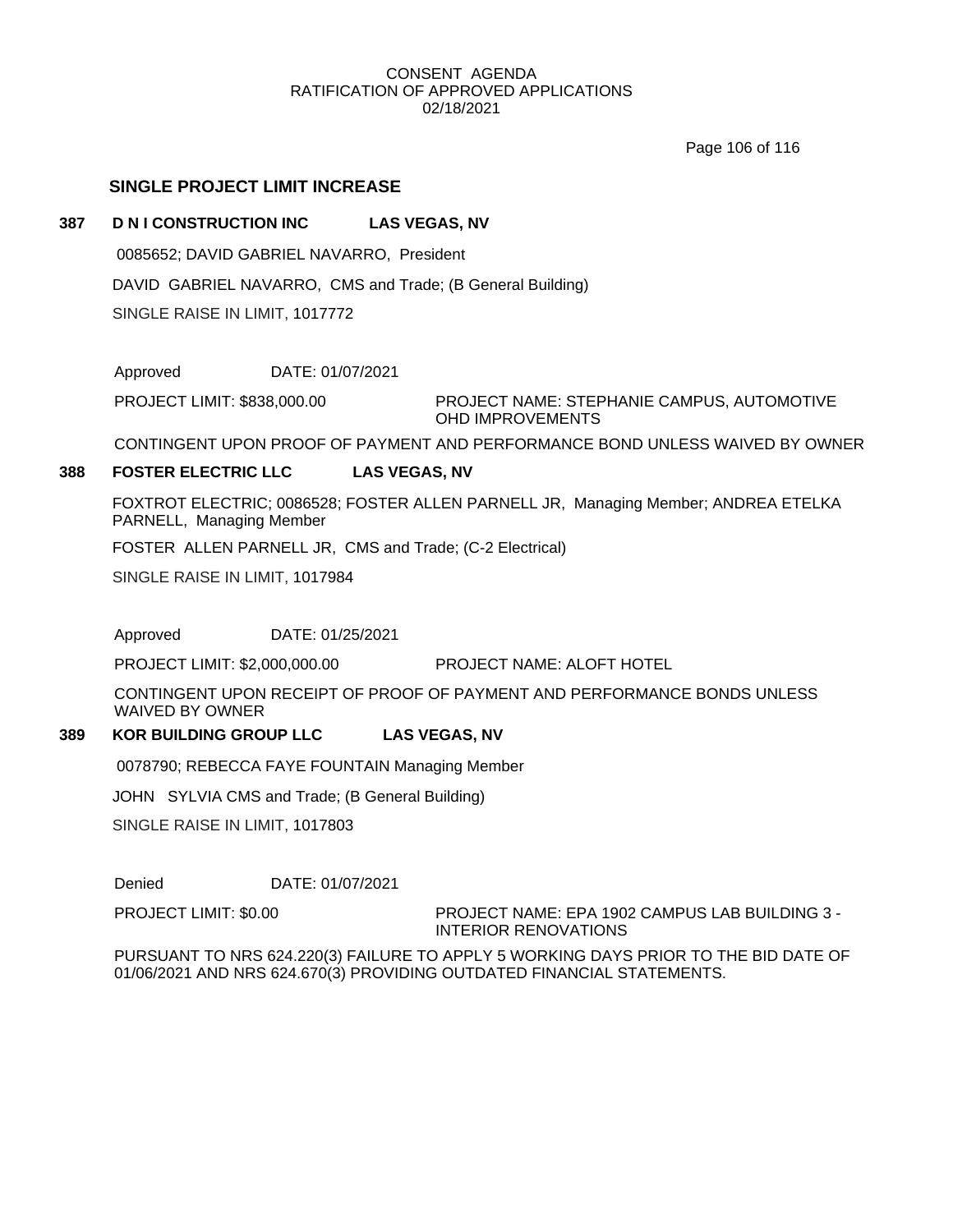Page 107 of 116

## **390 MICHAEL K DAY CONSTRUCTION INC MARKLEEVILLE, CA**

0059673A; MICHAEL KEITH DAY President; TRACY PATRICIA DAY Secretary

MICHAEL KEITH DAY CMS and Trade; (B-2 Residential and Small Commercial; B-3 Speculative Building) SINGLE RAISE IN LIMIT, 1018059

Approved DATE: 02/02/2021

PROJECT LIMIT: \$16,900,000.00 PROJECT NAME: RESIDENCE 1861

CONTINGENT UPON PROOF OF PAYMENT AND PERFORMANCE BONDS, UNLESS WAIVED BY THE OWNER

# **391 OLYMPUS AND ASSOCIATES INC RENO, NV**

OLYMPUS PAINTING & SANDBLASTING; 0051433; GEORGE LAZAROS TSIOPOS President; LAZARUS GEORGE TSIOPOS Secretary/Treasurer

LAZARUS GEORGE TSIOPOS CMS and Trade; (C-4 Painting and Decorating)

SINGLE RAISE IN LIMIT, 1017577

Approved DATE: 01/07/2021

PROJECT LIMIT: \$15,000,000.00 PROJECT NAME: CENTRAL RESERVOIR REHABILITATION

CONTINGENT UPON PROOF OF PAYMENT AND PERFORMANCE BONDS, UNLESS WAIVED BY THE BOND.

# **392 T & M CONTROLS INC NORTH LAS VEGAS, NV**

0067825; TERENCE KIERAN OREILLY President

TERENCE KIERAN OREILLY CMS and Trade; (C-2 Electrical)

SINGLE RAISE IN LIMIT, 1018036

Approved DATE: 01/26/2021

PROJECT LIMIT: \$5,800,000.00 PROJECT NAME: WEST COAST LH2

CONTINGENT ON PAYMENT AND PERFORMANCE BOND UNLESS WAIVED BY OWNER

# **393 T K R CONSTRUCTION LLC RENO, NV**

0080875; RODNEY LEE TUCKER Managing Member; MICHAELLA TUCKER Managing Member RODNEY LEE TUCKER CMS and Trade; (B-2 Residential and Small Commercial) SINGLE RAISE IN LIMIT, 1017999

Denied DATE: 01/21/2021

PROJECT LIMIT: \$0.00 PROJECT NAME: LOT 229 BOULDERS AT SOMERSETT

PURSUANT TO NAC 624.593, APPLICANT'S FS IS OUTDATED AS OF 12/31/2019 AND NAC 624.670(3), INDEMNITOR FS DO NOT MEET BOARD REQUIREMENTS.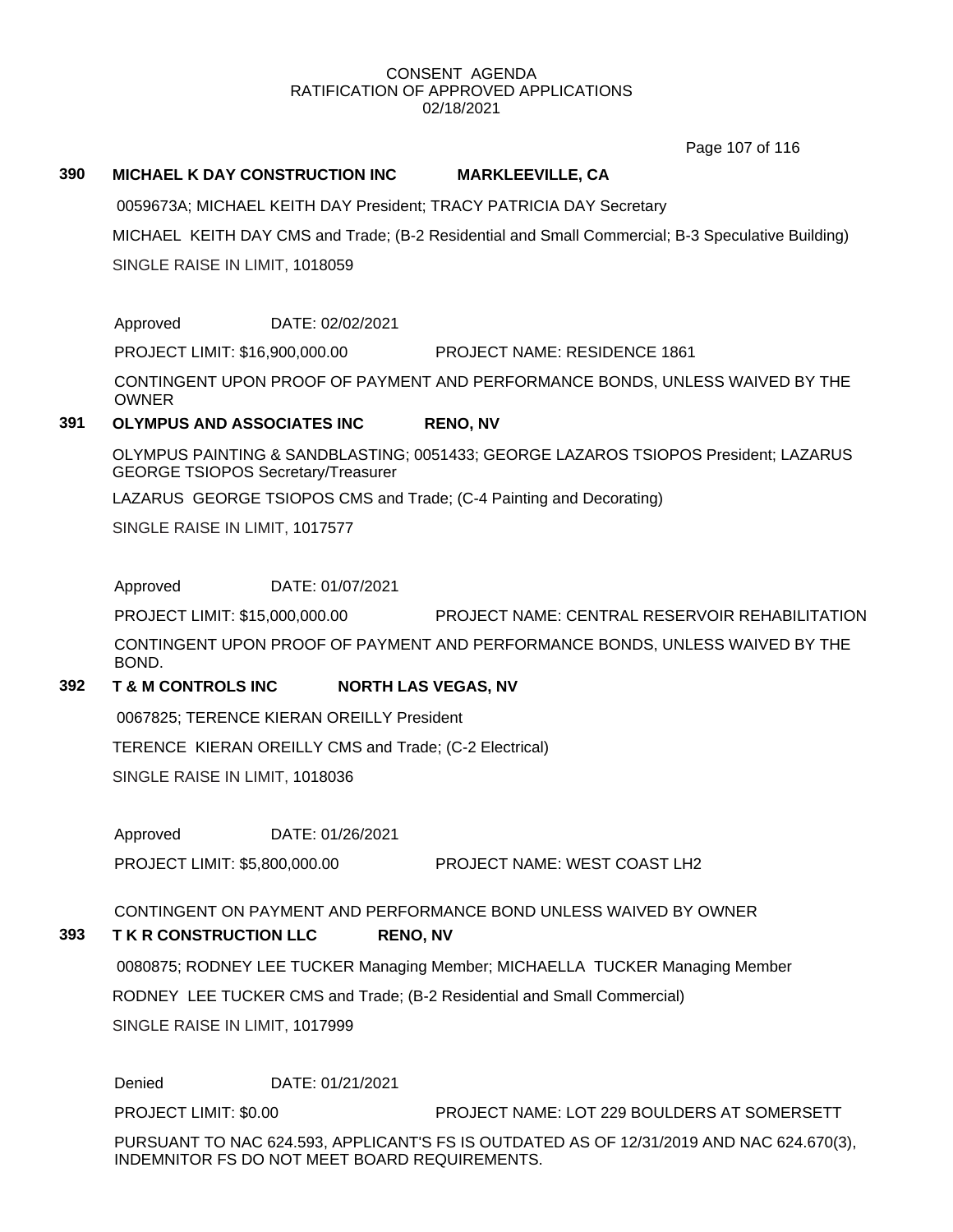Page 108 of 116

# **394 TECH PLUMBING & HEATING INC CARSON CITY, NV**

0077233; SCHAD C BROWN President

JOSHUA KYLE SENNERT Trade; SCHAD C BROWN CMS; (C-21B Air Conditioning; C-21D Maintenance) SINGLE RAISE IN LIMIT, 1018112

# Approved DATE: 02/01/2021

PROJECT LIMIT: \$1,500,000.00 PROJECT NAME: PARKWAY PLAZA APARTMENTS CONTINGENT UPON PROOF OF PAYMENT AND PERFORMANCE BONDS, UNLESS WAIVED BY OWNER.

# **395 UNICON LLC LAS VEGAS, NV**

0074897A; SIARHEI KURAKA Managing Member; JONATHAN EARL CUTLER Managing Member SIARHEI KURAKA CMS; JONATHAN EARL CUTLER Trade; (A General Engineering) SINGLE RAISE IN LIMIT, 1017723

Approved DATE: 01/06/2021

PROJECT LIMIT: \$12,000,000.00 PROJECT NAME: SHADOW LANE IMPROVEMENTS CONTINGENT UPON PROOF OF PAYMENT AND PERFORMANCE BONDS UNLESS WAIVED BY OWNER

# **396 UNICON LLC LAS VEGAS, NV**

0074897A; SIARHEI KURAKA Managing Member; JONATHAN EARL CUTLER Managing Member SIARHEI KURAKA CMS; JONATHAN EARL CUTLER Trade; (A General Engineering) SINGLE RAISE IN LIMIT, 1017957

Approved DATE: 01/29/2021 PROJECT LIMIT: \$12,000,000.00

PROJECT NAME: RESIDENTIAL STREETS PAVEMENT RECONSTRUCTION 103

CONTINGENT UPON PROOF OF PAYMENT AND PERFORMANCE BOND UNLESS WAIVED BY OWNER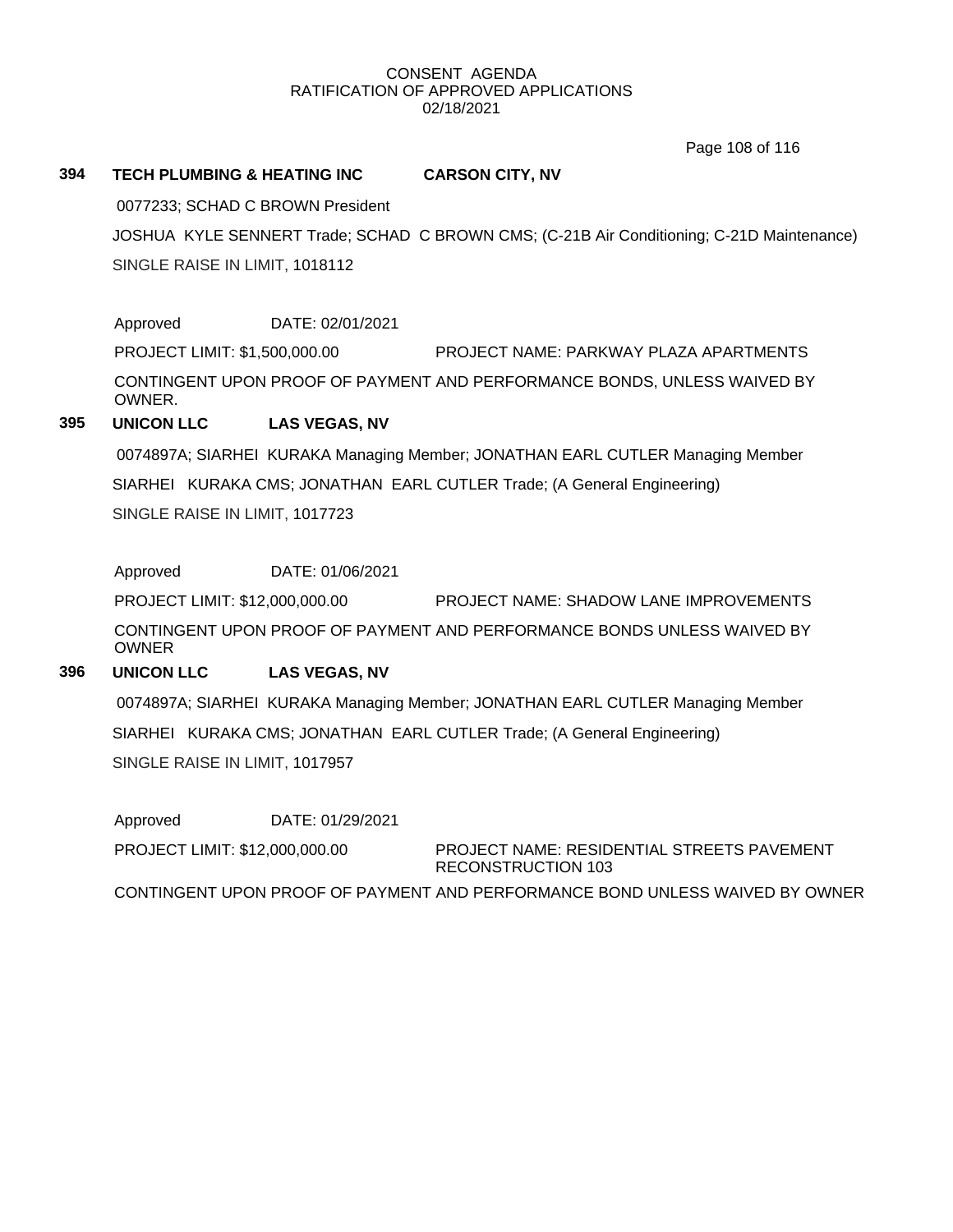Page 109 of 116

# **VOLUNTARY SURRENDER**

## **397 A C GUYS LLC (THE) LAS VEGAS, NV**

0075730; CHRISTOPHER JAMES MARSHALL Managing Member; CHRISTY GARCIA Managing Member CHRISTOPHER JAMES MARSHALL CMS and Trade ; (C-21 Refrigeration and Air Conditioning) VOLUNTARY SURRENDER, 1017651

Approved DATE: 02/05/2021

# **398 AMAZON.COM SERVICES INC SEATTLE, WA**

0084063; MICHAEL DAVID DEAL, President; JEFFREY ALAN VAN HOVE, Treasurer TODD ALVA WALDEN, CMS; ROBERT MURRAY KIMBALL Trade ; (C-2 Electrical) VOLUNTARY SURRENDER, 1017633

Approved DATE: 01/05/2021

# **399 BAILEY & ASSOCIATES LLC ELKO, NV**

BAILEY HOMES; 0080318; DAVID ANDREW BAILEY Member; JOE EBEN BAILEY Manager; JOSEPH EBEN BAILEY Member; JAMES ARTHUR BAILEY Member; DOUGLAS WAYNE BAILEY Member

; (AB General Engineering and General Building)

VOLUNTARY SURRENDER, 1017673

Approved DATE: 01/07/2021

#### **400 BAILEY & ASSOCIATES LLC ELKO, NV**

BAILEY MECHANICAL CONTRACTORS; 0080687; DAVID ANDREW BAILEY Member; JOE EBEN BAILEY Manager; JOSEPH EBEN BAILEY Member; JAMES ARTHUR BAILEY Member; DOUGLAS WAYNE BAILEY Member

TYSON KURT KENNEDY Trade ; (C-1 Plumbing and Heating)

VOLUNTARY SURRENDER, 1017674

Approved DATE: 01/07/2021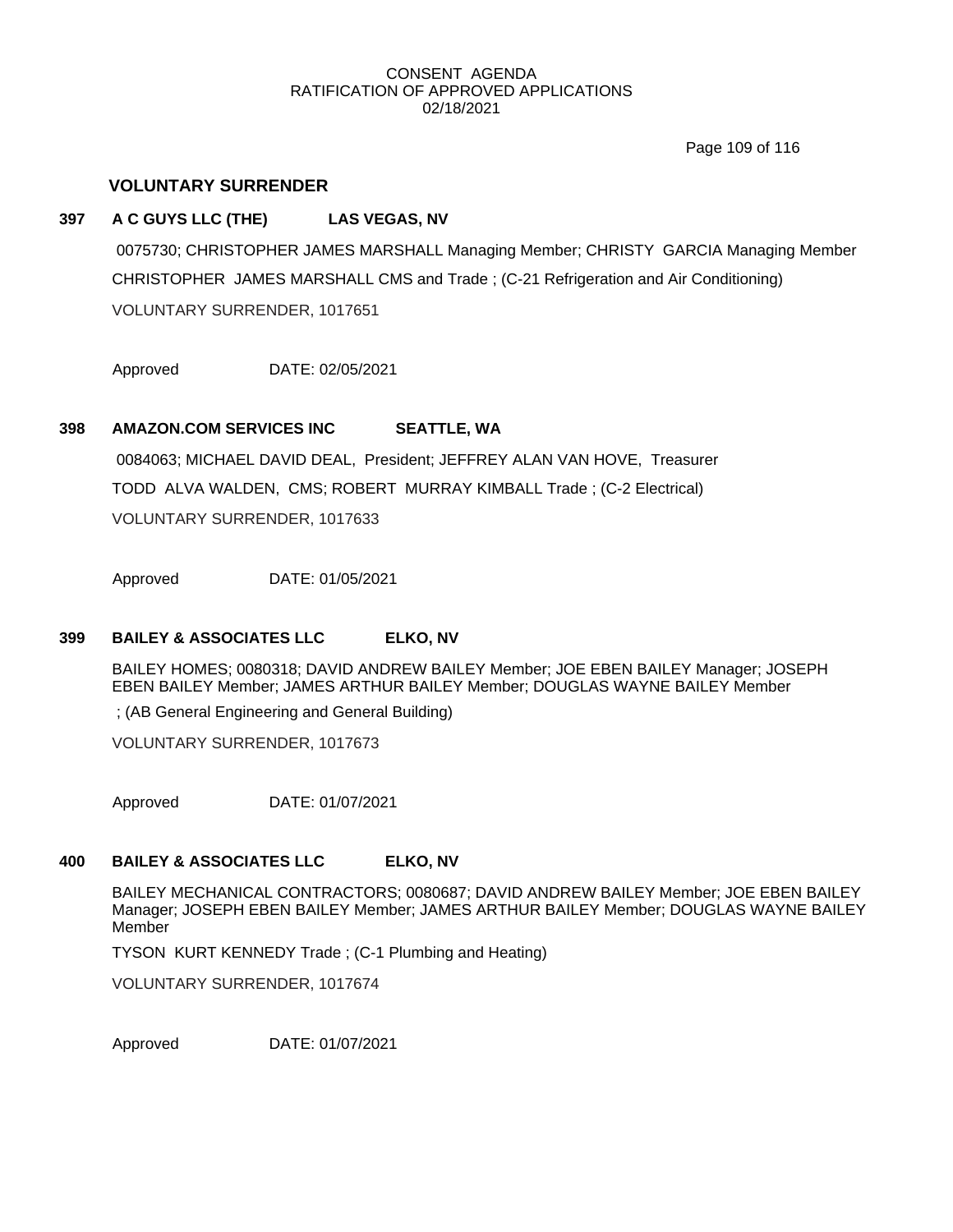Page 110 of 116

#### **401 BENCHMARK CONSULTING SERVICES LLC LAS VEGAS, NV**

0056380; RICHARD WARREN TROPP Member; THOMAS ANTHONY TOMEO Member; MICHAEL THOMAS TOMEO Member

; (B-2 Residential and Small Commercial)

VOLUNTARY SURRENDER, 1017602

Approved DATE: 01/07/2021

#### **402 BRIAN MICHAEL BREITER CARSON CITY, NV**

ENVIRONMENTAL PROTECTION SERVICES; 0071500; BRIAN MICHAEL BREITER Owner

BRIAN MICHAEL BREITER CMS and Trade ; (A-12 Excavating, Grading, Trenching and Surfacing; A-13 Wrecking Buildings; A-15 Sewers, Drains and Pipes; A-19A Water)

VOLUNTARY SURRENDER, 1017950

Approved DATE: 01/28/2021

CONTINGENT UPON ISSUANCE OF PENDING LICENSE APPLICATION

## **403 C & M REMODELING LLC LAS VEGAS, NV**

0083410; MATHIEU CHARLES MARGOTTEAU Managing Member; CAMILLE CHARBONNEAU Managing Member

MATHIEU CHARLES MARGOTTEAU CMS and Trade ; (C-19 Installing Terrazzo and Marble)

VOLUNTARY SURRENDER, 1017791

Approved DATE: 01/14/2021

CONTINGENT UPON ISSUANCE OF PENDING LICENSE APPLICATION

# **404 C S CONTRACTING LLC LAS VEGAS, NV**

0071334; CARLA KAY HOLLENBECK Manager

LARRY LYNN HOLLENBECK, CMS and Trade ; (B-2 Residential and Small Commercial)

VOLUNTARY SURRENDER, 1017720

Approved DATE: 01/14/2021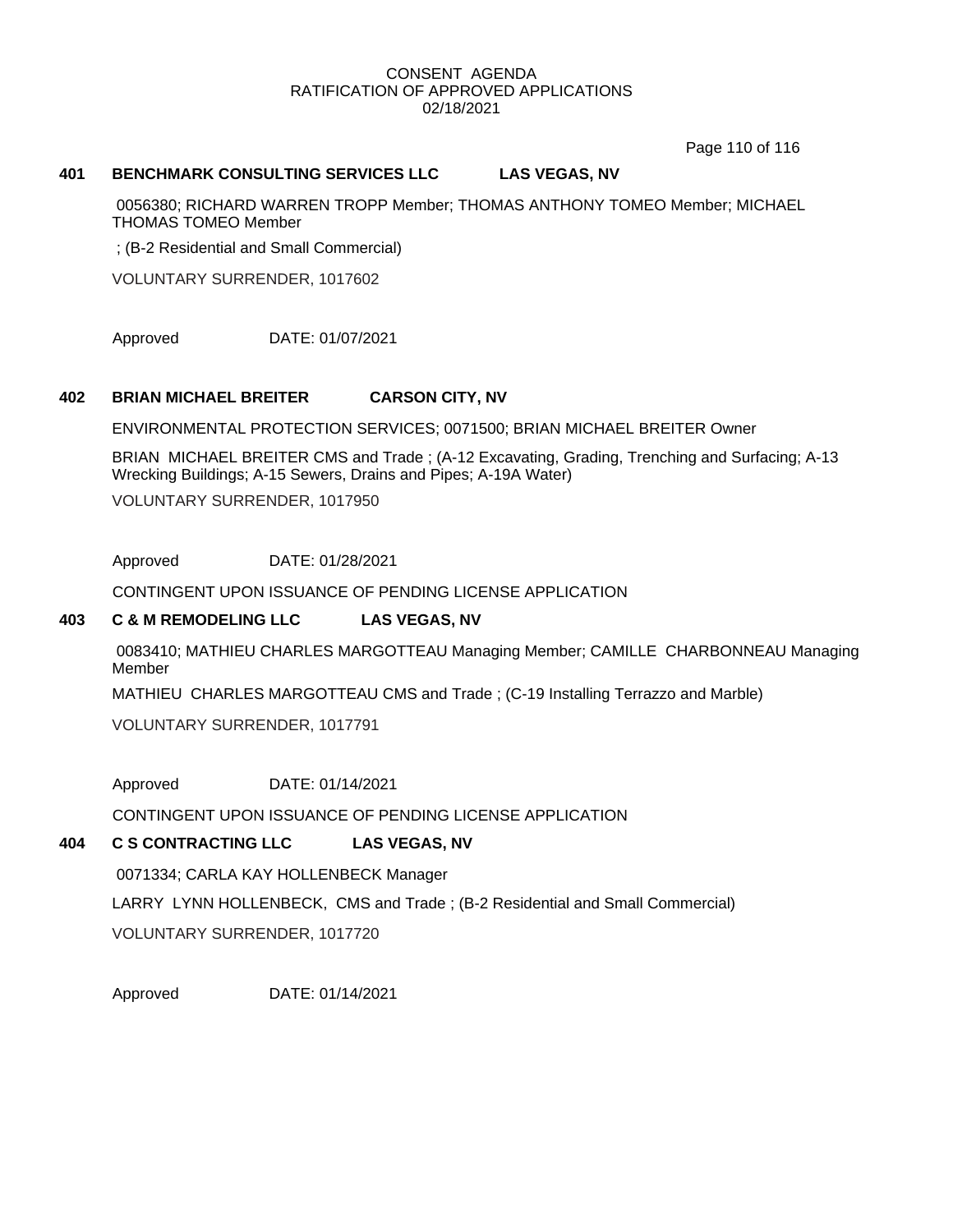Page 111 of 116

# **405 CAPRA GROUP LLC SPANISH FORK, UT**

0086197; JAMES ANTHONY VAVRA, Manager; JASON SETH AHLIN, Manager PAUL EUGENE HOUGHTON, JR CMS and Trade ; (A General Engineering) VOLUNTARY SURRENDER, 1017588

Approved DATE: 01/07/2021

CONTINGENT UPON ISSUANCE OF PENDING LICENSE APPLICATION

# **406 CENTENNIAL TILE INSTALLATIONS LAS VEGAS, NV** 0080249; CHRISTOPHER ALAN SHARBATZ Partner; SJANNA KAYE SHARBATZ Partner CHRISTOPHER ALAN SHARBATZ Trade; SJANNA KAYE SHARBATZ CMS ; (C-20 Tiling) VOLUNTARY SURRENDER, 1017744

Approved DATE: 01/14/2021

# **407 CERTIFIED FIRE & SECURITY St. George, UT**

0071453; KARL FRASER WALKER President; DUSTIN VERN MOSER VP/Secretary JEROME TADD SMART, CMS and Trade ; (C-41 Fire Protection) VOLUNTARY SURRENDER, 1017758

Approved DATE: 01/14/2021

CONTINGENT UPON ISSUANCE OF PENDING LICENSE APPLICATION

# **408 COLD TECH REFRIGERATION INC LAS VEGAS, NV**

TEETER TOTAL SERVICES; 0077444; CRAIG ALLEN NIELSEN President; WADE WILLARD HENRIKSEN Secretary/Treasurer RICHARD MATTHEW TEETER Trade; WADE WILLARD HENRIKSEN CMS ; (C-16 Finishing Floors) VOLUNTARY SURRENDER, 1017804

Approved DATE: 01/11/2021 CONTINGENT UPON ISSUANCE OF PENDING LICENSE APPLICATION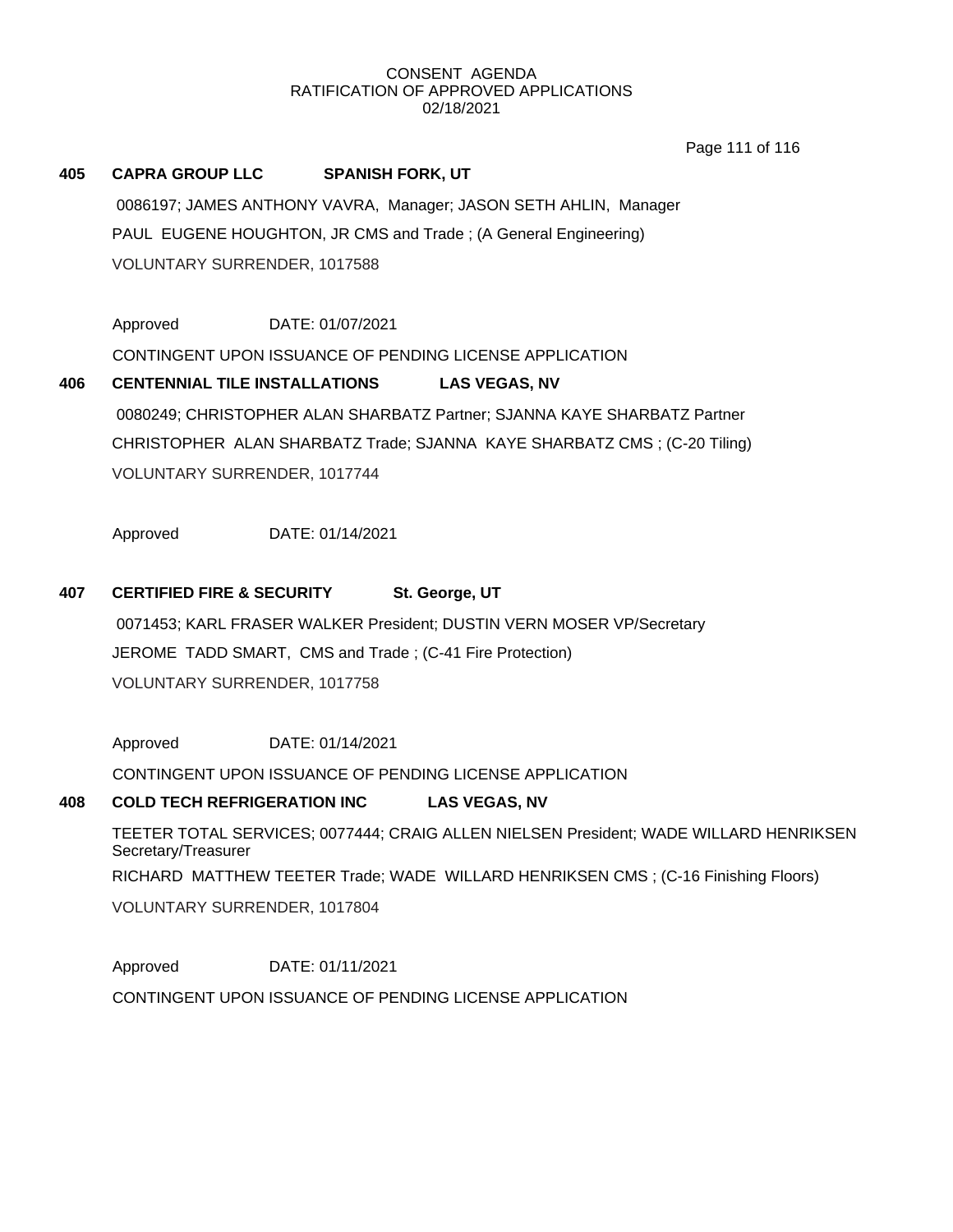Page 112 of 116

## **409 COLD TECH REFRIGERATION INC LAS VEGAS, NV**

0034604A; CRAIG ALLEN NIELSEN President; WADE WILLARD HENRIKSEN Secretary/Treasurer CRAIG ALLEN NIELSEN Trade; WADE WILLARD HENRIKSEN CMS ; (C-21 Refrigeration and Air Conditioning)

VOLUNTARY SURRENDER, 1017805

Approved DATE: 01/11/2021

CONTINGENT UPON ISSUANCE OF PENDING LICENSE APPLICATION

# **410 FLOORING USA LLC LAS VEGAS, NV**

0082309; NICHOLE LEANNE THOMAS Managing Member NICHOLE LEANNE THOMAS CMS and Trade ; (C-16 Finishing Floors) VOLUNTARY SURRENDER, 1017796

Approved DATE: 01/14/2021

CONTINGENT UPON ISSUANCE OF PENDING LICENSE APPLICATION

## **411 GEORGE RANDALL VON WAHLDE HALTOM CITY, TX**

V & W TILE COMPANY; 0078434; GEORGE RANDALL VON WAHLDE Owner GEORGE RANDALL VON WAHLDE Trade; PAUL DOUGLAS VON WAHLDE CMS ; (C-16A Covering Floors)

VOLUNTARY SURRENDER, 1017884

Approved DATE: 01/28/2021

CONTINGENT UPON ISSUANCE OF PENDING LICENSE APPLICATION

# **412 GEORGE RANDALL VON WAHLDE HALTOM CITY, TX**

V & W TILE COMPANY; 0078830; GEORGE RANDALL VON WAHLDE Owner

GEORGE RANDALL VON WAHLDE Trade; PAUL DOUGLAS VON WAHLDE CMS ; (C-19 Installing Terrazzo and Marble) VOLUNTARY SURRENDER, 1017872

Approved DATE: 01/28/2021 CONTINGENT UPON ISSUANCE OF PENDING LICENSE APPLICATION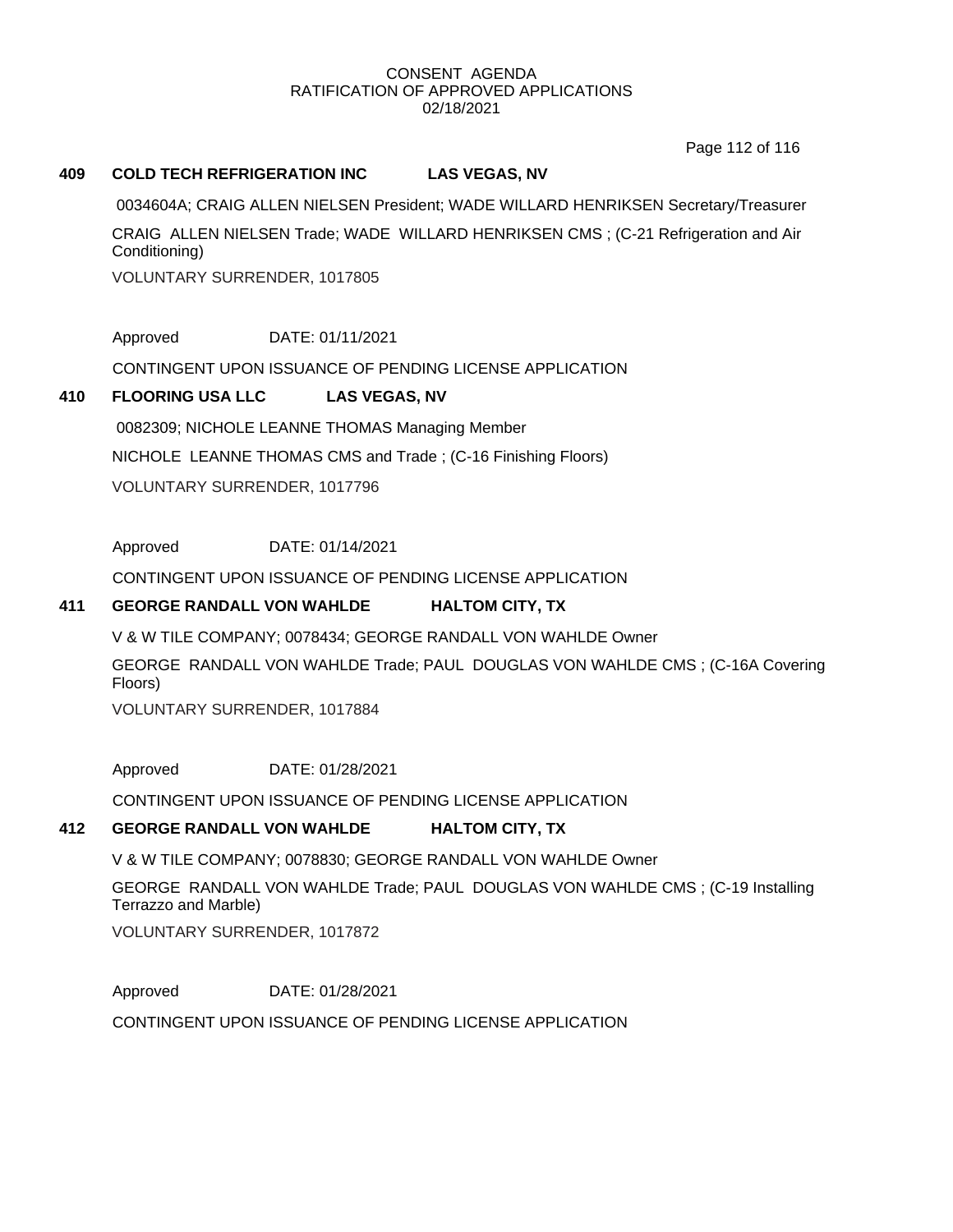Page 113 of 116

## **413 GONE VERTICAL CONSTRUCTION LLC Henderson, NV**

0078849; JEFFREY CHARLES SCRUGGS Manager; CHARLOTTE CARMEN BOYCE Manager JEFFREY CHARLES SCRUGGS CMS and Trade ; (B-2 Residential and Small Commercial; B-3 Speculative Building)

VOLUNTARY SURRENDER, 1017584

Approved DATE: 01/05/2021

# **414 J C GREENLEAF LANDSCAPING LLC RENO, NV**

0079890; JESUS SILVIANO CASILLAS Managing Member JESUS SILVIANO CASILLAS CMS and Trade ; (C-10 Landscape Contracting) VOLUNTARY SURRENDER, 1017860

Approved DATE: 01/28/2021

# **415 MARK BONDIO PLASTERING MINDEN, NV**

0047126; MARK JOSEPH BONDIO Owner MARK JOSEPH BONDIO CMS and Trade ; (C-17B Plastering) VOLUNTARY SURRENDER, 1017627

Approved DATE: 01/05/2021

# **416 MITCHELL PERRY WATKINS GARDNERVILLE, NV**

MITCHELL WATKINS REPAIRS & CONSTRUCTION; 0073393A; MITCHELL PERRY WATKINS Owner MITCHELL PERRY WATKINS CMS and Trade ; (C-15 Roofing and Siding) VOLUNTARY SURRENDER, 1017596

Approved DATE: 01/07/2021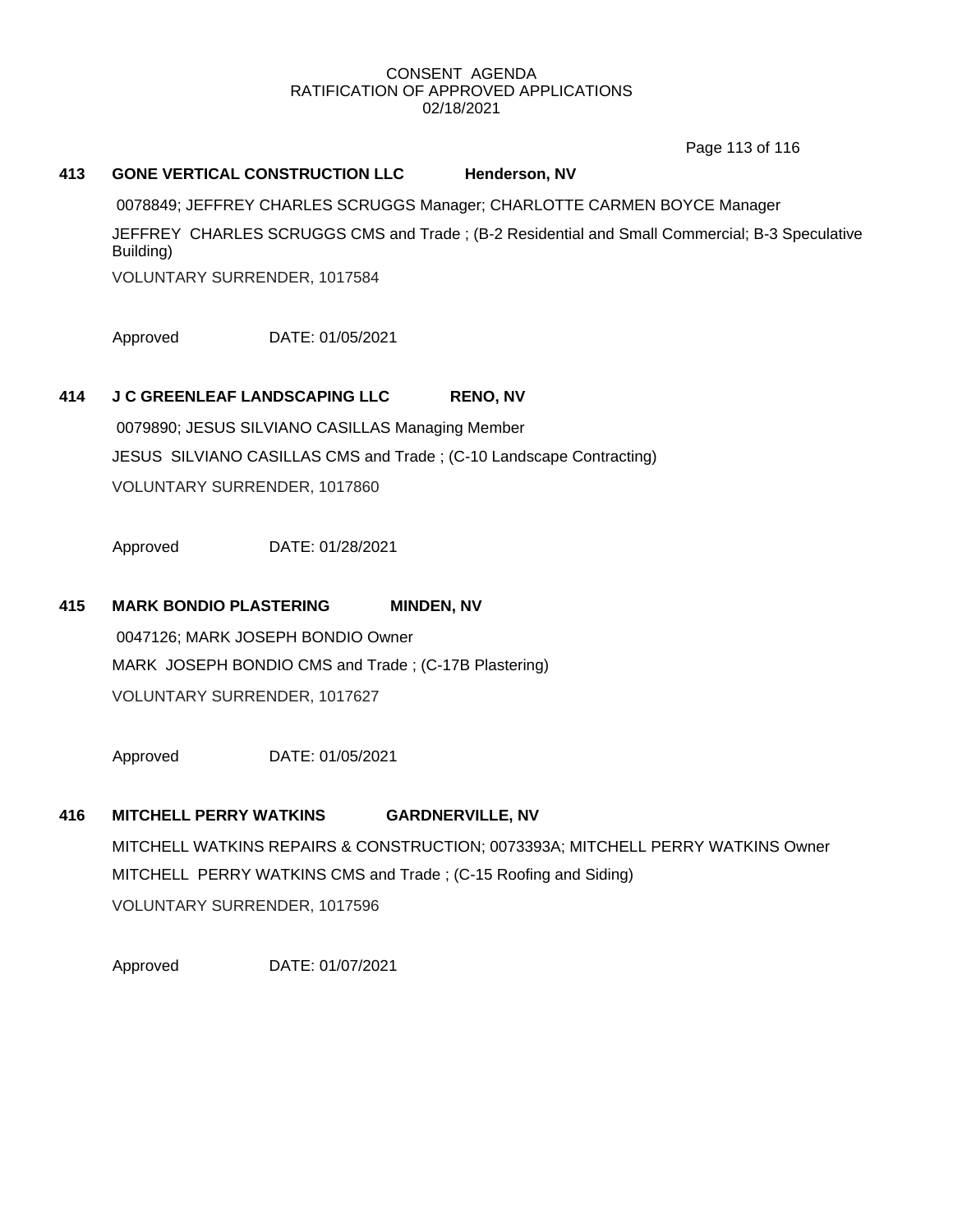Page 114 of 116

#### **417 PACIFIC TECHNOLOGIES INC BOISE, ID**

0083215; JOEL THOMAS LYTLE, President; JAMES THOMAS LYTLE, Secretary; JOSHUA DEAN WOODARD, Treasurer; ROBERT FREDERICK LYTLE, Director

JOSHUA DEAN WOODARD, CMS and Trade ; (A-23 Removal of Asbestos)

VOLUNTARY SURRENDER, 1017832

Approved DATE: 01/28/2021

## **418 PARQUEST CONSTRUCTION INC SPARKS, NV**

0052104A; COLT EMERSON TURNER President; CHRISTINA MARIE TURNER Secretary COLT EMERSON TURNER CMS and Trade ; (C-10 Landscape Contracting) VOLUNTARY SURRENDER, 1016195

Approved DATE: 01/07/2021

## **419 PARQUEST CONSTRUCTION INC SPARKS, NV**

0079407; COLT EMERSON TURNER President; CHRISTINA MARIE TURNER Secretary COLT EMERSON TURNER CMS and Trade ; (C-5 Concrete Contracting) VOLUNTARY SURRENDER, 1016196

Approved DATE: 01/07/2021

#### **420 PARQUEST CONSTRUCTION INC SPARKS, NV**

0079408; COLT EMERSON TURNER President; CHRISTINA MARIE TURNER Secretary COLT EMERSON TURNER CMS and Trade ; (C-25 Fencing and Equipping Playgrounds) VOLUNTARY SURRENDER, 1016197

Approved DATE: 01/07/2021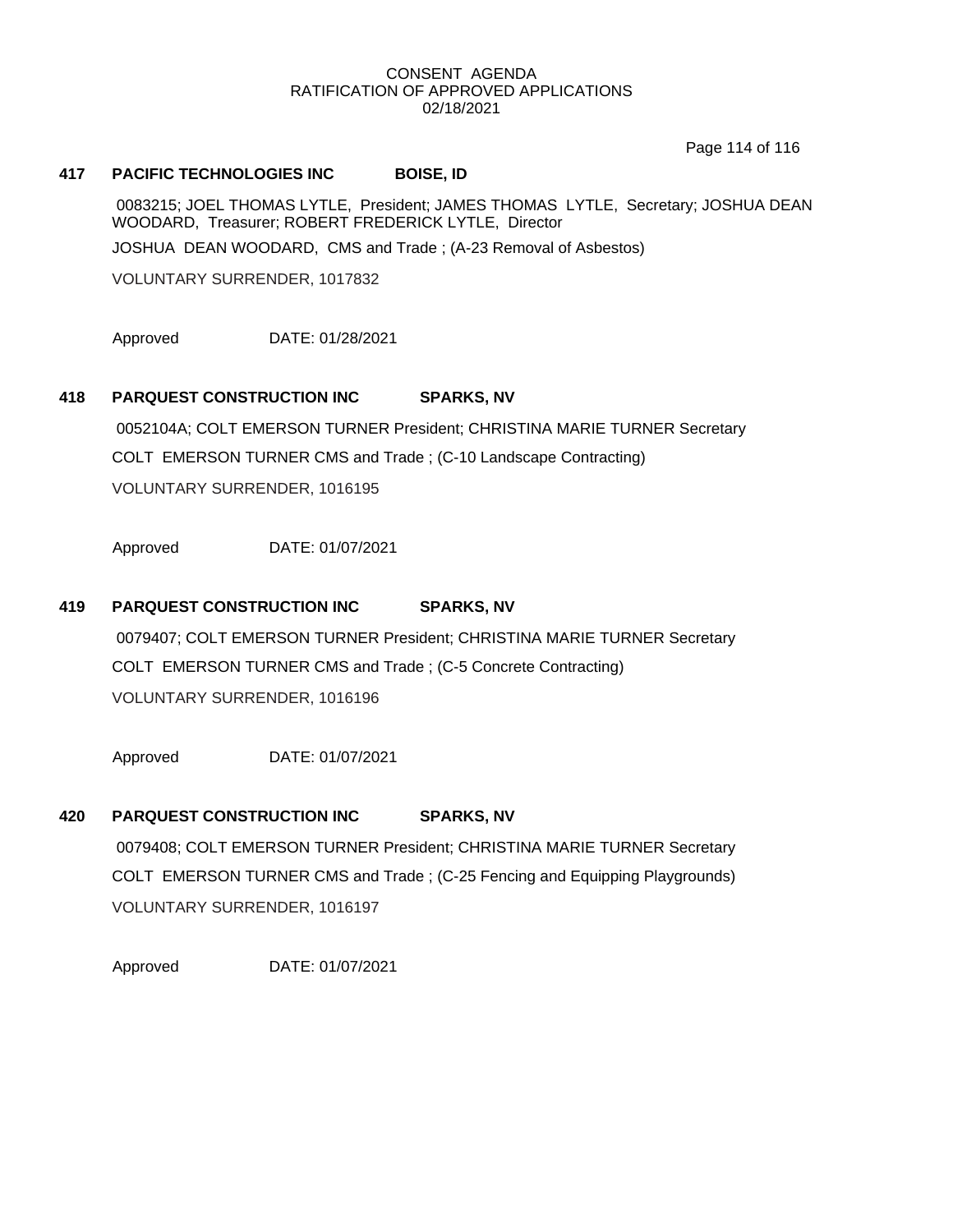Page 115 of 116

#### **421 RED ROCK REMODELERS INC LAS VEGAS, NV**

0075617; STEVE HARTFORD LOEFFLER President; JACQUELINE MARTIN LOEFFLER Secretary/Treasurer STEVE HARTFORD LOEFFLER CMS and Trade ; (C-3 Carpentry Maintenance and Minor Repairs) VOLUNTARY SURRENDER, 1017835

Approved DATE: 01/28/2021

# **422 REFINED PLUMBING INC LAS VEGAS, NV**

0051820; RAYMOND VINCENT ORTEGA President; KIM MARIE ORTEGA Secretary RAYMOND VINCENT ORTEGA CMS and Trade ; (C-1D Plumbing) VOLUNTARY SURRENDER, 1017904

Approved DATE: 01/28/2021

## **423 T B C INC FALLON, NV**

0045656; THOMAS T INGLIS President; KAY E INGLIS Secretary THOMAS T INGLIS CMS and Trade ; (B-2 Residential and Small Commercial) VOLUNTARY SURRENDER, 1017696

Approved DATE: 01/14/2021

#### **424 T J BAKER CONSTRUCTION LLC LAS VEGAS, NV**

0081942; MELISSA ANN BAKER Managing Member; MARC JONATHAN BAKER Managing Member ; (B-2 Residential and Small Commercial) VOLUNTARY SURRENDER, 1017586

Approved DATE: 01/20/2021 CONTINGENT UPON ISSUANCE OF PENDING LICENSE APPLICATION